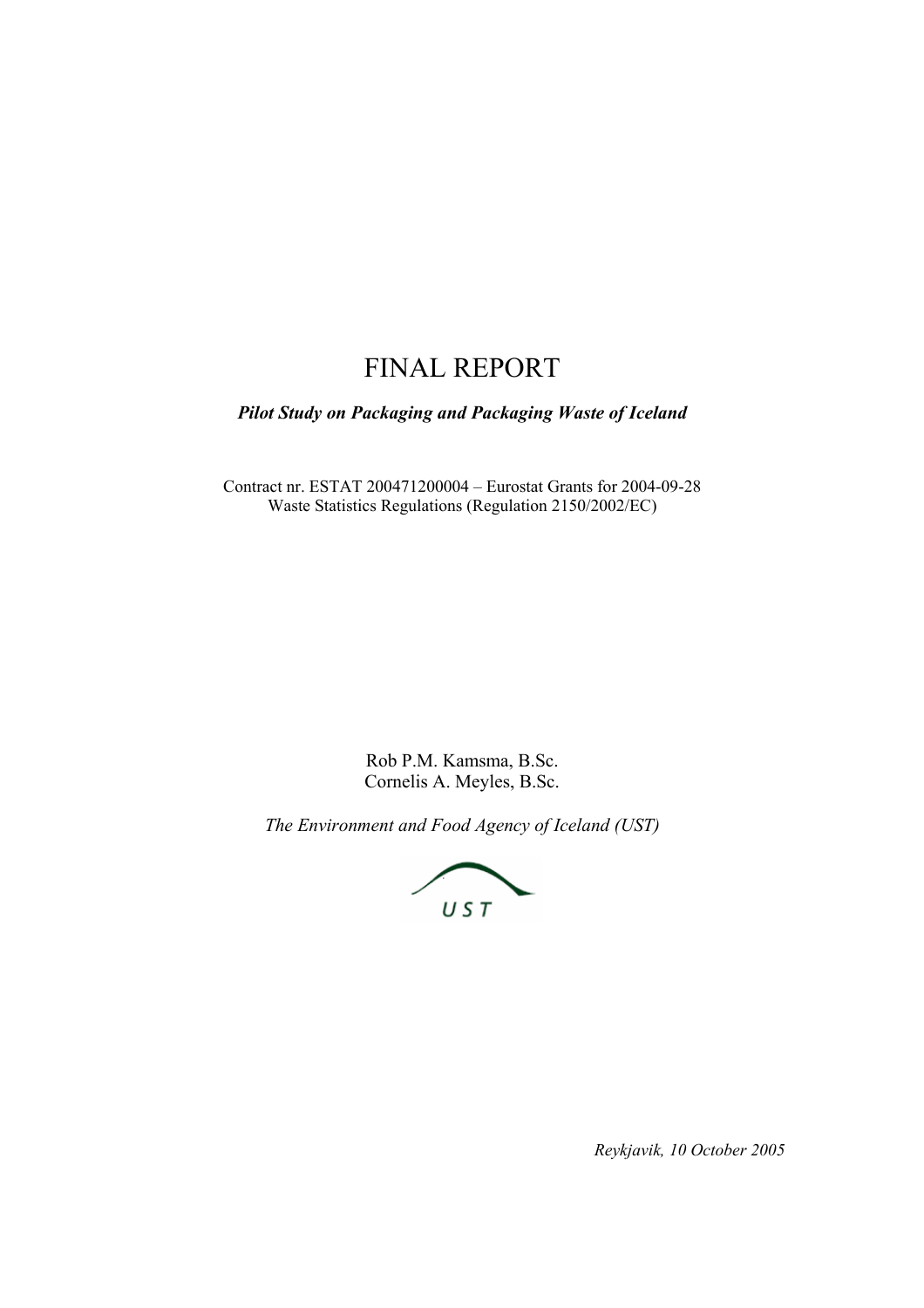

# Acknowledgements

For carrying out this Pilot Study on Packaging and Packaging Waste, a working-group was established with representatives from: Statistics Iceland *(Hagstofa Íslands)*, Environmental Research Institute *(ERI)* of the Reykjavik University and the Environment and Food Agency of Iceland *(Umhverfisstofnun, shortened as UST)*.

Other participating parties were: The Directorate of Customs *(Tollur)*, The National Recycling Fund *(Úrvinnslusjóður)*, municipalities, national institutions and agencies, waste treatment companies as *SORPA* and recycling companies as *Endurvinnslan*, other commercial companies, landfillers and incinerators.

We would like to especially thank Edda Hermannsdóttir *(Hagstofa Íslands)*, Geir Oddsson *(ERI)* and Anna M. Sparf *(University)* for their participation and expertise that they contributed to this pilot study. Furthermore we would like to thank all the companies, institutions and agencies for their time and efforts in participating in this project by answering our questionnaire forms and other questions relating to packaging waste and its management in Iceland.

This final report is accomplished through excellent and harmonised co-operation between these different parties. Although several difficulties had to be overcome to develop the methodology described in this report all participating parties were more than willing to give a helping hand throughout this process.

Rob P.M. Kamsma, B.Sc Cornelis A. Meyles, B.Sc.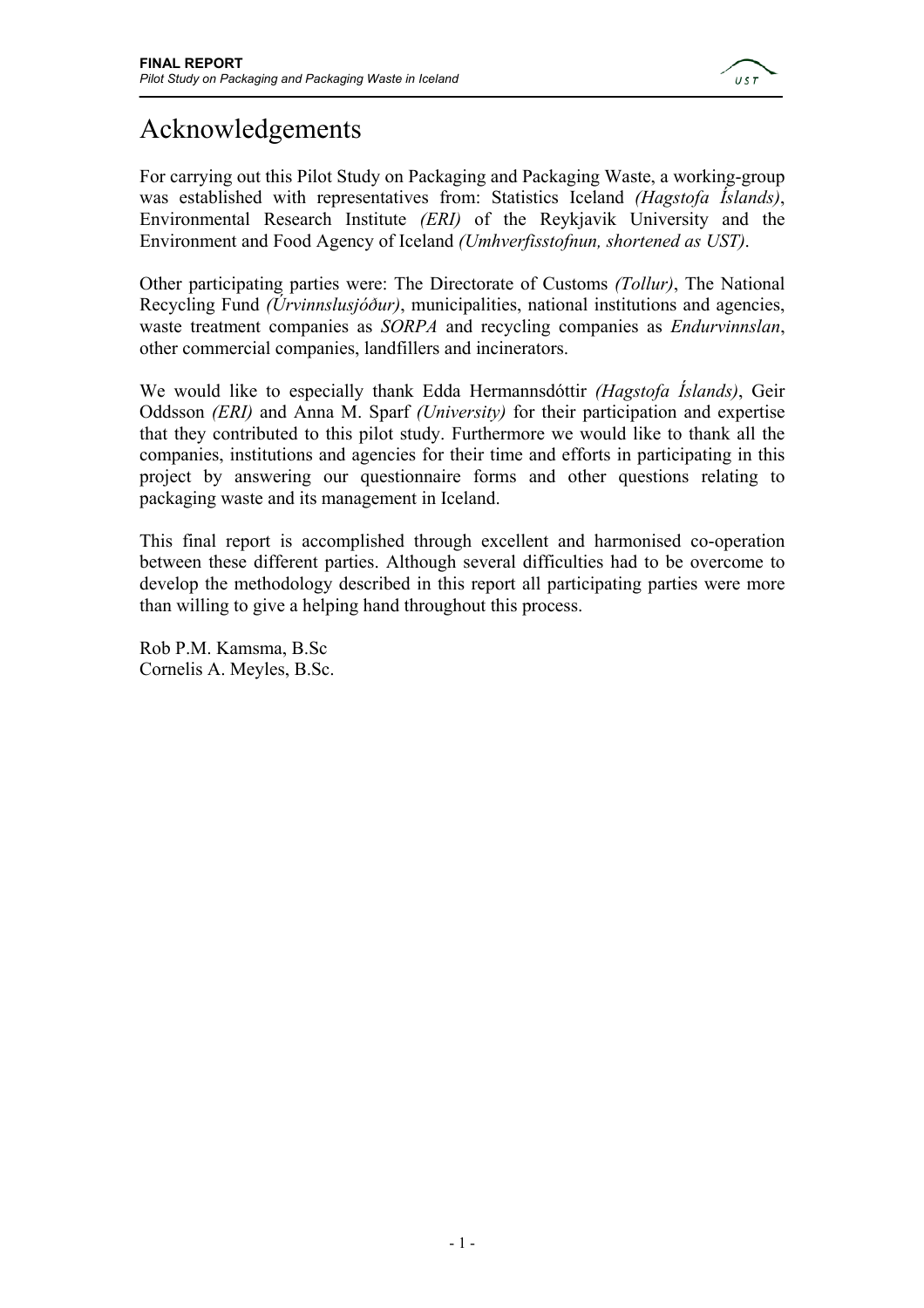

# Contents

| 1. |       |  |
|----|-------|--|
|    | 1.1   |  |
|    | 1.2   |  |
|    | 1.3   |  |
|    | 1.4   |  |
|    | 1.5   |  |
| 2. |       |  |
|    | 21    |  |
|    | 2.2   |  |
|    | 2.2.1 |  |
|    | 2.2.2 |  |
|    | 2.2.3 |  |
|    | 2.2.4 |  |
|    | 2.3   |  |
| 3. |       |  |
|    | 3.1   |  |
|    | 3.2   |  |
|    | 3.2.1 |  |
|    | 3.2.2 |  |
|    |       |  |
|    | 3.3.1 |  |
|    | 3.3.2 |  |
|    | 3.4   |  |
|    | 3.5   |  |
|    | 3.6   |  |
| 4. |       |  |
|    | 41    |  |
|    | 4.2   |  |
|    | 4.2.1 |  |
|    | 4.2.2 |  |
|    |       |  |
|    | 4.3.1 |  |
|    | 4.3.2 |  |
|    | 4.4   |  |
|    | 4.4.1 |  |
|    | 4.4.2 |  |
|    | 4.5   |  |
|    | 4.6   |  |
| 5. |       |  |
| 6. |       |  |
| 7. |       |  |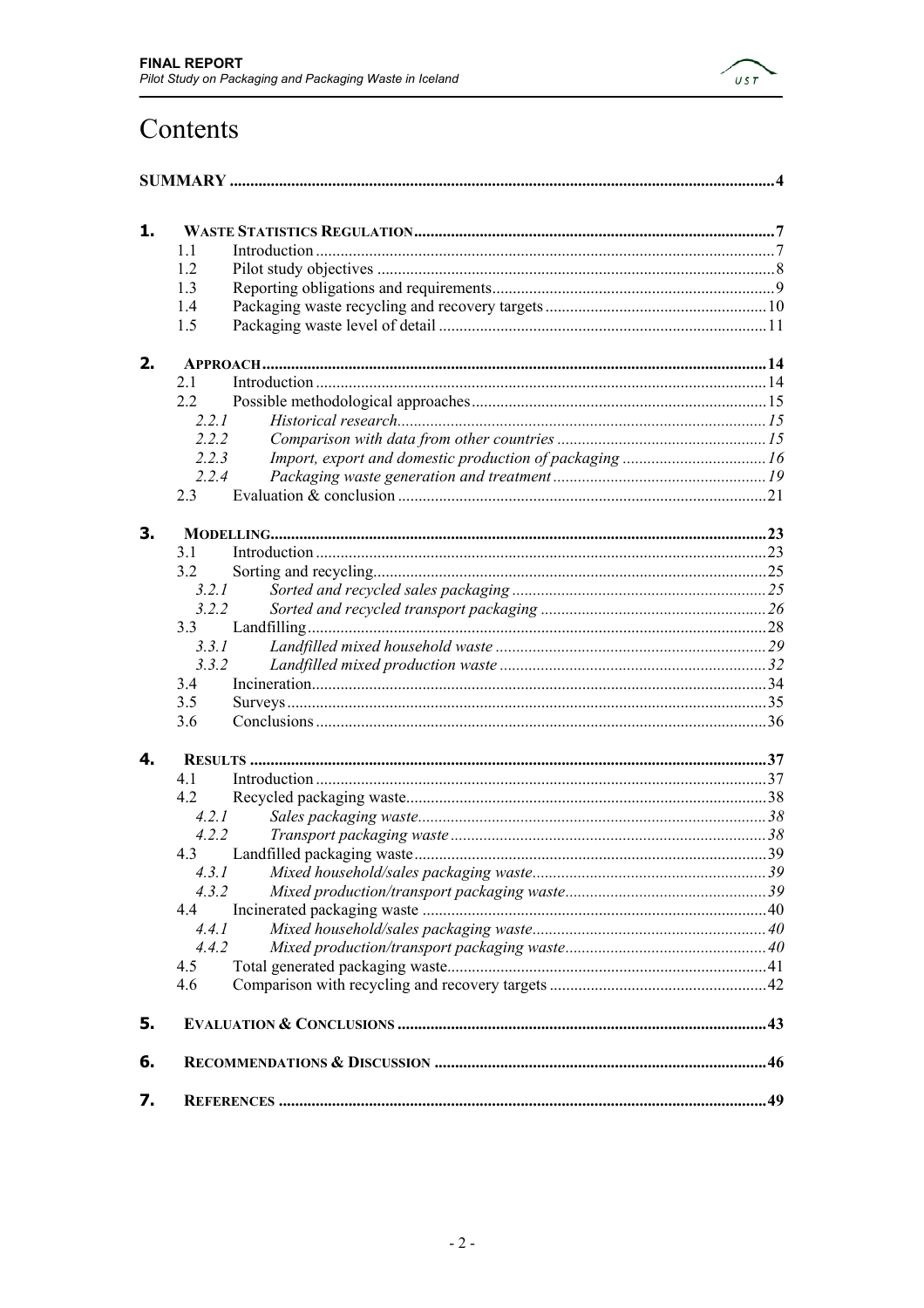

| <i>List of Tables:</i>                                                           |                 |
|----------------------------------------------------------------------------------|-----------------|
| TABLE 1.1PACKAGING WASTE RECYCLING AND RECOVERY TARGETS                          | 10 <sup>2</sup> |
| TABLE 1.2 PACKAGING TYPES AND MATERIALS                                          | 11              |
| TABLE 1.3 PACKAGING WASTE CLASSIFICATIONS ACCORDING TO THE WSTATR                | 12              |
| TABLE 1.4 SURVEYED AND REPORTED PACKAGING USED FOR WASTE STATISTICS              | 13              |
| TABLE 3.1 LANDFILLED MIXED HOUSEHOLD AND - PRODUCTION WASTE                      | 29              |
| TABLE 3.2 COMPOSITION OF LANDFILLED MIXED HOUSEHOLD (SALES PACKAGING) WASTE      | 30              |
| TABLE 3.3 COMPOSITION OF LANDFILLED MIXED PRODUCTION (TRANSPORT PACKAGING) WASTE | 32              |
| TABLE 3.4 INCINERATED MIXED HOUSEHOLD AND - PRODUCTION WASTE                     | 34              |
| TABLE 4.1 RECYCLED SALES PACKAGING WASTE IN ICELAND IN 2002                      | 38              |
| TABLE 4.2 RECYCLED TRANSPORT PACKAGING WASTE IN ICELAND IN 2002                  | 38              |
| TABLE 4.3 LANDFILLED SALES PACKAGING WASTE IN ICELAND IN 2002                    | 39              |
| TABLE 4.4 LANDFILLED TRANSPORT PACKAGING WASTE IN ICELAND IN 2002                | 39              |
| TABLE 4.5 INCINERATED SALES PACKAGING WASTE IN ICELAND IN 2002                   | 40              |
| TABLE 4.6 INCINERATED TRANSPORT PACKAGING WASTE IN ICELAND IN 2002               | 40              |
| TABLE 4.7 TOTAL GENERATED PACKAGING WASTE IN ICELAND IN 2002                     | 41              |
| TABLE 4.8 COMPARISON WITH PACKAGING WASTE RECYCLING AND RECOVERY TARGETS         | 42              |

#### *List of Figures:*

| FIGURE 3.1 BREAKDOWN OF TOTAL WASTE FLOW IN ICELAND IN 2002   | 24 |
|---------------------------------------------------------------|----|
| FIGURE 4.1 TOTAL GENERATED PACKAGING WASTE IN ICELAND IN 2002 |    |
| FIGURE 4.2 COMPARISON WITH PACKAGING WASTE RECYCLING TARGETS  |    |

#### *List of Annexes:*

| <i>ANNEX I</i>    | <b>TERMS OF REFERENCE</b>                           | $AI-I$   |
|-------------------|-----------------------------------------------------|----------|
| <i>ANNEX II</i>   | <b>OUESTIONNAIRE SURVEY AND RESULTS</b>             | $A2 - I$ |
| <i>ANNEX III</i>  | <b>ICELANDIC WASTE MANAGEMENT</b>                   | $A3 - I$ |
| <i>ANNEX IV</i>   | <i>AVAILABLE DATA SOURCES</i>                       | $A4-1$   |
| <i>ANNEX V</i>    | ASSUMPTIONS AND ESTIMATIONS                         | $A5 - I$ |
| <i>ANNEX VI</i>   | SORPA SURVEY RESULTS 1999 - 2003                    | $A6-1$   |
| <i>ANNEX VII</i>  | TABLES ACCORDING TO COMMISSION DECISION 2005/270/EC | $A7 - I$ |
| <i>ANNEX VIII</i> | PACKAGING WASTE RECOVERY AND RECYCLING 1995 - 2002  | $A8 - I$ |
| <i>ANNEX IX</i>   | AMOUNTS OF WASTE GENERATED BY SECTOR 1995 - 2004    | $A9-1$   |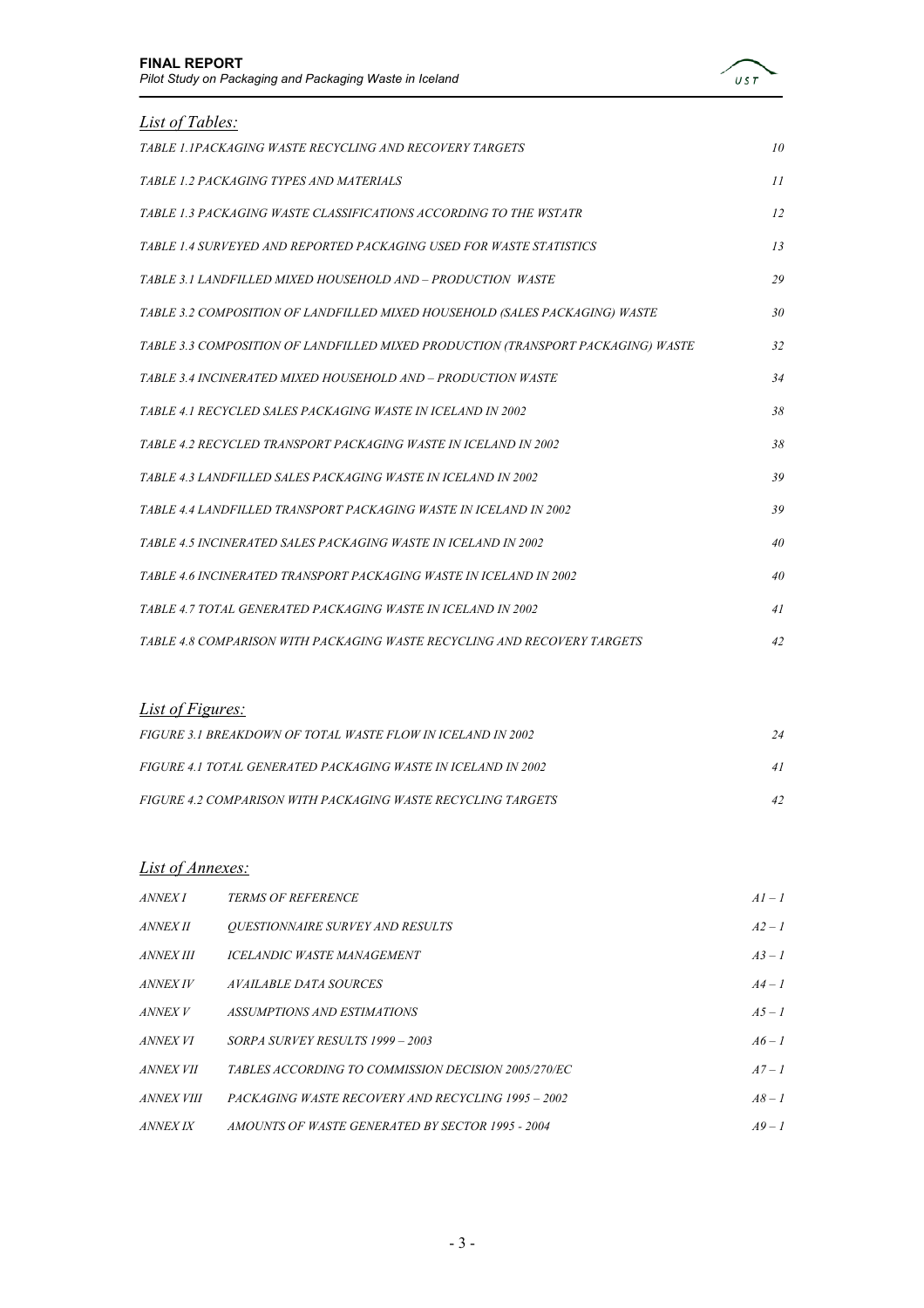

### Summary

In December 2002 the Regulation of the European Parliament and Council (EC)

2150/2002 on waste statistics entered into force. This Regulation sets the framework for the generation of harmonized statistics by the EU Member States on waste generation, recovery and disposal. The implementation process of the Waste Statistics Regulation 2150/2002/EC (shortly WStatR) includes the conduction of pilot studies in a number of areas of more difficult nature in the field of waste statistics that could not be determined during the preparation of the Regulation.

The aim of this pilot study on packaging and packaging waste was to develop a methodology to obtain regular data and give recommendations, which allow the Commission to make further proposals for implementation measures.

During this pilot study several possible methodologies were considered, based on:

- Historical research,
- Comparison with data from other countries,
- Import, export and domestic production of packaging,
- Packaging waste generation and treatment.

While surveying the packaging and packaging waste sectors and collecting the first data on the basis thereof, several difficulties were encountered regarding the following:

- Data on imported and exported packaging was difficult to obtain and proved difficult to process,
- Data on the domestic production of packaging was difficult to obtain due to data confidentiality, regarding production information,
- Some definitions of packaging and packaging waste are unclear,
- Packaging or packaging waste registration is unclear and/or not reliable,
- Insufficient, general information regarding packaging and packaging waste, both on national and international level.

These obscurities made it difficult to establish accurate and reliable packaging waste statistics. It is clear that packaging forms a complex structure and data collection covers a lot of different resources. Data on packaging waste represents a weak point in the waste statistics, not only in Iceland, but also in other countries that are not equipped with a system of selective collection of packaging waste arising from consumption by households, production and other companies. During the period that the pilot study was carried out, not all data that were required for the packaging statistics proved to be available. This caused a need for some assumptions and estimations, though they have all been thoroughly surveyed and evaluated before they were implemented in the final methodology.

The methodological approach based on ´*packaging waste generation and treatment´* proved to be the most promising and practical, though reliability and accuracy of the registration of collected data on a regional/local level needs further improvement. In Iceland packaging waste is typically processed by three waste treatment methods as: recycling, landfilling and incineration with energy recovery. Some packaging sorts are exported for recycling abroad.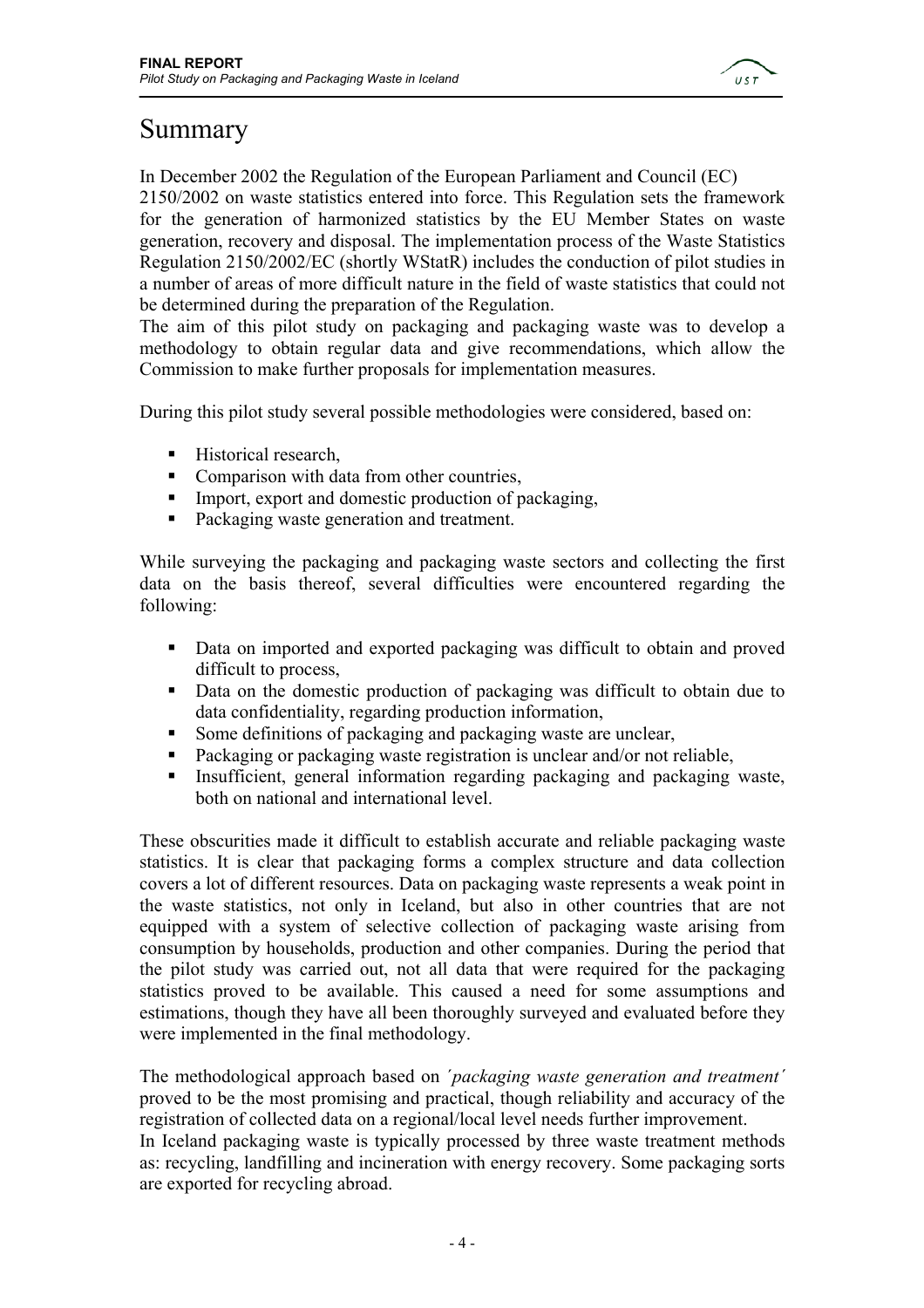

The method described here is mainly based on the following approach. The data collection system is established by looking at the old data collection methods and revising them, but also include the development of new methodological approaches Data on recycled packaging waste can directly be compiled from the recycling companies, where as data on landfilled and incinerated packaging waste can be found through several calculations, such as using the composition and total quantity of mixed household and – production waste going to landfill or incineration. The waste composition is based on several types of surveys that have been carried out in Iceland and in other European countries. These surveys show that mixed household waste is highly related to sales or primary packaging, whereas mixed production waste is very much related to transport or tertiary (and secondary) packaging. Secondary (grouped) packaging in this pilot study has been reported under transport packaging for the reason that is has almost the same purpose as tertiary packaging and is sometimes difficult to distinguish from transport packaging.

The method that was developed and is described in this report meets the set objectives to provide accurate and reliable data, is easily updatable and presents a realistic and manageable way of data collection. Furthermore, the method should comply with the reporting obligations of the Packaging Directive and the WStatR. Further improvements of the methodology can be achieved, as can be expected that registrations by municipalities and waste management facilities on waste sorts and – treatment are getting more and more sophisticated and reliable with the establishment of regional waste management plans (2005) and their 3-yearly revisions. To enhance maximum data quality and consistency through the years it is necessary to reconsider the here used assumptions and estimations, which were made for the calculations on landfilled and incinerated packaging waste, in every round of updating the packaging statistics.

This methodological approach provided the first consistent set of data on packaging waste in Iceland, showing that around 36% of the total generated municipal waste consists of packaging waste, responding to circa 56.000 tons in Iceland in 2002. Fluctuations in quantities between individual packaging waste sorts appear over the years, though the overall generated packaging waste seems to remain generally in the same order of magnitude, though increasing. The total generated packaging waste mainly consists of plastic, paper and cardboard packaging (together 74% of the total). Packaging waste recycling and recovery has improved significantly since 1995, though not all targets have been reached. Mainly for plastic, paper and cardboard packaging waste further development is needed to increase recycling rates.

Generated packaging waste and its treatment has to be reported according to the Commission Decision 2005/270/EC. The tables presented in this Decision are based on packaging waste generation and treatment and thus replaces the tables that are presented in the packaging Directive 94/62/EC, which are based on packaging import, export and domestic production. The Icelandic findings in this pilot study confirm that the shift from data collection on packaging based on import, export and domestic production, as described in Packaging Directive, to a methodological approach based on packaging waste statistics, as described in Commission decision, is favorable and gives a more reliable and manageable system in practice.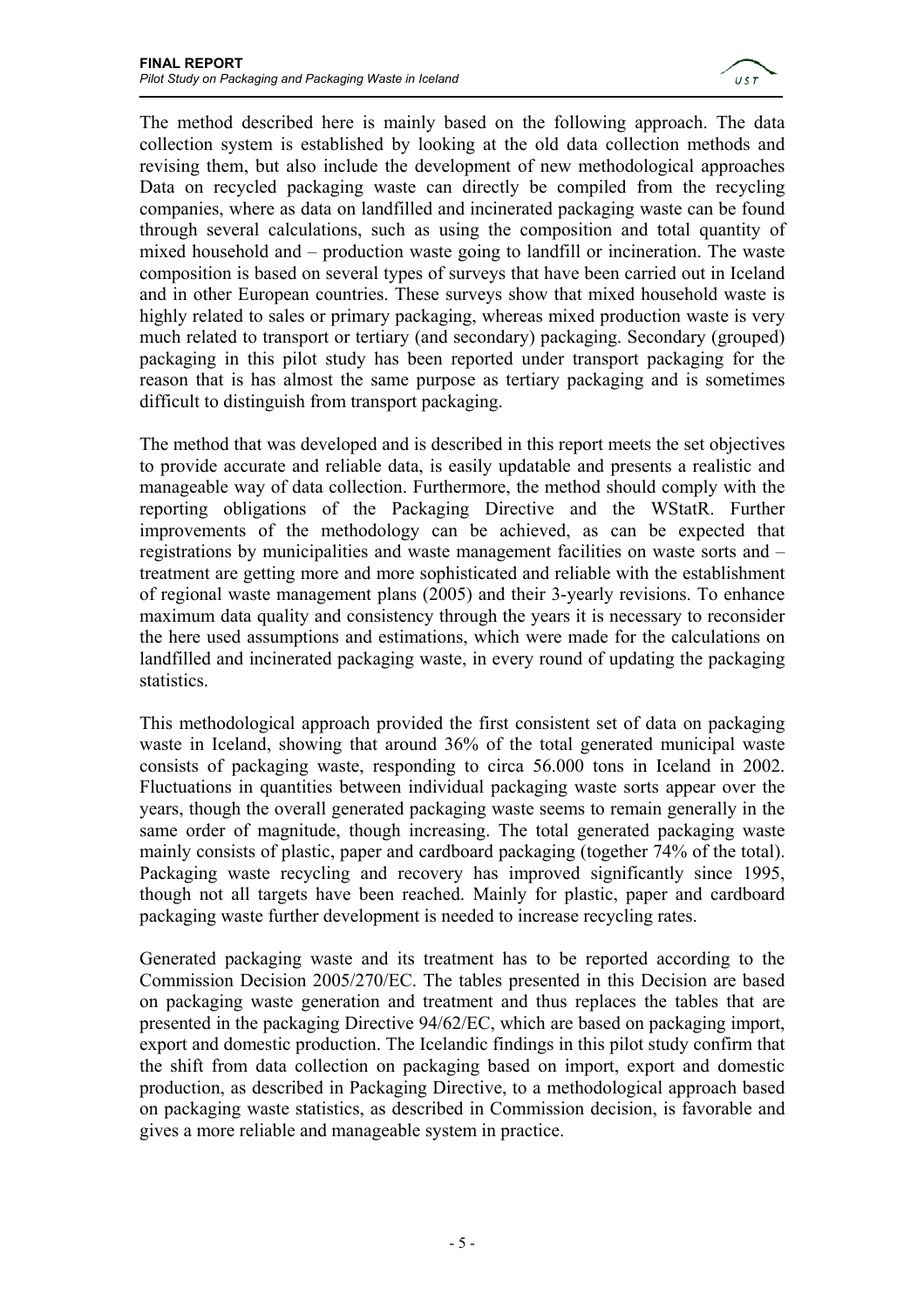

The inclusion of packaging waste reported under the Packaging Directive into the WStatR is a point of discussion within the Commission. According to this regulation waste statistics should be reported based on the economic activities in which the waste is generated. This type of information is not available for the data obtained using the proposed methodology.

This further breakdown of packaging waste is believed not to be feasible due to the relatively low overall waste amount – as the population in Iceland is only below 300.000 – further more operating companies and industries are in general small in Iceland making reporting of packaging waste vulnerable and subjective. Also the level of accuracy can hardly be mentioned as waste registration systems are getting more sophisticated on regional level all the time. It is believed that a data collection system as described in this pilot study may gain further reliability and reach an acceptable level of consistency within the next few years. Reporting based on the economic activities is therefore not to believed cost effective in Iceland.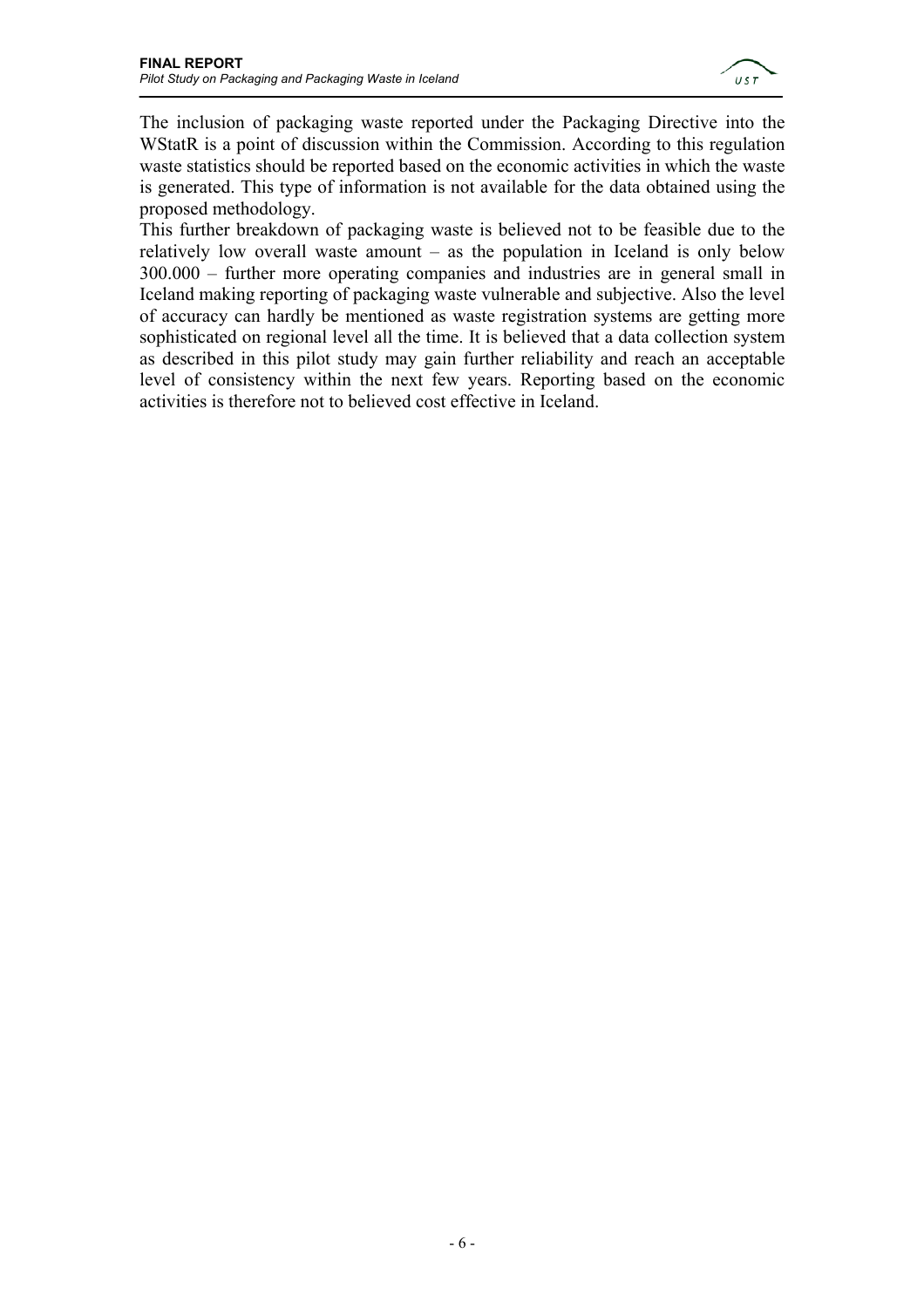

# **Waste Statistics Regulation**

#### **1.1 Introduction**

In December 2002 the Regulation of the European Parliament and Council (EC) 2150/2002 on waste statistics entered into force. This Regulation sets the framework for the generation of harmonized statistics by the EU Member States on waste generation, recovery and disposal. The first statistics in compliance with the Regulation have to be produced on the data for the year 2004 by the end of June 2006. The implementation process of the Waste Statistics Regulation 2150/2002/EC, shortly WStatR, includes the conduction of pilot studies on a number of areas of more difficult nature in the field of waste statistics that could not be determined during the preparation of the Regulation. Four types of pilot studies are determined in the program that the Commission has drawn up:

- 1. Statistics on waste management in agriculture, fisheries and forestry,
- 2. Statistics on the import and export of waste,
- **3. Statistics on packaging waste,**
- 4. Statistics on preparatory waste treatment operations.

The aim of these pilot studies is to develop a methodology to obtain regular data, which allow the Commission to make proposals for implementation measures. In 2003 EUROSTAT published the Terms of Reference of these pilot studies and Member States, acceding countries and EFTA countries were invited to present proposals for conducting these studies. More information about the Terms of Reference for Packaging Waste Statistics can be found in annex 1 of this report.

The aim of the pilot study on packaging waste is to assess the relation between WStatR and the reporting obligation in the Packaging Directive. The discussion on packaging waste raised two questions. The first concerned the different categories of packaging waste and how detailed packaging waste should appear in the waste statistics. This was related to the second question on how the reporting obligation under the Packaging Directive (94/62/EC) can be incorporated into the WStatR. Or the other way around, could the data reported under the Packaging Directive be used as input for the statistics?

The Commission shall adopt the necessary implementing measures based on the results of the pilot studies, carried out in line with WStatR.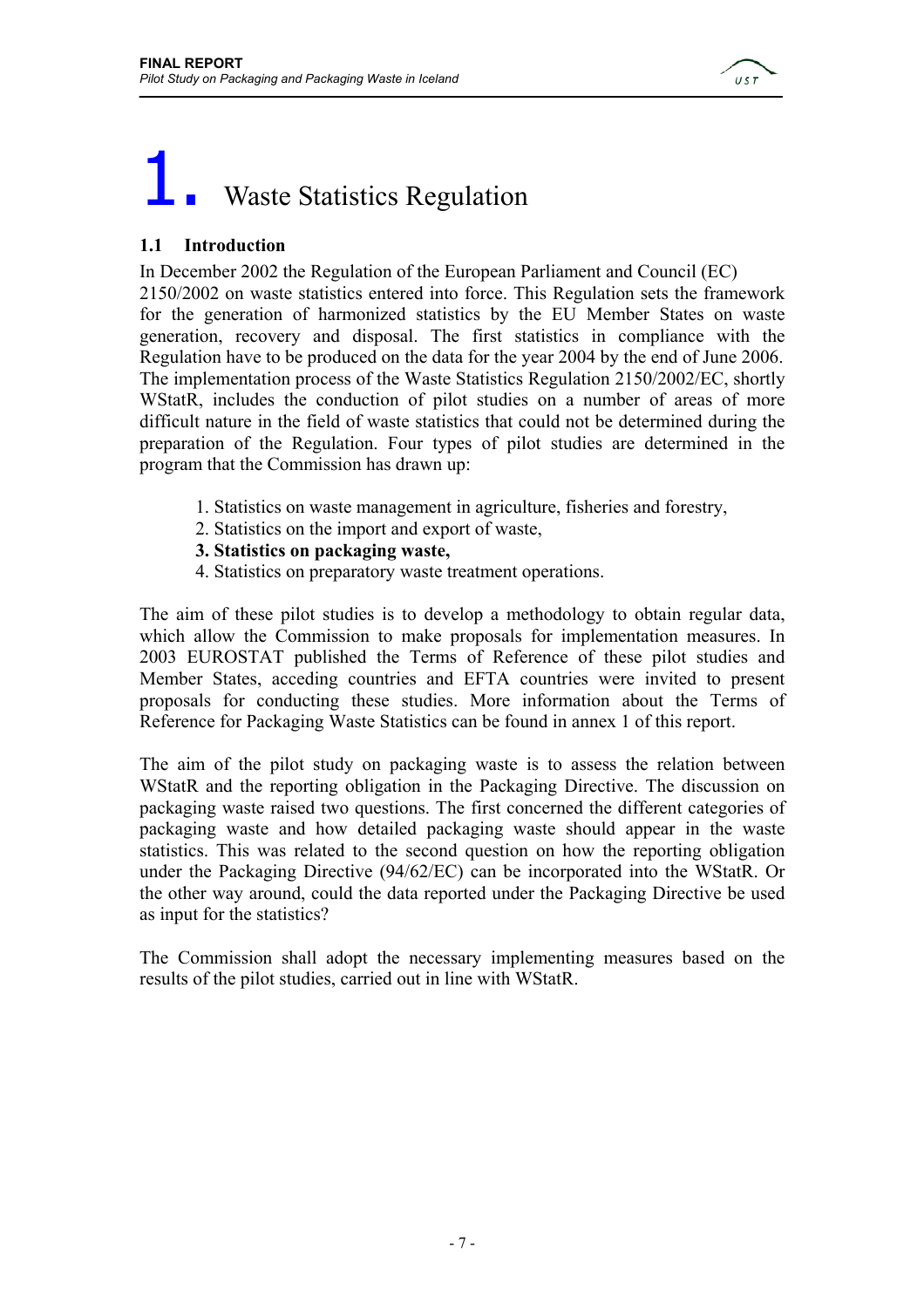

#### **1.2 Pilot study objectives**

The main objective for this pilot study is to describe a methodology to develop an effective data collecting system for estimating packaging waste arising in Iceland, including its treatment, assessing the relation of the data collection system between the WStatR and the reporting obligation in the Packaging Directive, as well as assessing the cost-effectiveness, updates and the quality of the obtained data.

The collected data have to be produced in such a way that the system will fully comply with the needs of EUROSTAT as laid down in the WStatR, i.e. by reporting on the parameters concerning packaging and packaging waste as described in Annex I, II and III of the Regulation, enhancing comparability with Member States, other EFTA- and Assessing Countries, especially bearing in mind the following fundamental issues:

- Feasibility and relevance of the data collection,
- Coverage of the area by the statistics,
- Descriptions, definitions and methodologies to be applied,
- The level of detail at which data can be collected,
- Aggregation of levels for waste categories and/or for economic activities.

The methodology has to present a realistic and manageable way of collecting data in the Member State. It has to be determined how the data quality and comparability can be ensured and finally if it presents a harmonised methodology with a possible application in other countries.

Iceland has not yet collated data showing progress towards the EU recovery and recycling targets, but it is foreseen that the new waste law (55/2003) will improve results significantly, especially concerning composites, plastic, paper and cardboard packaging. The current Icelandic data collection system on the import, export and production of packaging and packaging waste is not detailed or reliable enough to comply with the WStatR.

Based on the existent data on packaging and packaging waste was virtually not possible to decide on the degree of which Iceland fulfils the requirements of the Packaging Directive. Clearly, there was a need to develop a data collecting system on packaging and packaging waste in Iceland.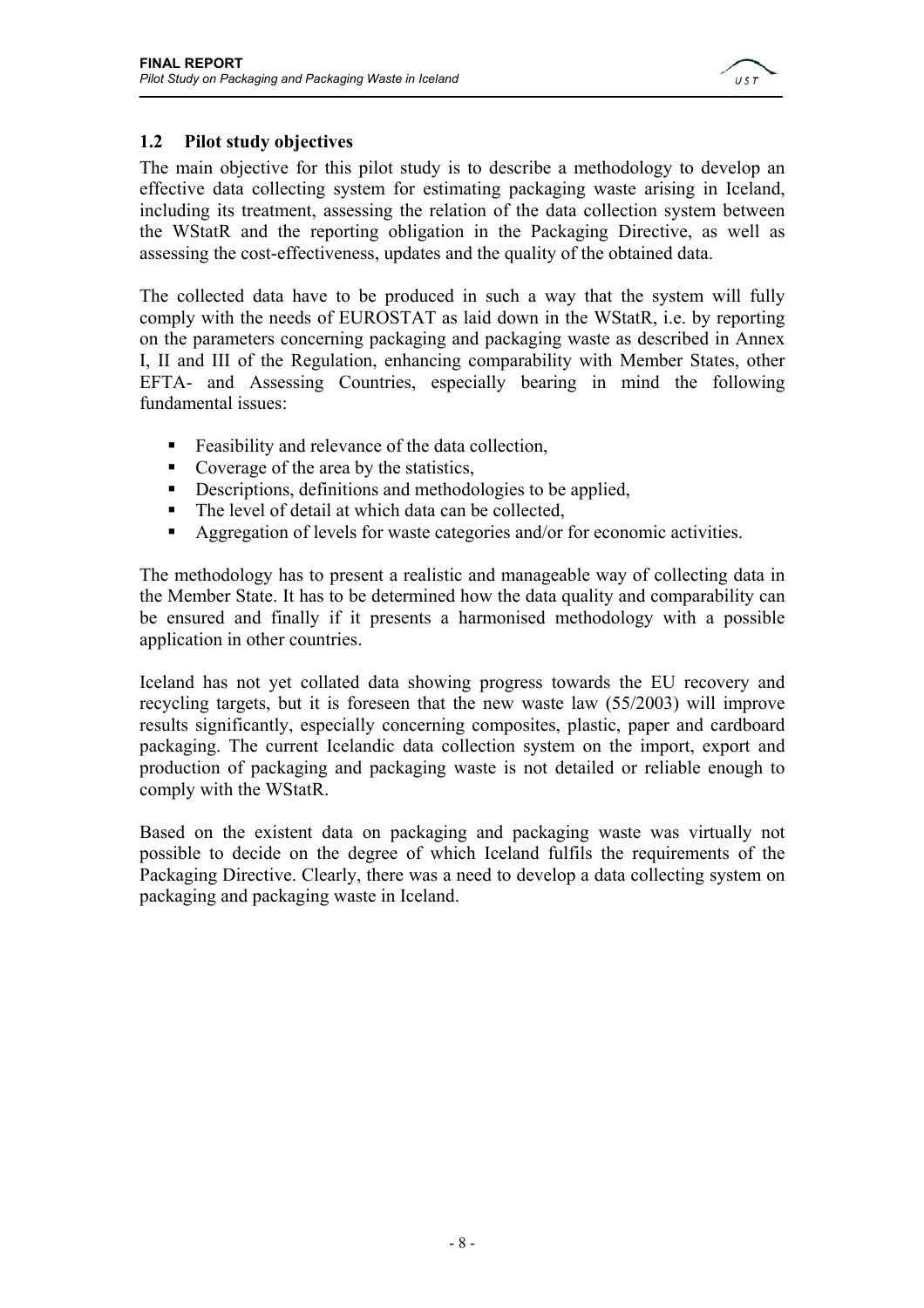

#### **1.3 Reporting obligations and requirements**

The following data on packaging waste has to be reported according to the Commission Decision 2005/270/EC on annual basis:

- The quantities of packaging waste (in tons) generated, recycled and recovered (all forms of) within the Member State,
- The quantities of packaging waste (in tons) *arising within* the Member State and *recovered outside* the Member State,
- The quantities of packaging waste (in tons) *arising outside* the Member State and *recovered within* the Member State.

Member States are obliged to report data on the packaging materials glass, plastic, paper & cardboard and metal. Generated packaging waste and its treatment has to be reported according to the Commission Decision 2005/270/EC, which establishes the formats relating to the database system pursuant to the Packaging Directive 94/62/EC. The formats in this Decision are based on packaging waste generation and treatment and replaces the formats from the Directive, which were based on packaging import, export and domestic production.

Furthermore, Member States may provide, on a voluntary basis, further data on packaging and packaging waste that is available and such data may include:

- Reporting the different plastic categories,
- To split metal packaging into steel and aluminum,
- Reporting composite packaging,
- Imports, exports and production of empty packaging,
- Data on reusable packaging,
- Concentration levels of heavy metals present in packaging within the meaning of Article 11 of Directive 94/62/EC and the presence of noxious and other hazardous substances and materials within the meaning of the third indent of point 1 of Annex II to Directive 94/62/EC,
- Packaging waste that is considered to be hazardous due to contamination by product contents within the meaning of Council Directive 91/689/EEC and Commission Decision 2000/532/EC.

The formats presented in the Commission Decision, including the packaging waste results for Iceland in 2002 are presented in annex 7 of this report.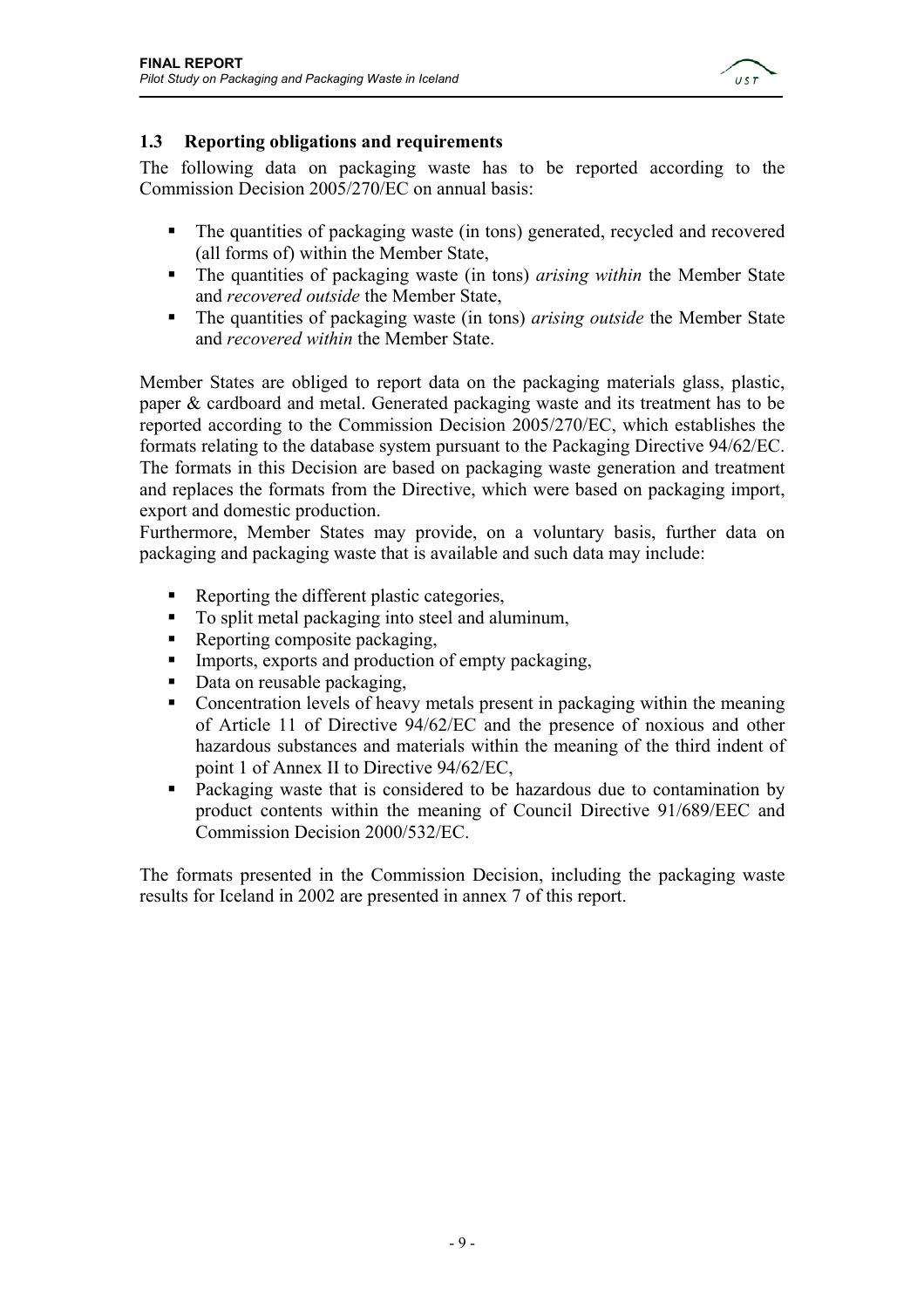

#### **1.4 Packaging waste recycling and recovery targets**

In order to comply with the objectives in the Directive 2004/12/EC (amending Directive 94/62/EC), Member States shall take the necessary measures to attain the targets covering the whole of their territory. Because of the specific situation in Iceland e.g. a low population density, population distribution, weather conditions and long distances to the recycling market Iceland was granted to postpone their targets for recycling and recovery until  $2011$ <sup>(1)</sup>. The following targets apply to the Icelandic territory:

- No later than 30 June 2001 between 50 % as a minimum and 65 % as a maximum by weight of packaging waste will be recovered or incinerated at waste incineration plants with energy recovery,
- No later than 31 December 2011 60  $\%$  as a minimum by weight of packaging waste will be recovered or incinerated at waste incineration plants with energy recovery,
- No later than 30 June 2001 between 25 % as a minimum and 45 % as a maximum by weight of the totality of packaging materials contained in packaging waste will be recycled with a minimum of 15 % by weight for each packaging material,
- No later than 31 December 2011 between 55 % as a minimum and 80 % as a maximum by weight of packaging waste will be recycled,
- No later than 31 December 2011 the following minimum recycling targets for materials contained in packaging waste will be attained:
	- 60 % by weight for glass,
	- 60 % by weight for paper & cardboard,
	- 50 % by weight for metals,
	- 22,5 % by weight for plastics, counting exclusively material that is recycled back into plastics,
	- 15 % by weight for wood.

|                             | Recycling           |                      | Recovery            |             |
|-----------------------------|---------------------|----------------------|---------------------|-------------|
|                             | 2001                | 2011                 | <i>2001</i>         | <i>2011</i> |
| Glass packaging             | $15\% *$            | $60\% *$             |                     |             |
| Plastic packaging           | $15\% *$            | $22,5%$ *            |                     |             |
| Paper & cardboard packaging | $15\% *$            | $60\% *$             |                     |             |
| Metal packaging             | $15\% *$            | $50\% *$             |                     |             |
| Wood packaging              | $15\% *$            | $15\% *$             |                     |             |
| <b>Total packaging</b>      | $25 -$<br>$45\%$ ** | $55 -$<br>$80\% * *$ | $50 -$<br>$65\%$ ** | 60%         |

| Table 1.1 Packaging waste recycling and recovery targets |  |  |
|----------------------------------------------------------|--|--|
|                                                          |  |  |

*\* Minimum* 

 $A$ *verage* 

 $\overline{a}$  $<sup>1</sup>$ ) EEA Agreement of 1.5.2005, Annex II, Chapter XVII, number 7 on page 155 Iceland is granted an extension of</sup> *the recovery and recycling targets until 2011, together with Greece, Portugal and Ireland.*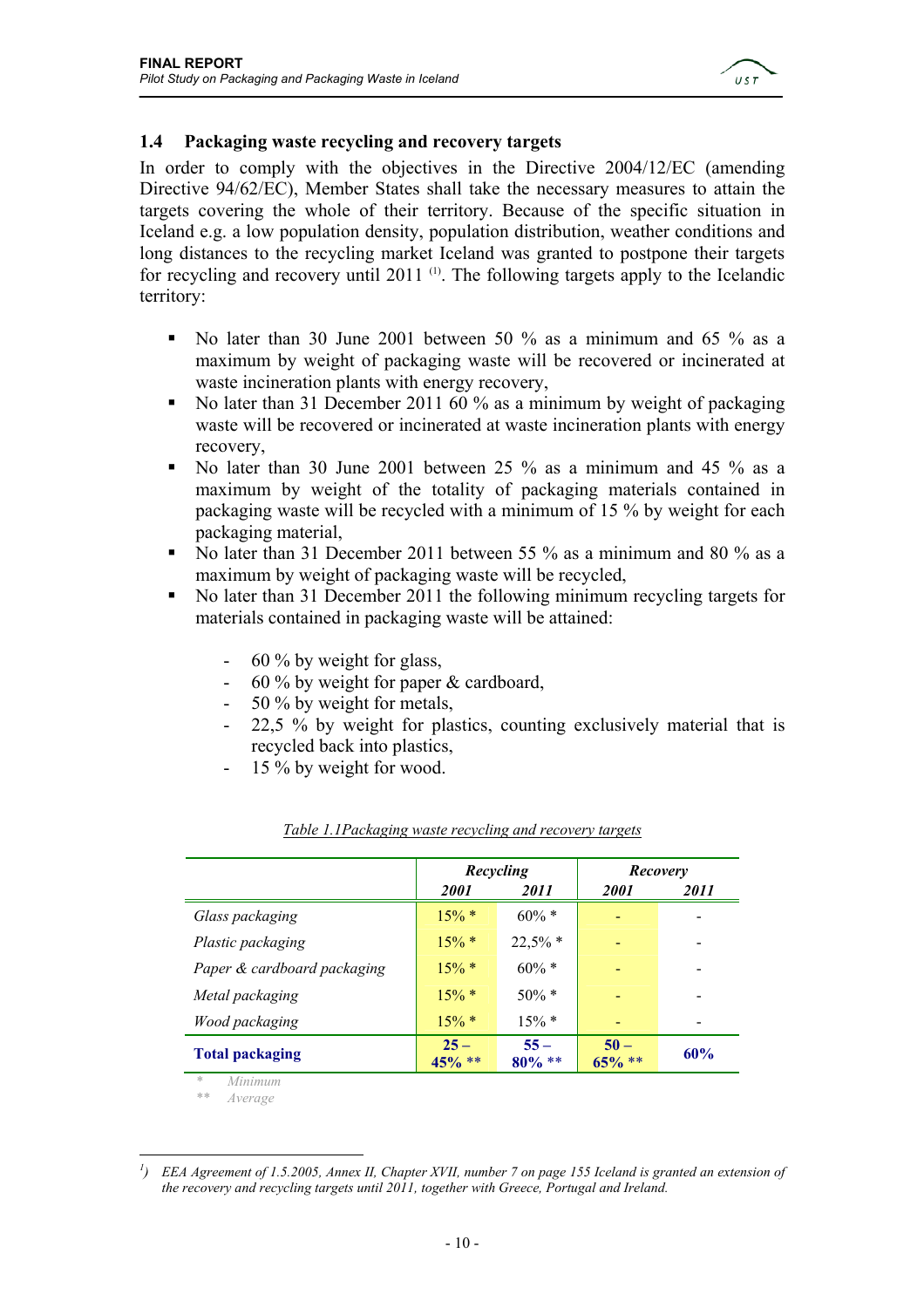

#### **1.5 Packaging waste level of detail**

Packaging production and use implies registration use of resources and packaging typically has a short lifetime and soon becomes waste that must be treated. There are environmental impacts from the use of resources, the production of packaging, transport, the collection of packaging waste and finally its treatment. However, packaging is necessary to protect goods during transport and storage.

Packaging is defined as any material that is used to contain, protect, handle, deliver and present goods. Items like glass bottles, plastic containers, aluminium cans, but also food wrappers, plastic foils and films, timber pallets, cardboard boxes and drums are all classified as packaging. Consumers will probably prefer no or less packaging in many cases while other products never will be accepted without packaging.

Packaging waste is generated in all sectors of society e.g. agriculture, fishery, retailers, packers, fillers, households, offices, schools, restaurants, etc. The generated packaging waste can be divided in many different waste categories and it is therefore questioned how detailed packaging waste should appear in the statistics. The level of detail in which the packaging statistics will be reported in this pilot study is comparable with reporting obligations under the Packaging Directive, which are the following packaging types and materials:

|  |  | Table 1.2 Packaging types and materials |
|--|--|-----------------------------------------|
|  |  |                                         |

| <b>Packaging types:</b>                                                                                                    | <b>Packaging materials:</b>                                                    |
|----------------------------------------------------------------------------------------------------------------------------|--------------------------------------------------------------------------------|
| Primary or sales packaging $(2)$<br>Secondary or grouped packaging $(3)$<br><b>•</b> Tertiary or transport packaging $(4)$ | Glass<br>Plastic<br>• Paper & cardboard <sup>(5)</sup><br>Metal<br><b>Wood</b> |

However, secondary (grouped) packaging in this pilot study has been reported under transport packaging for the reason that is has almost the same purpose as tertiary packaging and is sometimes difficult to distinguish from transport packaging. For this reason secondary packaging is included in transport packaging in this pilot study. An example is given below to illustrate these different packaging types and materials and the variety in which packaging occurs.

 $\overline{a}$ <sup>2</sup>) Sales packaging or primary packaging, i.e. packaging conceived so as to constitute a sales unit to the final *user or consumer at the point of purchase (Art. 3.1 (a) of the Packaging Directive 94/62/EC).* 

<sup>&</sup>lt;sup>3</sup>) Grouped packaging or secondary packaging, i. e. packaging conceived so as to constitute at the point of *purchase a grouping of a certain number of sales units whether the latter is sold as such to the final user or consumer or whether it serves only as a means to replenish the shelves at the point of sale; it can be removed from the product without affecting its characteristics (Art. 3.1 (b) of the Packaging Directive. 94/62/EC).* 

*<sup>)</sup> Transport packaging or tertiary packaging, i. e. packaging conceived so as to facilitate handling and transport of a number of sales units or grouped packaging in order to prevent physical handling and transport damage. Transport packaging does not include road, rail, ship and air containers (Art. 3.1 (c) of the Packaging Directive 94/62/EC).* 

*<sup>)</sup> Paper and cardboard includes composite packaging, which means packaging made of different materials, and which cannot be separated by hand, none exceeding a given percentage by weight, to be established pursuant to Article 21 of Directive 94/62/EC. For the Icelandic situation mainly milk and other drinking cartons are included in the composite waste stream.*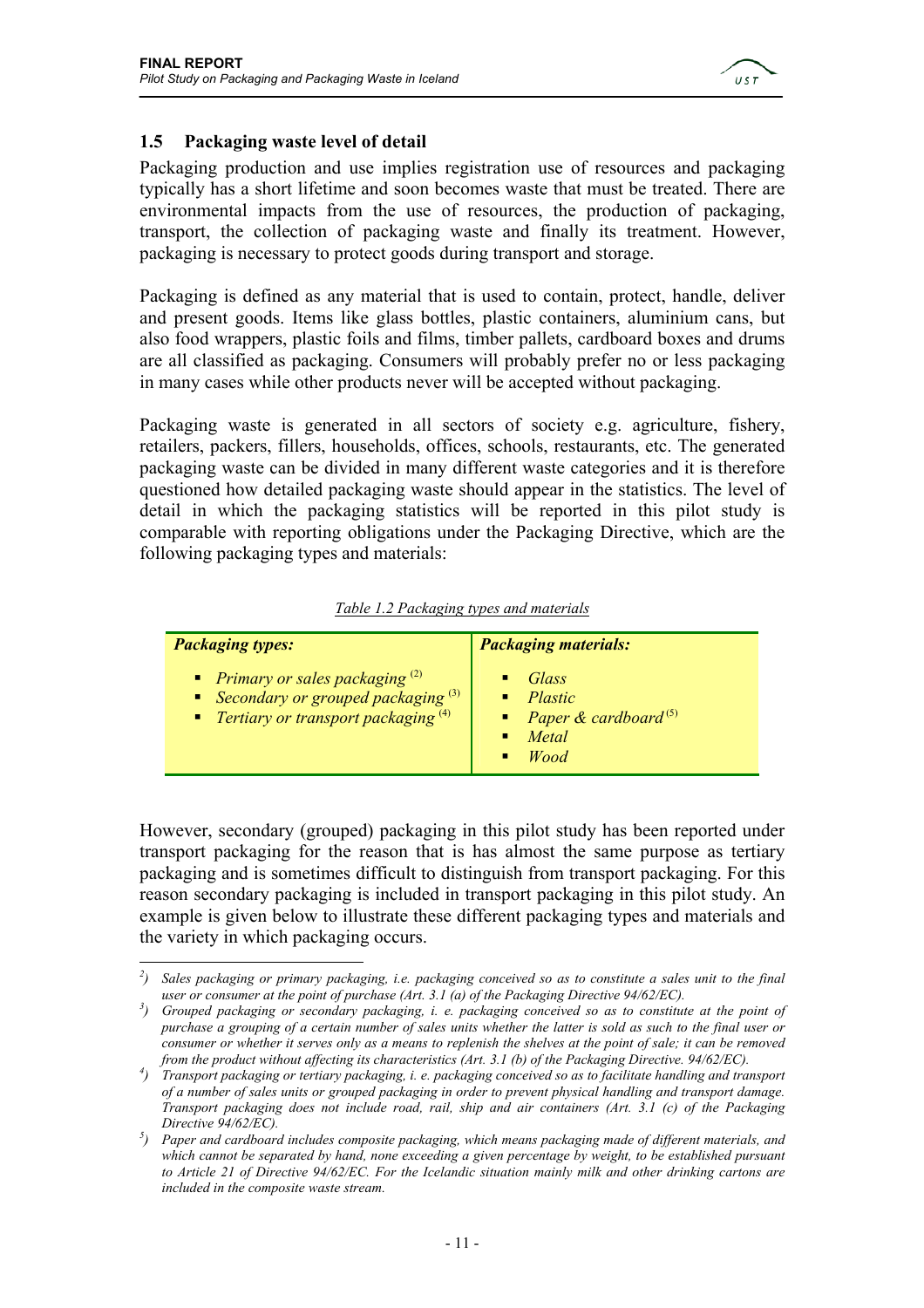

#### *Example*

*"The following products are imported:* 

*Wooden pallets on which cardboard boxes are piled, each box containing packaging such as filled aluminium beverage cans. The pallet and boxes are wrapped together with plastic foil and straps to prevent the boxes from falling during handling and transportation. The products are transported within a large shipment container."* 

The following packaging types and materials are used in this example:

- *Primary* (or sales) packaging: Aluminium beverage cans,
- *Secondary* (or grouped) packaging: Cardboard boxes, straps (metal or plastic)
- *Tertiary* (or transport) packaging: Wooden pallets and plastic foil.
- The shipment container is **not** considered to be (transport) packaging.

For the registration on packaging waste Iceland adopted the statistical classification presented in annex III of the Waste Statistics Regulation 2150/2002/EC, also known as the *Waste Statistical Nomenclature* and is presented in table 1.3.

| Code |      |       | <b>Waste type</b>                   |
|------|------|-------|-------------------------------------|
| 06   |      |       | <b>Metallic wastes</b>              |
|      | 06.3 |       | Mixed metal waste                   |
|      |      | 06.31 | Mixed metallic packaging            |
| 07   |      |       | <b>Non-metallic wastes</b>          |
|      | 07.1 |       | Glass wastes                        |
|      |      | 07.11 | Glass packaging                     |
|      | 07.2 |       | Paper and cardboard wastes          |
|      |      | 07.21 | Waste paper and cardboard packaging |
|      | 07.4 |       | <b>Plastic wastes</b>               |
|      |      | 07.41 | Plastic packaging                   |
|      | 07.5 |       | <b>Wood wastes</b>                  |
|      |      | 07.51 | Wood packaging                      |

*Table 1.3 Packaging waste classifications according to the WStatR*

Mixed packaging waste (code 10.21) is not included in the classification that was adopted. The quantities for composite packaging waste, which is used for a wide range of products as milk and other drinking cartons, will be included under code 07.21 as paper and cardboard packaging waste.

In table 1.4 examples are given of the packaging products that are most commonly found in the generated municipal waste in Iceland. These also present the packaging that will be surveyed during this pilot study and will be used during data collection and future updating of the packaging waste statistics.

It can be assumed that packaging, which is not included in these tables, constitute for a very small amount of the total packaging supply and can therefore be neglected.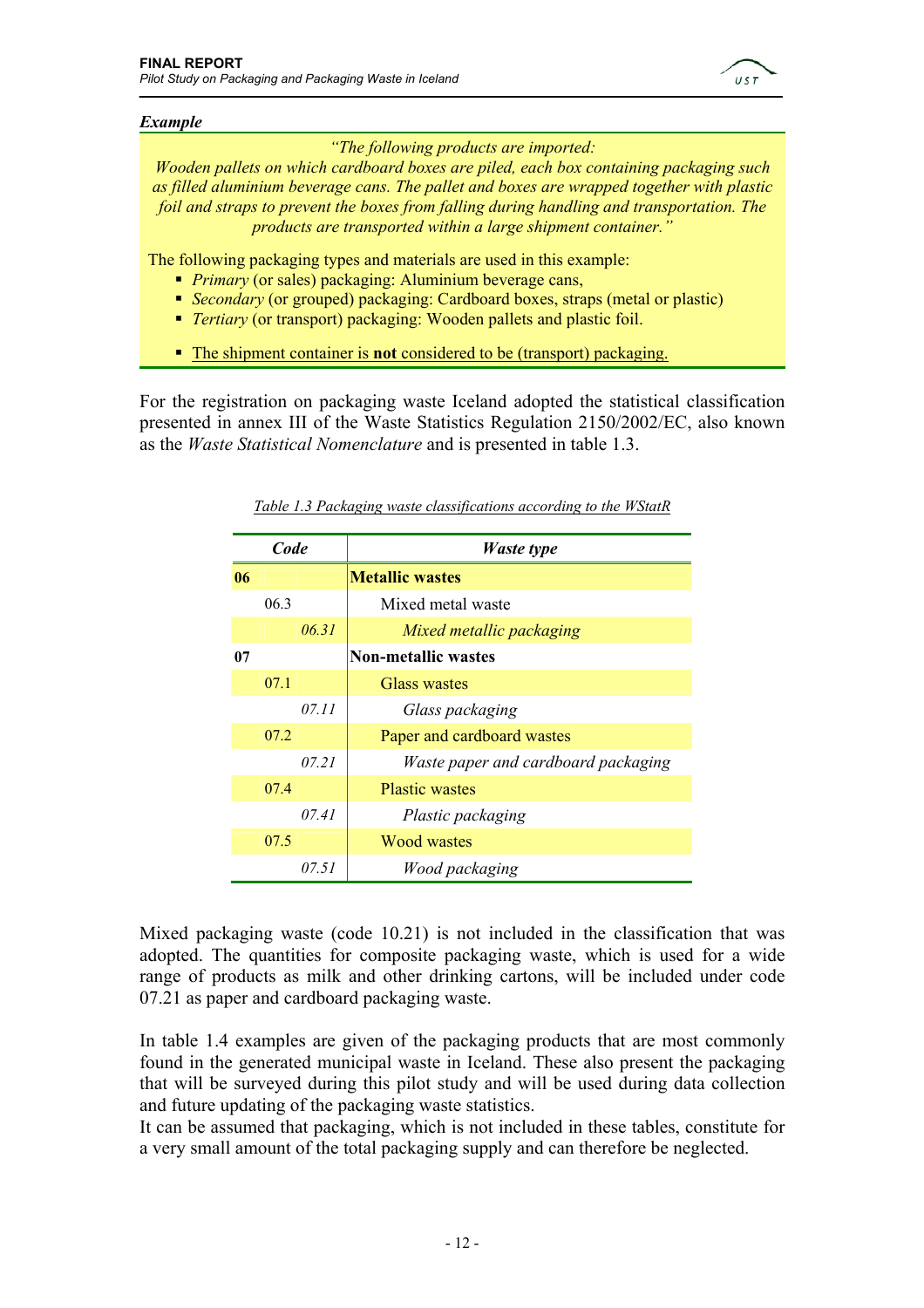

| <b>Glass packaging</b>      | Bottles and jars                                                                                                                          |
|-----------------------------|-------------------------------------------------------------------------------------------------------------------------------------------|
| <b>Plastic packaging</b>    | Bottles, bags, sacks (e.g. big bags), boxes, crates, tubs<br>and barrels (fishing industry), pallets, films, foil<br><i>(agriculture)</i> |
| Paper & cardboard packaging | Paper, cardboard and corrugated cardboard boxes,<br>Milk and other drinking cartons                                                       |
| <b>Metal packaging</b>      | Aluminium cans and steal oil drums                                                                                                        |
| <b>Wood packaging</b>       | Pallets, boxes and crates                                                                                                                 |

| Table 1.4 Surveyed and reported packaging used for waste statistics |  |  |  |
|---------------------------------------------------------------------|--|--|--|
|                                                                     |  |  |  |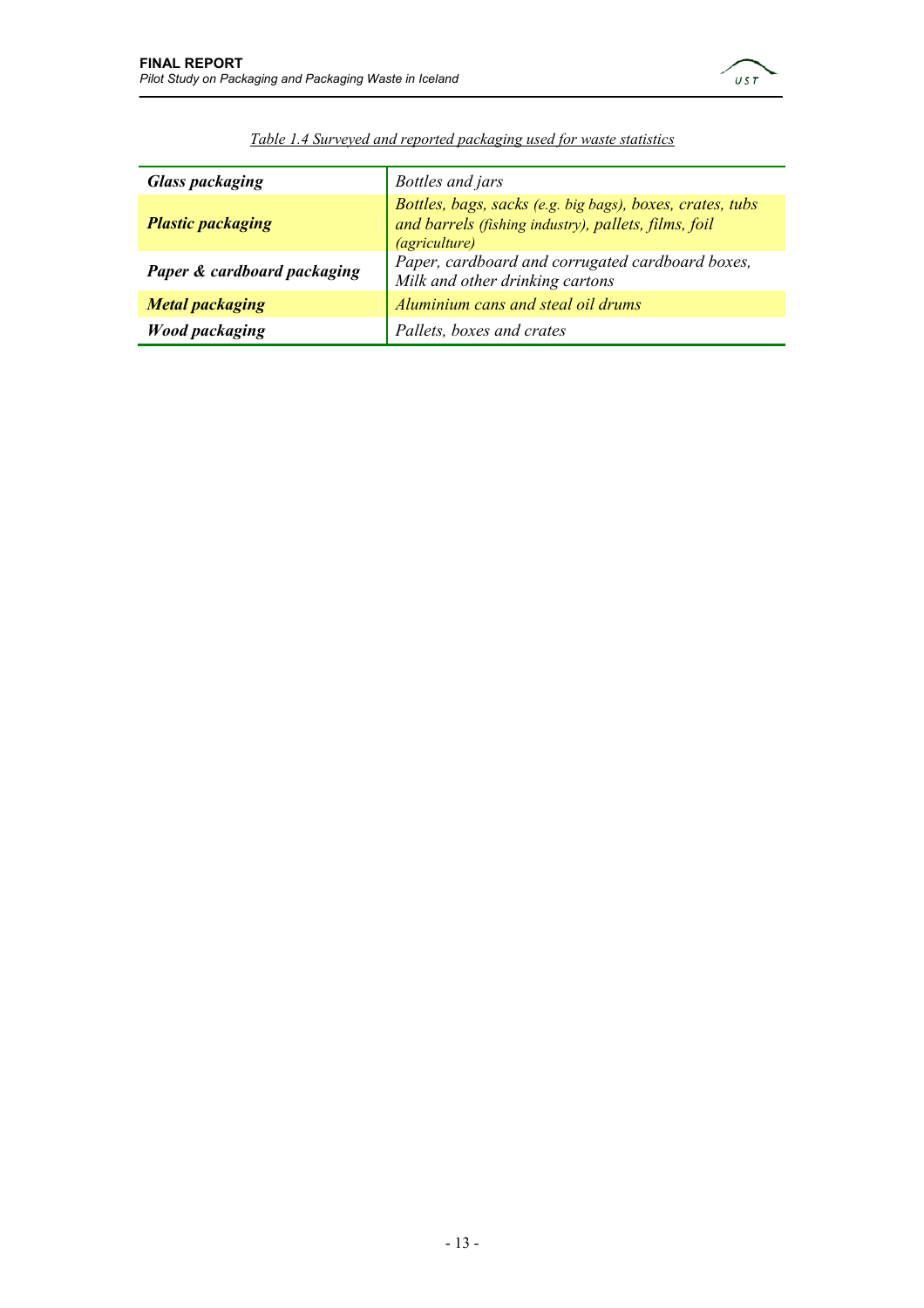

# 2. Approach

#### **2.1 Introduction**

This pilot study on packaging waste has been divided in two parts. The first part is an inventory on the generated packaging waste, the available data sources and possible methodological approaches that can be found in Iceland. The first part was finished with an interim report, which has been reported to the EUROSTAT Commission in October 2004. From the first part it was concluded that it would be difficult to collect data on packaging in overall, but especially regarding transport packaging, which was assumed to present a large share of the total generated packaging waste in Iceland. It became clear that packaging and packaging waste forms a complex structure and, based on the data available today, it would be difficult to present accurate and reliable packaging statistics that comply with the reporting obligations of WStatR.

Registration by municipalities and waste treatment facilities of waste types and – amounts has been poor throughout the country, but are slowly improving. The registration by SORPA, the main waste treatment facility in Iceland however is fairly sophisticated but does not include many data on transport packaging as a specific waste stream.

The second part of the study was used to survey the possible methodological approaches to assemble a reliable and updatable statistics model and to collate data on the basis thereof. Finally clear and operational conclusions are given on the assessments of the cost effectiveness, the quality of the obtained data and data comparability between countries, including recommendations regarding the possible inclusion of the reporting obligations under the Packaging Directive into the WStatR.

This chapter describes each methodological approach possible, including the required work for data collection, data availability and the uncertainties as assumptions and estimations that were made. Finally the possible methods are evaluated, looking at their advantages and disadvantages and concluding which method is the most promising and accurate to be used under the given circumstances.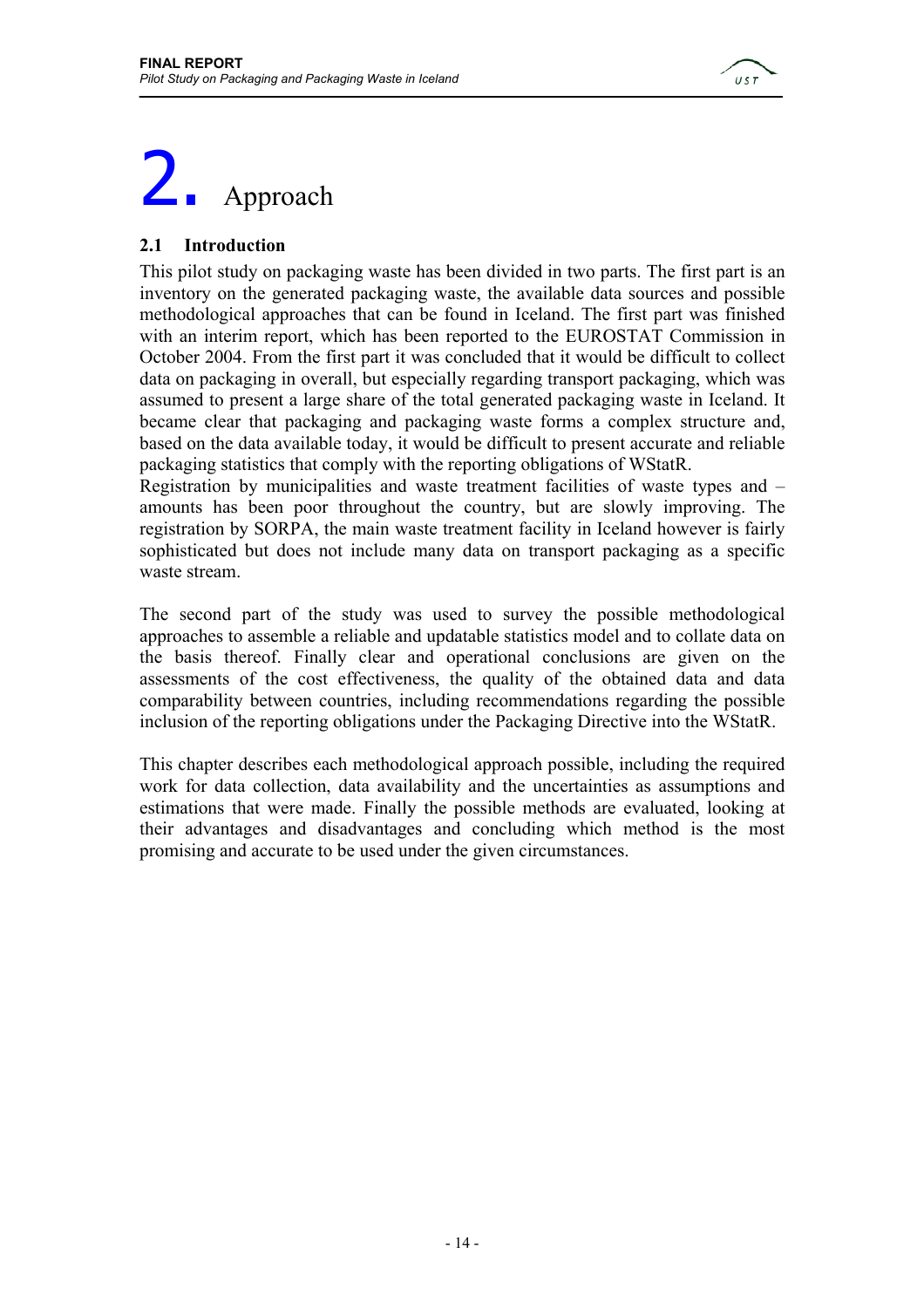

#### **2.2 Possible methodological approaches**

This paragraph presents the four methods used for data collection on packaging and packaging waste that have been considered to be the most applicable for the Icelandic situation, which are:

- 1. Historical research,
- 2. Comparison with data from other countries,
- 3. Import, export and domestic production of packaging,
- 4. Packaging waste generation and treatment.

#### *2.2.1 Historical research*

Several studies on packaging have been carried out in Iceland, though they have all been based on one single study from 1995, which on its turn was based on a correlation between the external trade statistics from the Statistics Iceland and information of production from local packaging producers. At that time it was stated that the Icelandic consumption is made up of packaging produced in Iceland and abroad. The packaging produced abroad was imported (empty) for use in Iceland or formed part of imported and exported finished goods. The composition of the packaging supply that was established showed that paper and cardboard packaging presented the largest share, followed by plastics packaging and wood packaging.

During the following years the study report and results from 1991 have been revised and more data was collected from the Directorate of Customs. The revised versions presented the packaging supply for 1995, 1998 and 2000 and contained several small changes, mainly trying to eliminate the uncertainties that were found during the first study.

It was mainly sales packaging that was taken in consideration at that time and transport packaging was only accounted for till some extent. This is one of this reasons why more focus has now been put on the transport packaging waste during this pilot study The results of former studies can be found in annex 8 of this report, presenting the total packaging waste generated, recycled and recovered.

#### *2.2.2 Comparison with data from other countries*

This method was used as an addition to other methodological approaches to compare the Icelandic packaging and packaging waste results with those from other European countries. Several Member States that are or have been working on a pilot study on packaging and packaging waste have been approached. In addition was a literature study on other packaging studies or researches that have been carried out in other European countries.

This literature study clearly showed that establishing packaging waste statistics is problematic in many countries and that very little information as on this subject is yet available. The literature study showed also that the composition of municipal, household and production waste are roughly comparable between countries, though significant differences can occur. The data that was collected using this method has partly been used in the process of figure estimation.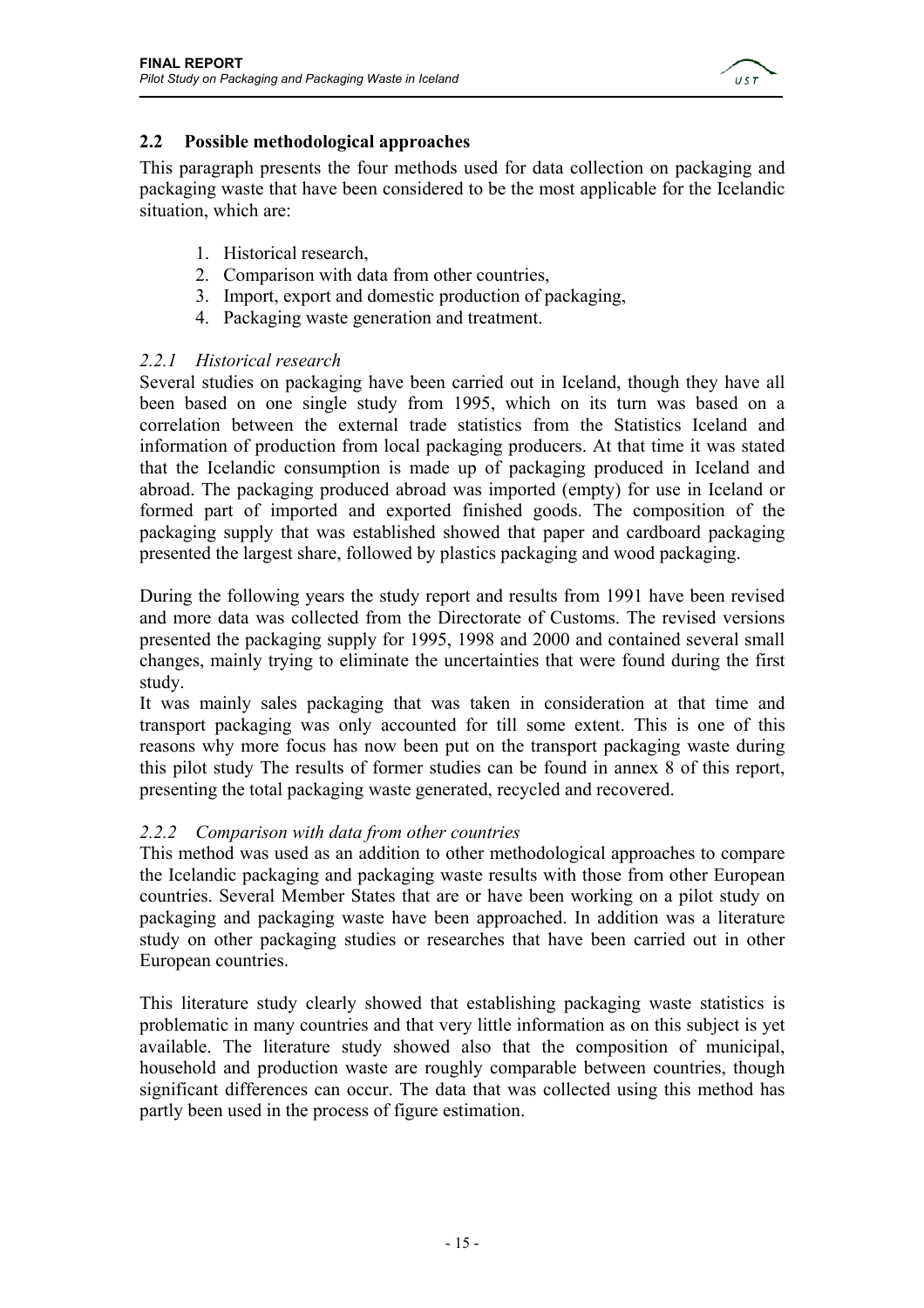

#### *2.2.3 Import, export and domestic production of packaging*

The first methodological approach that has been considered dates from 1991 and represents the import, export and domestic production of packaging. For this method it was assumed that the information would be provided by one source only, obtainable on yearly basis and for which the quality and standardisation would be ensured.

This method established the quantity of packaging that was put on the market for consumption, thus the packaging supply. In the Commission Decision 2005/270/EC (art 2.2) it is noted that packaging waste generation in a Member State may be deemed to be equal to the amount of packaging put on the market in the same year within that Member State. For materials occurring in small quantities and those who are not mentioned in the Decision, estimations may be used. These estimations shall be based on the best information available. In order to use this methodology to the following information has to be obtained:

#### **Total quantity of packaging placed on the marked**  $= (A + B) - C$

- **A)** Is the quantity of imported empty and filled sales packaging and transport packaging,
- **B)** Is the domestic production of sales and transport packaging using the imported raw materials,
- **C)** Is the quantity of exported empty and filled sales packaging and transport packaging.

In Iceland the Directorate of Customs *(Tollur)* carries out the registration of imported and exported products. From the Customs the data is sent to the Statistics Iceland *(Hagstofa Ísland)* that reports the data in the External Trade Reports (which are yearly published). Using these yearly reports, information can be found on the type of products that have been imported and exported, from which country, their quantities (net weight) and value. The classification that is used in the External Trade Reports is based on the Icelandic Customs Tariff, which is based on the International nomenclature. More information about the Directorate of Customs and the Statistics Iceland can be found in annex 4 of this report.

#### *Filled sales packaging*

From the External Trade Reports it is not possible to obtain data on the quantity and sorts of packaging that is used as filled sales packaging. To estimate this packaging quantity, each imported filled sales product has to be surveyed, where it has be estimated what the packaging weight is (difference between the product gross and net weight) and of which material the packaging has been produced. Typically only the gross weight, thus the packaging including the good is known, which makes this estimation more difficult and unreliable.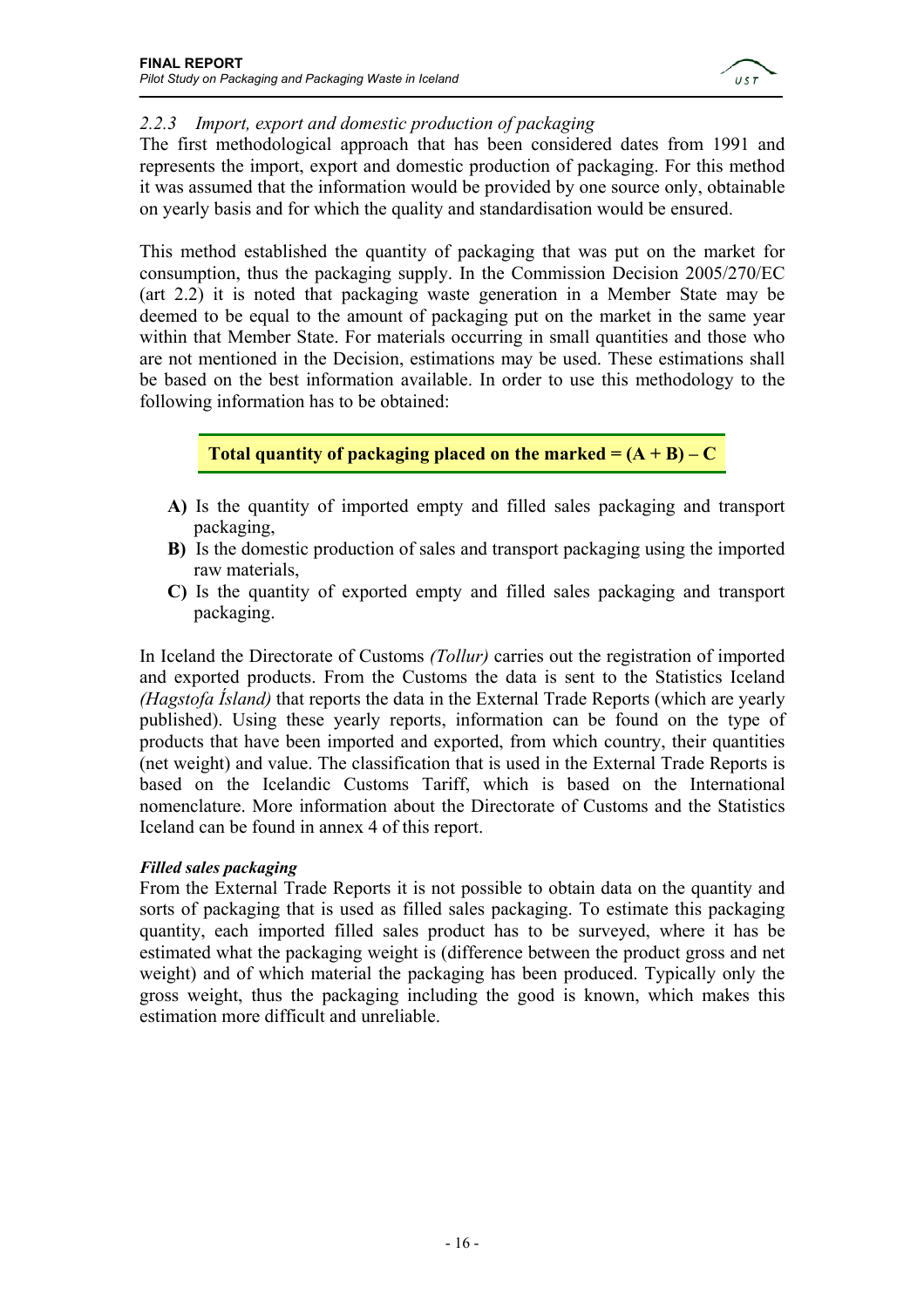

 The results would only present a rough estimation and the quality of this data cannot be ensured. Although most of this work has to be carried out only once, the results from such a survey will have to be revised every year to ensure the quality of the obtained data. Meaning a very low cost effectiveness. Currently there are no other alternatives to obtain this type of packaging data from the import registration.

#### *Empty sales packaging*

For empty sales (and transport) packaging, data can be compiled from the External Trade Reports both by quantity and material. Nevertheless, from these reports it cannot be estimated the amounts of the imported empty sales packaging that is actually consumed inside the country and are used to fill or pack goods for export. To gain more information on this it will be necessary to contact the production and processing companies as distributors, manufacturers, packers, fillers and retailers. This information is in most cases considered confidential and is therefore difficult to compile. Thus, the quality within this way of data collection cannot be ensured and no alternatives are currently available to collect data on empty sales packaging.

#### *Transport packaging*

Transport packaging can be divided in two groups: transport packaging that is imported and used by companies, thus put on the consumption market, and transport packaging that is used for the handling and transportation of the imported products. The quantities of the transport packaging that is especially imported and used by the commercial and trade companies for the transportation and export of their products can be obtained from the External Trade Reports. A similar problem as for empty sales packaging arises here, as it cannot be determined how much of this packaging (secondary/tertiary) will actually be used inside Iceland or is used with export of products.

The second group of transport packaging (tertiary), which is used for the transportation and handling of the imported products, was assumed to be a good indicator for the total generated transport packaging waste. This type of packaging becomes waste shortly after the product has been delivered to the customer (shop/retailer) and it is assumed that this quantity constitutes for a significant percentage of the total generated packaging waste.

For this pilot study the Directorate of Customs carried out a survey on transport packaging. It was assumed that the quantity of transport packaging could be calculated by deducting the total net weight from the total gross weight, which are both registered on the declaration forms that are used for the registration of imported and exported products. Only the declaration forms that contained one record (tariff number), thus one specific product, could be used for this calculation. It was found that around 75% of all declaration forms used at the import, contained one record and could therefore be used for this project. For the remaining 25%, declaration forms containing more than one record, it had to be assumed that the same amount of transport packaging would be used, or a relation had to be found between the quantity of imported packaging and packed products and the amount of transport packaging used. The quantity of transport packaging for those cases could not be established otherwise.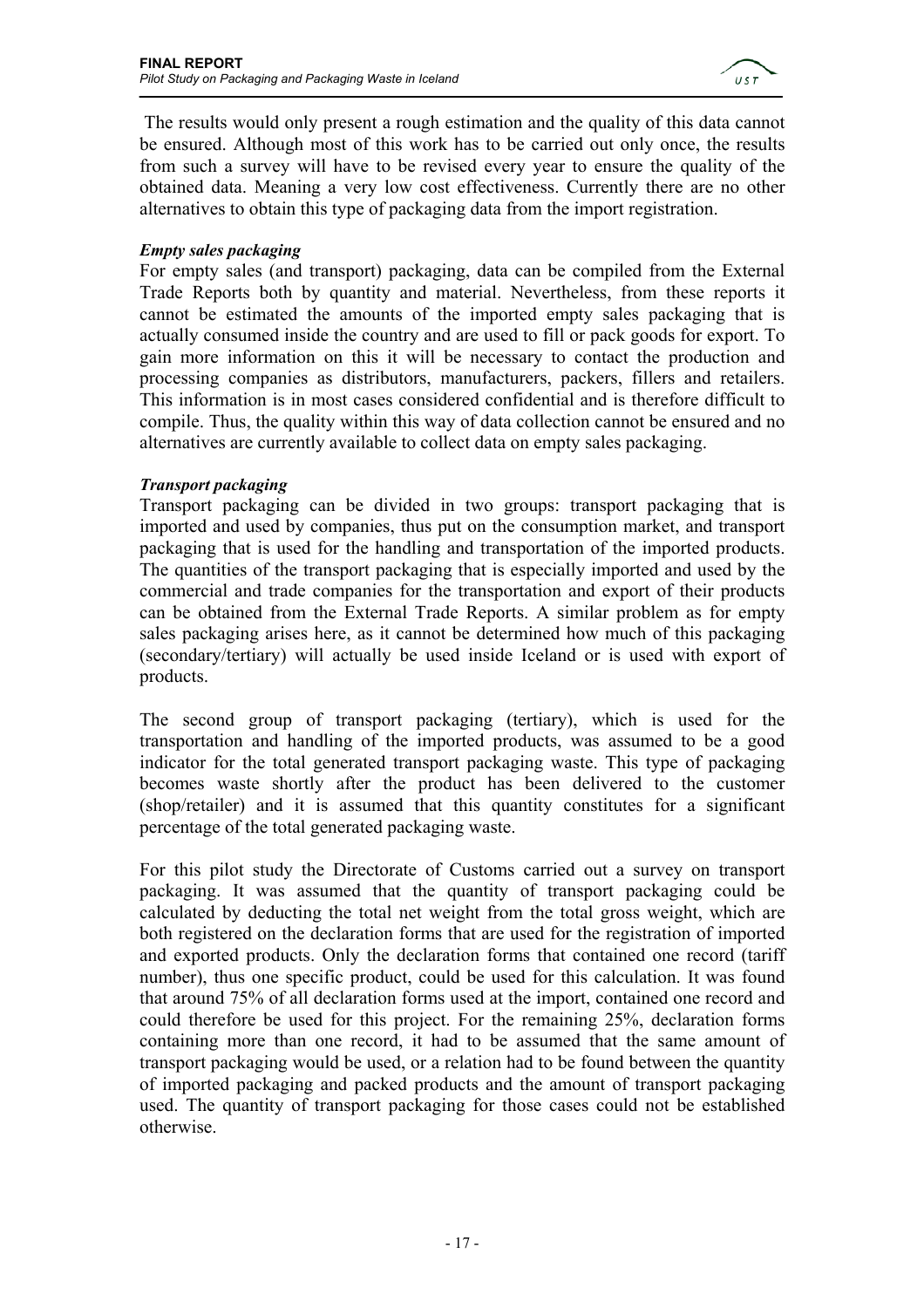

It was concluded that the survey results could not be used either for the actual data collection system or as an indicator for several reasons.

Firstly no relation could be found between the quantity of the imported products and the percentage of transport packaging used. The survey made clear that based on the records for several imported products the quantity of transport packaging seemed to change drastically between years, while the amount of imported products from which the transport packaging was calculated, remained similar between years. That would mean that during one year more transport packaging would be used for one specific imported product, than during another year.

Secondly, during the survey several product groups turned out to have a negative quantity of transport packaging. No clear explanation for these problems could be found.

Thirdly, it was difficult to determine if quantities consist of actual transport packaging or that non-packaging was included. It was ensured that the weight of the shipment containers was not included in these quantities, but for other smaller transporting equipment e.g. trolleys this was not clear.

Finally the quantity of transport packaging that was found during this survey could not be split up by packaging material.

The quantity of transport packaging that was estimated during this survey was already exceeded the total quantity of generated packaging waste (sales + transport packaging) that had been found earlier. It was therefore decided that these survey results could not be used until more information has been gathered on these issues.

#### *Domestic production*

The production of packaging in Iceland is mostly carried out by processing imported raw materials, as Iceland has no national resources for the production of raw materials. It proved to be difficult to compile data on the production of packaging from the production companies for the reason that this information is often considered confidential. Especially in Iceland where the market is relatively small and competition is mostly between just a few companies.

Using the External Trade Reports to obtain the quantities of imported raw materials also proved to be unsuitable because it proved to be impossible to decide the breakdown of produced packaging/non-packaging products and how much of the produced packaging is put on the Icelandic market or is exported.

Using the registration of imported packaging and packed products that carry a deposit (or recycling) fee might help to overcome the uncertainties. These products have to be registered and thus annual data are available. Deposit fees are already charged to some of the packaging products and this type of registration is used today, but it does not cover yet the whole packaging supply for Iceland. When deposit fees are charged more extensively on common packaging products that are used in Iceland, this approach might prove more valuable the collection of packaging data and is assumed to have a high cost effectiveness.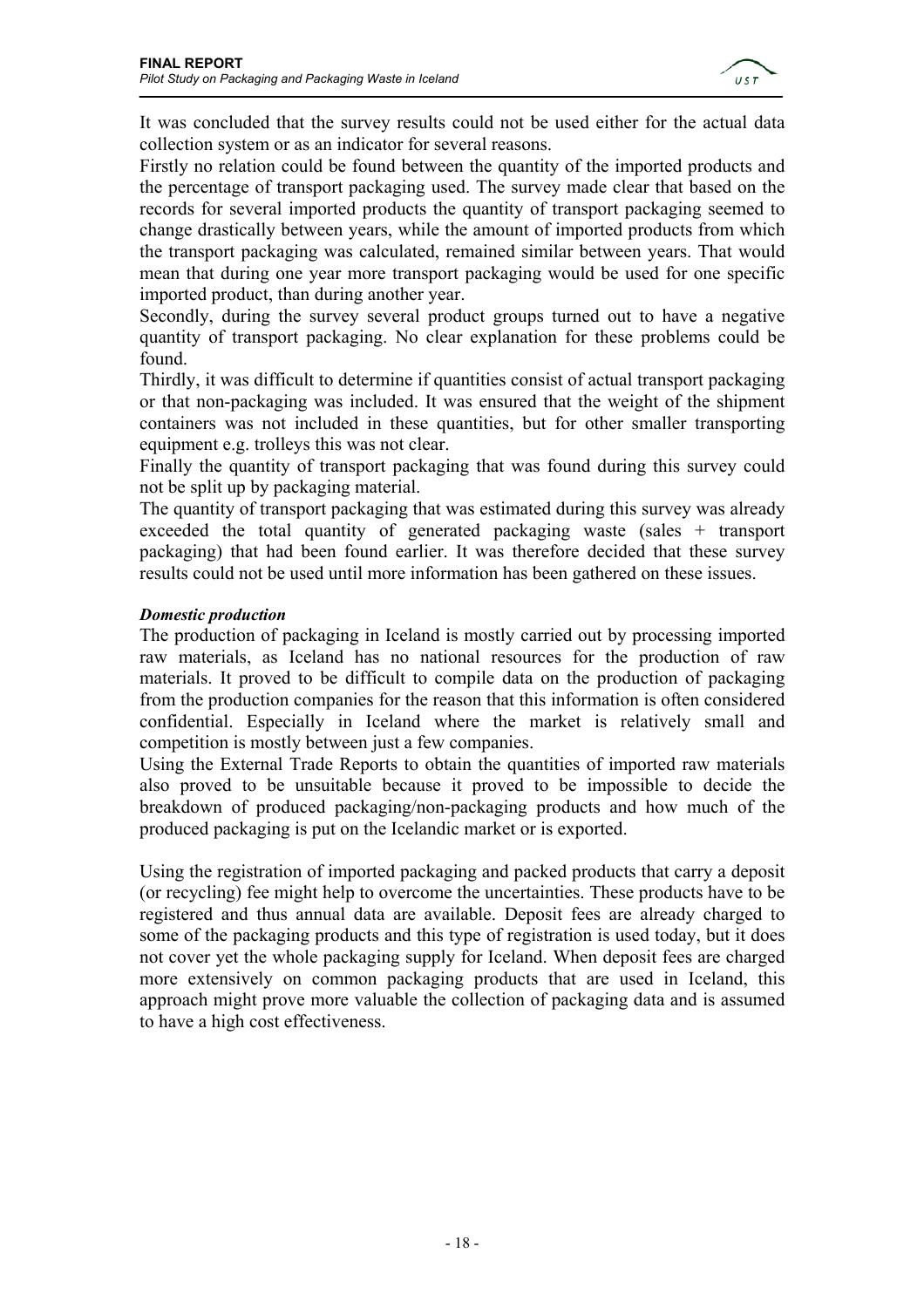

#### *2.2.4 Packaging waste generation and treatment*

A methodological approach based on packaging waste treatment was assumed to be the most feasible one for data collection today. This method applies to the end of the packaging life cycle by considering packaging waste generation and treatment. Packaging typically becomes waste shortly after it has been consumed and is treated.

Within the Icelandic waste management system municipal waste is typically treated by landfilling it (70%), collected separately for recycling either inside or outside the national territory (27%) or incinerated (3%)with energy recovery.

More background information on waste management in Iceland from 1970 till 2004 can be found in annex 3 of this report.

The public in Iceland is not compelled by law to sort or classify solid waste, except for hazardous waste, which can be brought to collection points all over the country. Each municipality sets its own rules regarding the separation, collection and treatment of solid waste. In the Reykjavik capital area, which makes up approximately 62% of the total Icelandic population, the public is encouraged to deliver sorted, solid waste to special SORPA recycling centres located throughout the service area. They are open to individuals as well as small firms and institutions. From the recycling centres the waste is transported to SORPA's bailing and sorting plant. Larger companies and institutions can bring their solid waste themselves to the sorting and bailing plant or directly to the landfill operated by SORPA.

In many municipalities throughout the country there are sorting sites where the public can bring their sorted waste, typically garden waste, timber, scrap metal, bulky waste, clothes and shoes, drinking cartons, (news)paper and beverage packaging made from plastic, glass and aluminium. Furthermore there has been an increase in special collection of agricultural foliage from farms.

#### *Landfilling*

In Iceland the main waste treatment of waste is by landfilling. The transportation costs within Iceland are relatively high because of relatively low waste amounts, long distances between municipalities and harsh meteorological conditions during a significant part of the year. This is the main reason why there are many but relatively small landfills in Iceland. Cooperation between local authorities in waste- treatment has increased, which is why disposal sites are now fewer than earlier and those remaining have increased in size. It may be expected that this trend will continue. Despite an almost two-fold increase in the recovery of waste over the past 10 years, the quantity of waste bound for permanent landfills has not diminished.

#### *Recycling*

The recycling of waste increased since a recycling scheme for packaging waste was introduced in Iceland in 1996. Nowadays most of the recycled household packaging waste consists of sales packaging such as plastic, glass and metal beverages e.g. bottles and jars. The transport packaging that is recycled mainly consists of plastic packaging as films or foils, tubs, barrels and boxes used in the fish industry, paper and cardboard boxes, metal oil drums and wooden pallets and crates.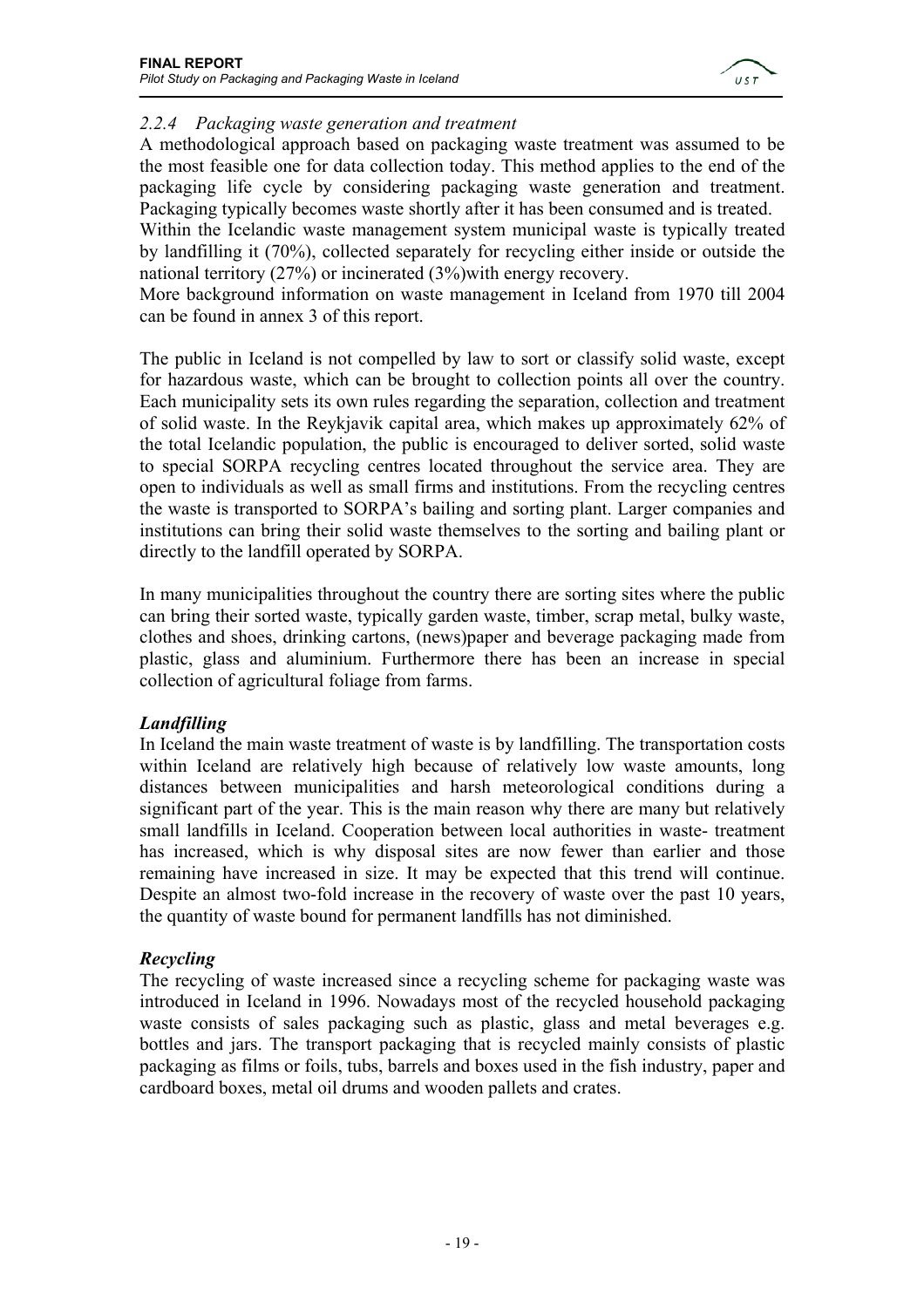

Although a lot of effort has been put into increasing the recycling and recovery rate, Iceland is facing some difficulties reaching the packaging recycling and recovery targets. In Iceland, the sorting + treatment of packaging waste is mainly carried out by companies as SORPA and Endurvinnslan. There are a few other (smaller) recycling companies and waste collecting and transportation companies that work either together with larger waste treatment companies or operate individually. Most of the waste that is collected for recycling is exported to Europe.

The main reasons for little domestic recycling are the relatively long distances between municipalities, the relatively low quantities of waste, harsh weather conditions and abundant energy from geothermal sources and hydropower plants. This results in high collection, transportation and processing costs and thus makes domestic recycling less attractive as an economic activity. It is cheaper to export or landfill waste.

#### *Recovery as incineration*

The third waste treatment method is incineration of waste with or without energy recovery. There are 5 incineration plants operational in Iceland today but they are relatively small with capacities ranging from 500 – 13.000 tonnes a year. There is no incineration without energy recovery in Iceland today. ´Open pit burning´ has virtually been stamped out.

#### *Reuse*

The reuse of packaging is not very common in Iceland. However some sorts of packaging as plastic tubs, barrels and euro-pallets are reused. According to the Packaging Waste Directive, the amounts of reused packaging waste are voluntary to report and very little registration of packaging reuse in Iceland is kept. Reuse of packaging will therefore not be further included in this report.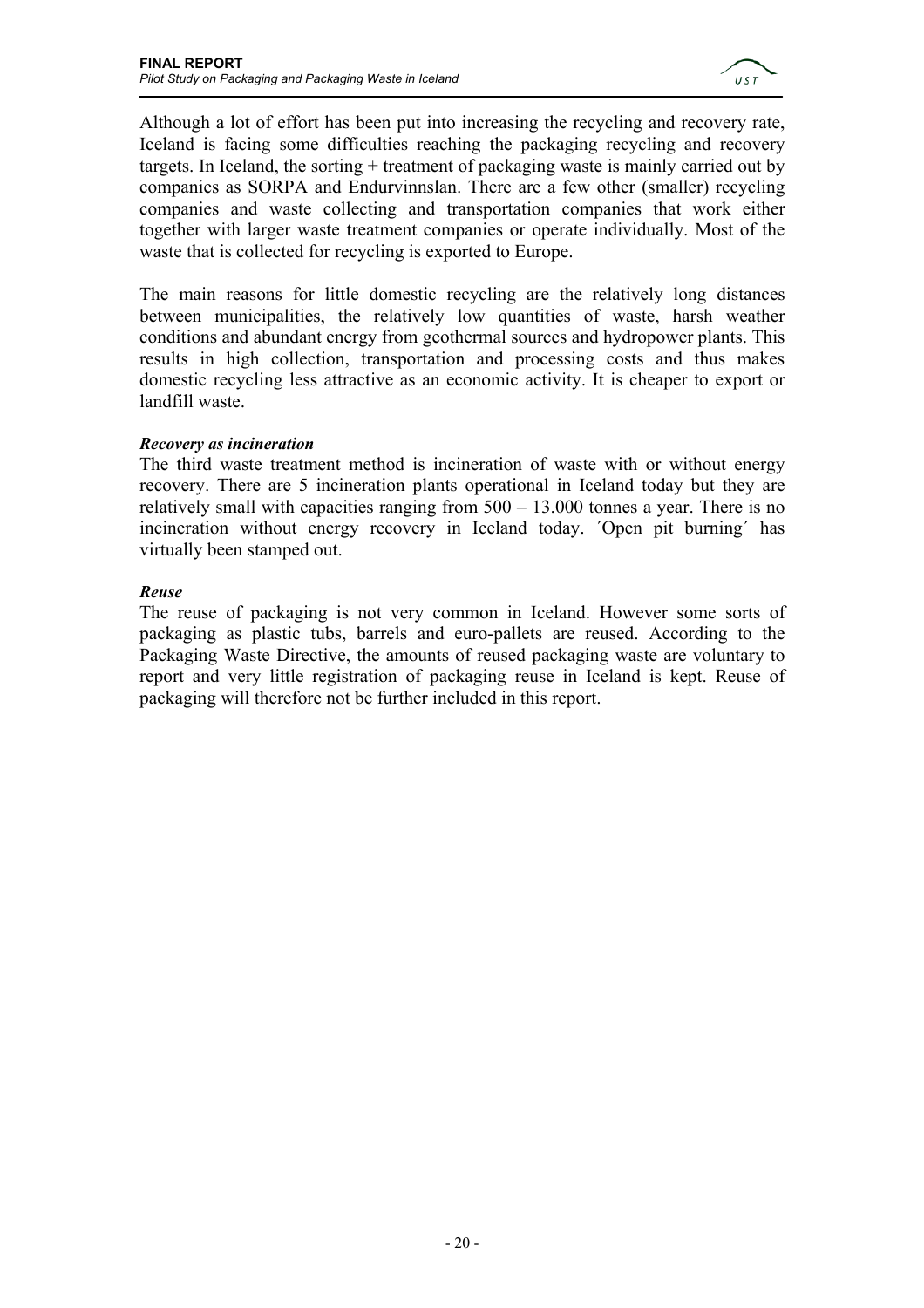

#### **2.3 Evaluation & conclusion**

In order to decide which method would be the best option to apply in Iceland the possible methods will be evaluated. The most important advantages and disadvantages for each data collection method will shortly be described of which final conclusions will be made. The decision on which methodological approach is the most applicable will be based on the data availability, whether its quality can be ensured, and the data are updateable and to what extent it presents a reliable and manageable way of data collection that can be used in Iceland.

#### *Import, export and domestic production of packaging*

#### *Advantage(s)*

 *The main advantage that can be recognised for this method is the possibility for application if data availability on the import, export and domestic production of packaging would be more sophisticated regarding the packaging content and constitution in the Custom's records. This data typically originates at the Directorate of Customs and Statistics Iceland, though during the pilot study it was concluded that no sufficient data could be provided. If the available data becomes more accurate and reliable this could present a manageable and updateable method of data collection, which could have a high cost effectiveness and future developments might change the feasibility of this approach and therefore has to be taken in consideration.* 

#### *Disadvantage(s)*

- *Data on transport packaging used for the protection and handling of the imported products is not registered at the imports, though this quantity is assumed to constitute for a large percentage of the total generated packaging waste. Surveys showed that using declaration forms to estimate this quantity does not provide reliable figures and typically it cannot be divided by packaging weight or material, which is one of the reporting requirements,*
- *Data on filled sales packaging cannot be obtained from the External Trade Reports in a manageable and reliable way. Obtaining this data would be time and money consuming and only results is a rough estimation of which the quality cannot be ensured,*
- *Data on empty sales packaging is partly obtainable from the External Trade Reports, though from that quantity it cannot be estimated how much is put on the marked for consumption or is used for the export,*
- *Domestic production of packaging is mainly by using imported raw material. Using data on the raw material supply and the External Trade Reports cannot be used to estimated how much packaging is production, for it is used for both the production of packaging or non-packaging products. Data from packaging production companies is difficult to compile due to the confidentiality of the information.*

In general, data on imported and exported packaging is difficult to obtain and is thus assumed to be inaccurate. Data on the domestic production of packaging is difficult to obtain due to data confidentiality. Applying this method would not present a costeffective method of data collecting in the current situation.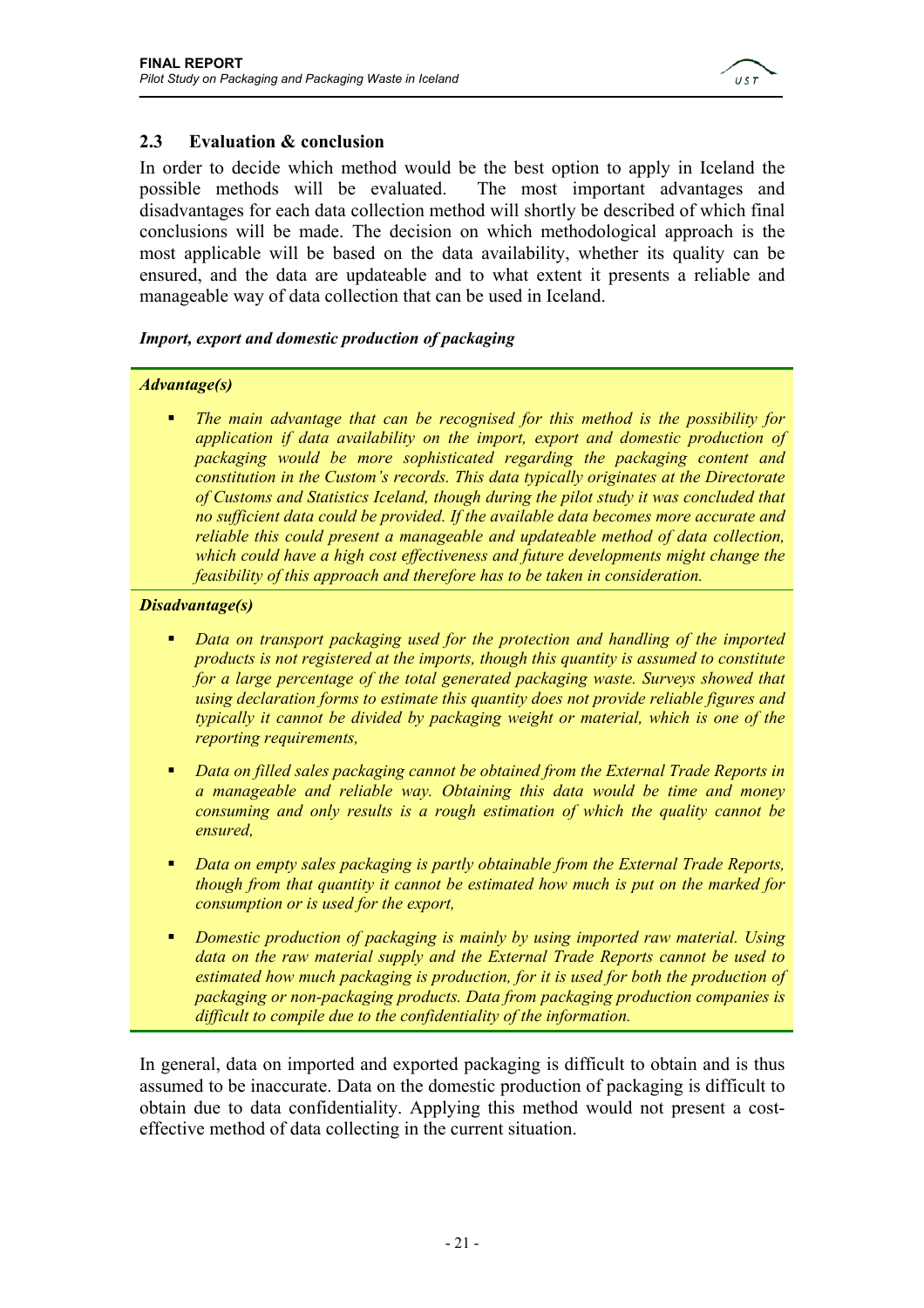

#### *Packaging waste generation and treatment*

#### *Advantage(s)*

- *Data on the quantities of sorted and recycled packaging waste can be obtained from the main recycling companies,*
- *Data on the quantities of landfilled packaging waste can be calculated from the waste composition and total quantity going to landfill, using the necessary estimations and assumptions, based. Data can be obtained from waste treatment facilities and recycling companies and its quality can be ensured,*
- *Data on the quantities of incinerated packaging waste are based on the approach used for landfilled waste and thus its quality can be ensured,*
- *All packaging waste quantities can be divided by weight, material and type of packaging (sales and transport) and fits within the requirements set for packaging waste statistics.*

#### *Disadvantage(s)*

 *For the calculation of landfilled and incinerated (packaging) waste, assumptions and estimations are required. These can be based on actual facts as survey results or data from other countries. It is assumed that during updating the statistics in the coming years more information on packaging waste generation and treatment becomes available and thus makes the need for assumptions and estimations less necessary.* 

In general the collected data on waste generation and treatment can be assumed to be fairly accurate and reliable to be used for data collection and its quality can be ensured and further developed. This method makes it possible to update the statistics yearly and therefore presents a realistic and manageable way of collecting and processing packaging waste statistics.

The methodological approach on the *import, export and domestic production of packaging* proved to be not applicable in the current Icelandic situation. However, a close eye will be kept on this method for it is assumed that more information on this type of data collection becomes available in the following years. This could possibly change the data availability and quality, resulting in a more realistic and manageable method of data collection.

It was concluded that the approach on *packaging waste generation and treatment* is the most promising and practical, though reliability and accuracy needs further improvement to ensure the data quality. This approach is currently the most realistic and manageable way to produce statistics on packaging waste and will therefore be elaborated in the next chapter.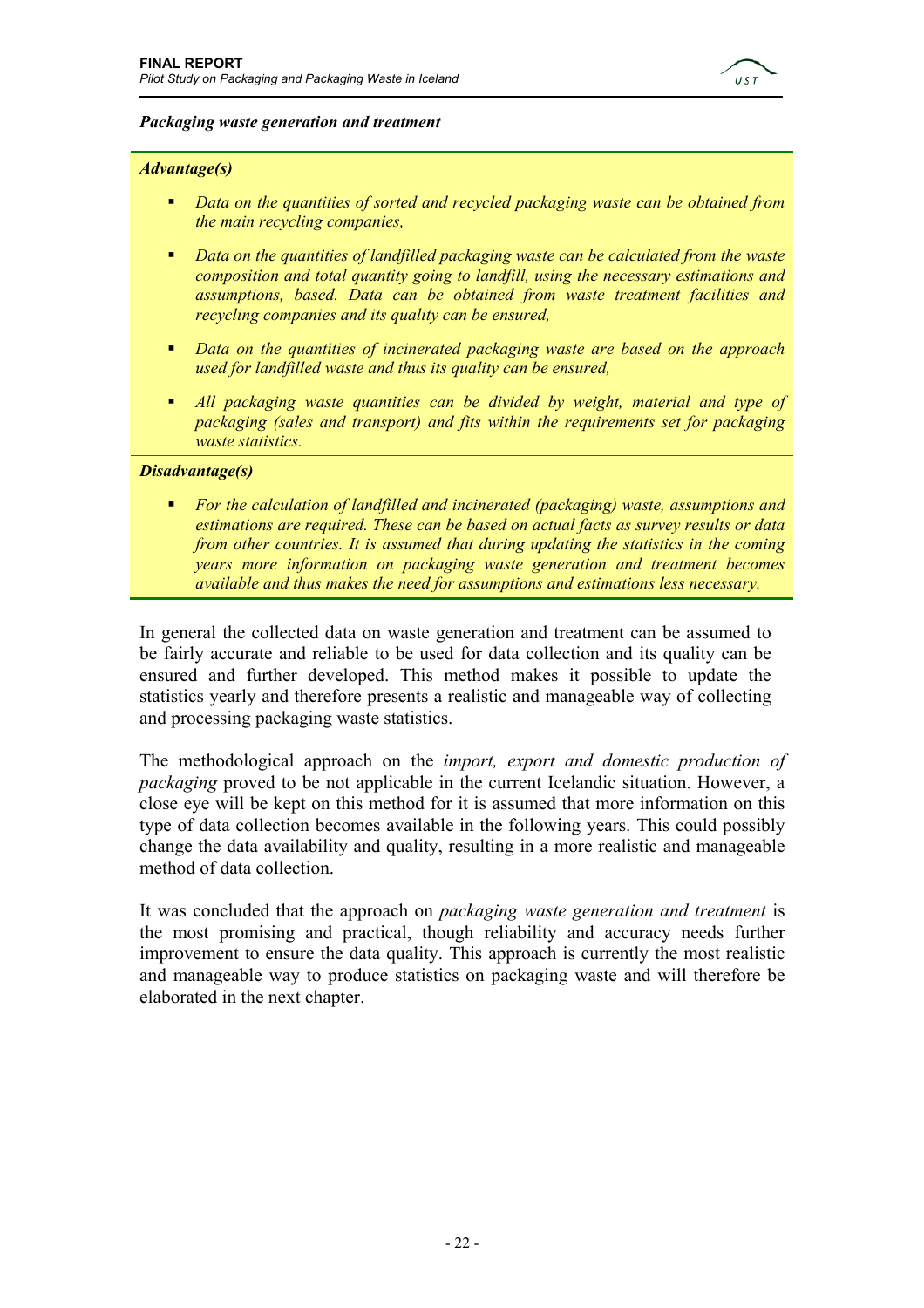

# 3. Modelling

#### **3.1 Introduction**

This chapter will describe the technical aspects that are required for the methodological approach on packaging waste generation and treatment. For each waste treatment as recycling, landfilling and incineration it will be explained how the packaging quantities can be calculated, presenting the basic figures used for these calculations and discussing the assumptions and estimations that have to be done. Several notes will be given presenting special points of interest that have to be kept in mind during data collection, processing and future updating. These are mainly the issues that would need improvement in the future, but in the current situation present the best option available. These estimations and assumptions are reported in one table, which can be found in annex 5, forming a list that has to be revised when updating. The survey methods that were used during the process of data collection are shortly discussed and more information on those can be found in the annexes. Finally the conclusions that were found during the modelling of this methodology are summed up in the final paragraph.

This model used for this methodology is based on the total waste flow in Iceland, which distinguishes four waste streams, each treated by either recycling, landfilling or incineration:

- *Sorted household waste* presents the waste that is directly sorted by the household and brought to the recycling centres/sorting sites and will be used for recycling.
- *Sorted production waste* includes slaughterhouse waste, waste from fish processing and agriculture. Most of these waste streams are separately collected and registered, but occasionally are also included in the collection of municipal waste. Packaging waste in this waste stream is mostly easy to detect visually. By experience separated production waste includes very little packaging waste.
- *Mixed household waste* is generated by households, but also by companies/institutions such as hotels, offices, restaurants, schools, wholesale and small business, etc. The composition of mixed household waste is assumed to be more or less the same within the whole country. Mixed household waste is mostly landfilled, but also incinerated with energy recovery.
- *Mixed (non-household) production waste* is generated in the commerce, food and trade industry, but has a very different composition than mixed household waste. In the Reykjavik capital area, mixed production waste is either brought to the sorting and bailing plant (by the companies themselves or by the private sector) or is brought directly to the landfill operated by SORPA. Mixed production waste is mostly landfilled and a very small amount is incinerated with energy recovery.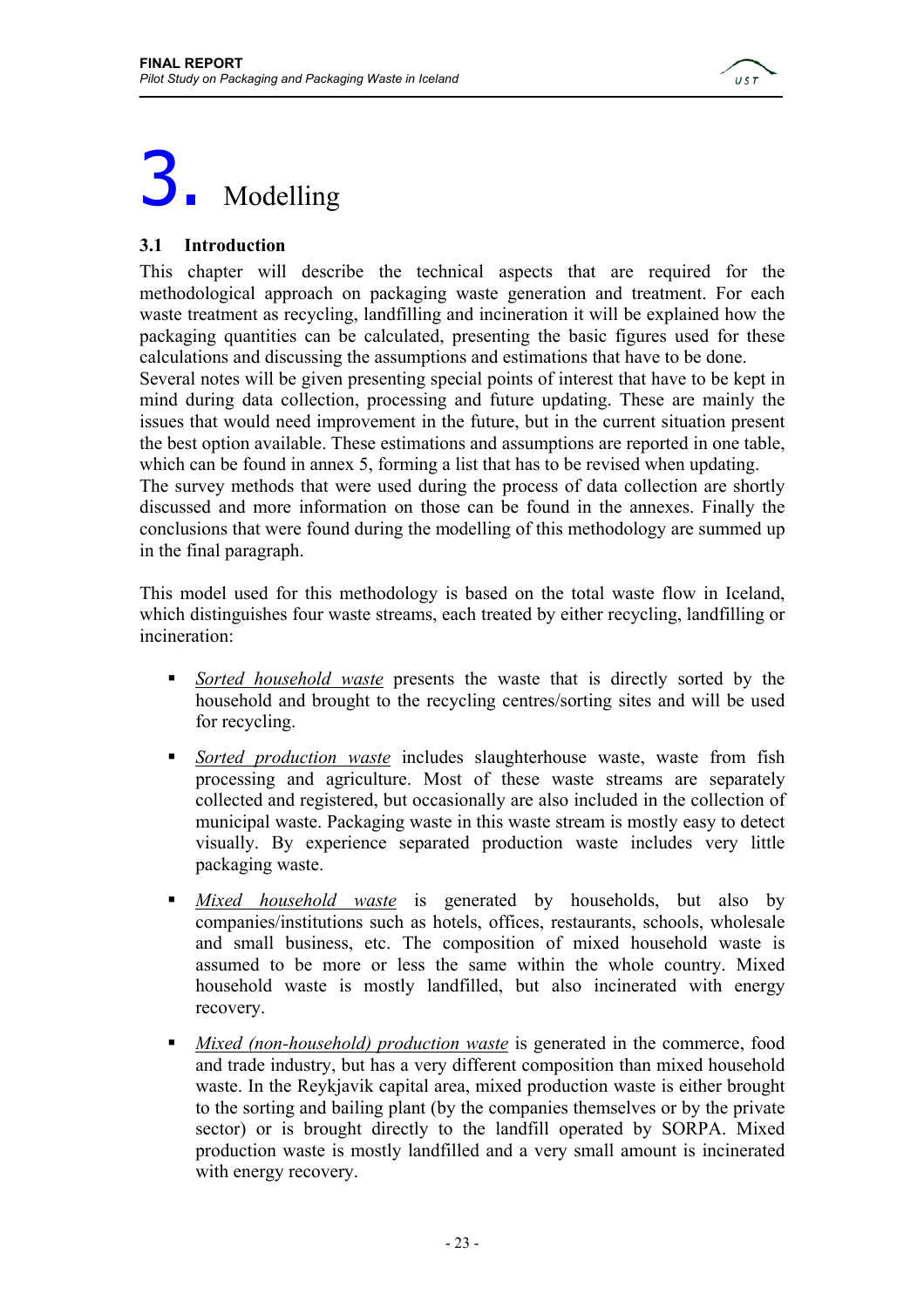

*Other waste* forms a fifth stream, which is a part of the production waste. This includes tires, end-of-life vehicles (scrap metal) and hazardous waste that contain no packaging and are further excluded from this pilot study.

In preparation of the first national waste management plan a thorough assessment was made to estimate the different waste flows in Iceland. From this research it was concluded that the breakdown of the total waste flow, as described above, was somewhere around 30% municipal/household waste and 70% production and other waste as can be seen in figure 3.1 and table A9.1 in Annex 9.

With the introduction of regional waste management plans it may be expected that the registration of waste amount on a local/regional level will get even more accurate in the near future. The coverage of waste collection services is 100% in Iceland.



*Figure 3.1 Breakdown of total waste flow in Iceland in 2002*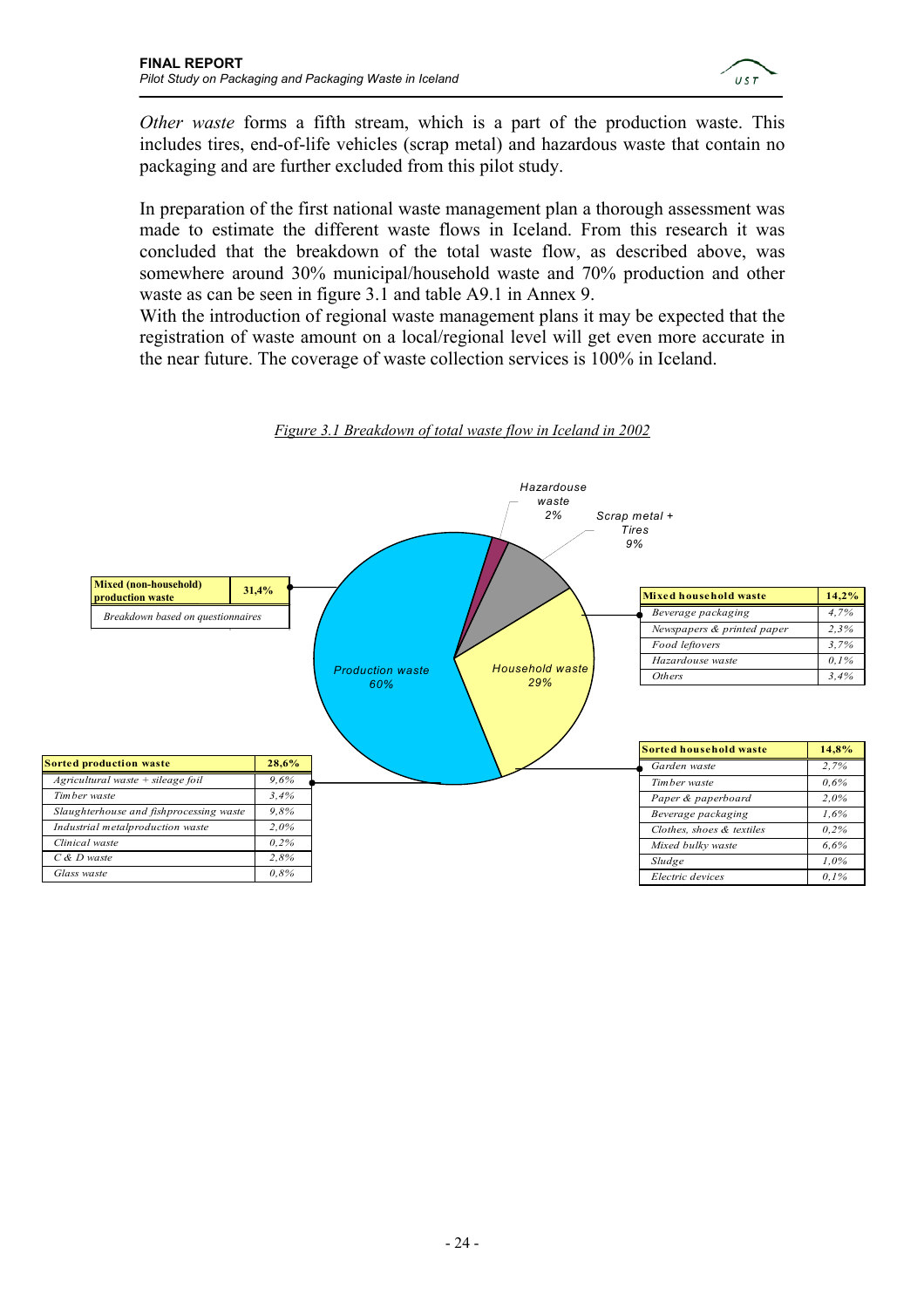

#### **3.2 Sorting and recycling**

Figure 3.1 shows that there are two waste streams that are sorted and used for recycling, which are:

- Sorted Household waste,
- Sorted Production waste

In general, the data presenting quantities of collected and recycled packaging waste, can be obtained from SORPA and Endurvinnslan, e.g. can be found in year reports and the quality of this data can be ensured through the operation of reliable registration systems. The registration kept at the smaller companies is not yet optimal for a data collection system, but is assumed to be reliable enough to be used for the current packaging statistics. Future improvements for a data registration may be expected.

It proved relatively easy to produce statistics on recycled packaging waste in Iceland, because most of the packaging data can be provided by these sorting and recycling companies. More information about these companies can be found in annex 4 of this report.

#### *3.2.1 Sorted and recycled sales packaging*

To obtain data on sorted and recycled sales packaging waste, companies as SORPA, Endurvinnslan have to be addressed.

*SORPA* is mainly collecting and bailing paper & cardboard waste for recycling. This waste includes newspapers and other printed-paper, cardboard boxes (transport packaging), milk and other drinking cartons (composite packaging) and other paper and cardboard waste. Paper & cardboard waste is collected in special placed containers on different location in the municipalities e.g. in container parks, at recycling centres or near supermarkets. Paper & cardboard (including composite) waste is exported to Sweden for further recycling.

The largest amount of this waste is collected in the southwest part of Iceland, which is estimated to be 80% of the total. The remaining 20% is collected from the rest of the country. If the sorted waste does not fulfil the criteria for recycling it is going to landfill.

*Endurvinnslan* is the only company in Iceland that accepts one-way plastic (PET) and glass bottles and aluminium cans for recycling. Since the foundation of Endurvinnslan the collection of one-way containers has been highly succcessful and now over 80% of bottles and cansare returned to Endurvinnslan. A deposit fee is paid on delivery of one-way containers to the recycling centers operated by Endurvinnslan all over the country.

Once the one-way containers have been collected together and passed through preliminary processing by Endurvinnslan, all the containers are sent abraod for recycling. The collected plastic and aluminium packaging is exported to the Netherlands, but also to America for recycling. Glass packaging are shredded and used for road construction and engineering material on landfill sites.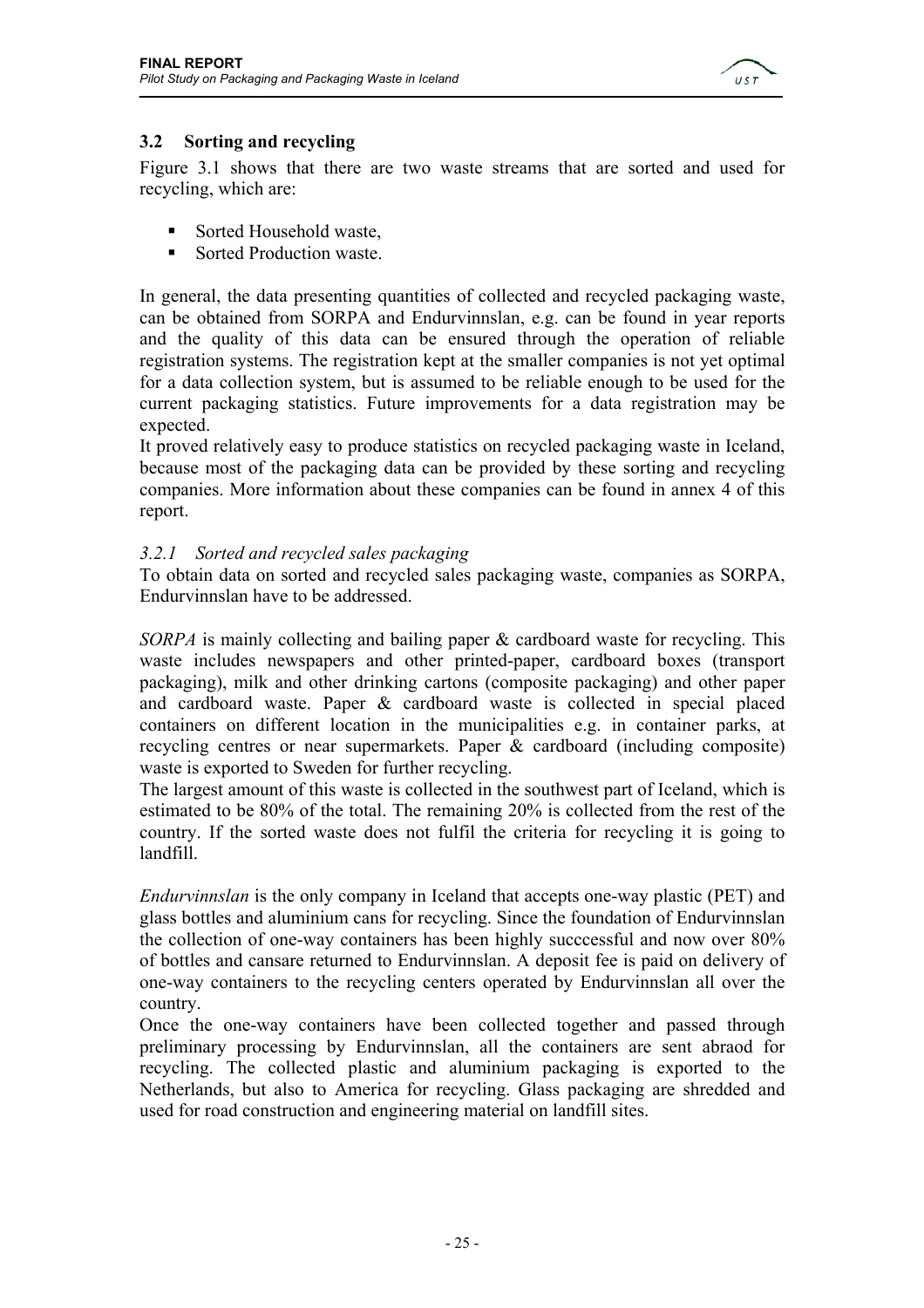

#### *Note I*

#### *Glass packaging*

- *Generated glass packaging waste is collected and processed by Endurvinnslan. Most of the recycled glass packaging waste has its origin in the Reykjavik area and only a small percentage is collected from municipalities outside the Reykjavik area. The data that is collected from Endurvinnslan can be used as a total or national quantity.*
- *Recycled glass packaging is used as a road making material or other engineering material on landfills. In this pilot study it will be reported under recycling.*
- *An estimated amount of 53% of total glass waste is packaging waste. Some but not all glass packaging carries a deposit fee. Between 80 and 85% of all glass packaging carrying a deposit fee is returned to collection points. This return rate is based on the total amount of imported glass beverages that carry such a deposit fee and therefore is registered specifically. The total recycled quantity also includes glass packaging without a deposit fee, causing the total recycling rate to be somewhat lower than this 80 – 85%. The remaining 15 – 20% of the glass packaging with a deposit fee is can be found in the generated mixed household waste and has been accounted for*

#### *3.2.2 Sorted and recycled transport packaging*

To obtain data on sorted and recycled transport packaging companies as SORPA, Plastmótun, Hringrás and Fura have to be addressed.

As described under sales packaging, SORPA also sorts and collects cardboard packaging, which is considered transport packaging. The process of the sorting and collection is similar to that of the other paper waste. In addition, SORPA also collect wood waste, mainly pallets but also other non-packaging wood waste. The actual quantity of packaging in this waste had to be estimated and was based on visual surveys and will be further explained in *note 2*.

The collected wood is shredded and sent to the Ferro-silicon (iron alloy) plant, where it makes an excellent source of carbon for the production process. Another application is as coverage layer on landfills.

*Plastmótun* is the only plastic recycling company within Iceland. Apart from fishing nets and – gears they recycle transport packaging e.g. tubs, barrels and crates that are used in the fishing industry and a small amount of big bags, which are imported from the Færoe Islands. Also production residue from plastic production companies is brought to Plastmótun.

*Hringrás* and *Fura* are collecting and processing scrap metal and are located in the Reykjavik capital area. They collect ELV (end of live vehicles), batteries, used tyres and metal packaging. The collected metal, which includes both packaging and nonpackaging waste, is bailed and exported to several countries in Europe for recycling. The quantity of transport packaging, mainly oil drums, has to be estimated because no registration thereof is kept and will be further explained in *note 3*.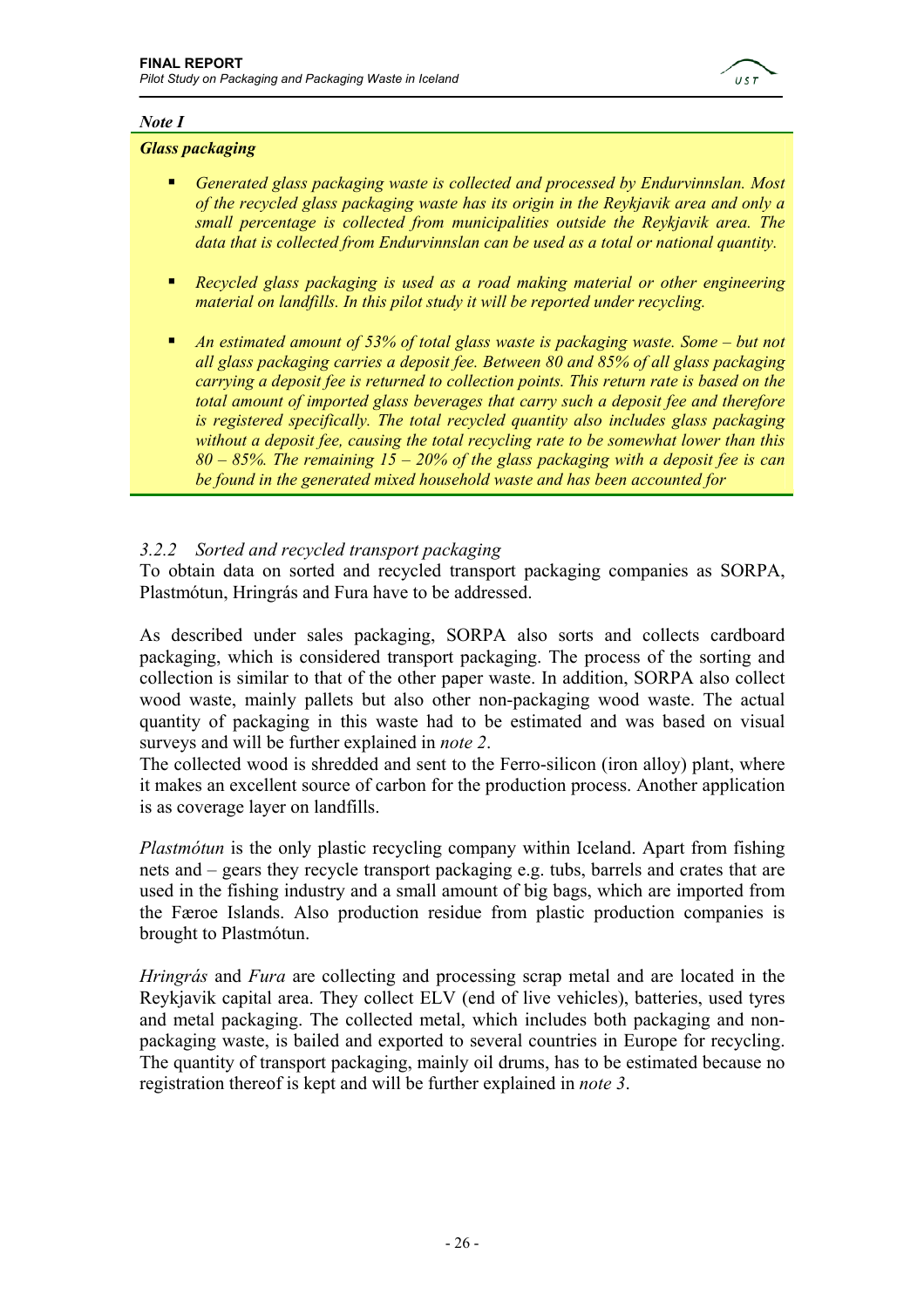

#### *Note II*

#### *Wood packaging*

 *From the total quantity of wood waste that is recycled in Iceland, approximately between 80 and 90% is received, collected and processed at the sorting and bailing plant of SORPA in Reykjavik. This waste consists of transport packaging as pallets, boxes and crates, but also includes non-packaging waste as furniture and construction and demolition waste. Wood sales packaging is not included in the recycled waste as they are assumed to be negligible. Visual surveys at the sorting and bailing plant of SORPA were used to estimate the* 

*actual percentage of wood packaging of total generated waste. It was estimated based on these visual observations and experience of its personnel that around 65% of the total recycled wood waste delivered at the sorting and bailing plant consisted of packaging waste.* 

- *Only a small amount of wood packaging waste that is collected at other locations in Iceland is used for recycling, mainly as a cover layer on landfills. Because of poor registration these quantities have been roughly estimated based on the figures by the main waste treatment facilities (Akureyri 1000 tons/year, Sorpstöð Suðurlands 50 tons/year, Sorpurðun Vesturlands 100 tonnes/year).*
- *Far most of all wood waste collected for recovery in Iceland is shredded and sent to the Ferro-silicon (iron alloy) plant and used as a carbon source for the production process. In this pilot study it will be reported under recycling.*

#### *Note III*

#### *Metal packaging*

- *Metal packaging can be divided in sales and transport packaging. The national quantities of recycled sales packaging, such as aluminium cans can be obtained from Endurvinnslan.*
- *The quantity for metal transport packaging, mainly oil drums, is more difficult to compile. It has been assumed that this is the main metal transport packaging waste consisting for a significant percentage of the total generated and is typically collected and processed by the scrap metal recyclers, but they do not keep specific registers over the collection of this type of waste and the quantity therefore has to be estimated. It was estimated that the metal recyclers collected around 1.200 empty oil drums and the average weight of one oil drum is 15 kg, resulting in 18 tons of metal transport packaging. The quantity of metal transport packaging waste is expected to be higher than has been estimated here, but reliable data are not available at the moment. Asking the scrap metal-recycling companies to keep specific registration of return of metal packaging waste might be an option to consider.*
- *The approach of contacting the oil companies to obtain the amount of imported oil drums had been looked into, but proved to be unsuccessful. The registration of oil drums might be surveyed in the future to enhance the data quality of this packaging waste.*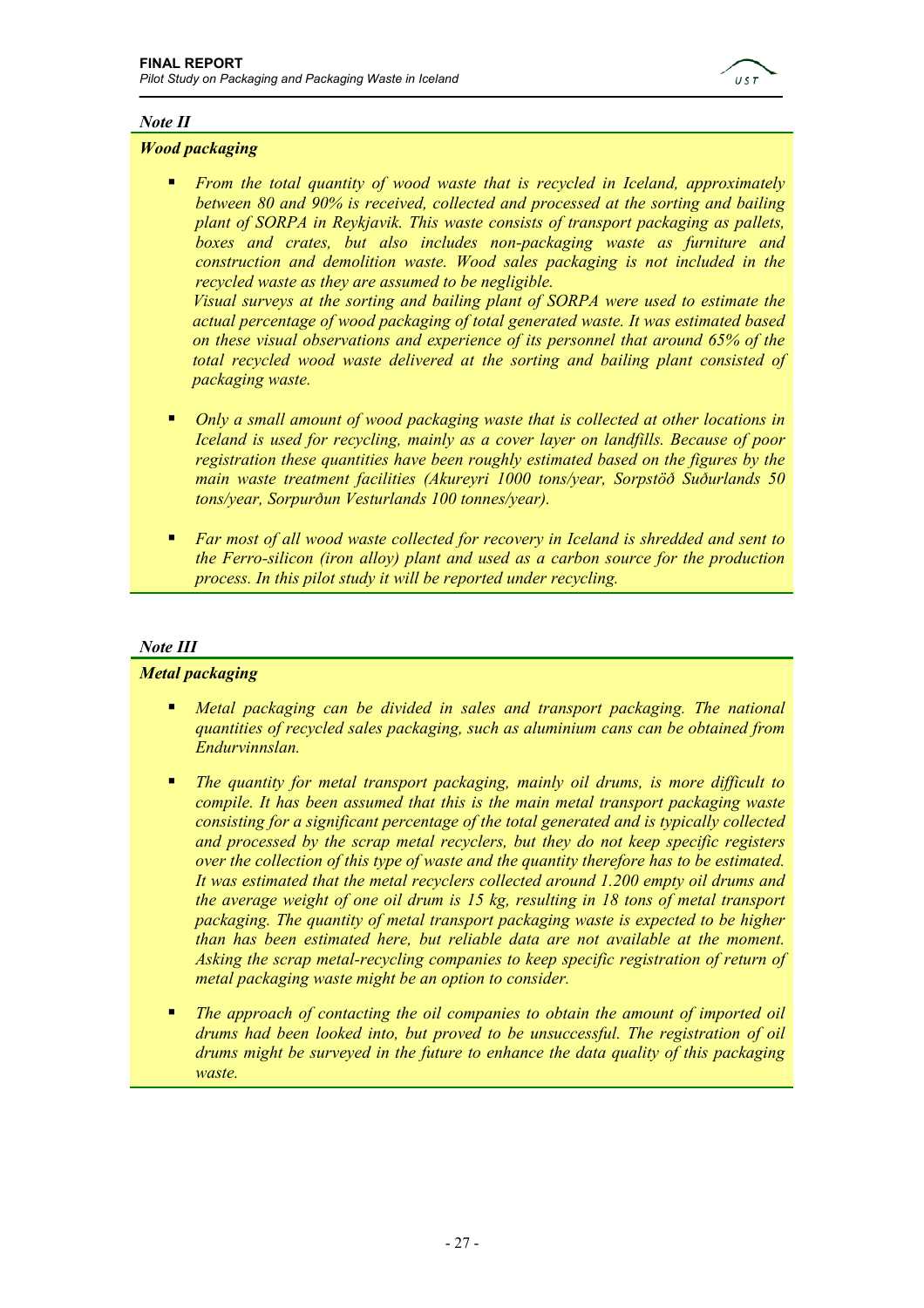

#### **3.3 Landfilling**

In Iceland the total waste stream is divided into municipal waste, production waste, other waste and hazardous waste. The definition and composition of municipal waste in Iceland is as follows:

#### *Definition*

*"Municipal waste is collected by municipalities or by order of them and is generated by households, commercial activities and other sources whose activities are similar to those of households and commercial enterprises. It does not include other waste arising e.g. from mining, industrial or construction and demolition processes.* 

*Municipal waste is made up of? Residual (mixed) waste and sorted waste as garden waste, bulky waste, timber waste, paper/paperboard, beverage packaging waste, clothes and shoes, sludge from sceptic tanks, household hazardous waste, street sweepings and litter collection."* 

In practice however, the Icelandic situation regarding generated municipal waste is more complicated than this. In Iceland the municipalities are responsible for waste collection. For practical and economical reasons household waste and company waste are collected virtually together with the same truck in the smaller municipalities. This makes it difficult to assess the exact amount of municipal waste vs. company waste in those places. However, ever more municipalities are changing their collection system, now only collecting household and similar waste whereas companies are held responsible for collection of their production waste, e.g. by the private sector.

Currently most of the consumed packaging is landfilled. To calculate how much packaging waste is finally going to landfills it is necessary to know the exact quantity of waste going to landfills and its average composition. The two waste streams that have to be surveyed are:

- Mixed Household waste,
- **Mixed Production waste.**

Firstly the total quantity of mixed household and – production waste going to landfill has to be calculated. These quantities could not be obtained from the national waste database for the reason that some difficulties in the registration of municipal waste occurred. For that reason additional resources had to be found, which resulted in the use of data provided and reported by the SORPA year reports. Based on these data an assessment on amounts and sorts of waste was carried out in 2002 for determining the national benchmarks in the first national waste management plan (released 2004).

The method used for the calculation of landfilled municipal packaging waste is based on its composition and total quantity going to landfill **and** return of sorted municipal packaging waste to the recycling centres and sorting sites.

Applying this method and updating the statistics will only require very few variables/figures, but it covers the largest part of the total primary packaging supply and therefore the cost effectiveness of this method is assumed to be high.

It has to be mentioned that the use of estimations and assumptions for this method are inevitable because not all the required data were available during this pilot study. The estimations will be based on survey results or other data that has been accounted for and will be thoroughly be evaluated before being used.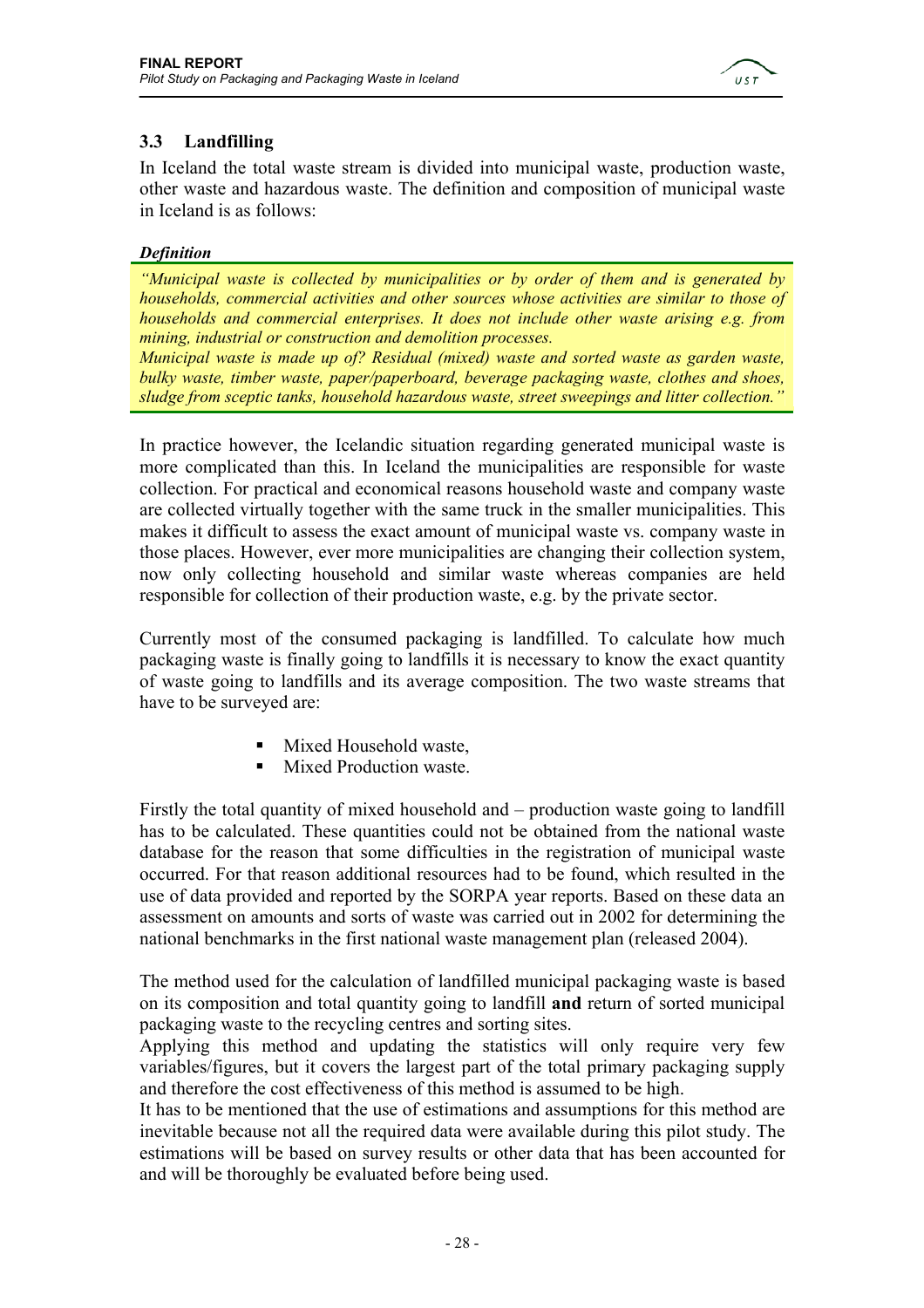

SORPA collects and treats municipal and production waste generated in the Reykjavik capital area, which present up to 62% of the total generated waste. The registration by SORPA is fairly detailed and it is assumed it presents accurate and reliable data. However, not all waste generated in the area passes SORPA, some goes directly to landfills for inert waste or recyclers.

For the pilot study the data of SORPA were converted to national quantities. This was established by dividing the total waste by the amount of inhabitants of the area, resulting in a waste quantity per capita. This quantity was multiplied with the total population figure of Iceland, resulting in total national waste quantity.

To assess the accuracy of these new figures the individual quantities of waste generated by other municipalities were evaluated. It could be concluded that the quantities of waste generated per capita, between municipalities in Iceland, are relatively comparable, though some differences were acknowledged for specific waste streams. Waste generated in the larger municipalities as Reykjavik and Akureyri presented somewhat higher quantities than the ones found in smaller municipalities. This might be caused by relatively larger industrial activities in those larger municipalities.

The final quantities of mixed household and – production waste going to landfill in 2002 established using the method as mentioned above are presented in table 3.1.

|                                   | Reykjavik 2002* | Iceland 2002    |              |
|-----------------------------------|-----------------|-----------------|--------------|
| Total landfilled waste, of which: | 94.002 tons     | 525 kg/capita   | 151,000 tons |
| Mixed Household waste             | $43.413$ tons   | $243$ kg/capita | 70,000 tons  |
| <b>Mixed Production waste</b>     | 50.589 tons     | $282$ kg/capita | 81,000 tons  |

|  |  | Table 3.1 Landfilled mixed household and – production waste |  |
|--|--|-------------------------------------------------------------|--|
|  |  |                                                             |  |

*\* The population of the Reykjavik capital area is app. 62% of the national population. In 2002, 179.177 people were living in the Reykjavik capital area; the total population for Iceland in 2002 was 287.559.* 

#### *3.3.1 Landfilled mixed household waste*

The composition of mixed household waste, originating from the Reykjavik area, has been surveyed by SORPA over the last 5 years (starting in 1999). After the collection, sorting or recycling of the waste at the sorting and bailing plant the waste is bailed and send to landfill. From the waste that is finally going to landfill a sample varying between 1.500 and 2.000 kg is taken yearly and divided up to 23 specific waste fractions. These fractions can be categorised by material, packaging and nonpackaging waste. The percentage for each waste fraction is based on its weight in proportion to the total sampled weight. During this weighing process it has be ensured, that all packaging containing remains of food or other substances, were emptied and cleaned before weighing.

From these survey results it can be seen that the mixed household waste mainly contains consumers – or sales packaging and other non-packaging waste. Very little transport packaging is found in mixed household waste. Packaging waste found in mixed household waste can therefore be categorised as *sales packaging*.

Table 3.2 presents the packaging composition that has been found during the surveys, over the last five years. The composition that is used for the final calculations on packaging waste generated in 2002 is the average of the composition found in 2001 and 2002.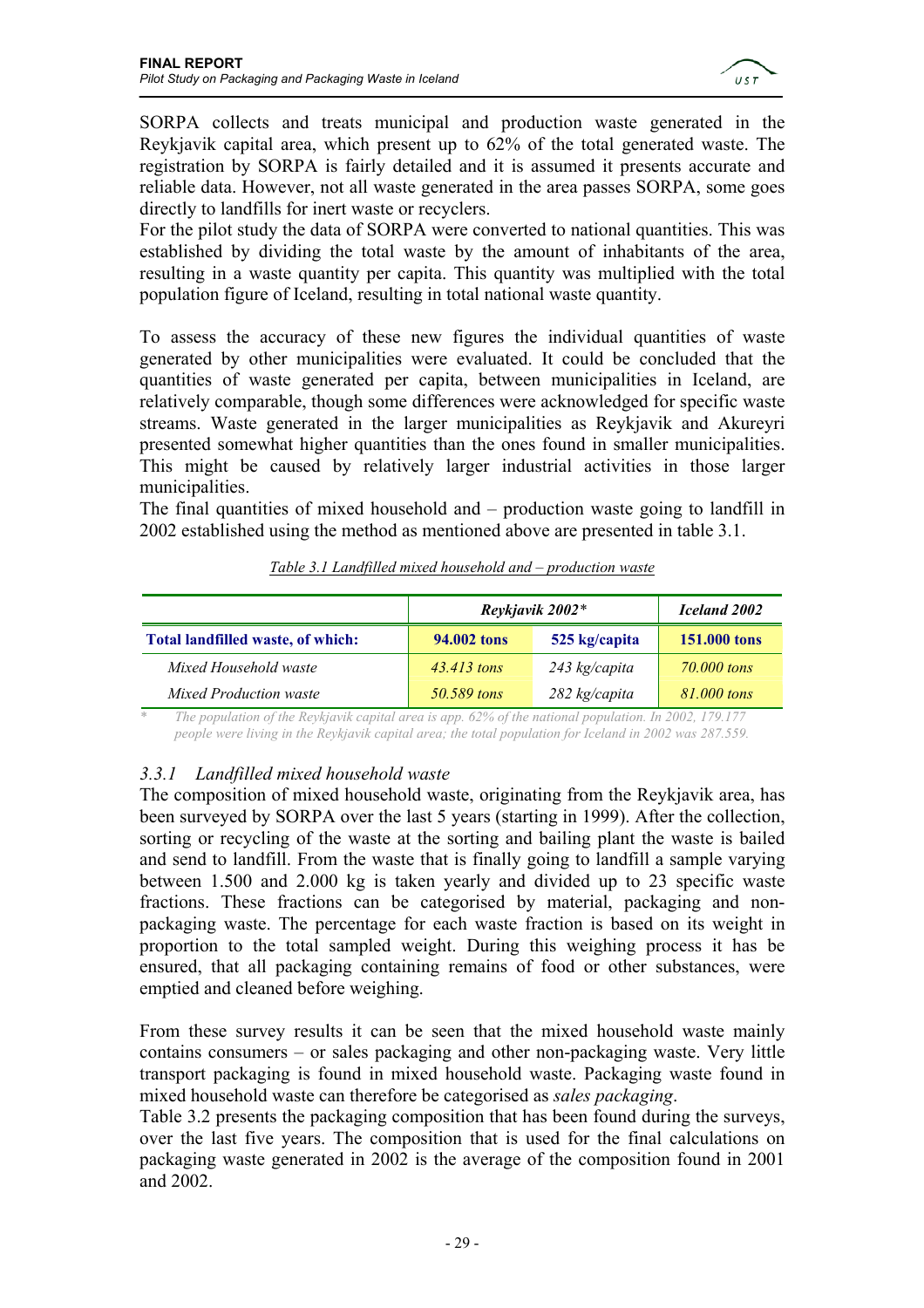

It would be misleading to use only the composition of one surveyed year, thus one specific moment. Typically a large amount of household waste is disposed each day of which its composition could vary between days, weeks or months. In general an average of the composition would give a more reliable outcome and would therefore be more favourable. However, using the average from all survey years (1999 - 2003) would not be accurate as well, due to different survey methods used over the years. During the past years, more sorts of packaging waste have been distinguished in the household waste and added to the survey resulting in percentage fluctuations between years (see footnote 6 and 7) and thus affect the average.

Because neither the average of all years, nor the composition of a single year could be used, the decision was made to use a method in between. The composition that was established using this approach seem very reliable and accurate comparing to other results found elsewhere in Europe and was therefore approved.

However, looking at the averages from 2001/2002 and 1999/2003, it seems that the average of all years could be used as well. To prevent future problems concerning the composition, it is advised to monitor these composition surveys during updating of the packaging statistics before applying them.

|                                  | 1999    | <b>2000</b> | 2001  | 2002    | 2003     | Average<br>$(2001 - 2002)$ | <i>Average</i><br>$(1999 - 2003)$ |
|----------------------------------|---------|-------------|-------|---------|----------|----------------------------|-----------------------------------|
| Total packaging waste, of which: | 17,6%   | $18.2\%$    | 20,7% | 27.3%   | $30.9\%$ | 23,9%                      | 22,8%                             |
| Glass packaging                  | 3,1%    | 3,9%        | 3,2%  | 4.7%    | $4.3\%$  | 3,9%                       | 3,8%                              |
| Plastic packaging                | $0.7\%$ | $0.7\%$     | 8,1%  | 12,8%   | 14,7%    | 10,4%                      | 7.4%                              |
| Paper & cardboard packaging      | 13,4%   | 12,9%       | 9,0%  | 9.5%    | 11.4%    | 9.1%                       | 11,2%                             |
| Paper & cardboard packaging      | 10.7%   | 9.5%        | 5.5%  | 6.2%    | 8.1%     | 5.8%                       | $8.0\%$                           |
| Composite packaging              | 2.7%    | 3,4%        | 3.5%  | 3.2%    | 3.3%     | 3.3%                       | 3.2%                              |
| Metal packaging                  | $0.4\%$ | $0.5\%$     | 0.5%  | $0.4\%$ | 0,3%     | $0.4\%$                    | 0,4%                              |
| Wood packaging                   | n.a.    | n.a.        | n.a.  | n.a.    | n.a.     | n.a.                       | n.a.                              |
| Other non-packaging waste        | 82.4%   | 81,8%       | 79,3% | 72,7%   | 69,1%    | 76,1%                      | 77,2%                             |

*Table 3.2 Composition of landfilled mixed household (sales packaging) waste*

Table 3.2 shows that it is mainly plastic, paper & cardboard packaging waste that present the highest quantity of sales packaging waste by weight percentages. These packaging types are also the ones that are the most visually noticeable in the generated waste. Paper & cardboard includes composite packaging, used for milk- and other drinking cartons $6$ .

From visual surveys on the amount of wood packaging waste it was concluded that this is mainly consisting of private construction  $\&$  demolition material or furniture waste and very little packaging waste. Glass and plastic packaging waste include both packaging with and without a deposit fee<sup>7</sup>.

 $\overline{a}$ *6 ) For paper & cardboard packaging there is a slight fluctuation of percentage between 1999 and 2003. No clear explanation can be given.* 

<sup>&</sup>lt;sup>7</sup>) Before 2000, only plastic packaging with a deposit fee (e.g. bottles) was included in the survey, but since 2001 *plastic packaging without a deposit fee (e.g. bags, films, etc.) has been included as well, thus apparently increasing the percentage of plastic packaging.*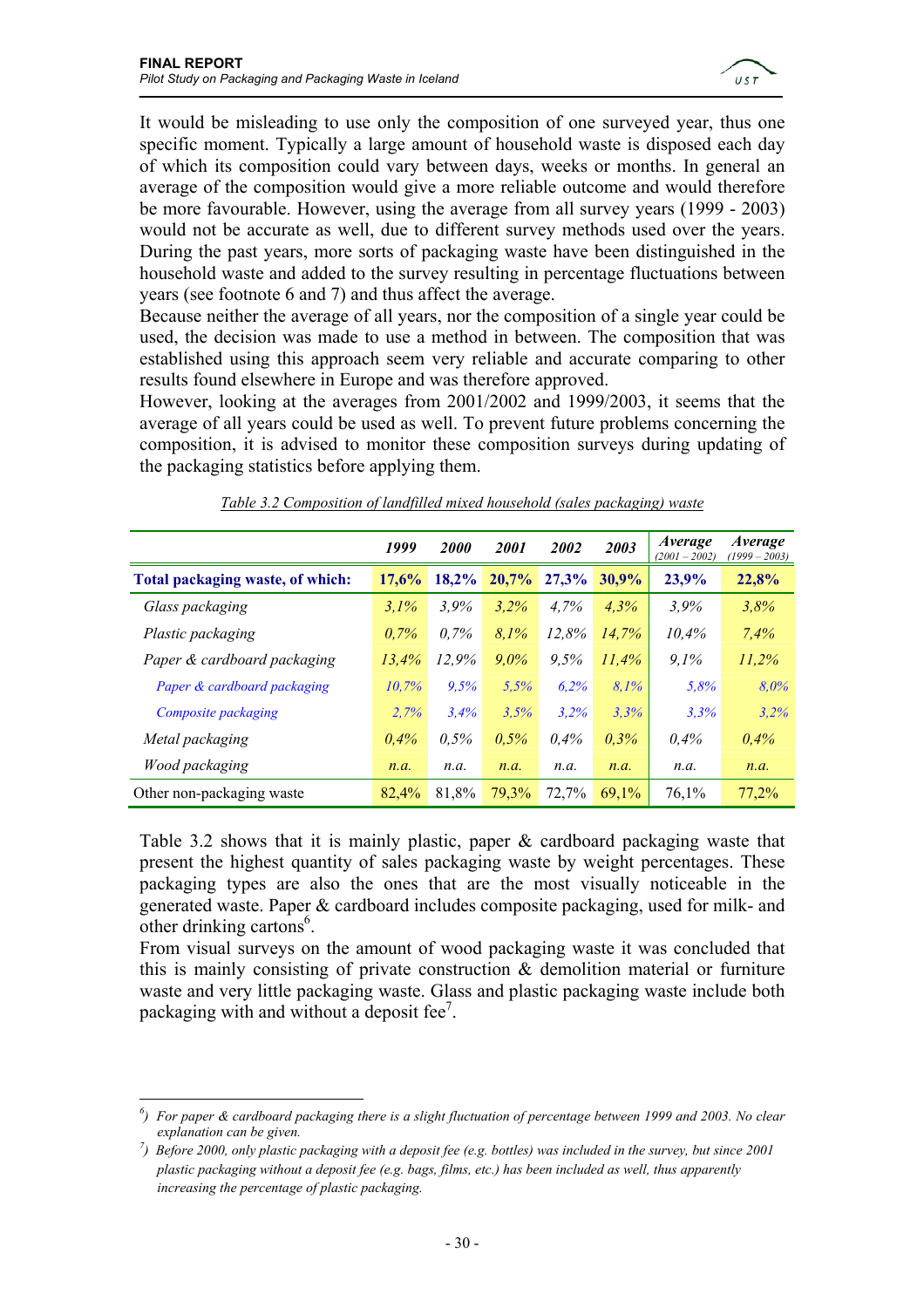

The survey results (see figure A6.1 in Annex 6) show that the largest waste stream in mixed household waste is presented by food leftovers (26-31%). The second largest individual waste stream is paper and cardboard (around 19%), followed by plastics (around 15%). From the total generated mixed household waste, between 60 - 70% (64% in average) presents biodegradable waste. The *other* waste streams constitute mainly of newspapers, clothing, transparent plastic, metal (scrap), diapers, batteries, stones, food leftovers, floor covering, electric devices, wax and others, which are not considered to contain packaging waste. More detailed breakdown and quantities of the surveyed mixed household waste can be found in annex 6.

One has to bear in mind that changes in waste sorting by the public will show changes in the composition of mixed household waste. It is therefore highly recommended to continue these composition surveys on a regular (yearly) basis to ensure the data quality and to establish more reference years, which can be needed for comparing purposes over the years.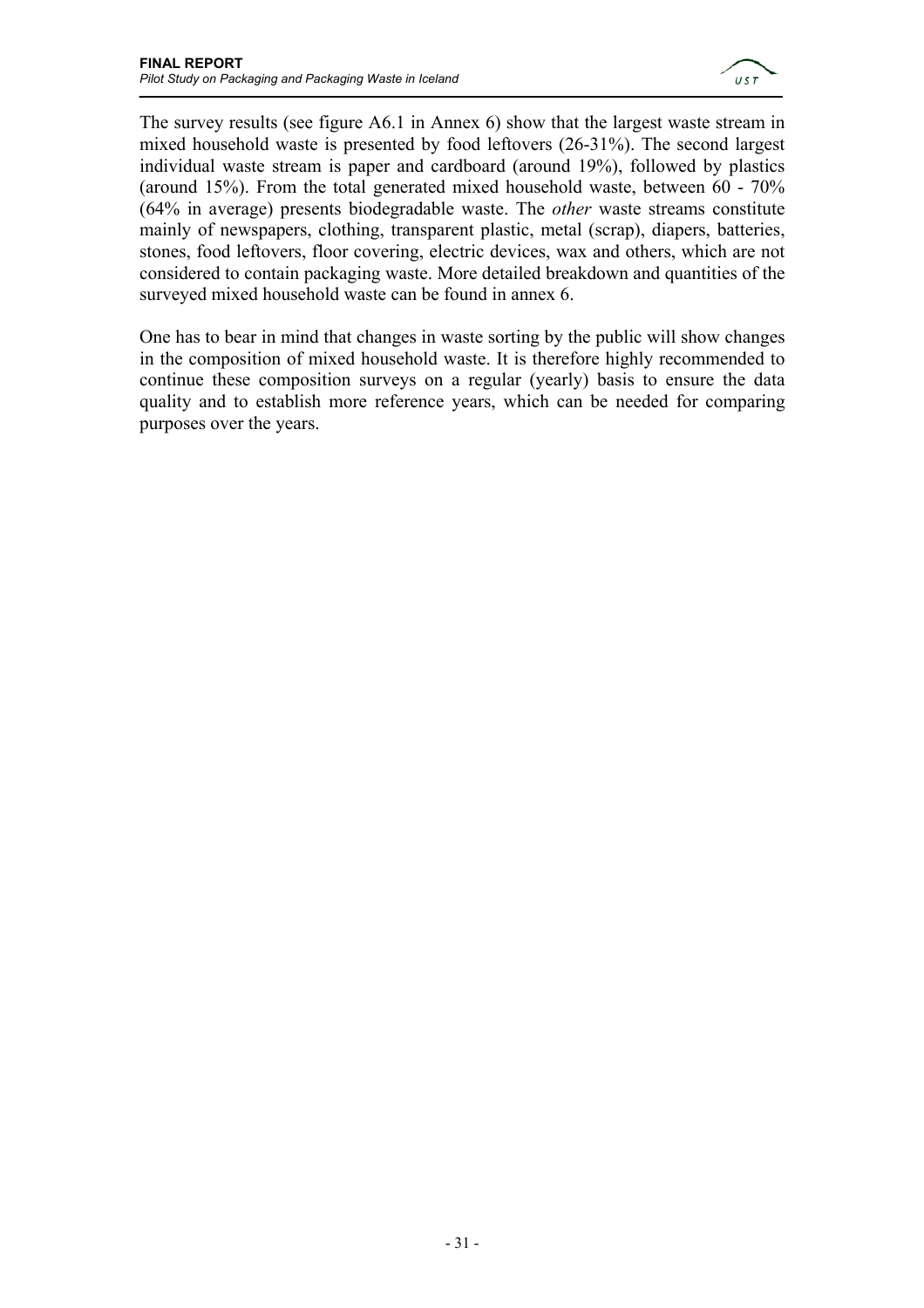

#### *3.3.2 Landfilled mixed production waste*

The composition of production waste is quite different and more diverse than that of mixed household waste. Packaging that can be found in this waste is coming from the commerce and trade industry and is mainly generated by production companies, distributors, manufacturers, packers and fillers. Each of these companies has its own characteristic waste *"fingerprint"*. Production waste is either brought to the sorting and bailing plant and separately processed from the other waste streams or is brought to the landfill directly by the companies themselves or collectors in the private sector.

From the survey results on the composition of mixed household waste it can be concluded that mixed production waste mainly would consist of transport packaging and other non-packaging waste. The percentage of sales packaging in mixed production waste is assumed to be very little and can be neglected and therefore packaging found in mixed production waste can be categorized as *transport packaging*.

In order to estimate the composition of mixed production waste, questionnaires and visual surveys at waste treatment companies and municipalities in Iceland were used. For comparison study results on waste composition of mixed household and – production waste in some other European countries were used (Ireland, Norway, Denmark and Romania). It has to be emphasised that the composition of production waste has to be surveyed more thoroughly in the future, especially when updating the packaging statistics to ensure data quality. The estimated composition of mixed production waste is presented in table 3.3.

|                                  | Iceland 2002 |
|----------------------------------|--------------|
| Total packaging waste, of which: | 26,0%        |
| Plastic packaging                | 10.0%        |
| Paper & cardboard packaging      | $15.0\%$     |
| Metal packaging                  | $0.5\%$      |
| <b>Wood packaging</b>            | 0,5%         |
| Other non-packaging waste        | 74.0%        |

*Table 3.3 Composition of landfilled mixed production (transport packaging) waste*

In mixed production waste, the packaging fractions as plastic, paper and cardboard present the highest percentage. The percentage of metal and wood transport packaging proved to be relatively low because they are mostly separately collected for recycling. Plastic, paper and cardboard packaging waste is generally collected with the rest of the generated waste. Glass transport packaging waste has not been found during the visual surveys and is therefore not included.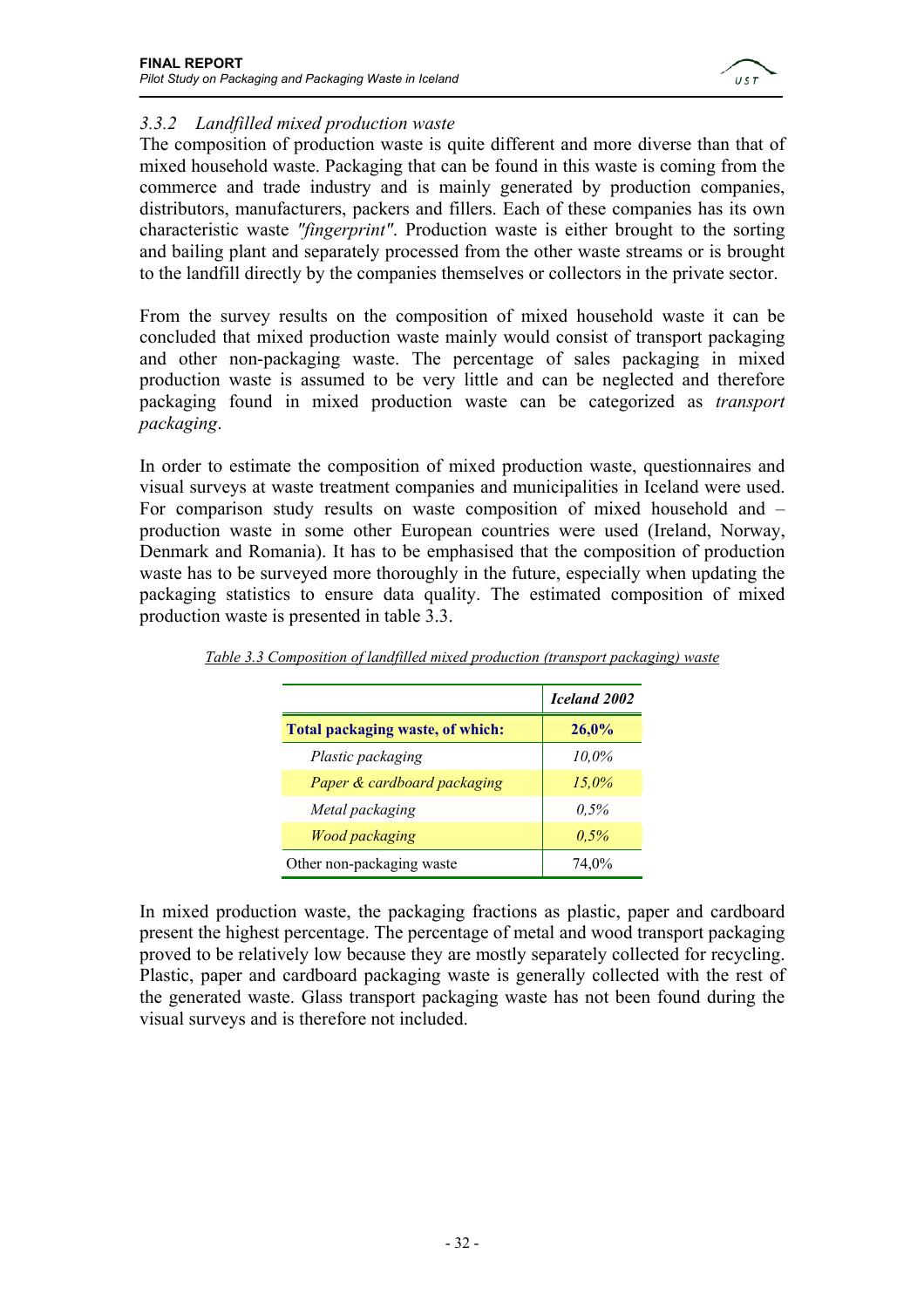

#### *Note IV*

#### *Plastic packaging*

- *Agricultural foil, which is used for packing hay bails, is considered as packaging, and has been separately collected since 2003. There was set a recycling fee for agricultural foil in that year. The total quantity of agricultural foil used in 2002 is assumed to be similar to that of 2003 and has been estimated by the Icelandic Recycling Fund, based on the imported amount, to be around 1.600 tons a year.*
- *Treatment of agricultural foil however has changed significantly between 2002 and 2003. Whereas in 2002 it was mostly landfilled and some part incinerated (with or without energy recovery), in 2003 incineration with energy recovery had increased. The actual quantity that has been recycled could not be estimated during the pilot study but is considered to be negligible.*
- *Therefore, the quantity of agricultural foil was added to the final quantity of plastic transport packaging going to landfill. This only applies to the year 2002, for future updating of the packaging statistics this quantity is most likely to be divided under recycling and recovery, but needs to be looked into more thoroughly.*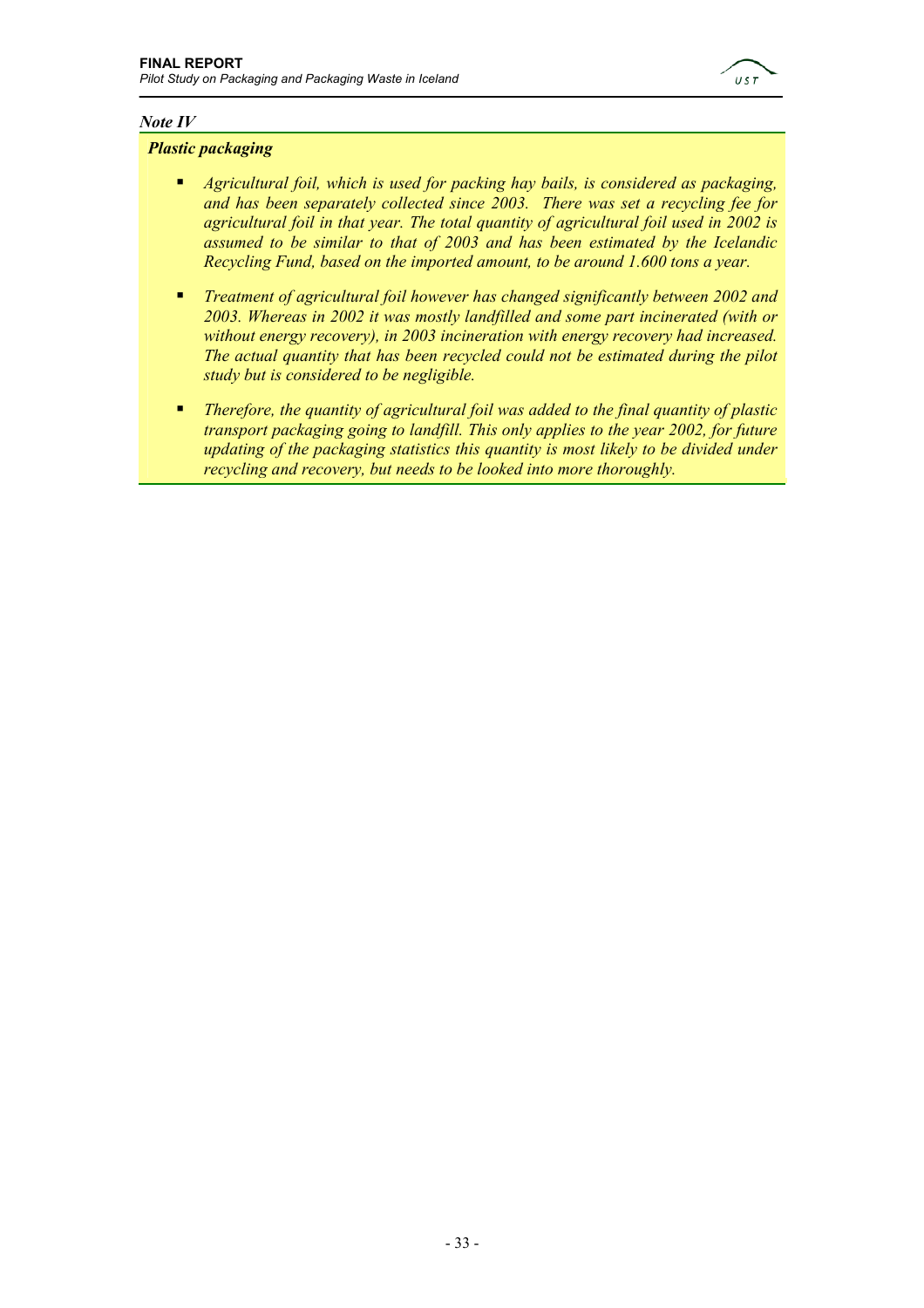

#### **3.4 Incineration**

The calculation that was used to establish the quantity of packaging waste that has been incinerated with energy recovery is based on the method used for landfilled waste. The quantity is calculated using the total amount of waste going to incineration and the composition of mixed household and – production waste. For the composition of the waste streams the same percentages were used as for waste going to landfill. To estimate how much of the incinerated municipal waste consisted of mixed household and – production waste, visual surveys at incineration plants were conducted. These surveys showed that mainly bagged municipal waste is incinerated. It was estimated that approximately 90% of the total incinerated waste presents mixed household waste and only a small amount (10%) is mixed production waste.

Today, nearly all waste going to incineration plants is incinerated with energy recovery. Glass and metal present in the incinerated waste can be found in the ashes and slugs. For the comparison with the recovery targets (see paragraph 1.4), only packaging waste that is incinerated with energy recovery will be included and thus excluded the quantities of incinerated glass and metal packaging waste.

The final quantities of mixed household and – production waste incinerated in 2002 established using the method as mentioned above are presented in table 3.4.

|                                    | Iceland 2002      |
|------------------------------------|-------------------|
| Total incinerated waste, of which: | <b>7.000 tons</b> |
| Mixed Household waste (90%)        | $6.300$ tons      |
| Mixed Production waste $(10\%)$    | 700 tons          |

*Table 3.4 Incinerated mixed household and – production waste*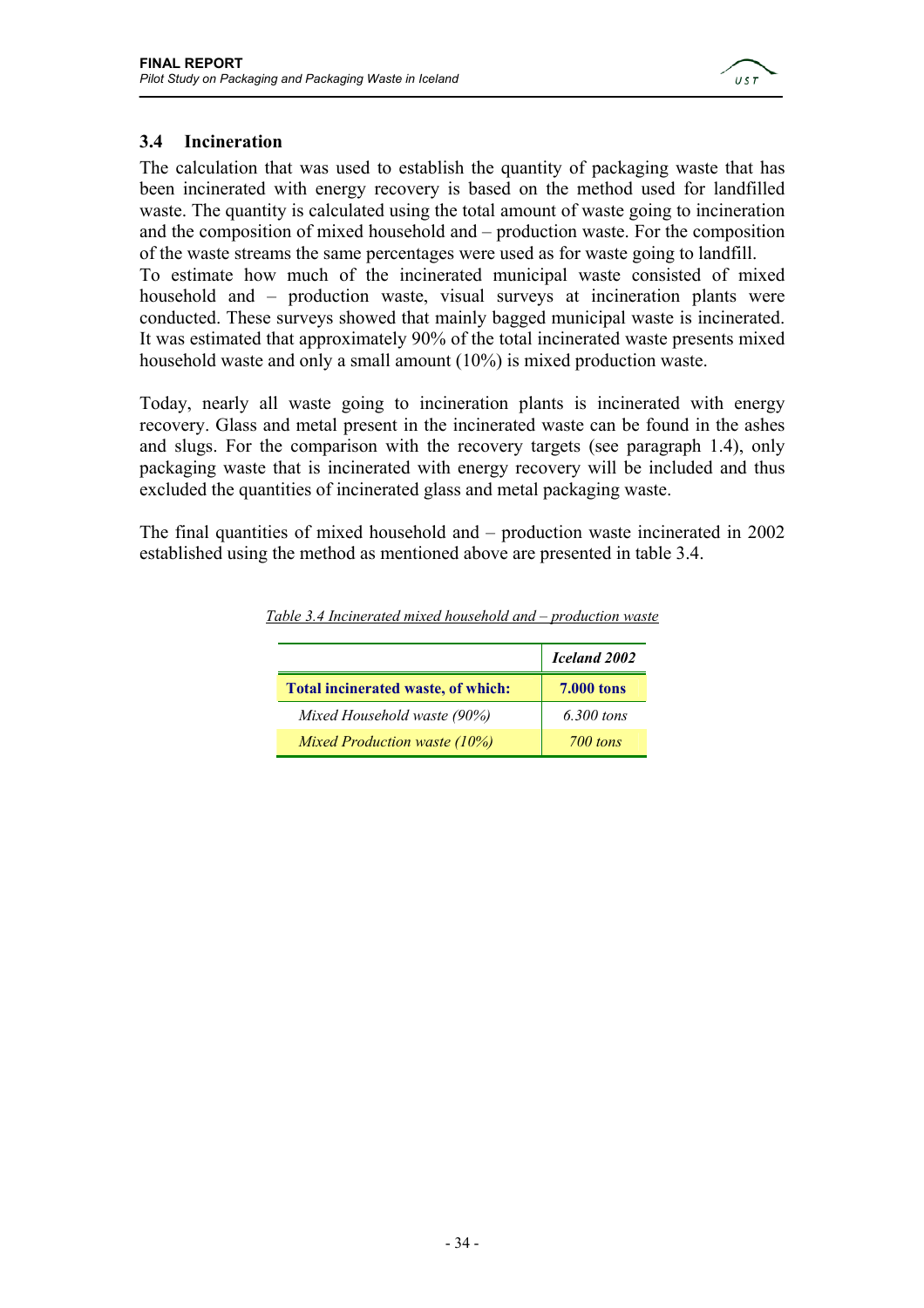

#### **3.5 Surveys**

There are several survey methods that can be used to assess waste streams. Questionnaires and visual surveys have been used here supported with general contact by phone, e-mail and personal visits.

The questionnaires that were used during the pilot study were either sent by fax or email. The questionnaires were sent directly to companies that were first contacted by phone, explaining the aim and objectives of the project and asking for their participation in this pilot study. Two questionnaire surveys were used during this pilot study:

- **a)** Questionnaires to local authorities as municipalities, with questions regarding the disposal of transport packaging on landfill sites or sent to incinerators,
- **b)** Questionnaires to companies operating in the commerce, food and trade industry, with questions regarding the generated waste. Special attention was paid to the composition of waste regarding transport packaging.

For the questionnaires that have been sent to the municipalities the return rates were very poor. On the deadline only 2 out of the 22 municipalities that were contacted had responded. After reminders sent by e-mail and telephone contacts, 5 more municipalities responded in a period of 1 month after the deadline.

It was concluded that the information on packaging waste reported by local authorities still remained poor. In total 13 municipalities responded (after several reminders and contacts) resulting in a response rate of 60%, for which most of them could not provide us with the required data and only a few could make (calculated) estimations.

The second group of resources that were contacted via questionnaires were companies with packaging or packaging waste activities, operating in the commerce and trade industry e.g. production companies, distributors, manufacturers, retailers, packers, fillers, etc. These companies were contacted before the questionnaires were sent. The response rate of these questionnaires was much higher than the ones directed to the municipalities, but nevertheless remained poor. Here it was also necessary to remind several companies by e-mail or phone. Approximately 4 weeks after the deadline had expired, the response rate was up to 80%. The quality of the information collected from these resources proved to be very useful for further development of the project.

The main outcome of the questionnaire survey was that the main packaging waste streams arising at companies operating in the commerce and trade industry consist of plastic, paper and cardboard transport packaging. More detailed information on these questionnaire surveys can be found in annex 2 of this report. In addition to these surveys is the survey that has been carried out by the Customs, which has been explained in paragraph 2.2.3 under "transport packaging".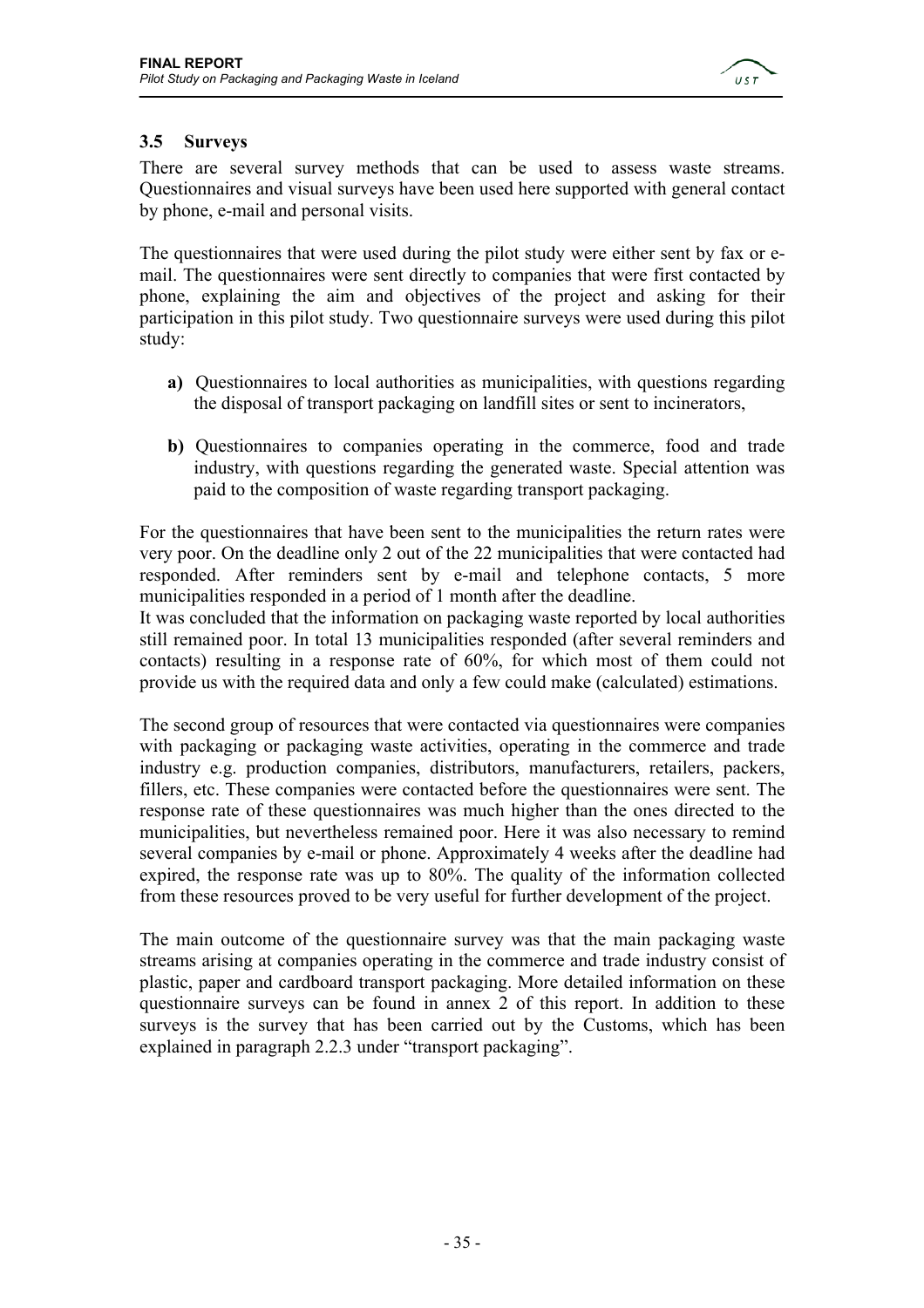

### **3.6 Conclusions**

From the model as has been described in this chapter, there are a few conclusion that can be made, which are:

- To compile data on sorted, recycled, landfilled and incinerated packaging waste, data sources as recycling and sorting companies (SORPA and Endurvinnslan) can be addressed. In most cases these companies operate reliable database systems or present year reports from which the data can be compiled,
- Sorted packaging waste, which does not fulfil the criteria for recycling is going to landfill (or incineration). These quantities are included in the final quantities of mixed household and – production waste used for this modulation,
- Mixed household waste only consists of sales packaging and other nonpackaging waste. To calculate the quantities of sales packaging waste going to landfill or incineration, the quantity and composition of mixed household waste will be used,
- Mixed production waste only consists of transport packaging and other nonpackaging waste. To calculate the quantities of transport packaging waste going to landfill or incineration, the quantity and composition of mixed production waste will be used,
- There are several sorts of packaging waste for which accurate data could not yet be provided during this pilot study. These are wood, metal and plastic transport packaging. For those, estimations were used which will have to be revised during the updating of the packaging statistics in the future,
- The composition of mixed household waste has been surveyed very thoroughly through the years and accurate and reliable data is available. The composition of mixed production waste however, had to be estimated during this study, though based on visual and questionnaire surveys, and has to be surveyed more thoroughly in the future.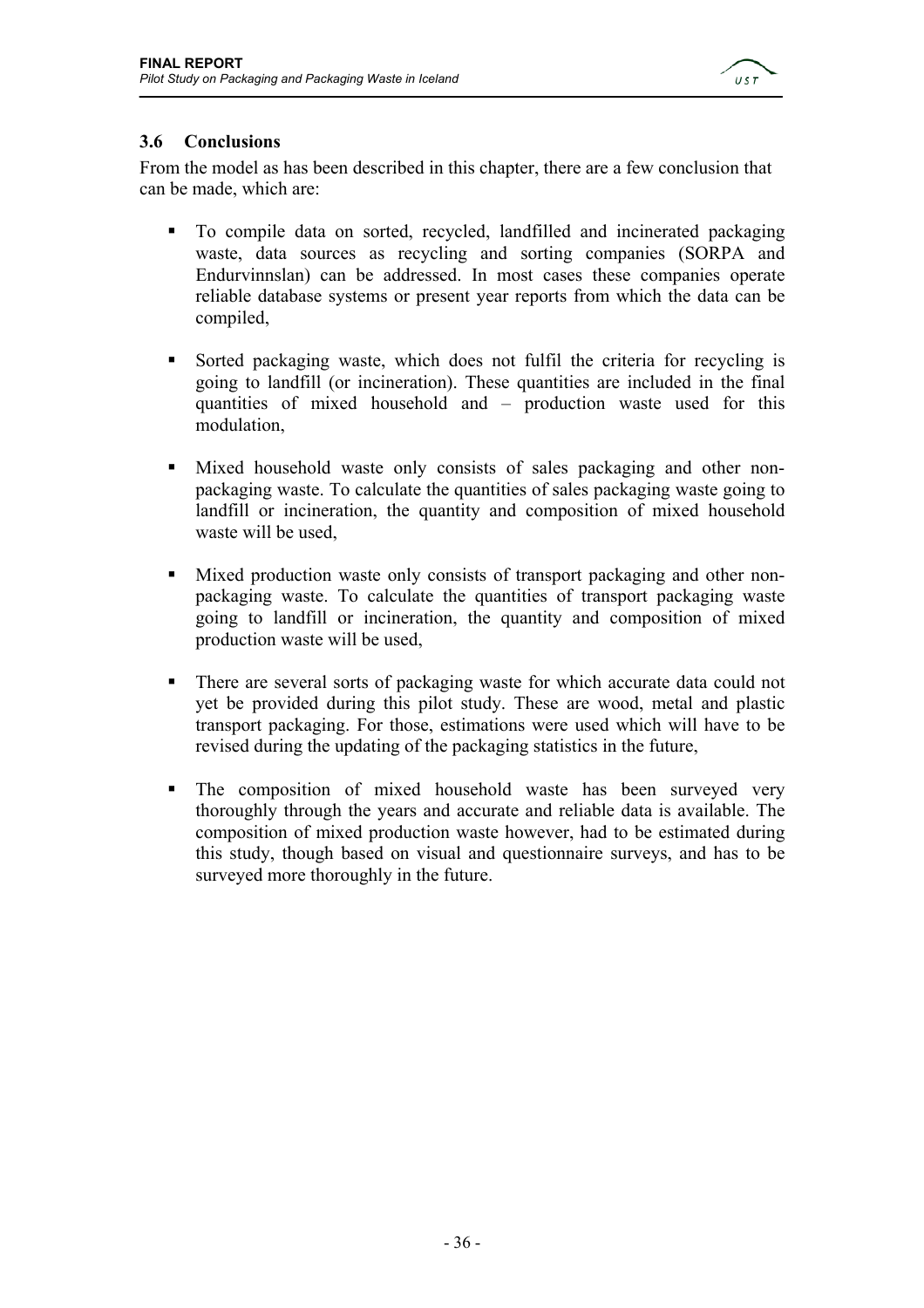

## **Results**

### **4.1 Introduction**

The results on packaging waste that was generated in Iceland in 2002 was established using the methodological approach based on waste generation and treatment. How these quantities can be found has been described in chapter 3 and therefore this chapter only presents the total and individual packaging waste quantities for each waste treatment method as recycling, landfilling and incineration. Packaging waste quantities are divided by material and type as sales and transport packaging. The results are shortly commented, explaining what the highest and lowest packaging streams are and from which source the data was compiled.

The final quantities of recycled and recovered packaging waste are compared with the recycling and recovery targets that Iceland has to comply with and it will be determined which packaging types need further improvements to meet these targets.

More detailed information on the figures that has been used for the final calculations on packaging waste can be found in the annexes  $5 - 9$  of this report.

- Annex 5 present all assumptions and estimations that have been used during this pilot study, including a short description, the data source and where it can be found in this report.
- Annex 6 presents the results from the composition survey that has been carried out by SORPA over the last 5 years.
- Annex 7 presents the tables that have to be completed according to the Commission Decision 2005/270/EC on the Packaging Directive. The first table presents the quantities of packaging waste generated in the Member State and recycled, recovered or incinerated with energy recovery within or outside the Member State. The second table presents the quantities of packaging waste exported to other Member States or outside the Community for further recycling, recovery or incineration with energy recovery. The third table presents the same as the second table, but is regarding the import of packaging waste into Iceland.
- Annex 8 presents the packaging waste results that have been established for the years 1998, 1998 and 2000, which are used as comparison with this pilot study results. The quantities for the year 1998 and 2000 are based on the figures from 1995 that have been established during another packaging survey, but also include several estimations.
- Annex 9 presents the total amounts of waste generated by sector for the years 1995 – 2004 in Iceland.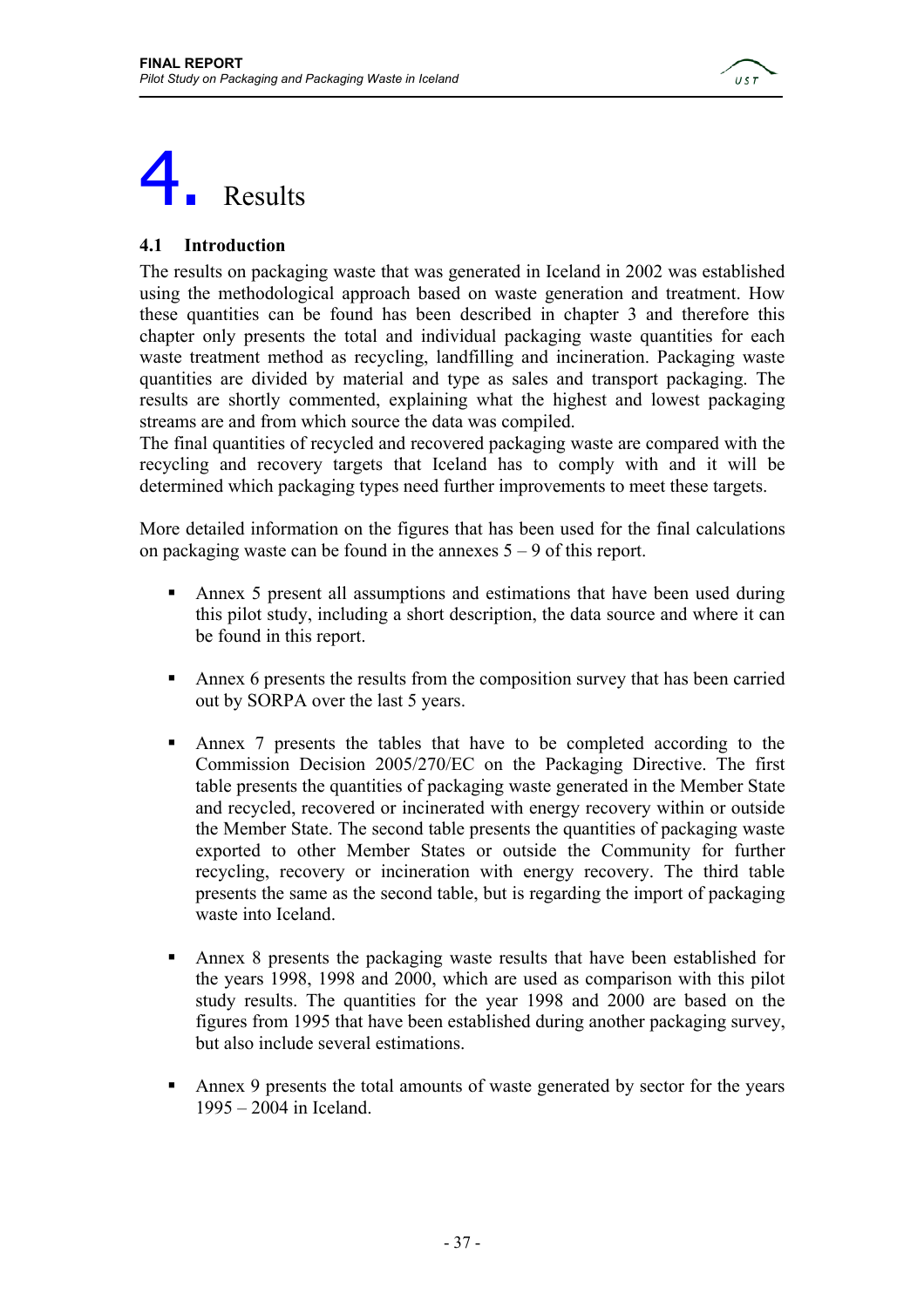

### **4.2 Recycled packaging waste**

### *4.2.1 Sales packaging waste*

In 2002, 7.343 tons of sales packaging waste has been separately collected and recycled inside and/or outside the country. Glass packaging waste represents the highest individual quantity of recycled sales packaging waste. Composite packaging (forms a part of paper & cardboard packaging) presents the lowest individual quantity. Data on glass, plastic and metal packaging is compiled from the Endurvinnslan and paper & cardboard packaging is coming from SORPA year reports. Glass packaging is recycled inside Iceland and the other packaging sorts are all exported. There is no separate collection or recycling for wood sales packaging and is therefore not included in this table.

|                             | <b>Sales</b><br>packaging<br>(tons) |
|-----------------------------|-------------------------------------|
| Total recycled, of which:   | 7.343                               |
| Glass packaging             | 3.476                               |
| Plastic packaging           | 1.493                               |
| Paper & cardboard packaging | 1.894                               |
| Paper & cardboard packaging | 1.780                               |
| Composite packaging         | 114                                 |
| Metal packaging             | 480                                 |

*Table 4.1 Recycled sales packaging waste in Iceland in 2002*

### *4.2.2 Transport packaging waste*

A total of 7.761 tons transport packaging waste has been separately collected and recycled in Iceland in 2002. Wood transport packaging as pallets and crates present the highest individual quantity of transport packaging waste. Metal packaging present the lowest individual quantity. All wood packaging waste is recycled inside Iceland. Plastic, paper & cardboard are mostly exported, though a small amount is used for domestic recycling. Metal transport packaging is exported together with the other scrap metal waste.

|                             | <b>Transport</b><br>packaging<br>(tons) |
|-----------------------------|-----------------------------------------|
| Total recycled, of which:   | 7.761                                   |
| Plastic packaging           | 135                                     |
| Paper & cardboard packaging | 543                                     |
| Metal packaging             | 18                                      |
| <b>Wood packaging</b>       | 7.065                                   |

*Table 4.2 Recycled transport packaging waste in Iceland in 2002*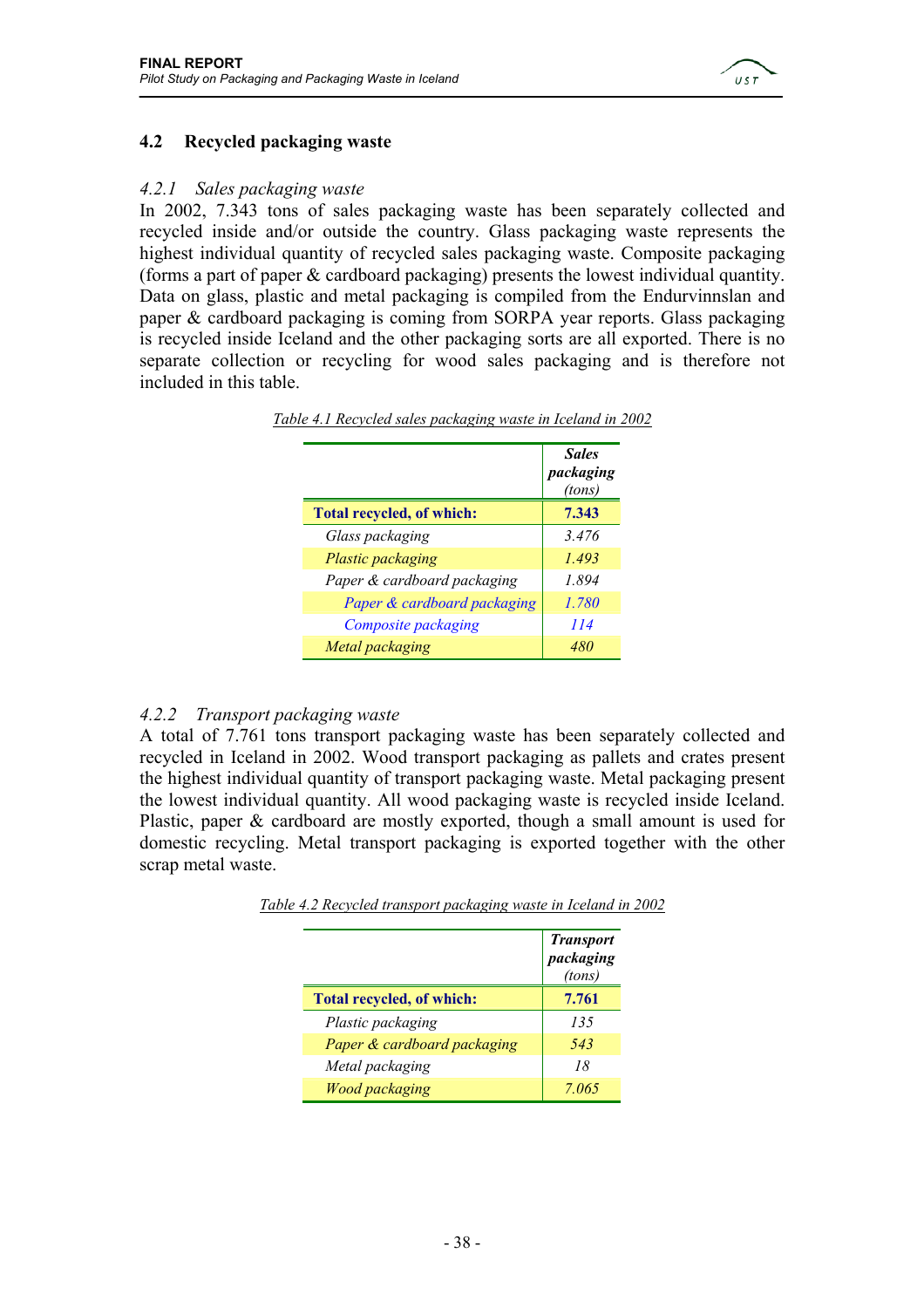

### **4.3 Landfilled packaging waste**

### *4.3.1 Mixed household/sales packaging waste*

In 2002, 16.660 tons of sales packaging waste was landfilled in Iceland. The amount of sales packaging is based on the total quantity of mixed household waste going to landfill and its composition (see paragraph 3.3.1).

Plastic packaging presents the highest individual quantity of sales packaging going to landfill, closely followed by paper & cardboard packaging. Metal packaging present the lowest individual quantity. Glass and plastic packaging contains packaging with and without a deposit fee. From the total glass packaging going to landfill, around 35% has a deposit fee (e.g. bottles) and 65% is without a deposit fee. For plastic packaging this is respectively 5% and 95%. Plastic packaging without a deposit fee are mainly plastic bags, small boxes or trays and food wrappings. Wood sales packaging could not be separated from the other wooden waste in mixed household waste, but its quantity is assumed to be very little and can therefore be neglected and is not included in this table.

|                                    | <b>Sales</b><br>packaging<br>(tons) |
|------------------------------------|-------------------------------------|
| <b>Total landfilled, of which:</b> | 16.660                              |
| Glass packaging                    | 2.730                               |
| Plastic packaging                  | 7.280                               |
| Paper & cardboard packaging        | 6.370                               |
| Paper & cardboard packaging        | 4.060                               |
| Composite packaging                | 2.310                               |
| Metal packaging                    | 280                                 |

*Table 4.3 Landfilled sales packaging waste in Iceland in 2002*

#### *4.3.2 Mixed production/transport packaging waste*

A total of 22.660 tons transport packaging waste was landfilled in Iceland in 2002. The amount of transport packaging is based on the total quantity of mixed production waste going to landfill and its composition (see paragraph 3.3.2).

Paper & cardboard packaging present the highest individual quantity of transport packaging going to landfill, closely followed by plastic packaging. Plastic transport packaging waste includes 1.600 tones of agricultural foil, which in 2002 was still landfilled (see note 4, page 32).

|                                    | <b>Transport</b><br>packaging<br>(tons) |
|------------------------------------|-----------------------------------------|
| <b>Total landfilled, of which:</b> | 22.660                                  |
| Plastic packaging                  | 9.700                                   |
| Paper & cardboard packaging        | 12.150                                  |
| Metal packaging                    | 405                                     |
| <b>Wood packaging</b>              |                                         |

*Table 4.4 Landfilled transport packaging waste in Iceland in 2002*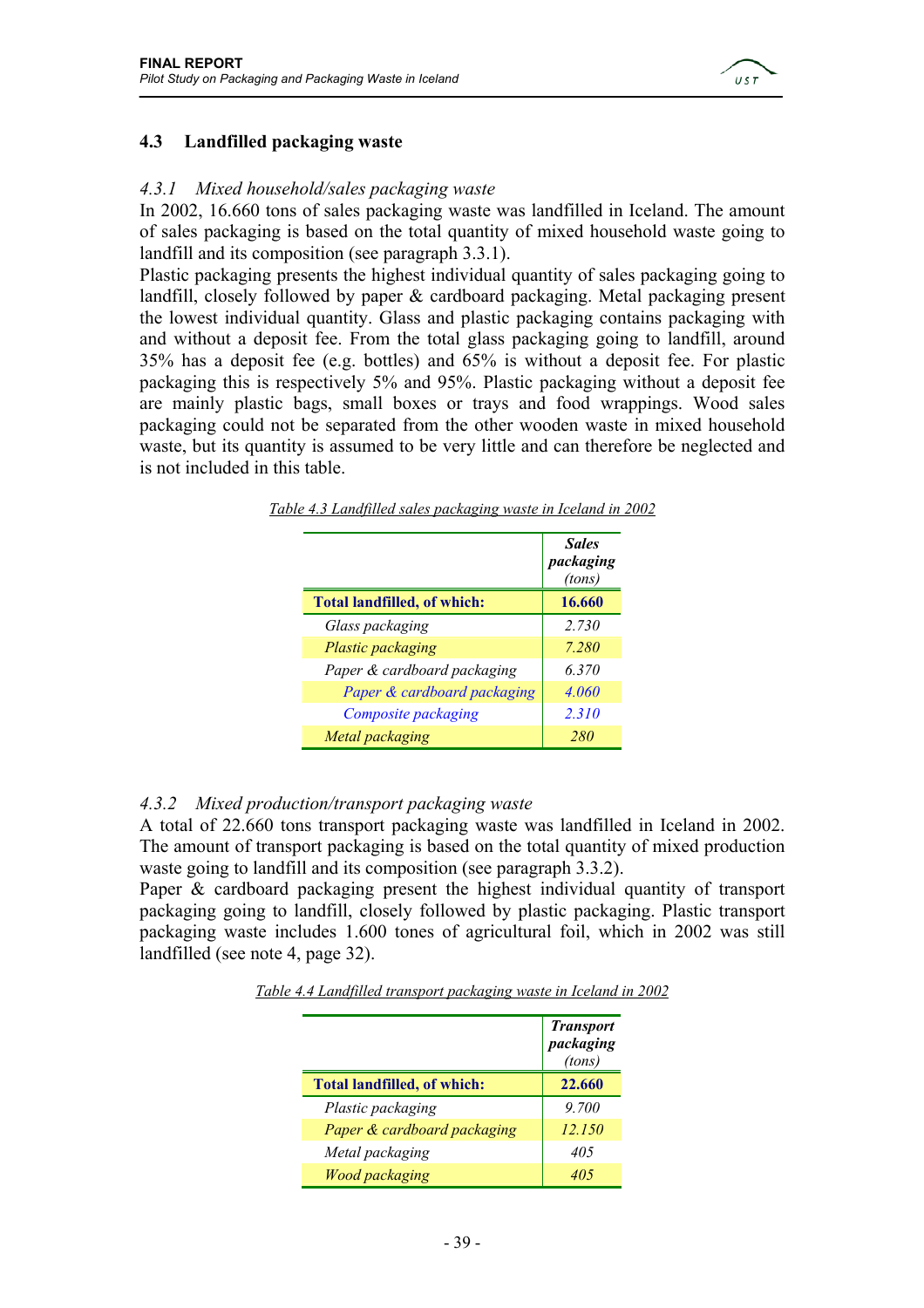

### **4.4 Incinerated packaging waste**

### *4.4.1 Mixed household/sales packaging waste*

In 2002, 1.499 tons of sales packaging waste was incinerated in Iceland. The amount of sales packaging is based on the total quantity of mixed household waste going to incineration and its composition (see paragraph 3.4).

Plastic packaging presents the highest individual quantity of incinerated sales packaging waste. Metal packaging present the lowest individual quantity. Glass and metal packaging form leftovers in the ashes and are landfilled. These packaging types are therefore incinerated without energy recovery and will therefore be excluded from the quantities that are compared with the targets from the Directive, though they present very small amounts.

|                                     | <b>Sales</b><br>packaging<br>(tons) |
|-------------------------------------|-------------------------------------|
| <b>Total incinerated, of which:</b> | 1.499                               |
| Glass packaging                     | 246                                 |
| Plastic packaging                   | 655                                 |
| Paper & cardboard packaging         | 573                                 |
| Paper & cardboard packaging         | 365                                 |
| Composite packaging                 | 208                                 |
| Metal packaging                     | 25                                  |

*Table 4.5 Incinerated sales packaging waste in Iceland in 2002*

### *4.4.2 Mixed production/transport packaging waste*

A total of 182 tons transport packaging waste was incinerated in Iceland in 2002. The amount of transport packaging is based on the total quantity of mixed production waste going to incineration and its composition (see paragraph 3.4). Only a very small amount (10%)of the total incinerated waste consists of mixed production waste.

Paper & cardboard packaging presents the highest individual quantity of incinerated transport packaging waste. For metal transport packaging the same counts as for sales packaging, thus incinerated without energy recovery and excluded from the comparison with the targets from the Directive.

|                                     | <b>Transport</b><br>packaging<br>(tons) |
|-------------------------------------|-----------------------------------------|
| <b>Total incinerated, of which:</b> | 182                                     |
| Plastic packaging                   | 70                                      |
| Paper & cardboard packaging         | 105                                     |
| Metal packaging                     |                                         |
| <b>Wood packaging</b>               |                                         |

*Table 4.6 Incinerated transport packaging waste in Iceland in 2002*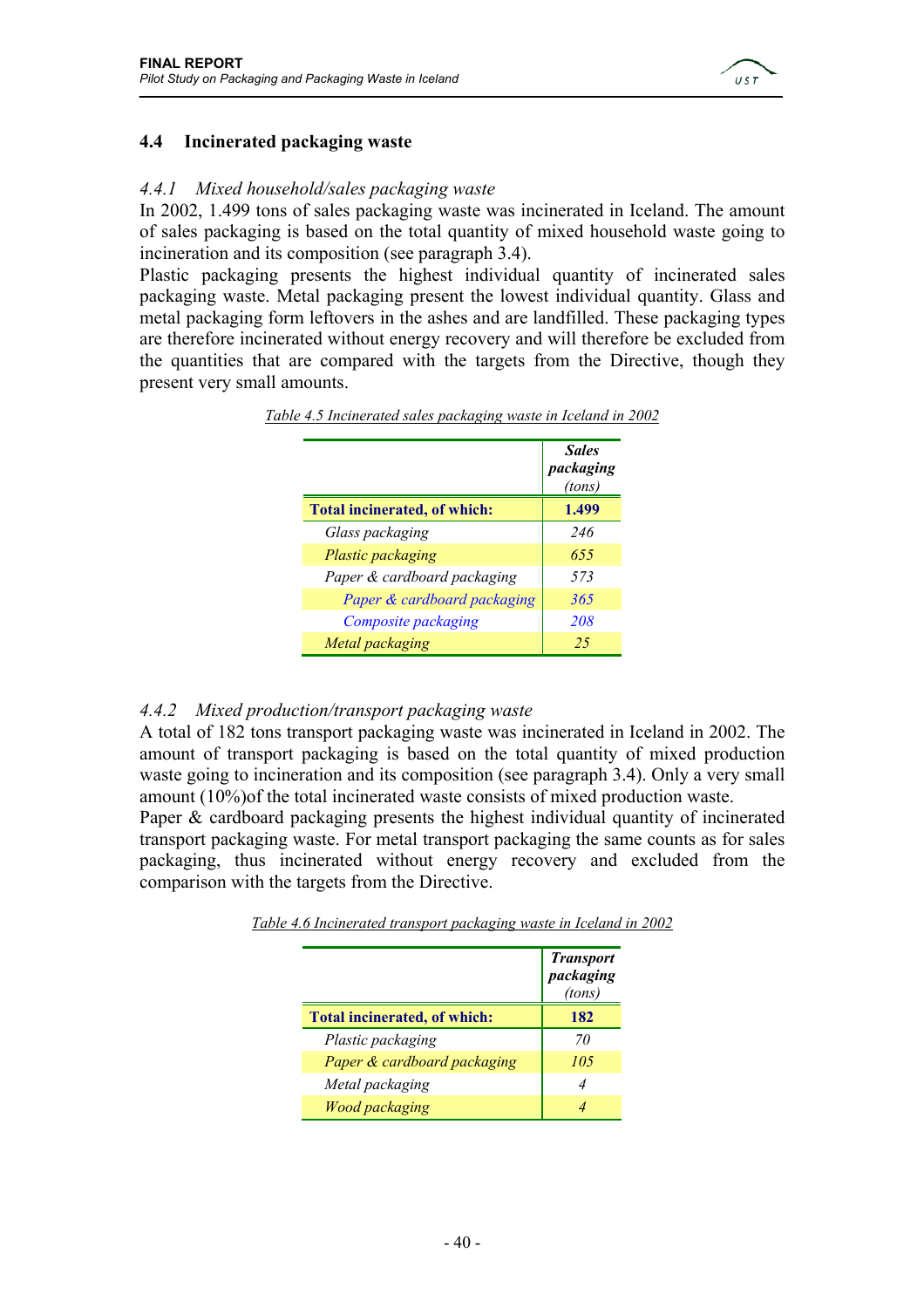

### **4.5 Total generated packaging waste**

From tables 4.1 till 4.6 it can be seen that a total of 56.105 tons of packaging waste was generated in Iceland in 2002, which is 195 kg per capita. From the total generated packaging waste, 25.502 tons (45%) is assumed to be sales packaging waste and 30.603 tons (55%) transport packaging waste. From the total generated, 39.320 tons  $(70\%)$  is landfilled, 15.104 tons  $(27\%)$  is recycled and 1.681 tons  $(3\%)$  is incinerated (mostly) with energy recovery. The total generated packaging waste represents 36% of the total generated municipal and production waste.

Paper & cardboard packaging present the highest packaging waste stream with 40% of the total generated from which cardboard transport packaging waste present the highest individual packaging stream. Plastic packaging waste presents the second largest packaging waste stream with 34% of which the quantity sales and transport packaging are almost equal to each other. Plastic, paper & cardboard packaging waste added together present up to 74% of the total generated packaging waste.

|                             | Class. | <b>Sales</b><br>packaging                 | <b>Transport</b><br>packaging              | <b>Total packaging</b>              |                          |
|-----------------------------|--------|-------------------------------------------|--------------------------------------------|-------------------------------------|--------------------------|
|                             |        | (tons)                                    | (tons)                                     | (tons)                              | (%)                      |
| Total generated, of which:  |        | 25.502<br>$(89 \text{ kg}/\text{capita})$ | 30.603<br>$(106 \text{ kg}/\text{capita})$ | 56.105<br>$(195 \text{ kg/capita})$ | <b>100</b>               |
| Recycled                    |        | 7.343                                     | 7.761                                      | 15.104                              | 27                       |
| Landfilled                  |        | 16.660                                    | 22.660                                     | 39.320                              | 70                       |
| Recovered                   |        | 1.499                                     | 182                                        | 1.681                               | 3                        |
| Glass packaging             | 07.11  | 6.452                                     | n.a.                                       | 6.452                               | 11                       |
| Plastic packaging           | 07.41  | 9.428                                     | 9.905                                      | 19.333                              | 34                       |
| Paper & cardboard packaging | 07.21  | 8.837                                     | 12.798                                     | 21.635                              | 40                       |
| Paper & cardboard packaging | --     | 6.205                                     | 12.798                                     | 19.003                              | 35                       |
| Composite packaging         | --     | 2.632                                     | n.a.                                       | 2.632                               | 5                        |
| Metal packaging             | 06.31  | 785                                       | 427                                        | 1.212                               | $\overline{\mathcal{L}}$ |
| Wood packaging              | 07.51  | n.a.                                      | 7.473                                      | 7.473                               | 13                       |

### *Table 4.7 Total generated packaging waste in Iceland in 2002*

*\* Possible classification according to the Waste Statistics Regulation NACE rev.1, see page 12.*



### *Figure 4.1 Total generated packaging waste in Iceland in 2002*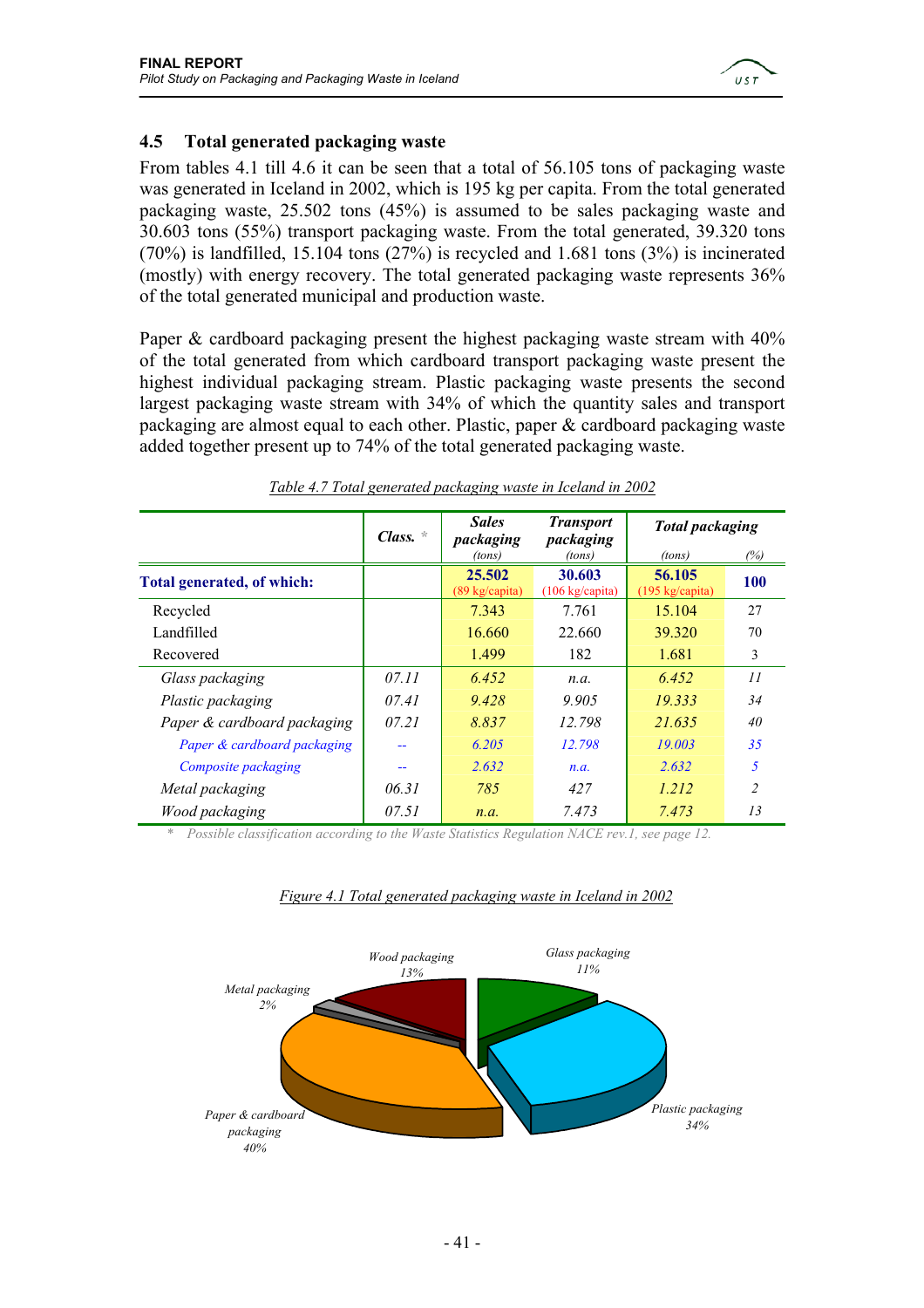

### **4.6 Comparison with recycling and recovery targets**

A comparison has been made between the packaging waste results for 2002 and the recycling and recovery targets from the Packaging Directive 94/62/EC. Recovery in Iceland consists of recycling and incineration with energy recovery. In the Directive minimum targets have been set for the recycling of individual packaging waste materials. For recovery there are no individual targets set.

For the total recycling and recovery of packaging waste, both minimum and maximum targets have been set. All the targets are presented as percentages by weight. The comparison between the packaging results from 2002, with the recycling and recovery targets for 2001 and 2011 is presented in table 4.8 and illustrated in figure 4.2.

|                             | <b>Total</b>               |                |                | Recycling |                     |                          |                          | Recovery               |      |
|-----------------------------|----------------------------|----------------|----------------|-----------|---------------------|--------------------------|--------------------------|------------------------|------|
|                             | <b>Generated</b><br>(tons) | Target<br>2001 | Target<br>2011 | (tons)    | Results 2002<br>(%) | Target<br>2001           | Target<br>2011           | Results 2002<br>(tons) | (%)  |
| <b>Total, of which:</b>     | 56.105                     | $25 -$<br>45%  | $55 -$<br>80%  | 15.104    | 26,9                | $50 -$<br>65%            | 60%                      | 16.558                 | 29,5 |
| Glass packaging             | 6.452                      | 15%            | 60%            | 3.476     | 53,9                |                          | $\overline{\phantom{0}}$ | 3.476                  | 53,9 |
| Plastic packaging           | 19.333                     | 15%            | 22,5%          | 1.628     | 8,4                 | ٠                        | $\overline{\phantom{0}}$ | 2.353                  | 12,2 |
| Paper & cardboard packaging | 21.635                     | 15%            | 60%            | 2.437     | 11,3                |                          | $\overline{\phantom{a}}$ | 3.162                  | 14,6 |
| Paper & cardboard packaging | 19.003                     | 15%            | 60%            | 2.323     | 12.2                | ۰                        | $\sim$                   | 3.048                  | 16.0 |
| Composite packaging         | 2.632                      | ٠              | $\equiv$       | 114       | 4,3                 | $\overline{\phantom{a}}$ | $\sim$                   | 839                    | 31,9 |
| Metal packaging             | 1.212                      | 15%            | 50%            | 498       | 41,1                |                          | $\equiv$                 | 498                    | 41,1 |
| Wood packaging              | 7.473                      | 15%            | 15%            | 7.065     | 94,5                |                          | $\overline{\phantom{0}}$ | 7.068                  | 94,6 |

### *Table 4.8 Comparison with packaging waste recycling and recovery targets*



#### *Figure 4.2 Comparison with packaging waste recycling targets*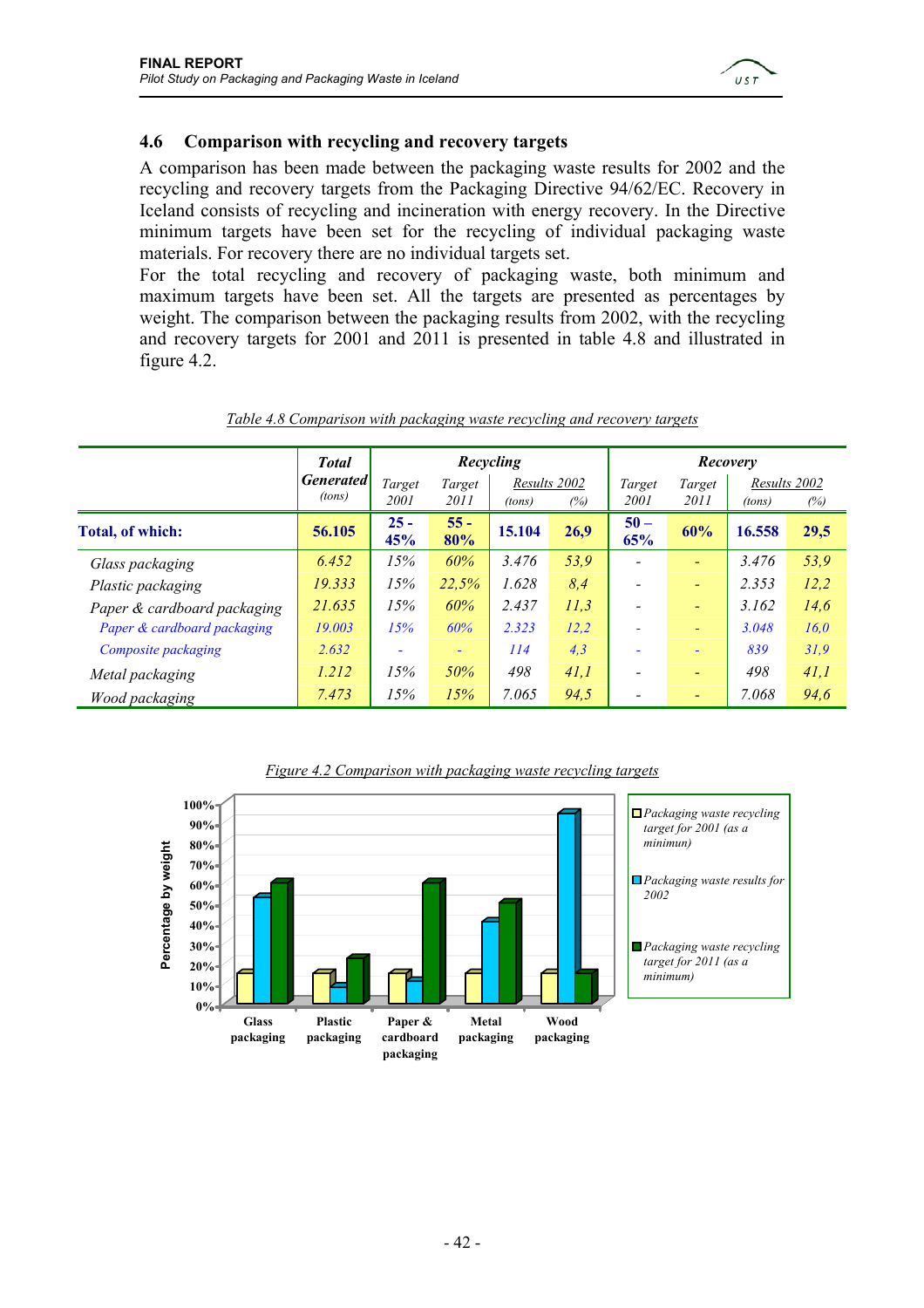

## Evaluation & Conclusions

During the work that has been carried out during this pilot study it became clear that packaging usage forms a complex structure. To assess the packaging streams it is necessary to use a sophisticated and elaborated data collection system.

### *Conclusion 1: Data quality and reliability*

Roughly, one could distinguish two main approaches to find the assess the amounts of packaging used, i.e. by looking into packaging placed on the market with import, export, domestic production as main parameters and by waste treatment with separation, collection and the different treatment methods as parameters.

During this pilot study, the approach of looking into import, export and domestic production of packaging proved to be highly ineffective, as the data registration used by the Icelandic Directory of Customs and Icelandic Statistics do not provide the necessary information needed for the reporting obligation in the Packaging Directive.

During the pilot study it became clear that making the system compatible to suit the reporting obligation would be very time-consuming, if possible at all. It has to be noted though that future developments might change the feasibility of this approach as it may be expected that ever more packaging materials will be subject to a recycling fee in the future, thus making their specific registration more accurate.

The approach of looking into the packaging waste generation and – treatment proved to be more promising.

However, specific data registration on packaging waste represents a weak point in the waste statistics, not only in Iceland, but also in other countries that are not equipped with a registration system of selective collection of packaging waste arising from different sources, such as households, production and other companies.

In Iceland packaging waste is in generally not separately registered from other generated waste, as packaging waste is very much treated together with other generated municipal and production waste. Another difficulty lies within the packaging definitions, which typically countries have different conceptions of and thus making it difficult and unclear which definition to use, resulting in problems with comparison of data sets e.g. different conceptions of what municipal, mixed household and - production waste is.

Reliability, consistency and accuracy of the basic parameters need further improvement on a regional level to ensure overall data quality. With the implementation of regional waste management plans it may be expected that waste statistics will be more and more suitable for assessing packaging waste amounts on a national level.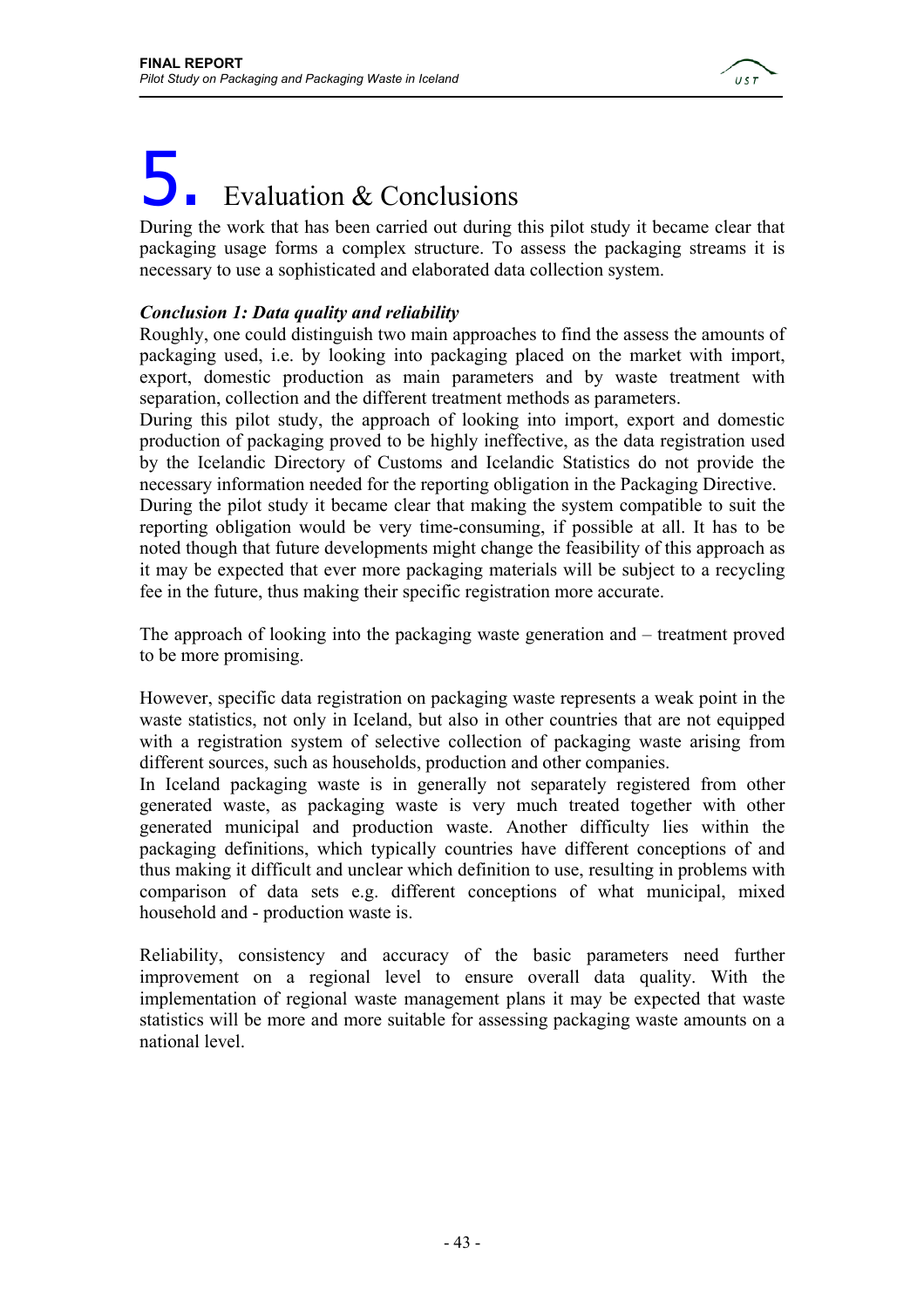

### *Conclusion 2: Waste composition*

The waste composition, meaning the packaging and non-packaging fractions found in waste, is based on yearly measurements of municipal waste composition and visual and questionnaire surveys on production waste composition. Similar studies and surveys have been carried out in other European countries.

It can be assumed that packaging waste in mixed household waste, which is generated by households and companies consist only of sales packaging (primary). Furthermore it can be assumed that mixed production waste from companies consists only of secondary and tertiary, thus transport packaging waste. Secondary packaging is included in transport packaging because is has almost the same purpose as tertiary packaging and is sometimes difficult to distinguish from transport packaging.

### *Conclusion 3: Recycling data system*

Data on recycled packaging waste is mostly obtained from municipalities, waste treatment facilities and recycling companies and the quality of this data can be ensured by the use of reliable and accurate registration systems, making updating of the recycled packaging statistics possible. Data on landfilled or incinerated packaging waste can be found through several mathematical approaches based on calculations of the composition and total quantity of mixed household and – production waste going to landfill or incineration.

### *Conclusion 4: Reaching the targets of the Directive*

The final recycling and recovery results showed that Iceland has some difficulties complying with the targets of the Packaging Directive Both for several individual packaging sorts as for the total quantity of packaging recycling and recovery Iceland does not meet these targets.

From the results on packaging recycling it can be concluded that the biggest difficulty in complying with the recycling targets is for plastic, paper and cardboard packaging waste. Both packaging streams do not comply with the target for 2001 and are still far from the target for 2011. The recycled glass, metal and wood packaging waste all comply with the targets for 2001. Wood packaging already complies with the target for 2011, where glass and metal packaging are still a few percentages to short. The total quantity of recycled packaging waste complies with the target for 2001, but is still far from the target for 2011.

From the results on packaging recovery it can be concluded that the targets for total recovery of packaging waste has not been reached so far. The quantities of recovered packaging waste as incineration with energy recovery present only a very small percentage of the total recovered.

Although a significant amount of work has been accomplished to reach these targets, further development and improvements have to be made to reach the targets in the remaining space of time.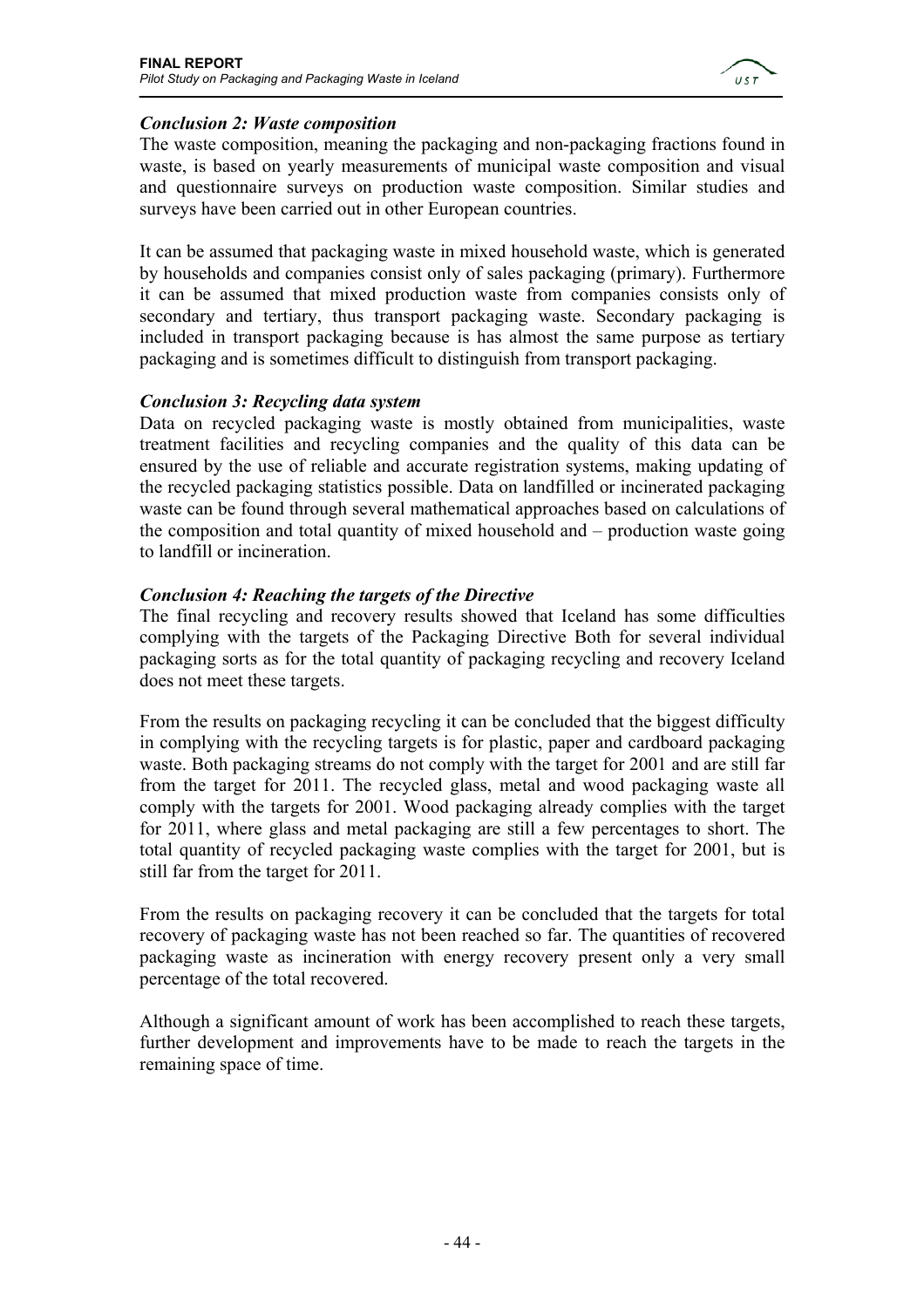

### *Conclusion 5: Updating statistics*

Generated packaging waste and its treatment has to be reported according to the Commission Decision 2005/270/EC. The tables presented in this Decision are based on packaging waste generation and treatment and thus replaces the tables that are presented in the packaging Directive 94/62/EC, which are based on packaging import, export and domestic production. The Icelandic findings in this pilot study confirm that the shift from data collection on packaging based on import, export and domestic production, as described in Packaging Directive, to a methodological approach based on packaging waste statistics, as described in Commission decision, is favorable and gives a more reliable and manageable system in practice.

Packaging statistics must be updated annually. The first update must be carried out in 2006, presenting the packaging statistics for the year 2003 and from that point forward. For updating the statistics this final report can be used as a manual, whereas the made estimations and assumptions might need to be evaluated and revised if necessary.

### *Conclusion 6: Packaging Directive vs. WStatR*

Finally it can be concluded that it might be problematic to incorporate the packaging waste data reported under the Packaging Directive into the WStatR. The level of detail that is used in the Packaging Directive does not match the requirements for the WStatR, which is to report generated (packaging) waste by all economical activities that are found in a Member State.

More information about the packaging waste reported under the Packaging Directive or WStatR, comparison of packaging waste statistics between countries and possible application of a harmonised methodology in other countries will be discussed in the next chapter.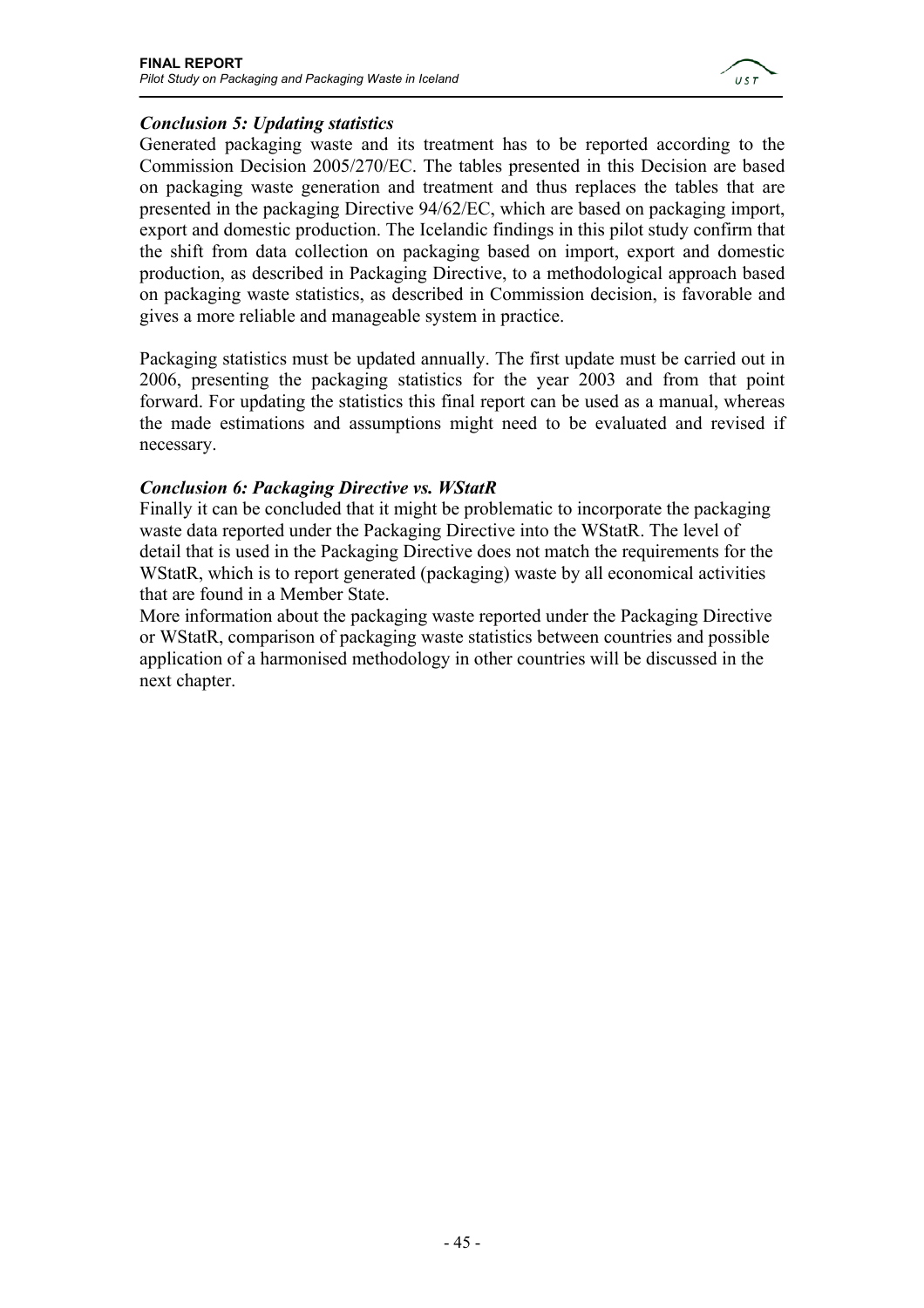

# Recommendations & Discussion

This chapter presents the recommendations and discussion regarding the questions that are asked in the Terms of Reference and refer to the following subjects:

- How should the packaging statistics be reported, under the WStatR or under the Packaging Directive?
- Which level of detail has to be used for the packaging statistics?
- How can methodologies be harmonised and how can data quality and comparability be ensured?
- What is needed to improve domestic recycling of packaging waste?

### *Packaging Directive vs. WStatR*

One of the main questions is whether and in what way the WStatR should include packaging waste and/or whether the reporting obligation under the Packaging Directive could be replaced by the WStatR? Or can the data already obtained under the Packaging Directive be included in waste statistics?

Whereas packaging waste reported under the Commission Decision 2005/270/EC (replacing the formats from the Packaging Directive 94/62/EC) is focussed on reporting packaging waste statistics according to treatment, the reporting obligations under the WStatR are based on the economical activities that are to be found within a Member State.

From the pilot study results it can be concluded that it will be very difficult for Iceland to include packaging statistics reported under the Commission Decision into the WStatR. Statistics compiled using the registrations on waste sorts and – treatment cannot be divided into the classification (NACE) used in the WStatR. Although there are a few packaging streams (e.g. agricultural foil, fish boxes, crates and barrels, oil drums), which could be reported according to the WStatR, it would only present a small percentage  $(10 - 15\%)$  of the total generated packaging waste. In order to report all generated packaging waste under the WStatR requires more resources and better registration methods. During this pilot study it was not possible to identify any clear and operational options to report packaging waste under the WStatR and therefore it is proposed to report packaging statistics under the Packaging Directive (according to the Commission Decision 2005/270/EC).

### *Packaging waste level of detail*

The second main question asked in the Terms of Reference is how detailed packaging waste should appear in the statistics. The answer to this question depends very much on the decision if statistics have to be reported under WStatR or Packaging directive. Reporting packaging waste based on the economical sectors requires a different level of detail than reporting it according to waste generation and treatment.

The level of detail that was used during this pilot study is related to the reporting obligations of the Commission decision, which is by material, type and treatment. This format and level of detail seem to be already available in most of the other European countries and would therefore also be applicable for statistics comparison between countries.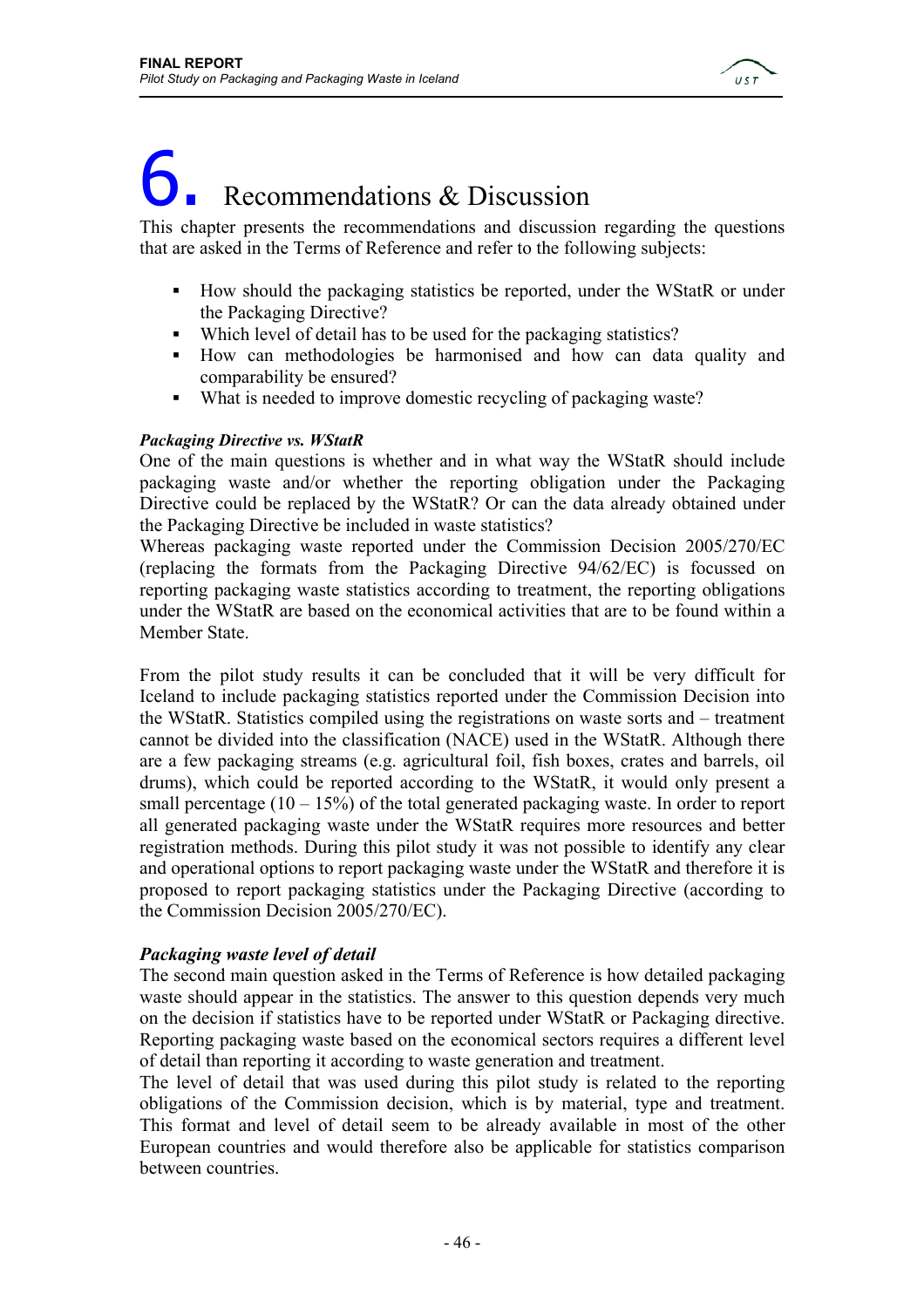

A point of interest regarding the level of detail is the decision to report packaging waste in two, instead of three types of packaging. Whereas data on primary (sales) and tertiary (transport) packaging are relatively easy to obtain secondary (grouped) packaging is less detectable in Iceland. Secondary packaging has almost a similar purpose as tertiary packaging and is typically difficult to distinguish from the generated transport packaging waste. Therefore, it is proposed to include secondary packaging under tertiary packaging and report them as transport packaging to enhance data quality and comparability.

Although the Commission Decision 2005/270/EC does not require reporting of sales and transport packaging, it is recommended for the Icelandic situation to keep the distinction between packaging sorts. This is both for the benefit of data collection and -quality as well as monitoring recovery activities.

### *Harmonising methodologies and comparability*

A country's waste management system is much related to the economical and geographical situation of that country, as the system can be expected to respond with the use of packaging materials available. In Iceland much of the products used are imported, resulting in a relative high amount of transport packaging.

When harmonising methodologies in order to compare different data sets and situations in countries, aspects such as the consumption pattern of packaging, waste definitions and geographical situation have to be considered. These aspects typically result in different quantities of different packaging waste sorts generated in a country and thus affects data comparability. It is for this reason that Iceland recommends to evaluate the packaging consumption and the definitions used before making final proposals for data comparison.

### *Domestic recycling*

Domestic recycling in Iceland is problematic due to the long distances between municipalities and the relatively low quantities of waste. Local recycling of packaging waste within the country is only economically interesting for those waste streams that are voluminous and represent a relative low economical value, e.g. wooden pallets. As cheap energy is widely abundant in Iceland, incineration with energy recovery is not very interesting from an economical point of view. The comparison with the recycling targets (chapter 4) show that plastic, paper & cardboard packaging are the waste streams, which Iceland has the most problems complying with. Although several recycling companies are operating in Iceland, most of them produce on a small scale, covering just a small area. Because most of the packaging is imported to Iceland it could be economically interesting to look at the possibilities to increase the recycling of packaging waste and use it for the domestic production of new packaging, replacing some of the imported packaging.

It has been calculated that collection and export of certain packaging types as paper, cardboard and plastic foil is cheaper than landfilling today, but this would only apply to the more densely populated area of the Reykjavik capital. Collection of packaging waste in other parts of the country is costly and it remains to be seen whether this would be defendable from an environmental point of view, as its long transport to a recycling center can be expected to have a significant environmental impact. A thorough life-cycle assessment is needed to make clear whether this would be a realistic and sensible option.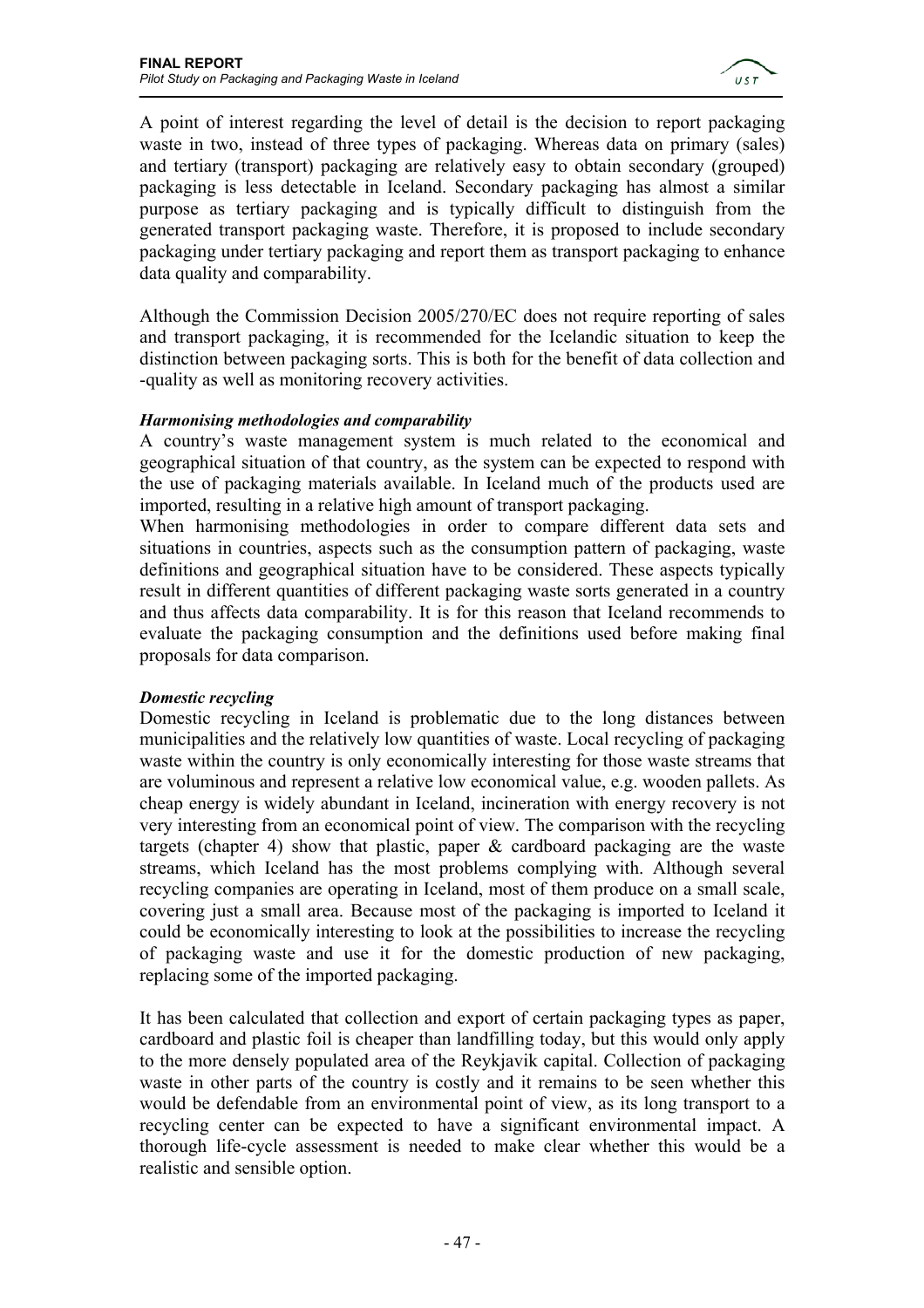

To meet the targets of the Packaging Directive it is clear that either the recycling capacity within the country has to increase significantly or an increase in export of recyclable packaging waste is needed. There are several ways of increasing domestic recycling possible:

**1)** Paper & cardboard packaging waste, together with non-packaging, could be used to manufacturing egg trays or other products that are typically made of recycled paper  $\&$ cardboard. The advantage of this recycling process in Iceland is the use of the geothermal recourses, which present most of the necessary ingredients for the recycling process as (warm) water, steam and electricity.

To enhance an increase in recycling rates, paper & cardboard packaging waste it is necessary to collect them from the companies operating in the commerce and trade industry (generating mixed production waste, including transport packaging).

Before the year 2011, paper & cardboard packaging recycling has to increase by 44%, in order to reach a target of 60%. Based on the waste figures calculated during this pilot study it can be estimated that it requires the collection of 90% of the paper & cardboard packaging waste generated by those companies in order to meet this target. This percentage is based on a situation in which the total generated municipal waste does not increase drastically, including the quantities of paper & cardboard packaging waste that are already collected today by SORPA.

**2)** Recycled plastic packaging could be used for the production of road signs (already done by Plastmótun) or transport packaging (e.g. foils, pallets, fish boxes, etc.). Compared to paper & cardboard, the recycling target for plastic packaging could relatively easy be reached. Before the year 2011, plastic packaging recycling has to increase by 12%, in order to reach the target of 22,5%. A similar situation occurs as for paper & cardboard, which is approaching the companies operating in the commerce and trade industry in order to establish the largest increase in recycling rate. It is mainly plastic wrappings as films and foils that can be collected from these sectors, though other packaging types as crates, barrels or pallets can be collected as well. A large contribution to the plastic recycling will be the collection of agricultural foil, which has been charged with a recycling fee starting from 2003, forcing the separate collection of this waste.

Based on the waste figures calculated during this pilot study it can be estimated that it requires a collection of 20% of the plastic packaging waste generated by those companies in order to meet the target. This percentage is based on a situation in which the total generated municipal waste does not increase drastically, including the quantities of plastic packaging waste that are already collected and recycled today by Endurvinnslan (export) and Plastmótun (recycling). In addition is the collection of Agricultural foil, which might be included in order to reach the target and could presents between 25 – 30% of the total quantity of plastic packaging recycling.

The collected transport packaging waste is generally cleaner compared to the sales packaging from households and collecting transport packaging requires fewer resources to reach the required amounts compared to the collection of sales packaging from households. Generally one source in the commerce and trade industry covers a much larger quantity of packaging waste than from one household.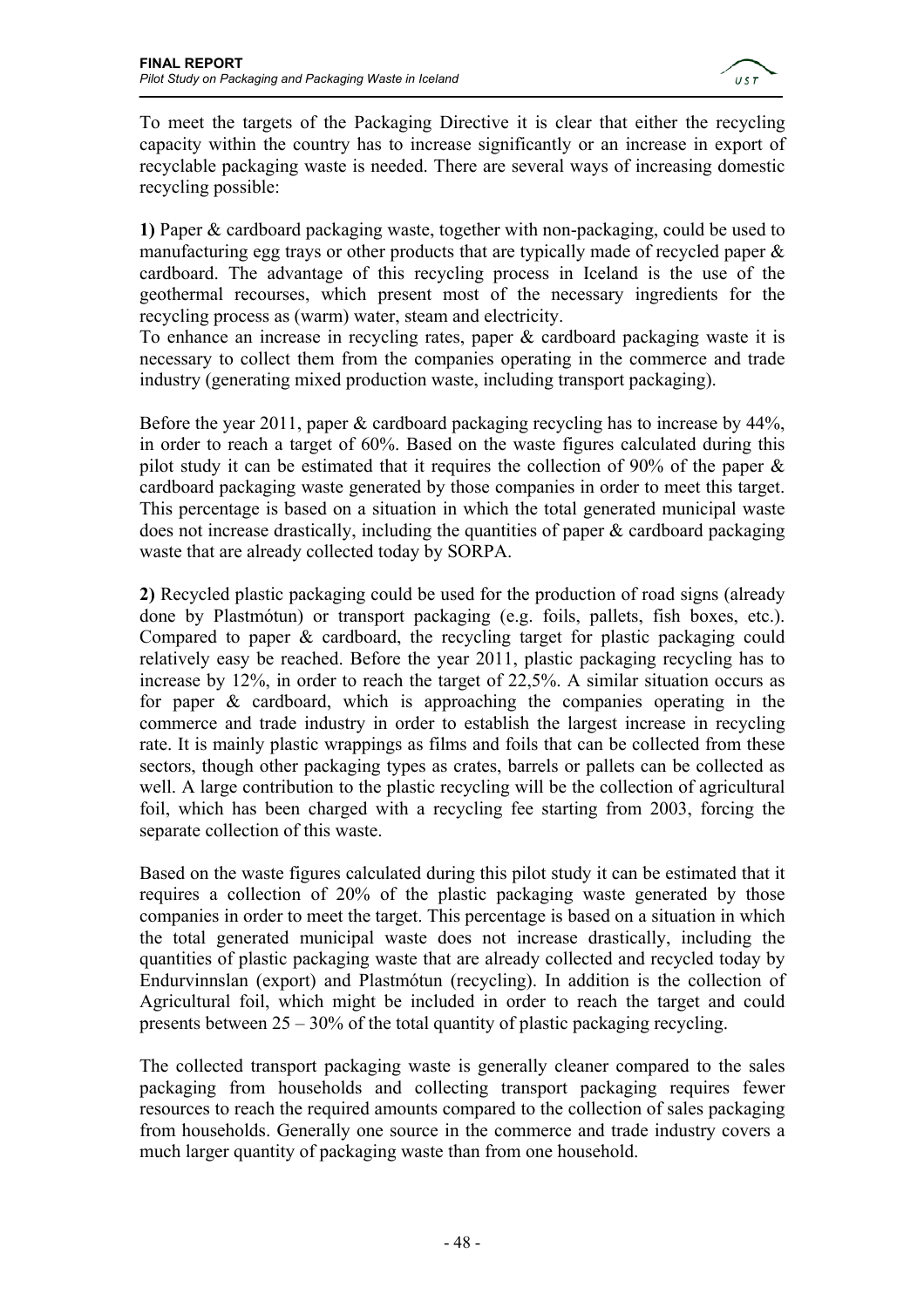

## 7. References

| Pilot study working-group                     |                                                                                                         |
|-----------------------------------------------|---------------------------------------------------------------------------------------------------------|
| Cornelis A. Meyles,<br>Rob P.M. Kamsma        | Umhverfisstofnun (UST) – The Environment and Food Agency of Iceland                                     |
| Edda Hermannsdóttír                           | Hagstofa Islands - Statistics Iceland                                                                   |
| Geir Oddsson.<br>Anne M. Sparf                | Umhverfisstofnun Háskoli Íslands - The Environmental Research Institute,<br>University of Iceland (ERI) |
| Other participators and contacts              |                                                                                                         |
| Björn H. Halldórsson,<br>Gyða S. Björnsdóttir | <b>SORPA</b>                                                                                            |
| Eiríkur Hannesson                             | Endurvinnslan hf                                                                                        |
| Karll Garðasson                               | Tollur - The Directorate of Custom                                                                      |
| Olafur Kjartansson                            | Urvinnslusjoður – The National Recycling Fund                                                           |
| Hjörtur Jónsson                               | Plastmótun ehf.                                                                                         |
| Einar Guttormsson                             | Hringrás ehf.                                                                                           |
| <b>Directives and regulations</b>             |                                                                                                         |

*Pilot studies Terms of References*, Third call for proposal, Pilot Studies for the implementation of Regulation 2150/2002/EC on waste statistics, Technical description of the action

*Landsáætlun um meðhöndlun urgangs 2004 – 2016*, Icelandic National Waste Management Plan for 2004 – 2016, Umhverfisstofnun.

*The European Parliament and Council Directive 94/62/EC* of 20 December 1994 on packaging and packaging waste.

*Regulation (EC) No 2150/2002 (WStatR)* of the European Parliament and the Council of 25 November 2002 on waste statistics.

*Commission Decision 2005/270/EC* establishing the formats relating the database system pursuant to European Parliament and Council Directive 94/62/EC on packaging and packaging waste.

#### *Other documentation*

*A survey on trends in usage, recycling, and recovery of packaging in Iceland* from 1991 to the year 2001, The Environment and Food Agency in Iceland, Cornelis A. Meyles,

*A Survey of Nordic Packaging Data Collection Methods*, Nordic council of ministers Environment, TemaNord 2003:562, O. Kaysen Econet A/S and J. Jakobsen LOGISYS A/S.

*National Waste Database*, Factsheet series 2001, EPA Environment Protection Agency, Ireland

*External Trade by HS numbers*, Hagstofa Íslands 2002, Iceland

*Könnun á magni umbúða á Íslandi árið 1991*, Iðntæknistofnun – G. Kjartansson, G. Jónsson and H. J. Bjarnadóttir, Iceland 1993

*Könnun á magni umbúða á Íslandi árið 1995*, Endurvinnslan hf. - G. Bragason, Iceland 1997

*Interim Report, Pilot Study on Packaging and Packaging Waste,* The Environment and Food Agency in Iceland, October 2004, Rob P.M. Kamsma, Cornelis A. Meyles

*Interim Reports on the Pilot Study on Packaging and Packaging Waste reported by Romania, Greece,* Malta, Slovenia and Lithuania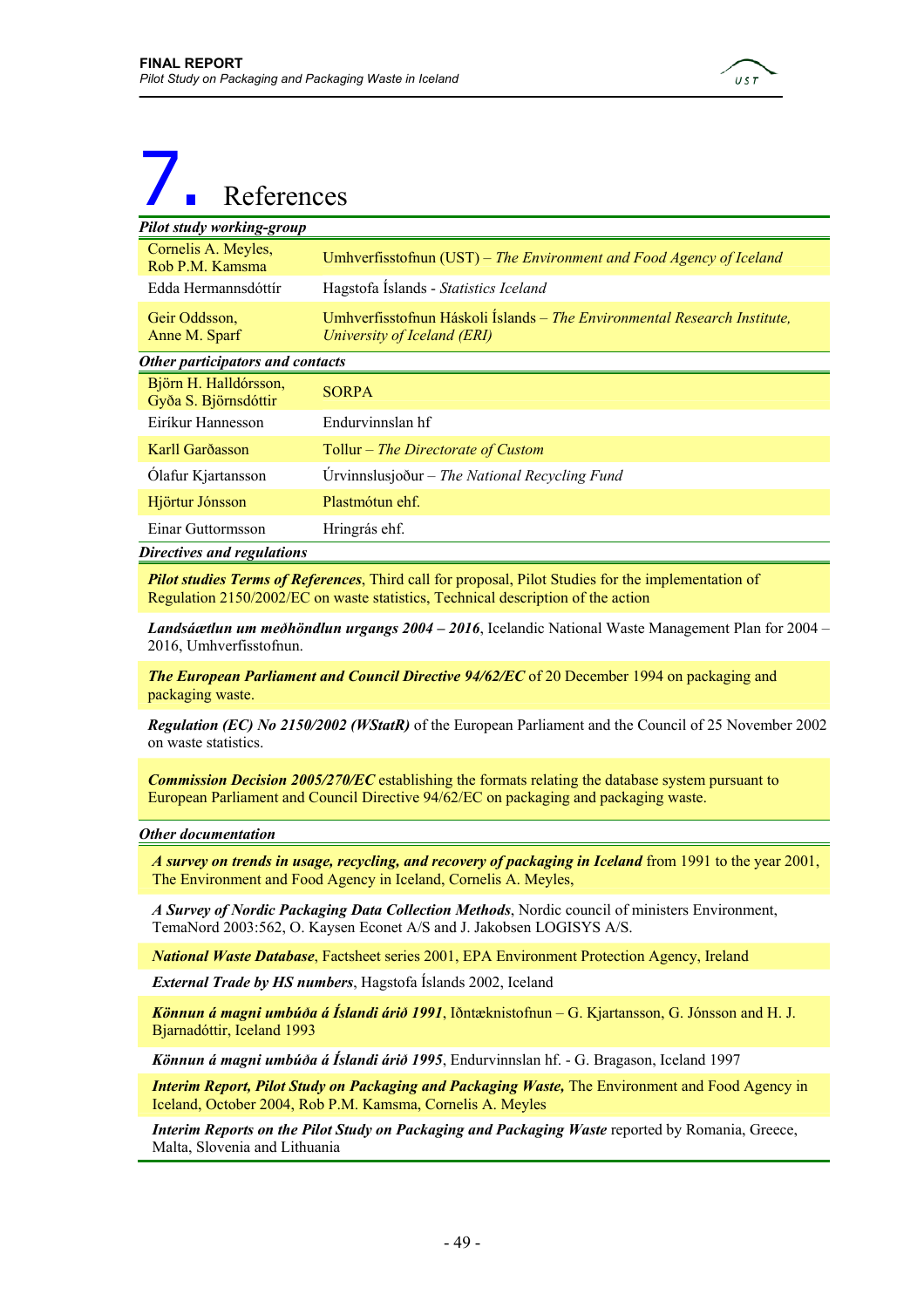

### *Annex I Terms of Reference*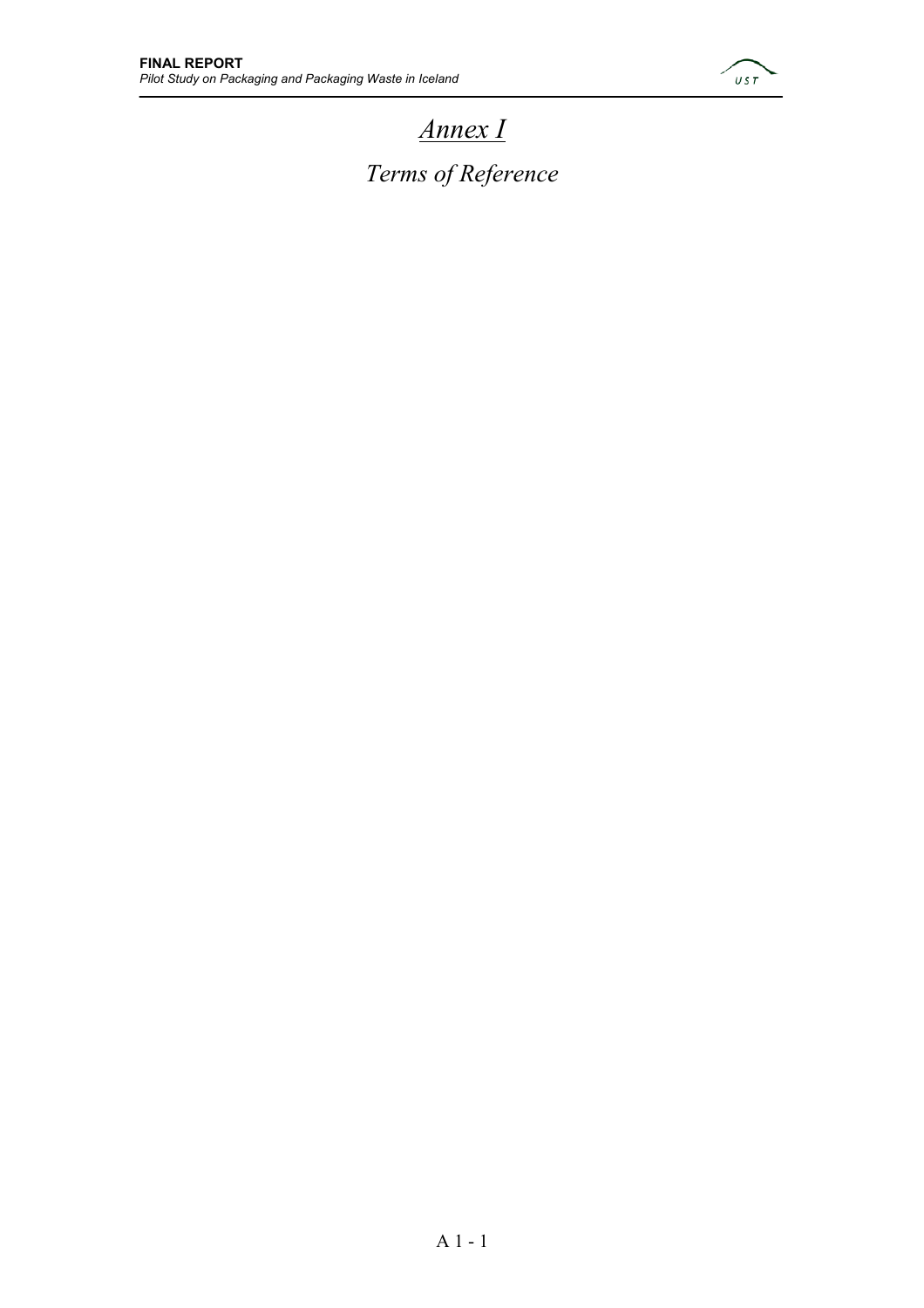

### **Third call for proposal Pilot studies for the implementation of Regulation 2150/2002/EC on waste statistics**

*Technical description for a pilot study on statistics on packaging waste* 

### **1. Background**

The discussion on packaging waste raised two questions. The first concerned the different categories of packaging waste. The main question was how detailed should packaging waste appear in the statistics. This was related to the second question on how the reporting obligation under the Packaging Directive (94/62/EC) can be incorporated into the Statistics regulation. Or the other way around, could the data reported under the Packaging Directive be used as input for the statistics?

According to Annex I, Section 2(2) of the Waste Statistics Regulation (No 2002/2150/EC), pilot studies shall be carried out in order to assess the inclusion of packaging waste categories in the EWC-Stat (Annex I, Section 2.)

*"In accordance with the reporting obligation under Directive 94/62/EC, the Commission will draw up a programme for pilot studies to be carried out on a voluntary basis by Member States in order to assess the relevance of including packaging waste entries (EWC-Stat Rev2) in the breakdown list set out in point 1* (Annex I, Section 2.1)*. The Commission will finance up to 100% of the costs for these pilot studies. On the basis of the conclusions of these pilot studies, the Commission will adopt the necessary implementation measures in accordance with the procedure referred to in Article 7(2) of this Regulation".* 

The aim of the pilot study is to assess the relation between the Waste Statistics Regulation and the reporting obligation in the Packaging Directive and thereby assess the relevance of including packaging waste in Annex I of the Waste Statistics Regulation. The conclusions from pilot studies have to be clear, operational and include assessment on the cost effectiveness and the quality of data obtained.

The Commission shall adopt the necessary implementing measures based on the results of pilot studies.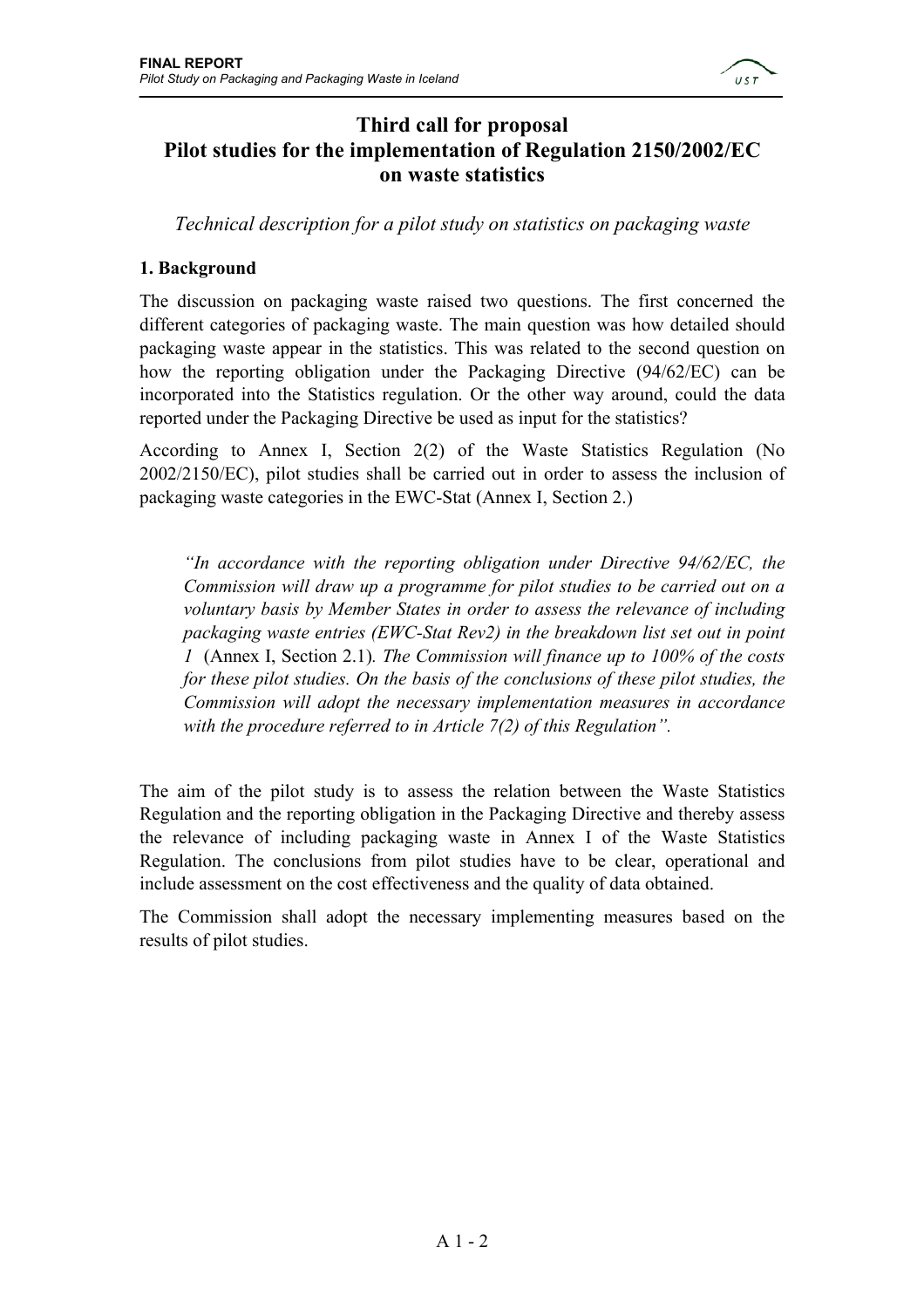

### **2. Objectives**

The study should give an answer to the following questions:

### *A. General information*

- i. Which are the (environment) policy needs concerning statistics on packaging waste and to be included in the context of waste statistics, both at national and EU-level.
- *B. Specific information on data collection*
- ii. Identification of options to include packaging waste within the Waste Statistics Regulation.
- iii. Proposals on streamlining the process of data collection and reporting. Recommendations on whether and in what way the Waste Statistics Regulation should include packaging waste and/or whether the reporting obligation under the Packaging Directive could be replaced by the Waste Statistics Regulation? Or can the data already obtained under the Packaging Directive be included in waste statistics?
- iv. Proposals for the necessary level of detail for statistics on packaging waste.
- v. Inclusion of work that already has been done on reporting of packaging waste (DG Environment).
- *C. Conclusions and recommendations*

In the conclusions of the study specific attention should be given on the questions:

- vi. What is a realistic and manageable way of collecting the data in the Member States?
- vii. How can data quality and comparability be ensured?
- viii. A recommendation for a harmonised methodology, with possible application in other countries has to be given.

The conclusions from pilot studies have to be clear, operational and include assessment on the cost effectiveness and the quality of data obtained in the proposed methodology. The Commission shall adopt the necessary implementing measures based on the results of pilot studies.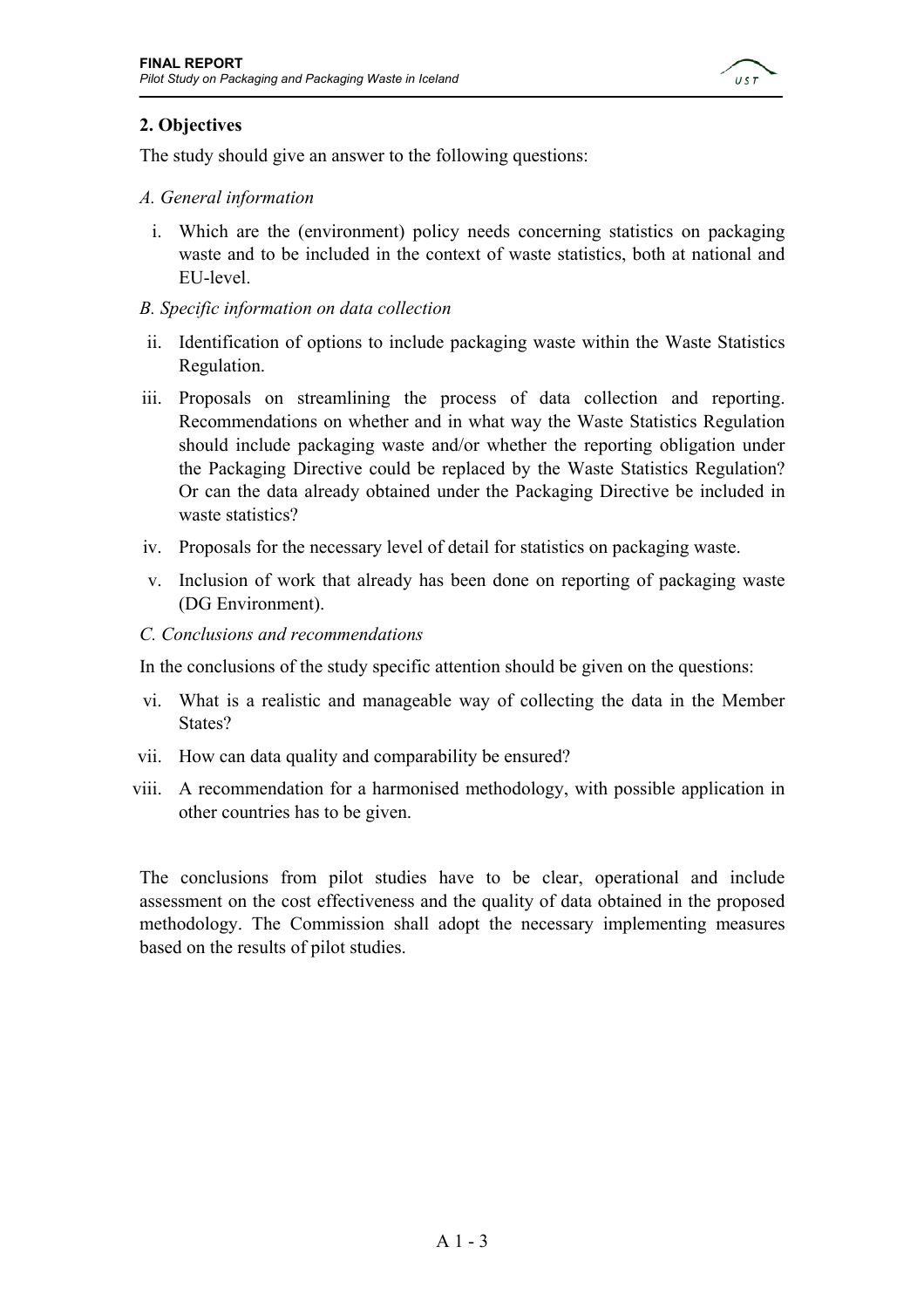

### *Annex II*

*Questionnaire survey and results*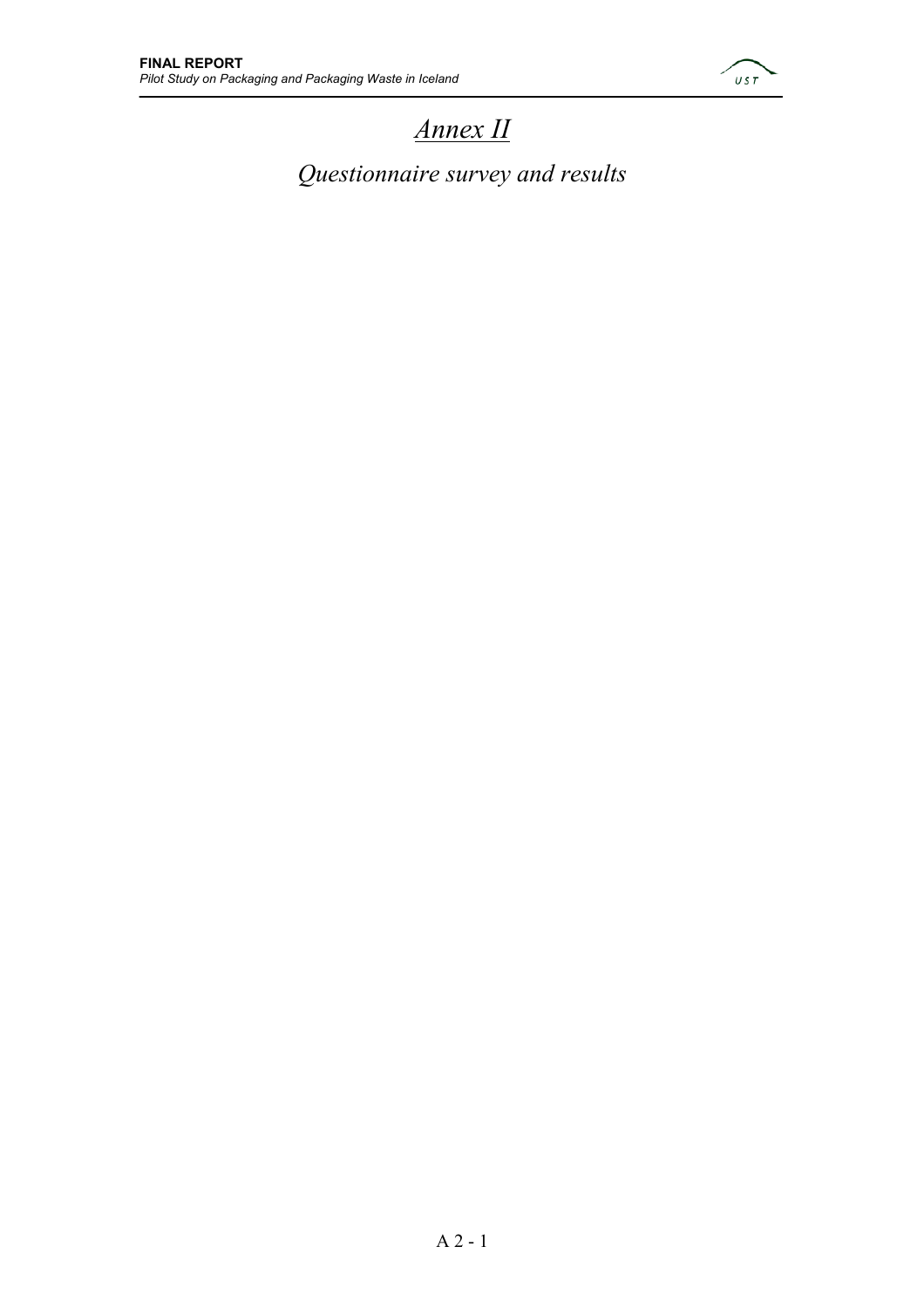

### **REPORT OF QUESTIONNAIRE ON PACKAGING AND PACKAGING WASTE**

**Survey of chosen Icelandic companies** 

Companies were contacted by phone  $19<sup>th</sup>$  January 2005 to introduce the project, followed by a survey that was sent out to 12 companies with packaging and packaging waste activities the same day by e-mail. A reminder e-mail was sent 31<sup>st</sup> of January. In addition, those companies that had not answered were contacted again by phone  $15<sup>th</sup>$  of February. A total of 10 answers were received, so the reply rate was 83%.

The contacted companies were:

- **Plastprent/Sigurplast**
- **Blumarís/Skinney Thinganes**
- **Lýsi**
- **Ora**
- **SR-mjöl/Síldarvinnslan**
- **Osta- og smjörsalan**
- **Mjólkursamsalan (MS)**
- **Katla**
- **Nói Síríus**
- **Egill Skallagrímsson**
- **Samhentir Kassagerð**
- **Kassagerðin**

Katla informed that they did not have the time to reply the survey. Answers were not received from Ora. The majority of the companies were medium to large sized production companies, operating in the most important economical sectors that are related to packaging and packaging waste (Table 1 to 3).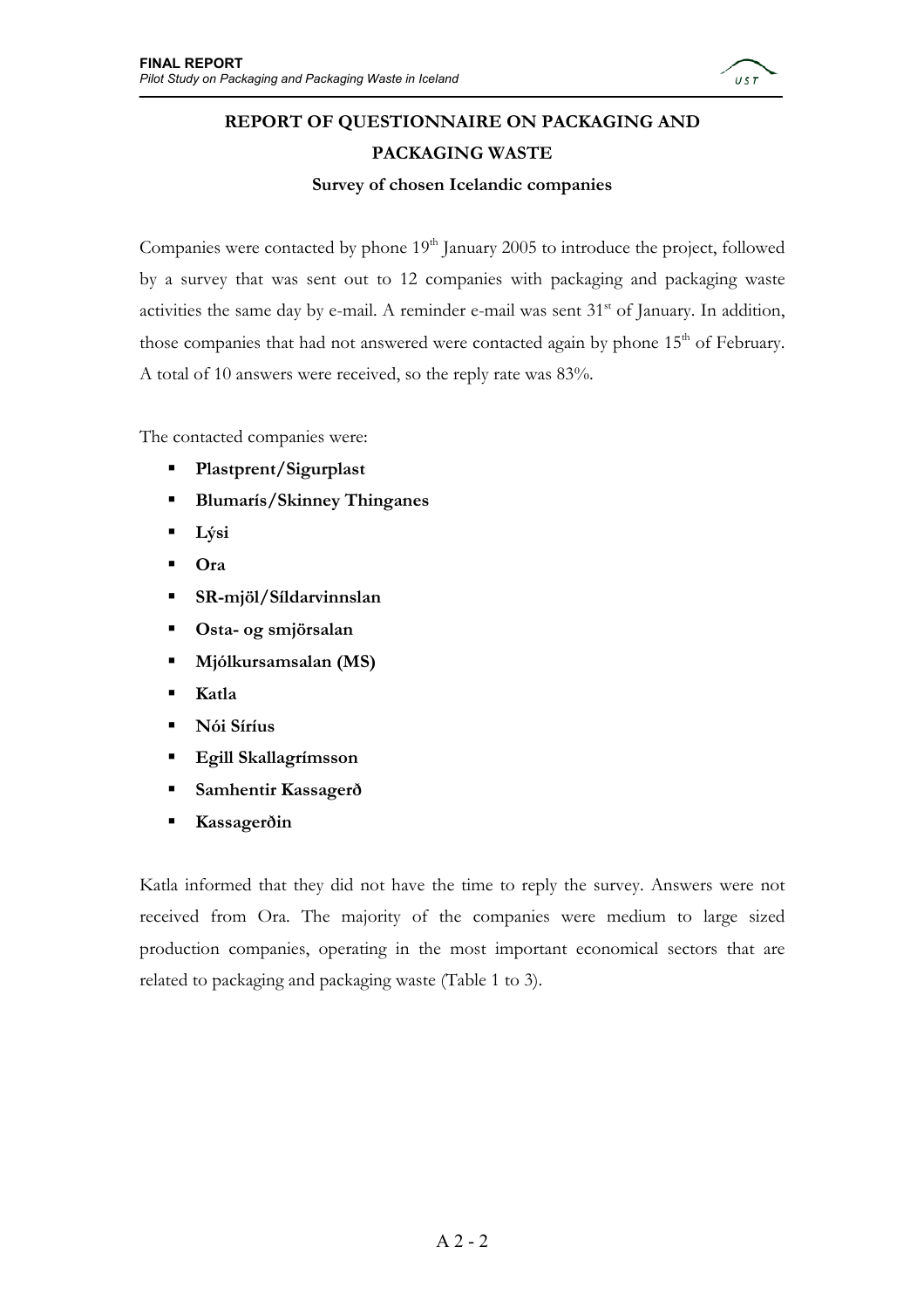

### **Table A 2.1 Description of activities**

*Please give a short description of your company and its activities* 

| Name of company           | Description of activities                                                                                                                                                        |
|---------------------------|----------------------------------------------------------------------------------------------------------------------------------------------------------------------------------|
| Plastprent                | Produces and sells film packaging and plastic bottles and<br>containers                                                                                                          |
| Skinney Thinganes         | Fish catching and producing                                                                                                                                                      |
| Lýsi                      | Production of fishoil and fishoil related products                                                                                                                               |
| Síldarvinnslan            | Production and export of various fish products $+5$ fish oil<br>factories                                                                                                        |
| Osta- og smjörsalan       | Packaging, marketing and sales of cheese and dairy products<br>Import of packaging and raw materials, additives and equipment<br>for own use and for regional dairy assoications |
| Mjólkursamsalan,<br>$MS*$ | Production, packaging, sales and distribution of dairy products                                                                                                                  |
| Nói Síríus                | Production, import and distribution of confectionary and candy<br>Import and distribution of of breakfast cereals                                                                |
| Egill Skallagrímsson      | Manufacturer of soft drinks, beer and spirits.<br>Importer of coffee, wine and spirits                                                                                           |
| Samhentir Kassagerð       | Trading company, with packaging goods (import mostly),<br>Wearhouse for packaging goods. Sell to fishindustry and<br>industrial companys                                         |
| Kassagerðin               | Producer of corrugated and folding carton                                                                                                                                        |

\* For operations in Reykjavík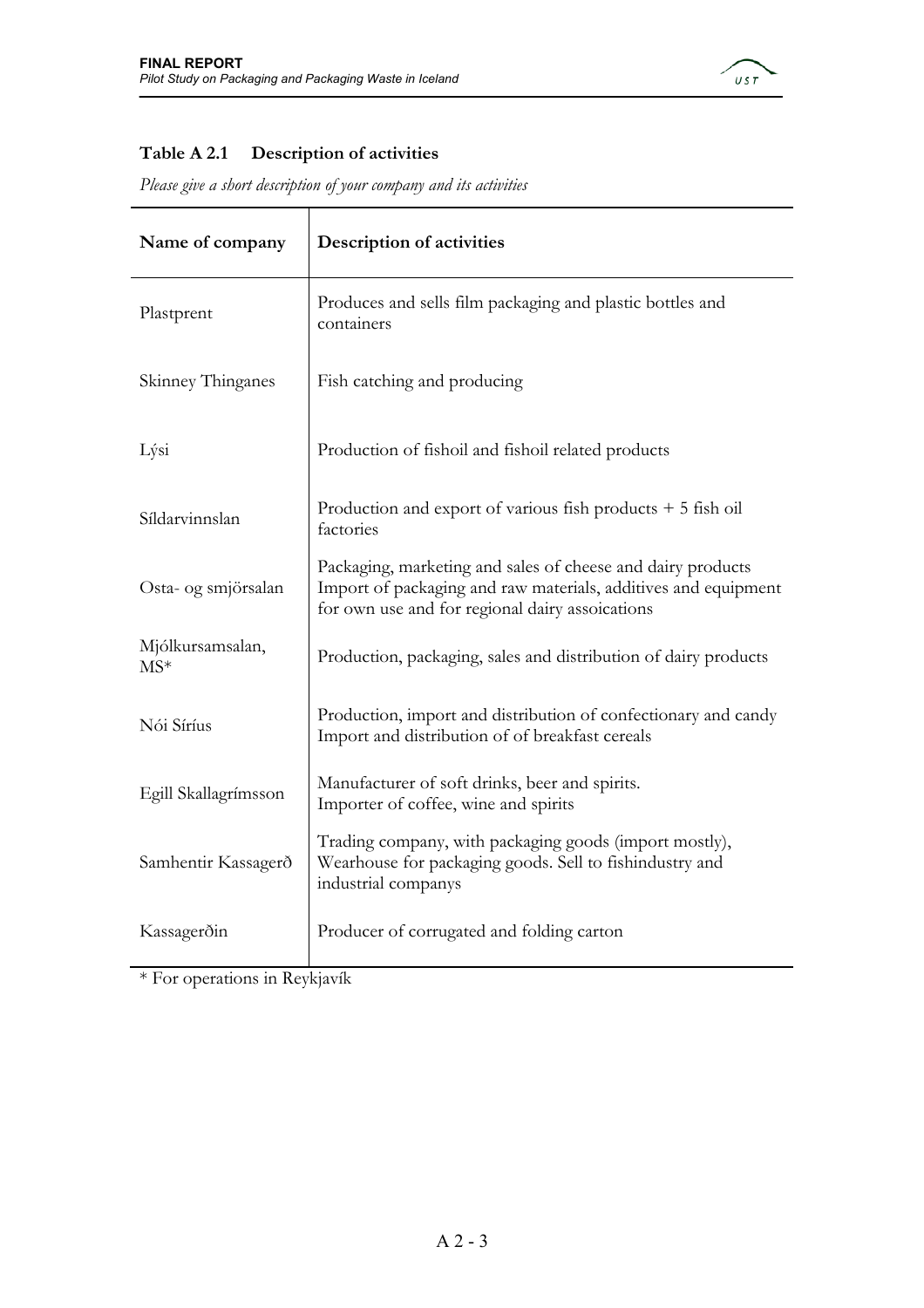

### **Table A 2.2 Type of business**

| Company              | Production<br>company | Retail<br>business |   | Packer<br>or filler of<br>products |
|----------------------|-----------------------|--------------------|---|------------------------------------|
| Plastprent           | $\mathbf X$           |                    |   |                                    |
| Skinney Thinganes    | $\mathbf X$           |                    |   |                                    |
| Lýsi                 | X                     |                    |   | X                                  |
| Síldarvinnslan       | X                     |                    |   |                                    |
| Osta- og smjörsalan  |                       | X                  |   |                                    |
| Mjólkursamsalan, MS  | $\mathbf X$           |                    | X | X                                  |
| Nói Síríus           | $\mathbf X$           |                    |   |                                    |
| Egill Skallagrímsson | $\mathbf X$           |                    |   |                                    |
| Samhentir Kassagerð  |                       | $\mathbf X$        |   |                                    |
| Kassagerðin          | $\mathbf X$           |                    |   |                                    |

*Which of the following descriptions apply to your company?* 

### **Table A 2.3 Number of employees**

*What is the number of employees at your company?* 

| Company              | $1-9$ | $10-19$     | 20-49       | 50-99 | >100        |
|----------------------|-------|-------------|-------------|-------|-------------|
| Plastprent           |       |             |             |       | $\mathbf X$ |
| Skinney Thinganes    |       |             |             |       | X           |
| Lýsi                 |       |             | $\mathbf X$ |       |             |
| Síldarvinnslan       |       |             |             |       | X           |
| Osta- og smjörsalan  |       |             |             | X     |             |
| Mjólkursamsalan, MS  |       |             |             |       | $\mathbf X$ |
| Nói Síríus           |       |             |             |       | X           |
| Egill Skallagrímsson |       |             |             |       | $\mathbf X$ |
| Samhentir Kassagerð  |       | $\mathbf X$ |             |       |             |
| Kassagerðin          |       |             |             |       | $\mathbf X$ |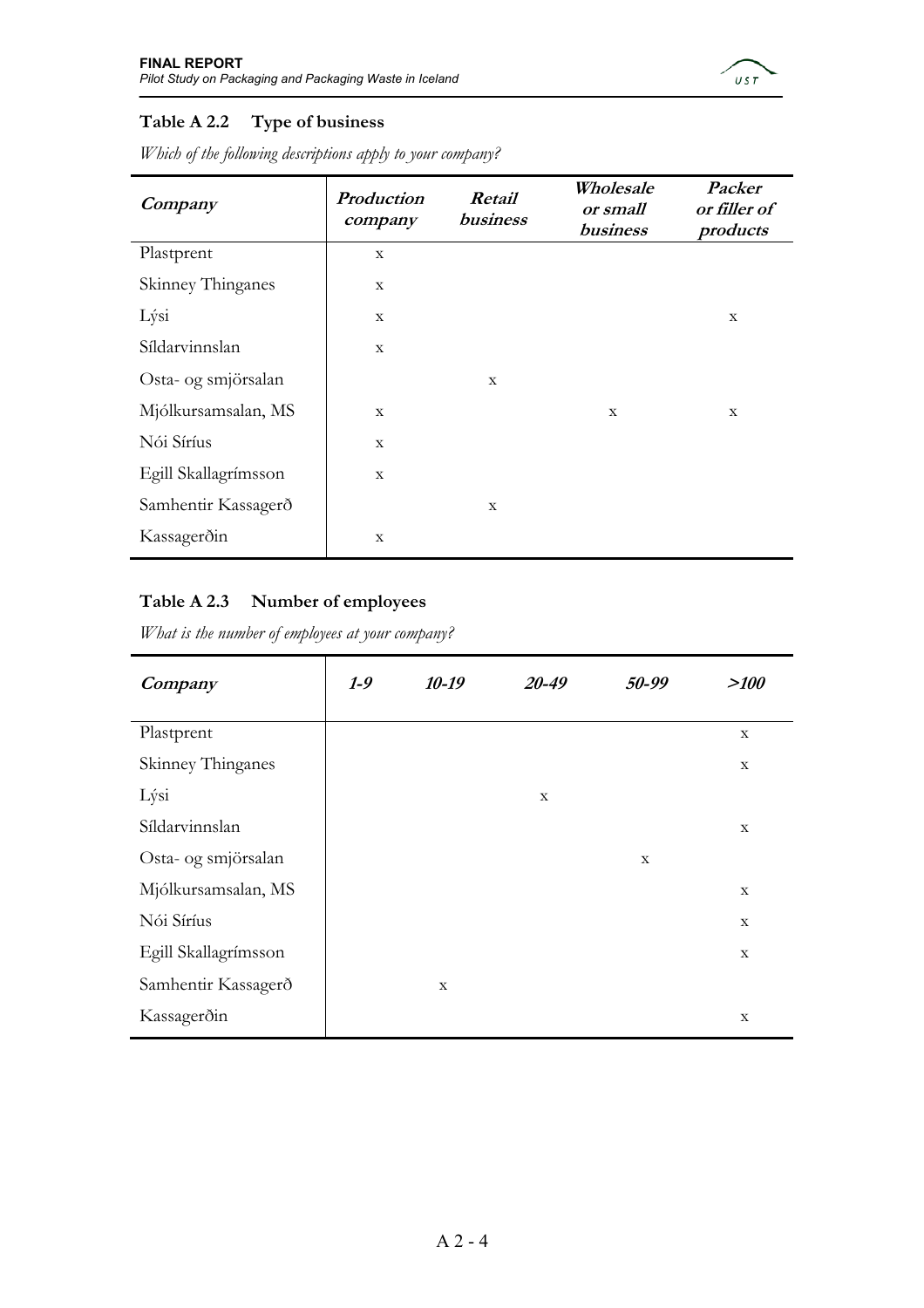

### **GREEN ACCOUNTING**

Companies were also asked to provide information on whether they were familiar with and/or using Green Accounting. Only Sildarvinnslan was using Green Accounting, being the only company of the respondents with a legal duty to do so (Table 4).

### **Table A 2.4 Green accounting**

*Is your company familiar with Green Accounting? (Green Accounting refers to the bookkeeping of environmental key figures within a company. Regulation 851/2002 on Green Accounting requires certain businesses to keep track of and report on their material and energy use, see www.ust.is, grænt bókhald for more information)* 

| Company              | Yes, our company is<br>familiar with Green<br>Accounting, but not<br>using it currently | Yes, our<br>company is<br>familiar with<br>and using<br><b>Green</b><br><b>Accounting</b> | No, our<br>company is not<br>familiar with<br>Green<br><b>Accounting</b> |
|----------------------|-----------------------------------------------------------------------------------------|-------------------------------------------------------------------------------------------|--------------------------------------------------------------------------|
| Plastprent           |                                                                                         |                                                                                           |                                                                          |
| Skinney Thinganes    |                                                                                         |                                                                                           | X                                                                        |
| Lýsi                 | X                                                                                       |                                                                                           |                                                                          |
| Síldarvinnslan       |                                                                                         | X                                                                                         |                                                                          |
| Osta- og smjörsalan  | $\mathbf{x}$                                                                            |                                                                                           |                                                                          |
| Mjólkursamsalan, MS  | $\mathbf{x}$                                                                            |                                                                                           |                                                                          |
| Nói Síríus           |                                                                                         |                                                                                           | X                                                                        |
| Egill Skallagrímsson | $\mathbf X$                                                                             |                                                                                           |                                                                          |
| Samhentir Kassagerð  |                                                                                         |                                                                                           | X                                                                        |
| Kassagerðin          |                                                                                         |                                                                                           | X                                                                        |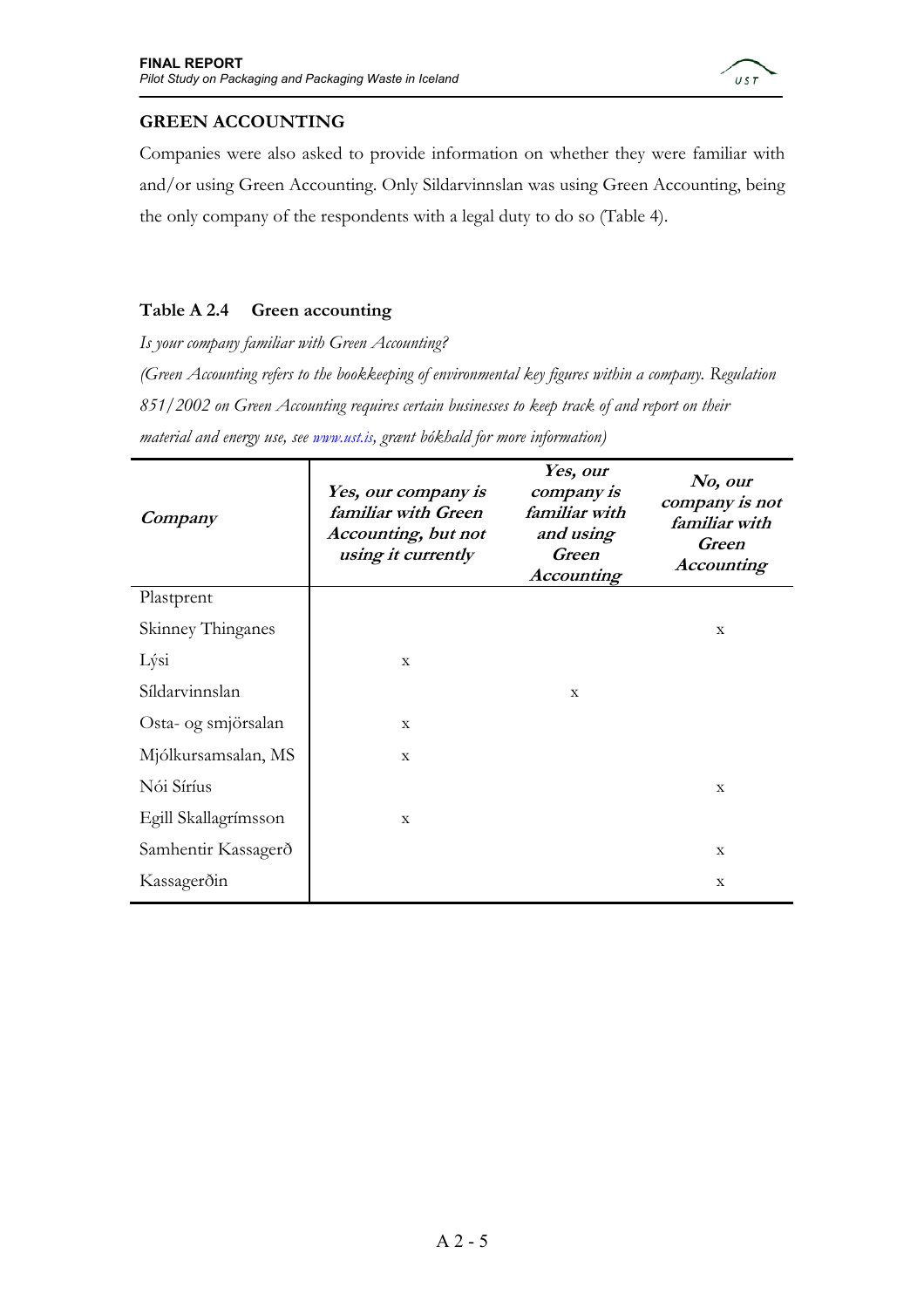

### **PACKAGING TYPES**

Repondents were also asked to identify the types of packaging produced or used by the company. The majority of companies were involved in the use of several types of packaging (Table 5).

### **Table A 2.5 Packaging types**

*Which of the following packaging types are produced or used by your company? Please mark all the packaging types produced/used by your company.* 

*(Packaging refers to all products made of any materials used for the containment, protection, handling, delivery and presentation of goods, from raw materials to processed goods, from the producer to the end consumer)* 

| Company              | <b>Empty</b> sales<br>packaging | <b>Filled sales</b><br>packaging | <b>Transport</b><br>packaging |  |
|----------------------|---------------------------------|----------------------------------|-------------------------------|--|
| Plastprent           | $\mathbf X$                     |                                  |                               |  |
| Skinney Thinganes    |                                 | X                                | $\mathbf X$                   |  |
| Lýsi                 | $\mathbf X$                     | X                                | $\mathbf X$                   |  |
| Síldarvinnslan       |                                 | $\mathbf X$                      | $\mathbf X$                   |  |
| Osta- og smjörsalan  | $\mathbf X$                     | $\mathbf X$                      | $\mathbf X$                   |  |
| Mjólkursamsalan, MS  | $\mathbf X$                     | $\mathbf X$                      | $\mathbf X$                   |  |
| Nói Síríus           |                                 | $\mathbf X$                      | $\mathbf X$                   |  |
| Egill Skallagrímsson | $\mathbf X$                     | $\mathbf X$                      | $\mathbf X$                   |  |
| Samhentir Kassagerð  | X                               |                                  |                               |  |
| Kassagerðin          | X                               |                                  |                               |  |

Full text of answering options:

- Empty sales packaging without goods, constituting a sales unit
- Filled sales packaging, containing a finished good, constituting a sales unit
- Transport packaging, used for handling and transport purposes, preventing damage to goods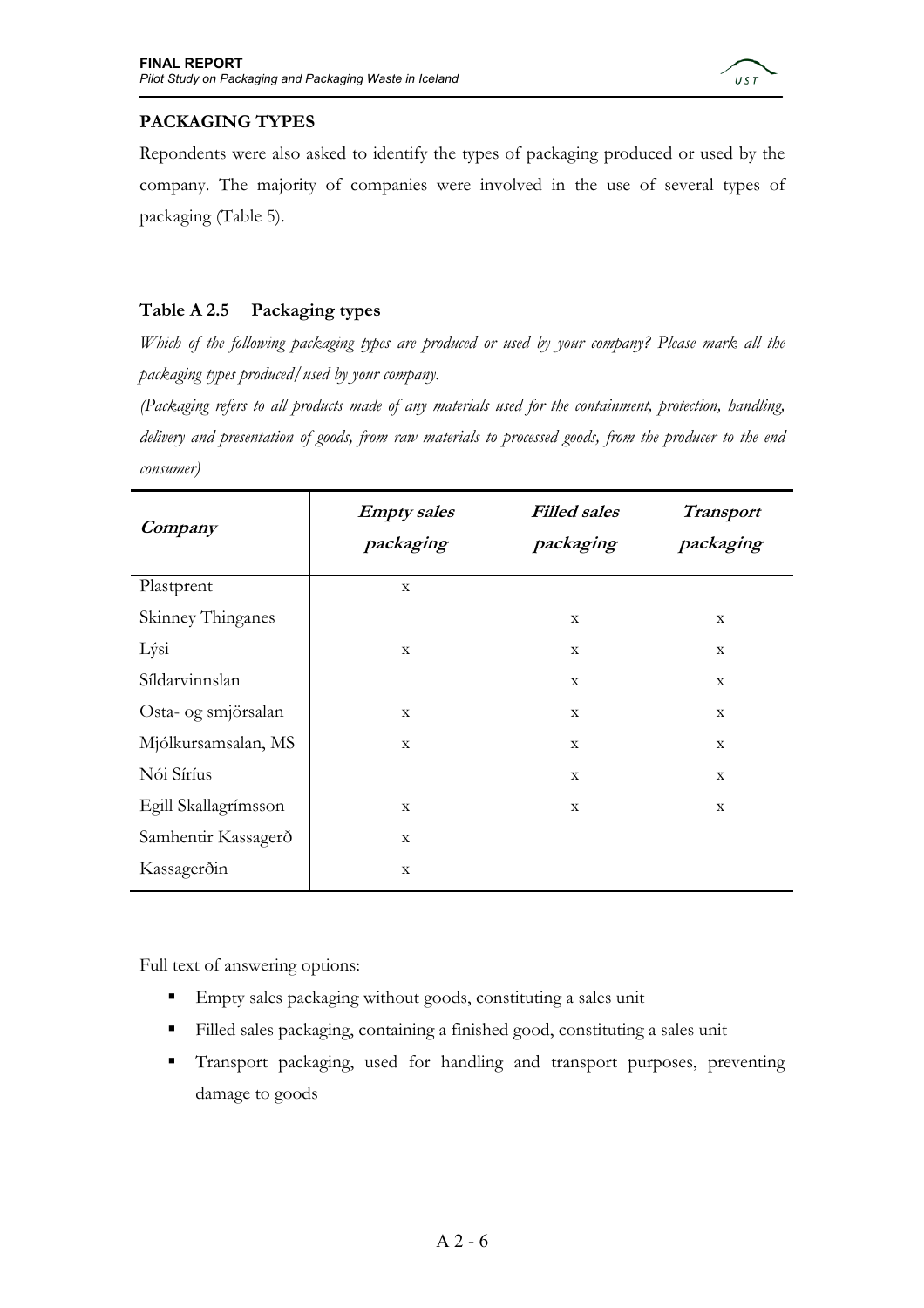

### **PACKAGING MATERIALS**

The majority of companies were using several types of packaging materials, as the results in Table 6 show. Plastic as well as paper/cardboard were the most common types of packaging materials used.

### **Table A 2.6 Packaging materials**

*Which of the following packaging materials are produces or used by your company? Please mark all the packaging materials produced or used by your company.* 

*(Production of packaging means the actual production of the packaging itself, which later in the process*  will be used to pack goods. A packaging is used when filled or packed with a good so it can be put on the *market)* 

| Company              | <b>Glass</b> | <b>Plastic</b> | Paper and<br>cardboard | <b>Metal</b> | Wood        | Composite   |
|----------------------|--------------|----------------|------------------------|--------------|-------------|-------------|
| Plastprent           |              | $\mathbf X$    | $\mathbf X$            |              | $\mathbf X$ | $\mathbf X$ |
| Skinney Thinganes    |              |                |                        |              |             |             |
| Lýsi                 | $\mathbf X$  | $\mathbf X$    | $\mathbf X$            | $\mathbf X$  | $\mathbf X$ |             |
| Síldarvinnslan       | $\mathbf X$  | $\mathbf X$    | $\mathbf X$            |              | $\mathbf X$ |             |
| Osta- og smjörsalan  | $\mathbf X$  | $\mathbf X$    | $\mathbf X$            |              | $\mathbf X$ |             |
| Mjólkursamsalan, MS  |              | $\mathbf X$    | $\mathbf X$            | $\mathbf X$  |             | $\mathbf X$ |
| Nói Síríus           |              | $\mathbf X$    | $\mathbf X$            | $\mathbf X$  |             | $\mathbf X$ |
| Egill Skallagrímsson | $\mathbf X$  | $\mathbf X$    | $\mathbf X$            | $\mathbf X$  |             |             |
| Samhentir Kassagerð  |              | $\mathbf X$    | $\mathbf X$            |              |             |             |
| Kassagerðin          |              |                | $\mathbf X$            |              |             |             |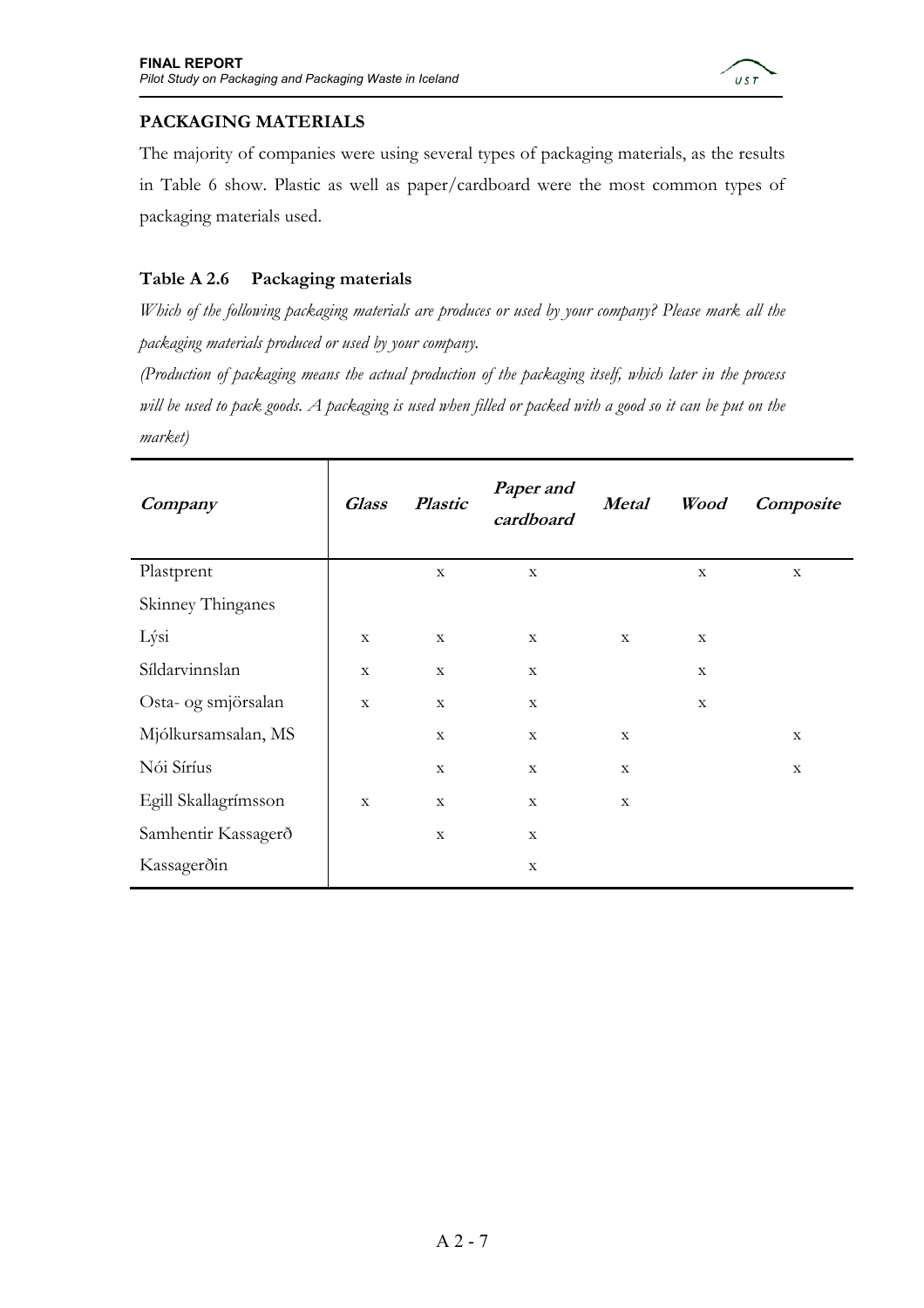

### **WASTE PRODUCTION**

The majority of companies were not keeping record of their yearly waste production, despite being rather large companies on an Icelandic scale (Table 7).

### **Table A2.7 Yearly waste production**

*Does your company keep a record on the quantities of yearly waste production?* 

| Company              | <b>Yes</b>  | $\mathbf{N}$ o |
|----------------------|-------------|----------------|
| Plastprent           | X           |                |
| Skinney Thinganes    |             | X              |
| Lýsi                 |             |                |
| Síldarvinnslan       |             | $x^*$          |
| Osta- og smjörsalan  |             | $x^{**}$       |
| Mjólkursamsalan, MS  | $\mathbf x$ |                |
| Nói Síríus           |             | $\mathbf X$    |
| Egill Skallagrímsson |             | $\mathbf x$    |
| Samhentir Kassagerð  |             | X              |
| Kassagerðin          | X           |                |

\* No, but we are currently working on collecting relevant information on this matter

\*\* Ongoing project with the goal to register and recycle waste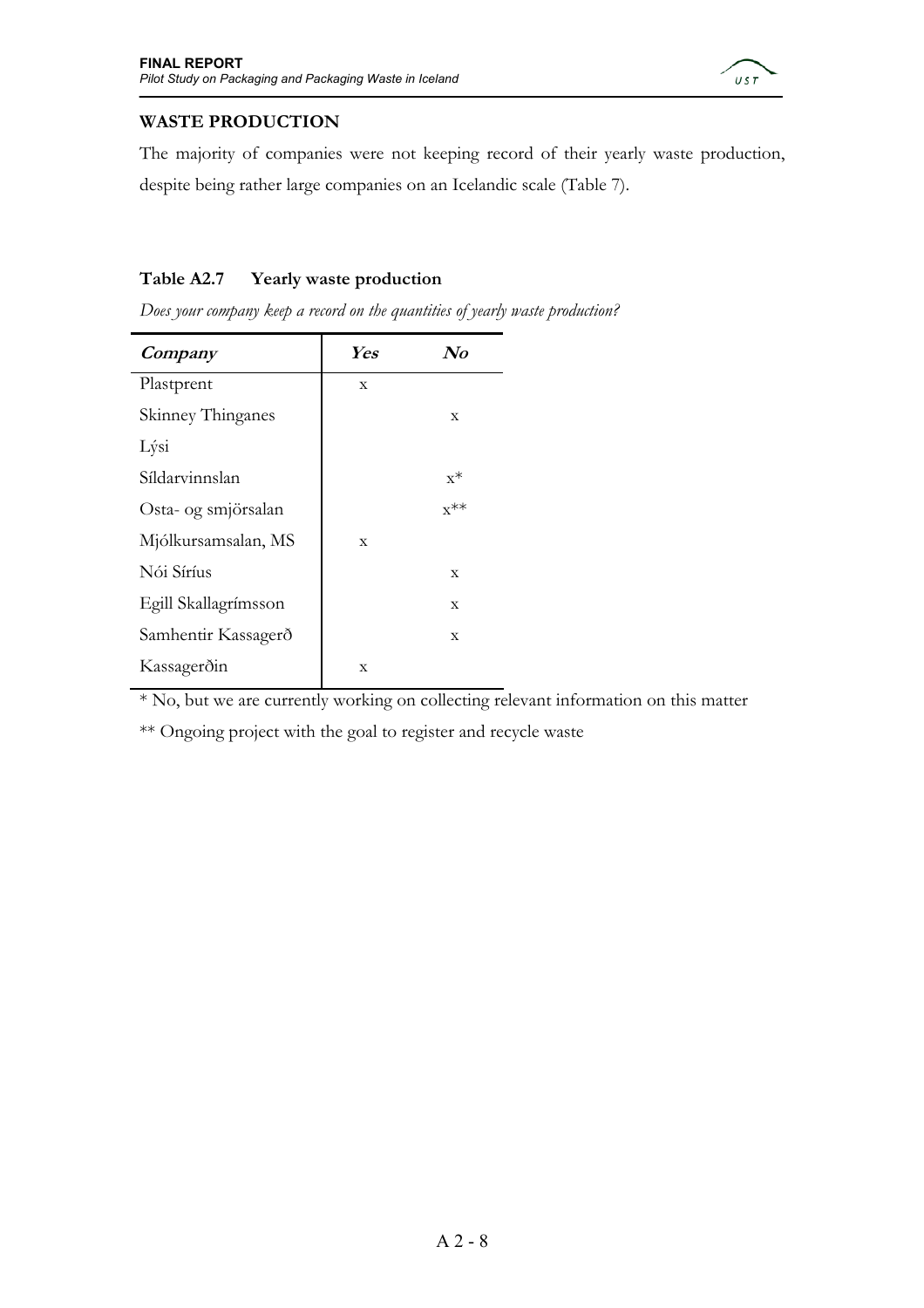

### **PACKAGING WASTE STREAMS**

The results regarding the composition of packaging waste streams are not comparable, as some respondents have obviously intended the quantitities to represent percentage of the total waste stream, not only packaging waste. However, plastic and paper/cardboard were the largest packaging waste streams in most companies.

**Note:** For future use this question should be rephrased to avoid misunderstandings

### **Table A 2.8 Packaging waste streams**

*Please estimate the quantities of specific materials within the total packaging waste stream generated by your company* 

| Company              | <b>Glass</b> | <b>Plastic</b> | Paper and<br>cardboard | Metal      | Wood     | <b>Composite Other</b> |          |
|----------------------|--------------|----------------|------------------------|------------|----------|------------------------|----------|
| Plastprent           |              | $<\!\!1\%$     |                        |            |          |                        |          |
| Skinney Thinganes    | NA           | $>20\%$        | $>20\%$                |            |          |                        |          |
| Lýsi                 | $>20\%$      | ${<}1\%$       | $>20\%$                | ${<}1\%$   | $<$ 20%  | <b>NA</b>              | $< 5\%$  |
| Síldarvinnslan       | $<\!\!1\%$   | $>20\%$        | $< 10\%$               | NA         | NA       | NA                     | NA       |
| Osta- og smjörsalan  | ${<}1\%$     | $<$ 20%        | $>20\%$                | $<\!\!1\%$ | $< 5\%$  |                        | ${<}1\%$ |
| Mjólkursamsalan, MS  | NA           | 55%            | 10%                    | $7\%$      | NA       | 28%                    | NA       |
| Nói Síríus           | NA           | $>20\%$        | $>20\%$                | ${<}1\%$   | NA       | ${<}1\%$               | NA       |
| Egill Skallagrímsson | $<\!\!1\%$   | ${<}1\%$       | $< 5\%$                | $<\!\!1\%$ |          |                        |          |
| Samhentir Kassagerð  | NA           | $<$ 20%        | $>20\%$                | $< 5\%$    | $< 10\%$ | NA                     | NA       |
| Kassagerðin          |              |                | $>20\%$                |            |          |                        |          |

### **Replying instructions for this question:**

For each packaging material, please mark the cell that you think gives a reliable estimation of the size of that specific waste stream compared to the total. Please note that the question only concerns packaging waste, and does not include production residues or other waste streams. If the material is not part of your packaging waste stream, please mark NA, for not applicable.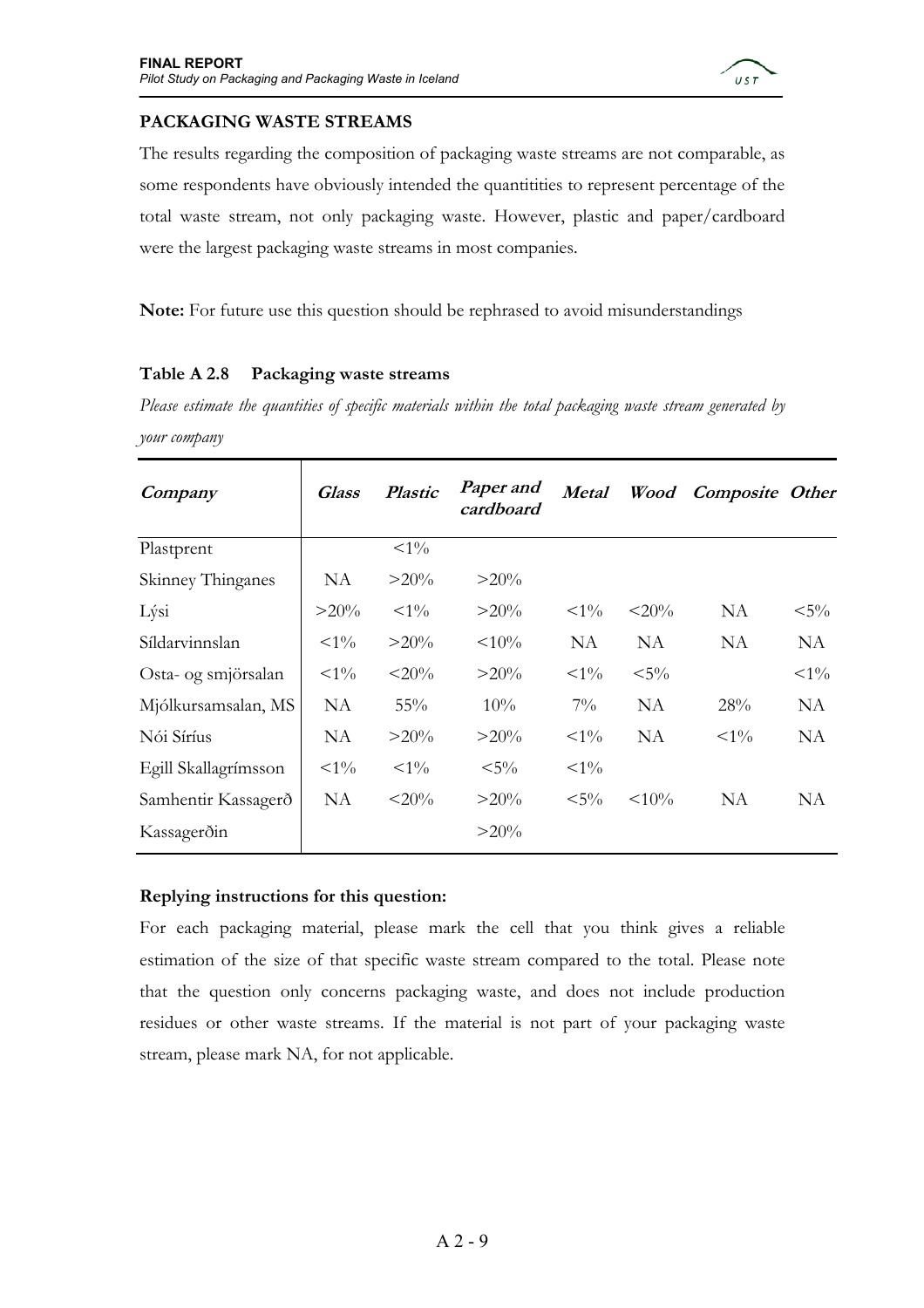

### **REUSE OF TRANSPORT PACKAGING**

The majority of companies were reusing transport packaging. Wooden transport packaging (pallets), were the most common type of reused transport packaging (Table 9).

### **Table A 2.9 Reuse of transport packaging**

*Does your company reuse transport packaging? If yes, which types of transport packaging are reused?* 

| Company              | <b>Plastic</b><br>transport | <b>Metal</b><br>transport | Wooden<br>transport<br>packaging packaging packaging packaging | <b>Other</b><br>transport | Our<br>company<br>does not<br>reuse<br>transport<br>packaging |
|----------------------|-----------------------------|---------------------------|----------------------------------------------------------------|---------------------------|---------------------------------------------------------------|
| Plastprent           |                             | $\mathbf{x}$              | $\mathbf{x}$                                                   |                           |                                                               |
| Skinney Thinganes    |                             |                           |                                                                |                           | $\mathbf X$                                                   |
| Lýsi                 |                             | X                         | $\mathbf X$                                                    |                           |                                                               |
| Síldarvinnslan       |                             |                           |                                                                |                           |                                                               |
| Osta- og smjörsalan  |                             |                           |                                                                | X                         |                                                               |
| Mjólkursamsalan, MS  |                             |                           |                                                                | X                         |                                                               |
| Nói Síríus           |                             |                           | $\mathbf X$                                                    |                           |                                                               |
| Egill Skallagrímsson | $\mathbf X$                 |                           | $\mathbf X$                                                    |                           |                                                               |
| Samhentir Kassagerð  |                             |                           |                                                                |                           |                                                               |
| Kassagerðin          |                             |                           |                                                                | X                         |                                                               |

### **Full answering options:**

- Plastic transport packaging, such as fish boxes of all sizes, pallets etc.
- Metal transport packaging, such as road, ship or air containers
- Wooden transport packaging, e.g. pallets
- Other transport packaging
- Our company does not reuse transport packaging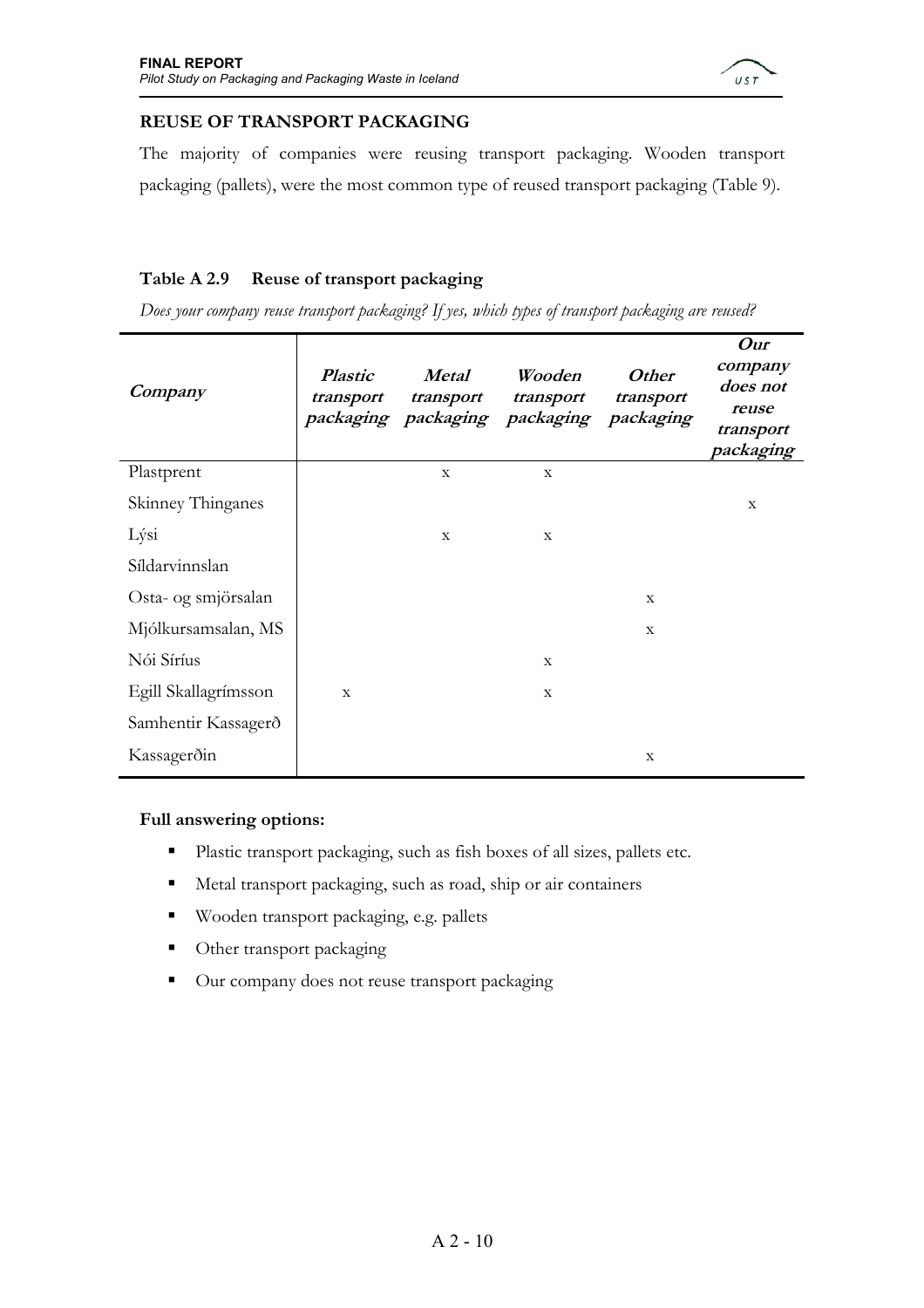

### **DATA ON FREQUENCY AND LIFESPAN OF TRANSPORT PACKAGING**

Te majority of companies that were reusing transport packaging were able to estimate their frequency and lifespan (Table 10).

### **Table A 2.10 Frequency and lifespan of transport packaging**

*If your company reuses transport packaging, would you be able to estimate their frequency and lifespan? (Frequency refers to the number of times a transport packaging is re-used. Lifespan refers to the length of time (months or years) in which the transport packaging is used before disposal)* 

| Company              | <b>Yes</b>  | $\mathcal{N}o$ |
|----------------------|-------------|----------------|
| Plastprent           |             |                |
| Skinney Thinganes    |             |                |
| Lýsi                 | $\mathbf x$ |                |
| Síldarvinnslan       |             |                |
| Osta- og smjörsalan  | $x^*$       |                |
| Mjólkursamsalan, MS  | $\mathbf x$ |                |
| Nói Síríus           | $\mathbf x$ |                |
| Egill Skallagrímsson |             |                |
| Samhentir Kassagerð  |             |                |
| Kassagerðin          |             |                |
|                      |             |                |

\* Lifespan 5 years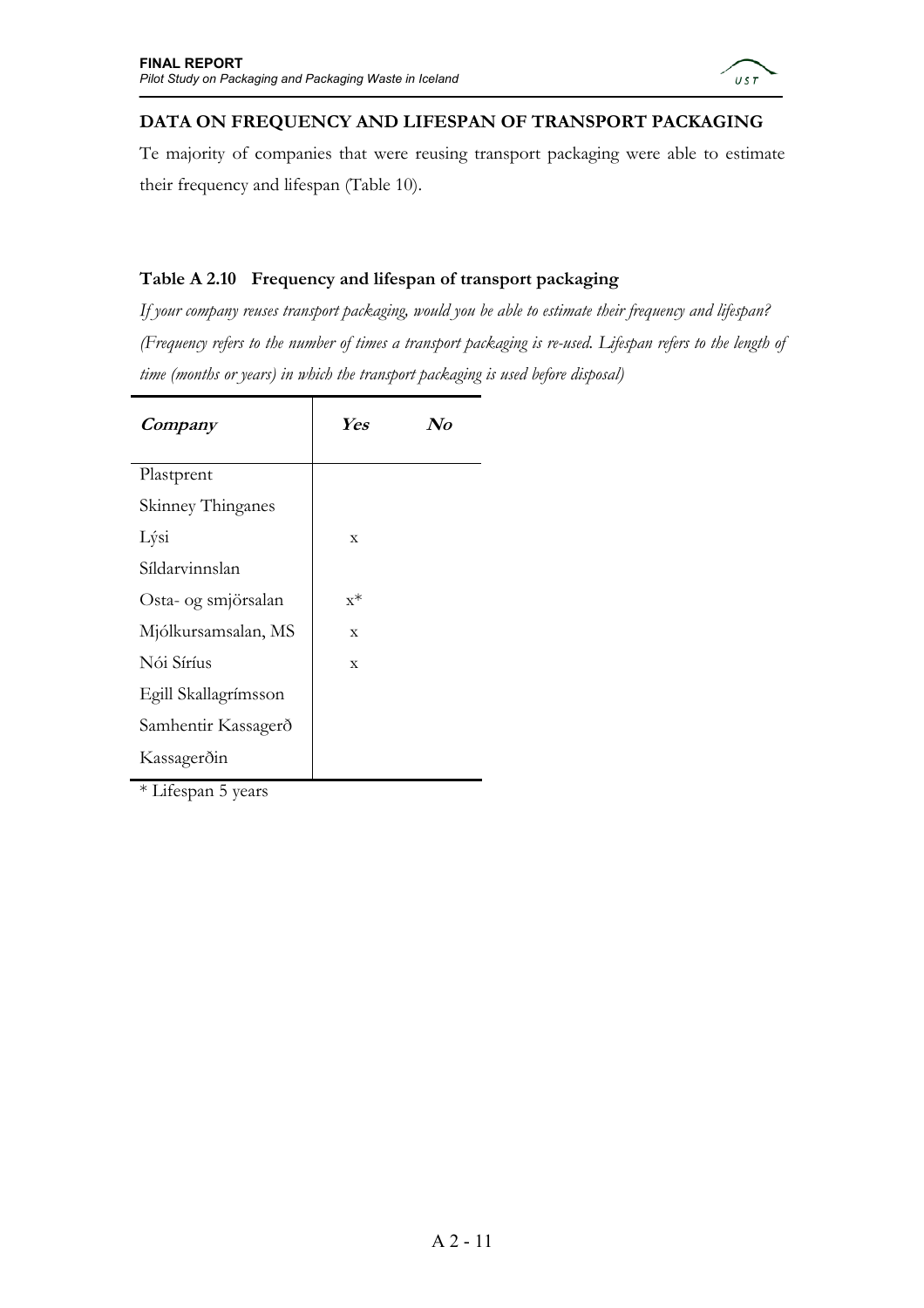

### **COMMENTS**

The survey approach seems to be a relatively good way of contacting companies, but requires a lot of resources as companies are contacted beforehand be phone. A larger sample would require a different approach. Companies would be approached straight through e-mail, without the initial phone calls, which would probably lower the response rate somewhat. In addition, the number of questions should be reduced to the absolute essential. The number of questions should not be more than five or six. The questions on packaging types and materials as well as packaging waste streams should be included, whereas questions on general waste and transport packaging could be omitted.

Some of the questions would need rewording. Also, more answers could probably be received if the survey form and introduction letter would be in Icelandic. In addition, the time needed to process the survey results could be reduced by using a web survey solution such as ´Outcome´ from the company ´Vefur´. This would also make it easier for companies to answer, and problems with the answering format could be avoided. Reminder e-mails could be sent two or three times. With these measures, an additional response rate of 40% should be achieved.

Anne M. Sparf *The Environmental Research Institute (ERI) University of Iceland*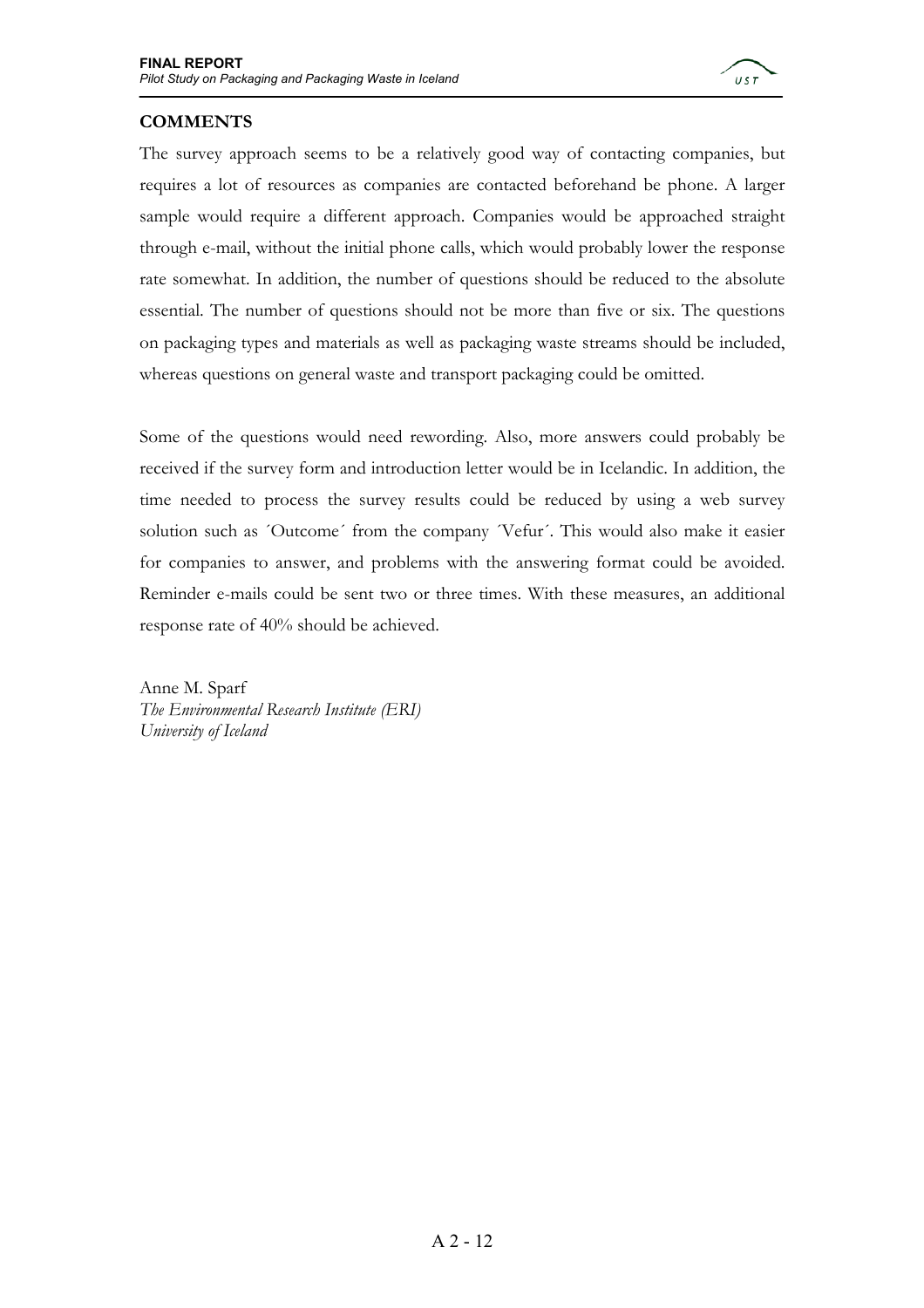

### *Annex III*

*Icelandic waste management*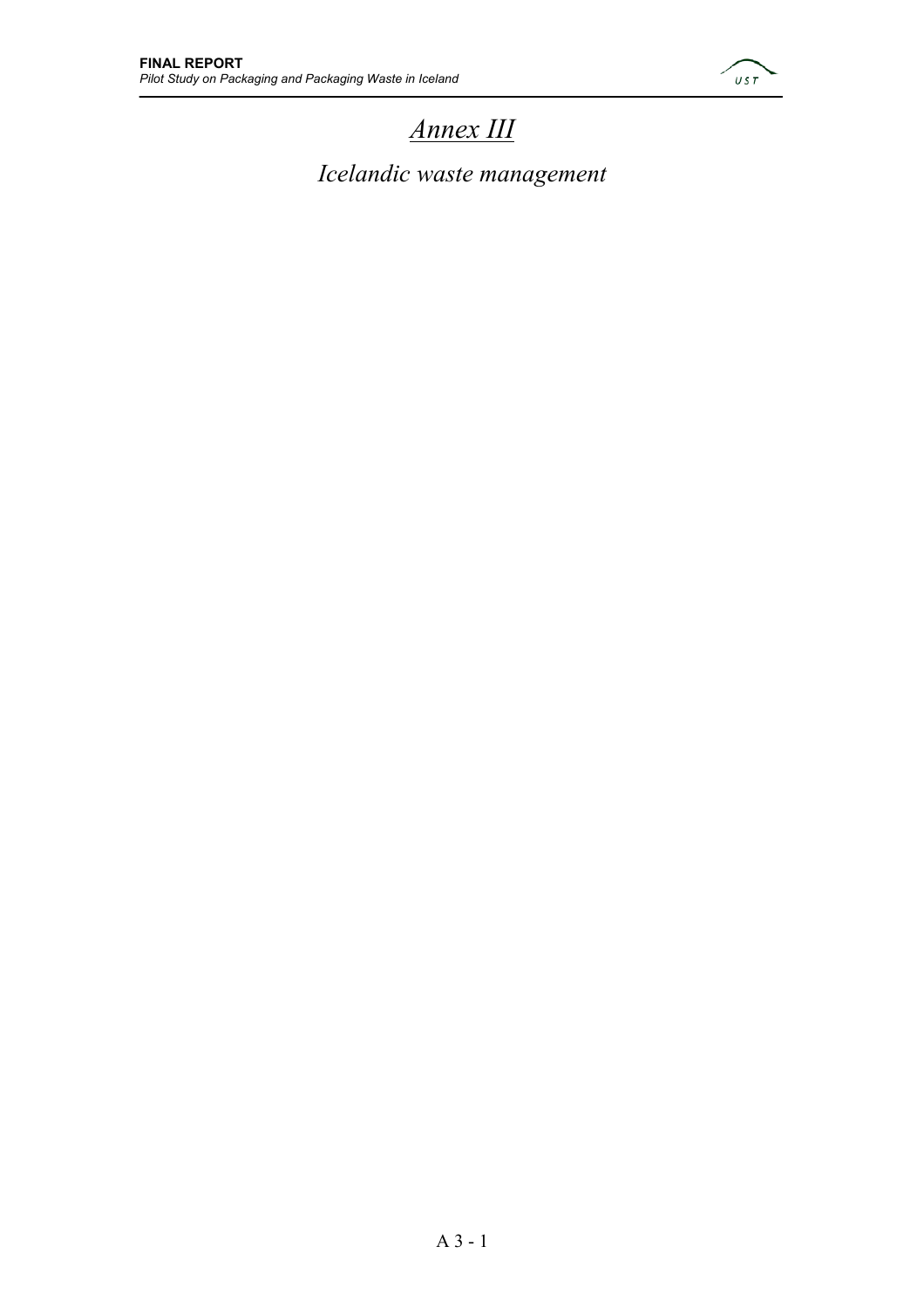

### Icelandic waste management

### *Geography and population*

The territory of Iceland is  $103,125 \text{ km}^2$  and the number of inhabitants 292,587 (2004). In the period 1994-2005, the population of Iceland increased yearly by around 1% on average. Average population density is  $2.8$  inhabitants/ $km^2$ .  $62\%$  of the entire population live in the greater Reykjavik capital area, which is why the population density in rural areas is smaller still.

For the reason that relatively small amounts of waste are generated, divided over many small municipalities and the long distances between, the costs of transportation are exceptionally high for the Icelandic territory. For this reason many of the recycled waste streams are sent abroad from several locations in the country e.g. from the larger capital areas as Reykjavik and Akureyri.

### *Waste management in Iceland from 1970 till 2005*

Since the 1970s Iceland has made considerable progress regarding waste management. The main treatment option in the 1970s was open-pit burning, resulting in many open dumps on many places emitting smoke, short from settlements.



In the 1990´s the obvious disadvantages of widely spread uncontrolled open-pit burning had been recognized. Therefore, many municipalities raised burning-cisterns, typically concrete "boxes", preventing waste to blow away, but still resulting in relatively low incineration temperatures. Also landfilling became more common.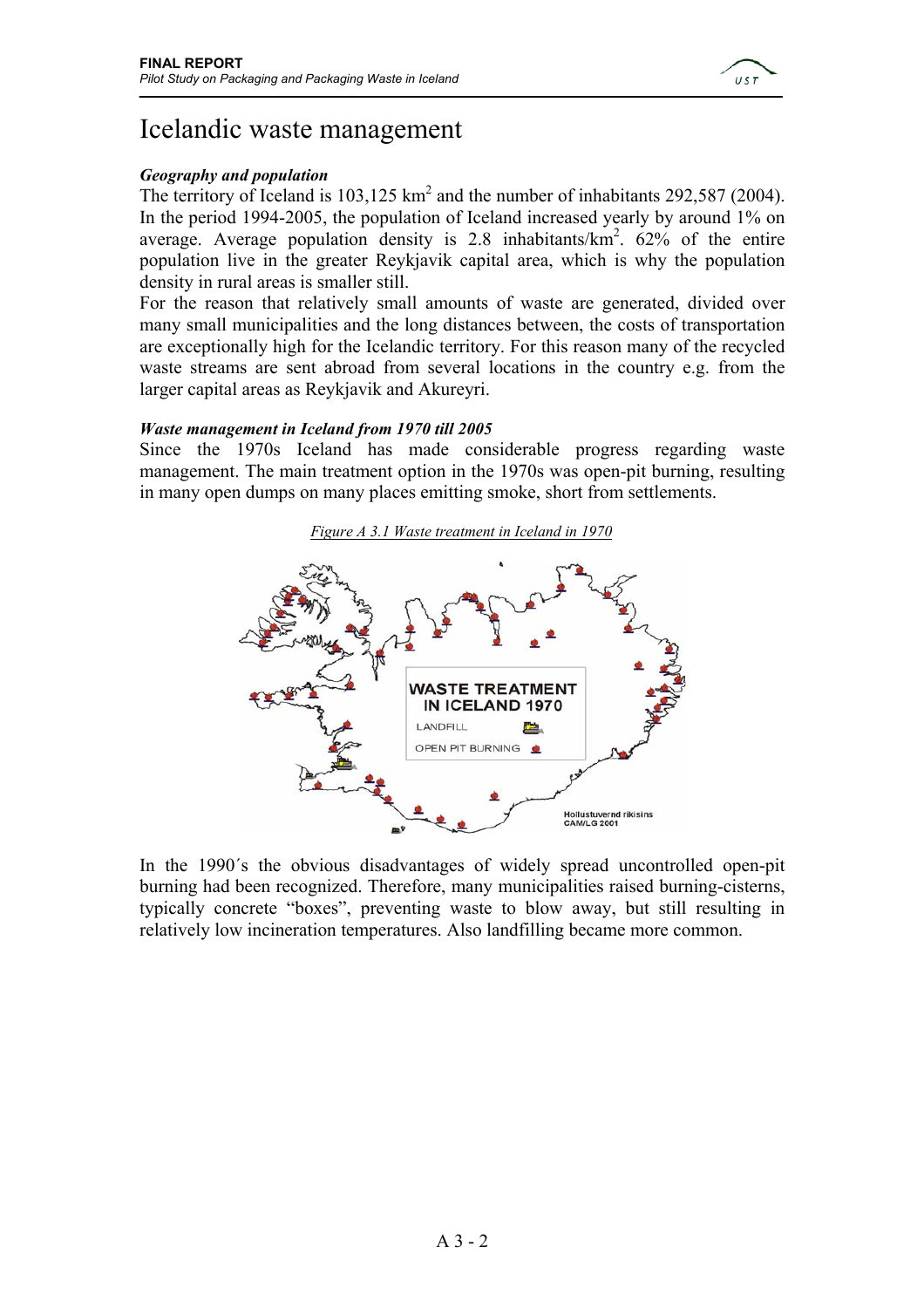





In 2000 open-pit burning had gradually been stamped out as not being acceptable any longer. Instead, landfill became the most general way of final treatment, but also some (small) incineration plants were built, some of which boasted energy recovery. Furthermore, recycling options became more and more an option, as result of increased cooperation between municipalities.





These activities have resulted in that waste management in Iceland has gradually become a business activity. Establishment of collection systems and -sites has created ways for public and business to dispense of their waste in a sound way.

Waste treatment facilities are fewer than earlier and those remaining have increased in size, due to an increasing co-operation between municipalities. However, despite an almost two-fold increase in the recovery of waste over the past 10 years, the quantity of waste bound for permanent landfills has not diminished. Around 70 per cent of municipal waste is still going to landfill, only around 3 per cent is incinerated with energy recovery, and 26 per cent is recycled or recovered by other means than incineration with energy recovery. Recovery is around 28% of total waste.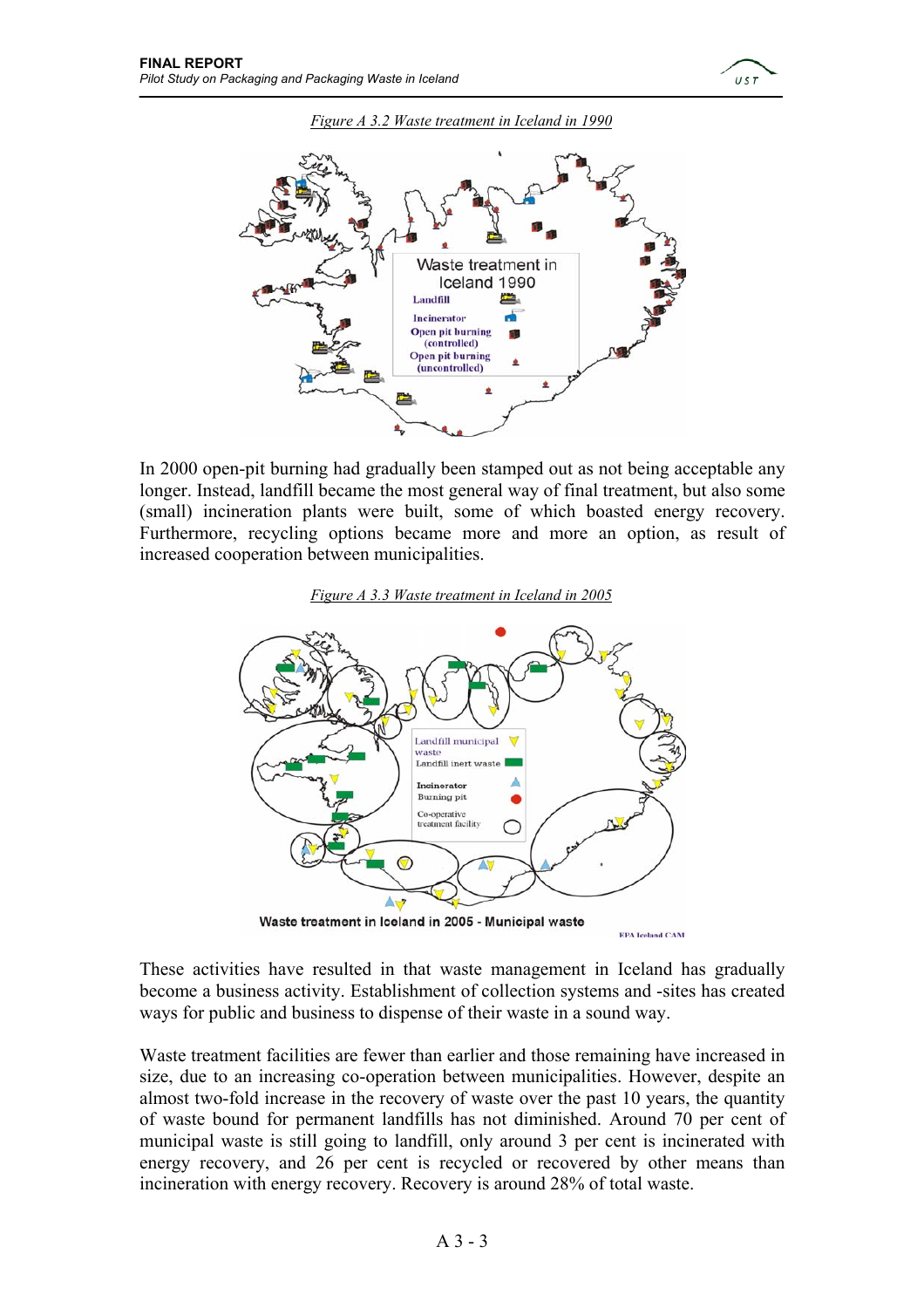

### *Waste generation*

Until 2004 the amount of waste generated in Iceland was estimated based mainly on data from SORPA, the biggest waste treatment facility in Iceland. This was a rough estimate although SORPA serves the capital area of Reykjavik and covering ca. 62 per cent of the Icelandic population. Recently the amounts of waste generated in 2002 were assessed in a more detailed way, e.g. by using more concise definitions of waste streams and inclusion more waste-types, such as agricultural waste, industrial waste and construction & demolition waste. It became clear that waste amounts were in fact significantly higher than previously estimated and therefore needed to be revised accordingly (see table A9.1, annex 9 of this report).

### *Recent legislation on waste*

Law 55/2003 on Waste Management was set to address the more stringent demands on nowadays waste-management. The objective of the law is to decrease the quantity of waste by preventing generation of waste, increase recycling and recovery and reduce the quantity of waste deposited in landfills.

Based on law 55/2003, the following three new regulations were issued implementing the landfill directive (1999/31/EC) and incineration directive (2000/76/EC):

- no. 737/2003 on treatment of waste
- no. 738/2003 on landfill of waste
- no. 739/2003 on incineration of waste,

The Waste Management Law 55/2003 and Regulation 737/2003 on waste treatment transpose the following EU targets into Icelandic law:

- 1. To reduce the total weight of organic household waste to be landfilled by 25 per cent by no later than 1 January 2009, by 50 per cent by no later than 30 June 2013, and by 65 per cent by no later than 30 June 2020,
- 2. To reduce the total weight of other organic waste, such as biodegradable organic waste to be landfilled, by 25 per cent by no later than 1 January 2009, by 50 per cent by no later than 30 June 2013 and by 65 per cent by no later than 30 June 2020,
- 3. To recover packaging waste by between 50 per cent as a minimum and 65 per cent as a maximum by weight, to recycle between 25 per cent as a minimum and 45 per cent as a maximum by weight of the totality of packaging materials contained in packaging waste, with a minimum of 15 per cent by weight for each packaging material, all on a yearly basis,
- 4. To reuse and recover end-of-life vehicles by no later than 31 December 2005 by 15 per cent as a minimum, and to reuse and recover the average total weight of vehicles by 20 per cent as a minimum,
- 5. To collect and treat in an appropriate way an average of 4 kilos of WEEEs per capita annually.

In addition, the regulation 738/2003 provides for the ban on landfilling of scrap metals including end-of-life vehicles, liquid wastes, hazardous waste, contagious and radioactive medical waste and tires.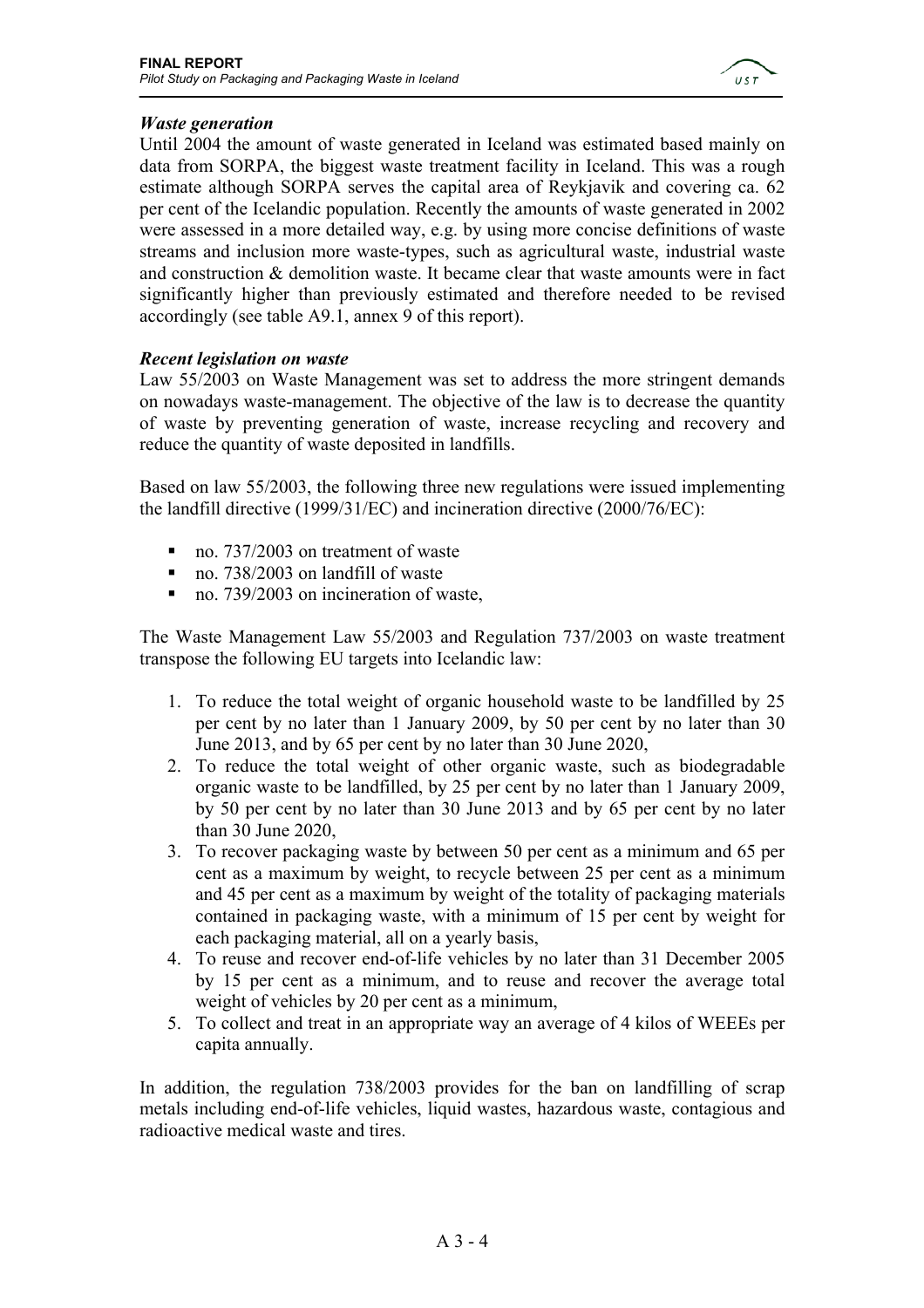

The ban on landfilling of tires will take effect from 16 July 2006, but until then it is allowed to landfill shredded tires. By 16 July 2009, all landfill operators must either comply with the regulation or shut down their operation.

Regulation 737/2003 on treatment of waste makes the local authorities responsible for collection, handling and treatment of municipal waste.

It is expected that in response to the new law and regulations on waste the costs of waste management will increase. The law 55/2003 provides for the setting up of a special Coordination Committee to monitor the Implementation of Laws. The role of the Committee is, amongst other things, to monitor the compliance of the law, assess the cost-effectiveness of the programme and, if necessary, ensure funding for the programme in the future were needed.

### *The Icelandic Recycling Fund (2003)*

The Icelandic government decided, at least for the time being, not to introduce landfill- and incineration taxes as widely elsewhere in Europe, as these are thought to merely increase the overall cost of waste treatment and not have big influence on prevention, reuse, recycling and recovery of waste generated in the country. Instead, Law 162/2002 on Recycling Fees was passed, superseding Law 56/1996 on hazardous waste fee (and its amendments).

This was followed by setting up the Icelandic Recycling Fund (Úrvinnslusjóður, IRF), replacing the former Hazardous waste Committee from 1996. A recycling fee is now being levied on the products recognized in the law, i.e. hazardous waste, end-of-life vehicles, composite packaging (drinking cartons), farm silage films and tires, in order to finance their collection sites, transport from the sites and recycling, recovery or disposal.

The introduction of a recycling fee on products will raise funds for treatment of these products when they become waste. The (recycling and/or deposit) fee is collected both from imported goods and produced in Iceland. Therefore the, funds are payable from the very start of waste treatment activities, i.e. sorting and collection, providing the municipalities and waste treatment facilities with financial resources that are needed to meet the increased costs for treatment of those products, thus enhancing recovery and recycling operations.

The IRF is responsible for collecting recycling levies and disbursing them. Its aim is to achieve the recycling targets for the products in question in the most cost-effective way possible. Funds levied thus will be used to improve efficiency in the recycling and disposal of the addressed waste types.

The IRF is independent organization managed by a board of five people, appointed for four-year terms. The Environment Minister appoints the chairman, and the others are nominated by the Confederation of Icelandic Fisheries and Agriculture, the Confederation of Trade and Industry, the Retailers Confederation, and the Association of Municipalities respectively.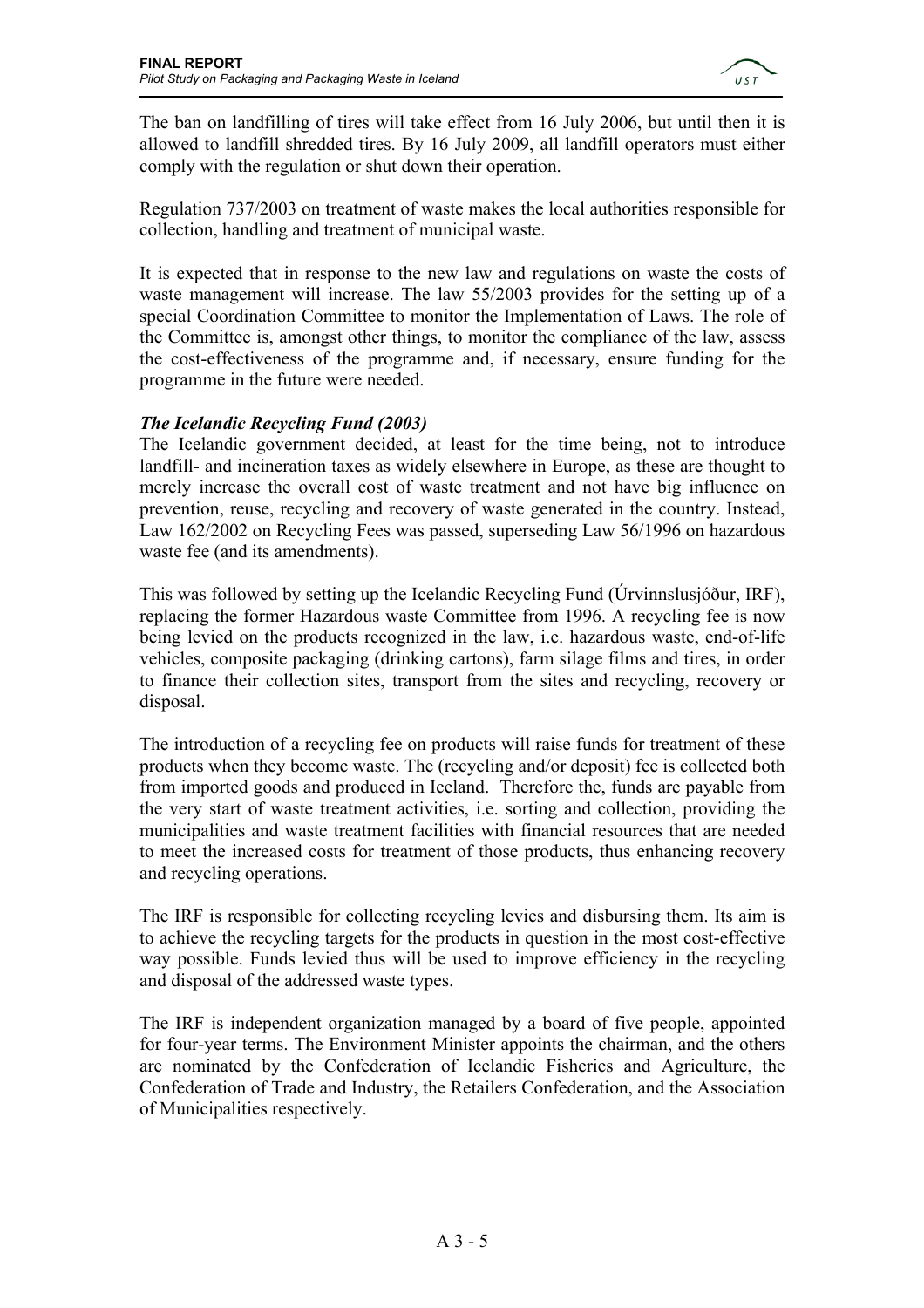

The items and the levies are set out in annexes to the Law. Items that carry a recycling fee to day are the following:

- Lubricating and fuel oils,
- $\blacksquare$  Photo chemicals,
- Organic solvents,
- **Pesticides and herbicides,**
- **Isocyanides.**
- Batteries and car batteries,
- Halogenated hydrocarbons,
- Solvent-based paint and printing ink,
- End-of-life vehicles,
- Used tires.
- Farm silage film,
- Beverage (drinking) cartons,
- End-of-life vehicles (also is set a deposit, see below).

If waste arising from products subject to the recycling levy is exported out of Iceland for recycling, the exporter can claim back the recycling fee from the IRF. The IRF may also reach agreement with operators to refund the fee in case of independent recycling of own-waste

More precise rules for the operation of the Icelandic Recycling Fund were set out in Regulation 531/2003 (superseding 227/2003).

On the basis of current trends, it is expected that more waste types will be added to this list in the future.

### *Deposit system for beverages*

A deposit system on non-refillable aluminium, steel, plastic and glass packaging has been in place in Iceland since 1989 as stipulated by law 52/1989 and achieved a return rate of over 80 per cent for refillable and non-refillable bottles, and cans.

Law 162/2002 states that a recycling levy for non-refillable aluminium, steel, plastic and glass packaging will take effect on 1 January 2008 (but does not set levy rates for these). On that date, law 52/1989 will be repealed, i.e. there will no longer be a deposit. The IRF has negotiated a contract with Endurvinnslan Ltd to operate the deposit system for non-refillable bottle and cans until 2008. Law 162/2002 allows that the IRF to reach an agreement with Endurvinnslan Ltd earlier than 2008 about switching from a deposit to the recycling levy.

### *End-of-life vehicles*

Apart from a recycling fee, a deposit system for end-of-life vehicles is also in force in Iceland since 2003, according to law 162/2002.

The owner of a vehicle registered after 1980 has to pay a fee of ISK 520 per quarter, i.e. ISK 1,040 per annum. This fee is levied from the time the car is first registered until it is officially de-registered.

The vehicle must be formally de-registered at a testing station or vehicle registration office before the fee is no longer charged. For vehicles exempt from the vehicle registration fee this fee has not to be paid.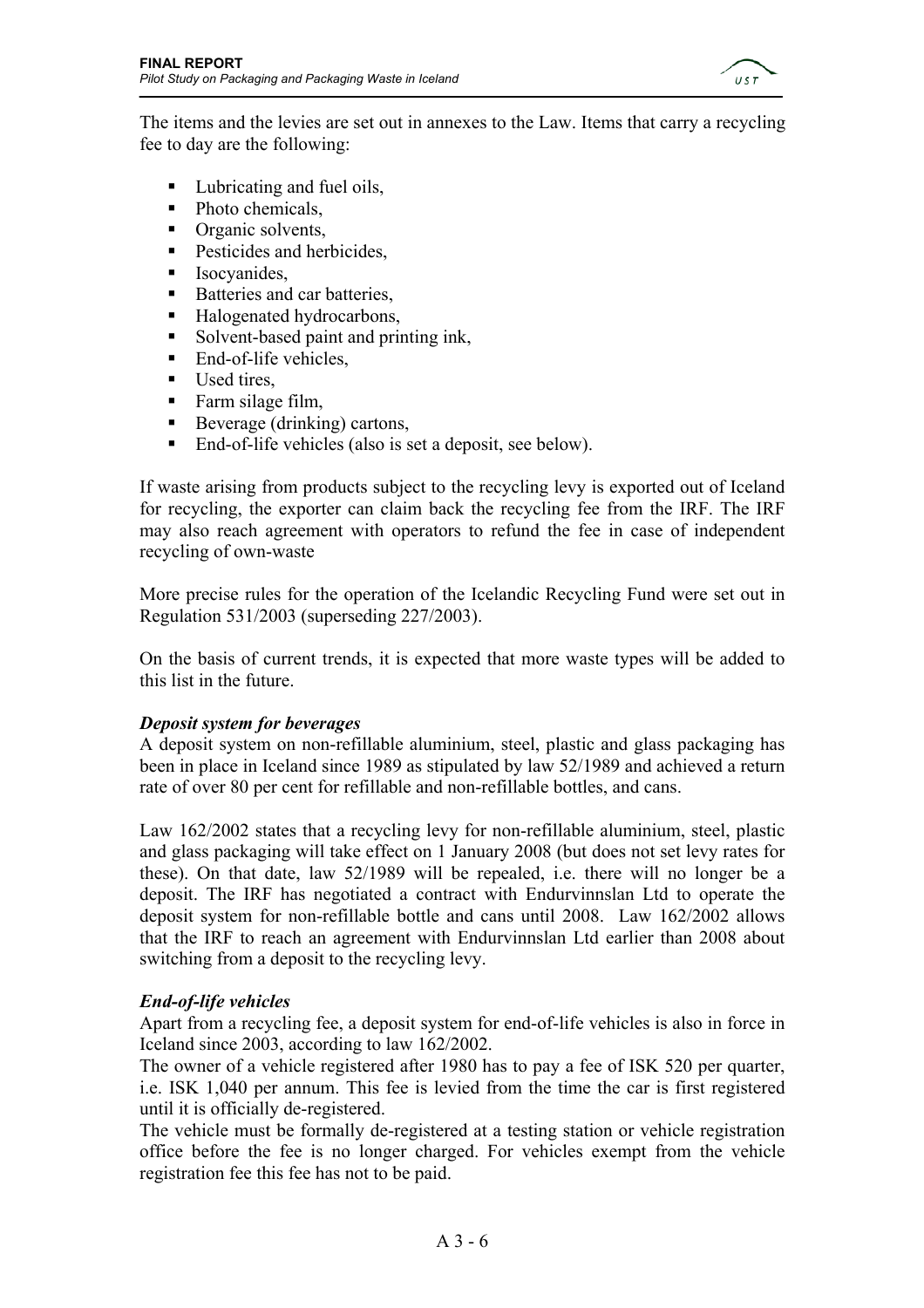

### *Packaging and packaging waste.*

So far, data on the amounts of the different packaging waste types that arise in Iceland have been scarce making reporting and policy-making difficult. In connection with Council Regulation 2150/2002/EC on Waste Statistics, a pilot study is being carried out to develop a methodology of monitoring packaging waste streams in Iceland, producing quantity-rows for the years 2002, 2003 (and 2004) and making it possible to update data in the future in a reliable and efficient way (see current report).

### *Waste treatment*

Several regional cooperative on waste treatment facilities are in operation. In the capital area of Reykjavik this is SORPA, a company owned by several municipalities, serving around 62 per cent of the total Icelandic population. SORPA also operates eight container parks and has bring-sites in city centers.

The public and small operators can take a wide range of recyclable items to the bring sites operated by SORPA free of charge. However, one has to pay to drop off waste which is not collected by the municipalities and exceeding  $2 \text{ m}^3$  at the bring sites, such as building waste, garden waste, waste associated with vehicle repairs, waste associated with pets, etc. Free of charge are recyclable waste sorts that are subject to a recycling fee such as drinking cartons, silage foil, tires and hazardous waste.

From the bring sites, the material is taken to the collection and baling center of SORPA in Gufunes where it is sorted for either recovery or disposal, typically for landfilling in Alfsnes. Larger companies may take their (bulky) waste directly to Alfsnes, subject to a gate fee, depending on sorts and amounts dropped off.

Companies that bring their waste directly to the sorting center in Gufunes have to pay a gate fee depending of amount and waste sorts, except for the items subject to the recycling fee, which can be dropped off free. The gate fees at Gufunes are as follows (effective 1 July 2005): ISK 3.65/kg for newspapers and magazines, while it costs ISK 3.24 per kg to drop off graphic paper. The rate for mixed waste is ISK 9.11/kg and for bulky mixed waste ISK 13,15. However, for economical and environmental reasons SORPA pays the waste holder up to ISK 5,42 per kg for sorted corrugated cardboard ready for recycling and also for sorted plastic film up to ISK 12,45, depending on the amount brought.

### *National Waste Management Plan 2004-2016*

Law 55/2003 stipulates that the Environment and Food Agency of Iceland (Umhverfisstofnun, shortly UST) must draw up a National Waste Management Plan (NWMP). The (first) NWMP was released in April 2004.

The main objectives of the National Waste Management Plan are:

- Compliance with the "polluter-pays" directive,
- Obligation on local authorities to submit annual reports on quantity and composition of treated waste,
- Compulsory management of asbestos, hazardous waste and contaminated soil,
- Managing waste within national borders where it makes economic sense,
- Creating the most cost-effective conditions possible for the recycling of waste.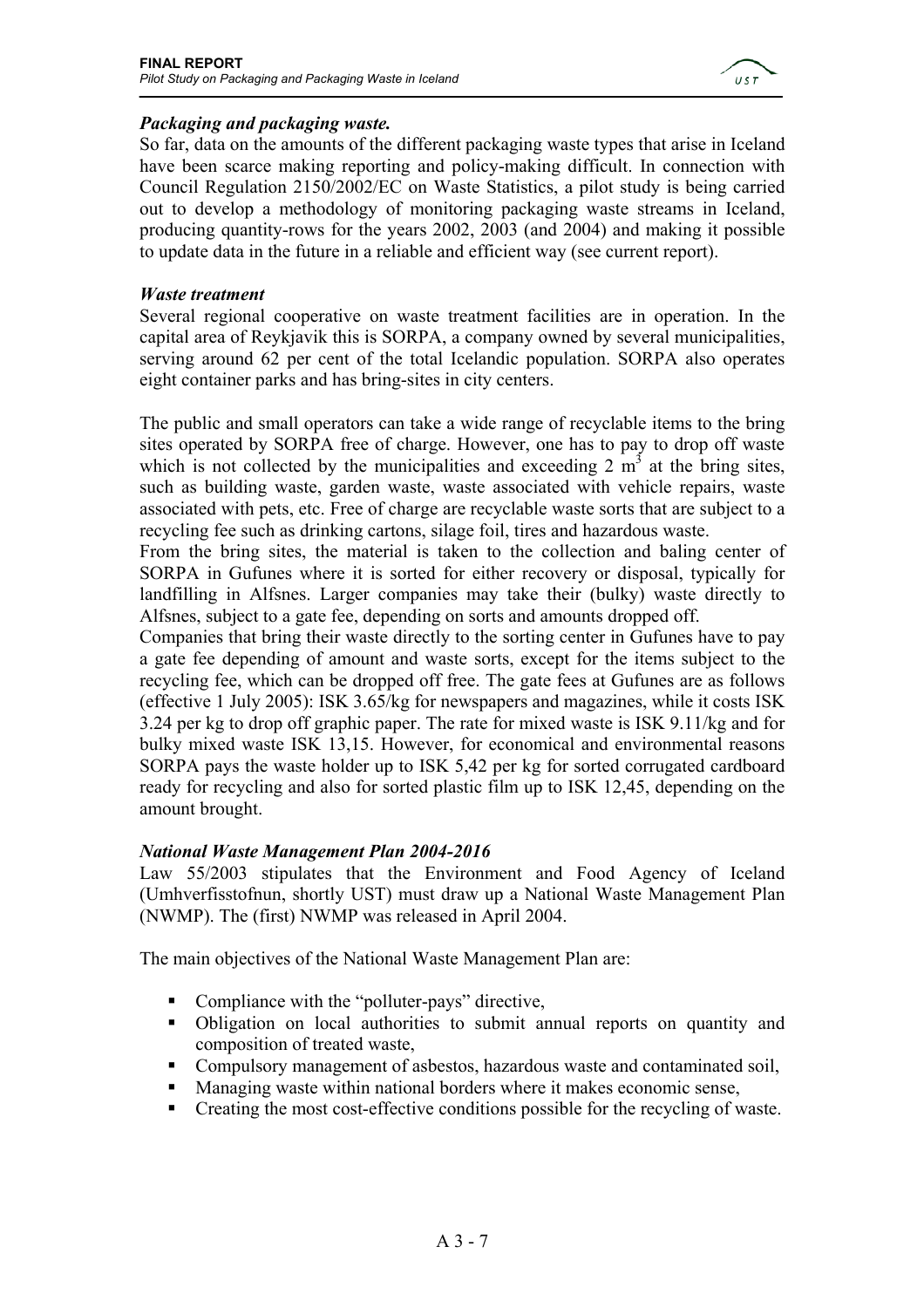

The following is the timetable for the implementation of the Programme:

- From 1 January 2006, a minimum of 85 per cent of all ELVs must be reused or recovered (in addition, a minimum of 80 per cent of the average weight of the vehicles must be either reused or recycled),
- From 16 July 2006, ban on the landfilling of tires, both whole and shredded.
- From 1 December 2006, a minimum of 4 kg of WEEEs per capita must be treated appropriately,
- From 1 January 2009, organic household and industrial waste going to landfills must be decreased by 25 per cent, compared to the amounts produced in 1995,
- From 1 July 2013, organic household and industrial waste going to landfills must be decreased by 50 per cent, compared to the amounts produced in 1995,
- From 1 January 2015, the reuse and recovery of ELVs must be at least 95 per cent (85 per cent of the average weight of ELVs must be either reused or recycled),
- From 1 July 2020 organic household and industrial waste going to landfills must be reduced by 65 per cent, compared to the amounts produced in 1995,
- The Plan also includes the new provisions of the EU Directive 2204/12/EC of 11 February 2004 amending Directive 94/62/EC on packaging and packaging waste: the Icelandic government has to make provisions for the implementation of this directive before 2013 and is expected to give its waste management operators up to 3 years to meet the new requirements.

In order to meet the targets of the National Waste Management Plan, the recovery of organic waste, packaging waste and WEEE has to increase significantly. Although it is feasible to recover organic waste by means of energy recovery, if the 6 relatively small incineration plants in Iceland continue to operate on current efficiency levels, recovery of organic waste will have to be increased by other means, e.g. by composting or anaerobic digestion.

### *Regional Waste Management Plans*

Based on the NWMP, local authorities have to draw up and activate local (or regional) waste management plans (RWMP) by 1 April 2005, elaborating on how the municipalities will comply with the objectives of the national plan.

Guidelines to local authorities for making their local plans were released In October 2004. The national plan and local programs will be reviewed every 3 years. The key factor in monitoring the success of the RWMP will be the collection of more reliable and accurate data on the quantity and quality of waste that is generated on a local (regional) level. Despite improvements in data collection over the past few years, there are big local differences in quality of data that hamper effective policy-making and regional co-operation. Therefore, the first regional waste management plans of 2005 would especially have to focus on data collection.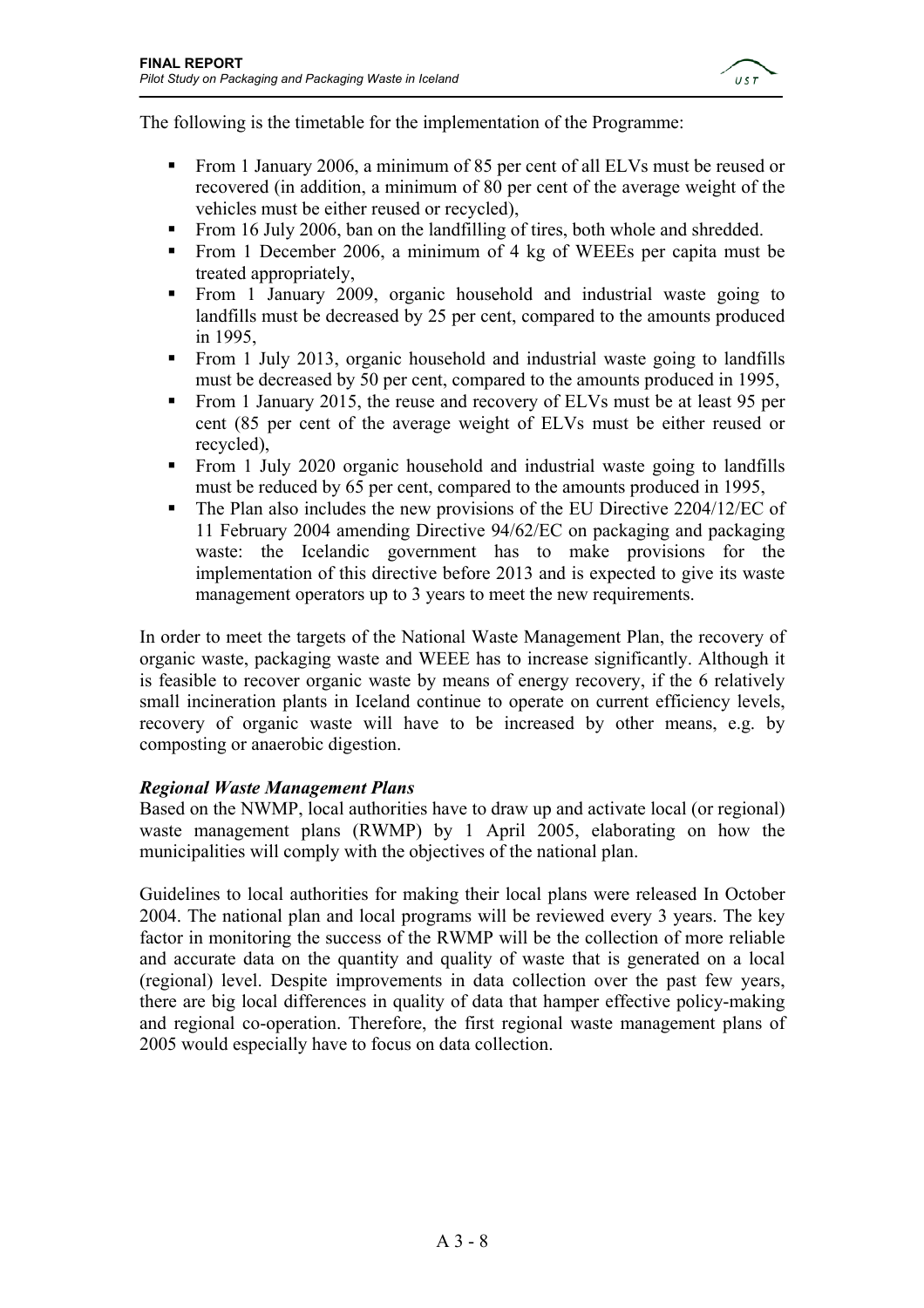

# Annex IV

*Available data sources*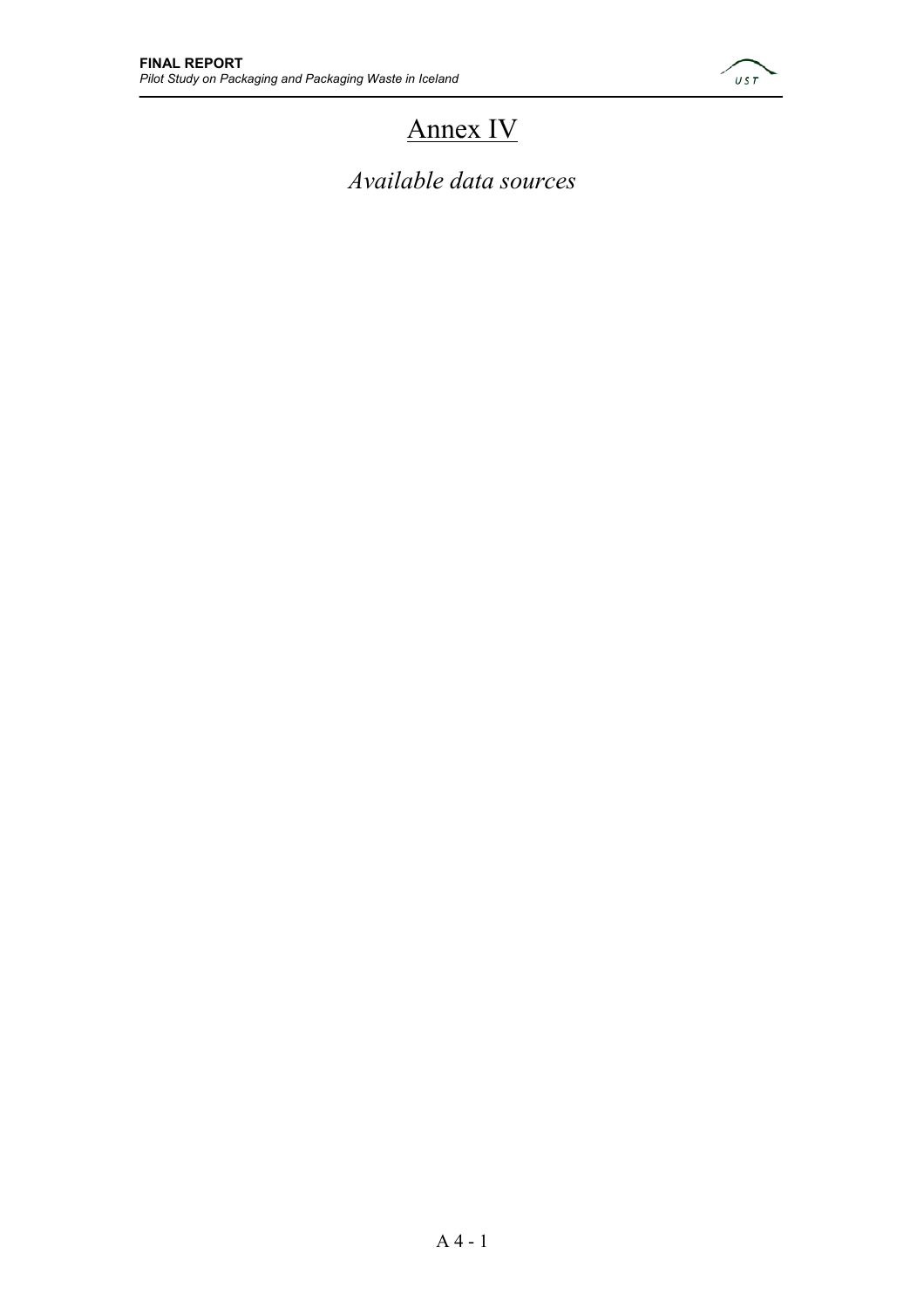

### *The Directorate of Customs*

The Directorate of Customs *(Tollur)* was established in 1929. From the beginning, the main service functions have remained the same. Firstly, to control import, transit and export, and secondly, the collection of duties, taxes and various state revenue.

The Directorate of Customs main objectives are to strengthen control, hinder importation of illegal goods, ensure correct levy of import charges and improve collection results.

The administration of customs and internal revenue falls within the jurisdiction of the Minister of Finance, who is the head of customs affairs in the country. Iceland is divided into 27 customs districts, which are the same as the Administrative Districts of Magistrates (the Commissioner of Police and Customs). Magistrates serve as directors of customs in their district as well as commissioners of police.

According to law the Directorate of Customs is required to co-ordinate various work processes in the customs districts with regard to collection of duties, customs control and decision-making.

More information can be found on www.tollur.is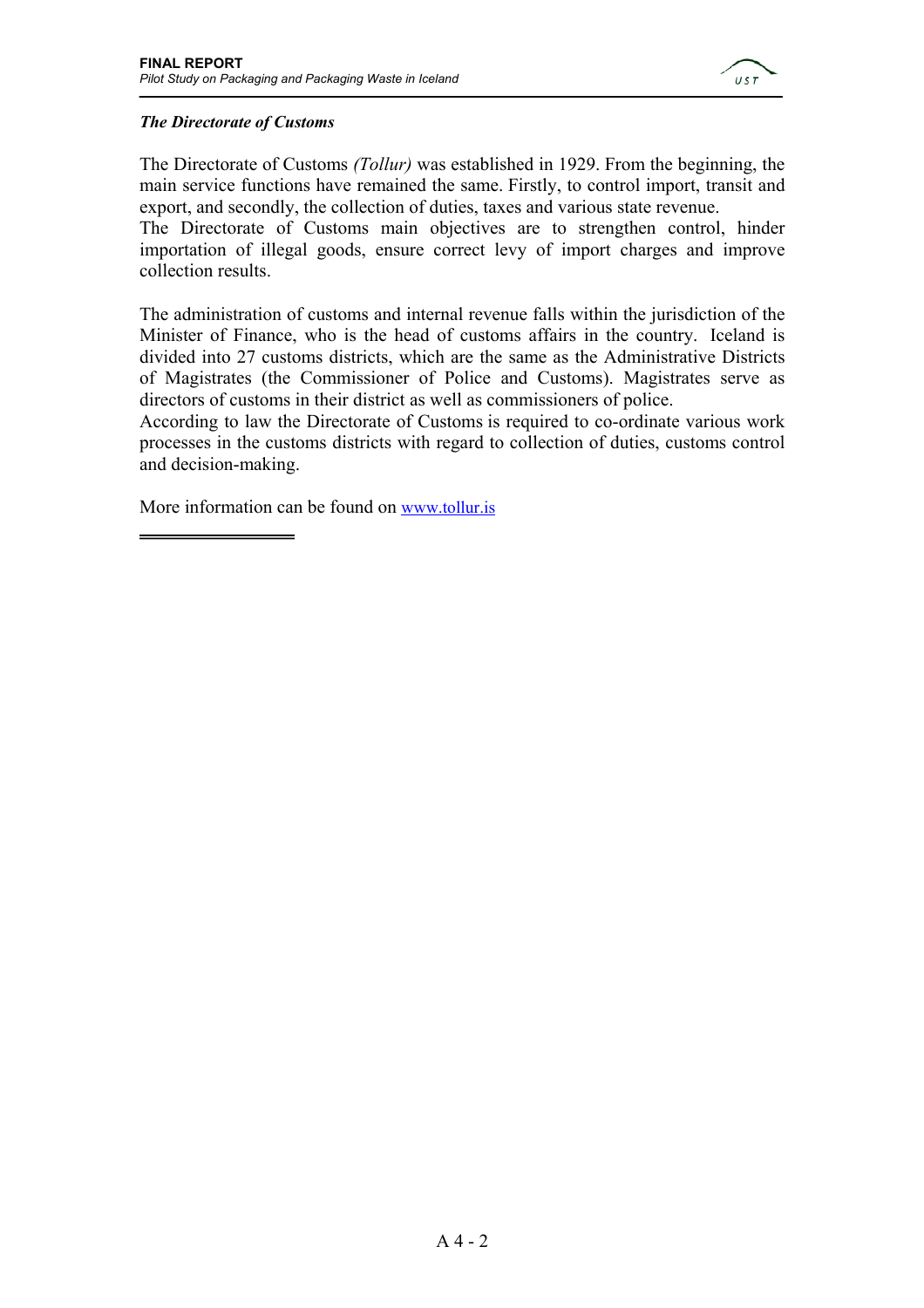

### *Statistics Iceland*

Statistics Iceland is the national statistical institute of Iceland *(Hagstofa Íslands)*. It was founded in 1914. The operation of Statistics Iceland is based on the legislation on Statistics Iceland and other acts on official statistics, the Act and statutes on the Central Government Administration, the legislation on civil registration and the National Register of Population and other legislation. Statistics Iceland is divided into three statistical divisions – personal and social statistics, business statistics and national accounts, as well as the National Population Registry.

Information on external trade is primarily based on customs declarations for imports and exports. The customs authorities register import and export declarations and the data is available on-line to Statistics Iceland. This data is checked and corrected as far as possible. Frequently the importer or exporter concerned is contacted in order to obtain further information or make corrections.

Data on external trade is gathered from other sources as well. Thus the Icelandic Directorate of Shipping (Register of Vessels) and the Civil Aviation Administration, Flight Safety Department, supply information regarding purchases and sales of ships and aircraft and the importers or exporters concerned are contacted for further details. The Directorate of Shipping provides information on ships sent for conversions abroad. The companies concerned are subsequently contacted for closer details. As regards improvements of foreign vessels carried out by Icelandic companies, information is obtained from the relevant companies

#### *Classification*

The classification of goods in external trade is based on the nomenclature of the Icelandic Customs Tariff. The current Tariff entered into force on 1 January 1988 according to the Customs Act No. 96/1987, amending the Customs Act No. 55/1987. The tariff is based on the international Nomenclature of the Customs Cooperation council in Brussels.

The international classification is entitled the Harmonized Commodity Description and Coding System, also known in abbreviated form as HS. The Harmonized System was adopted by an international convention of the Customs Cooperation Council signed in Brussels in June 1983 and published in 1985. Iceland was party to this convention and ratified it in June 1986. The HS code entered into force in most of the member states of the Customs Cooperation Council on 1 January 1988. According to the Customs Act the Customs Tariff may be changed by an advertisement in the Official Gazette. Such changes have been made each year, e.g. to incorporate changes in the HS. The HS is a six-digit nomenclature in which the first two digits form chapters numbered 01-97, the goods being classified according to material.

States that have signed the Harmonized System Convention have committed themselves to employ this six-digit system while being free to use a more detailed classification with a greater number of digits at the national level.

The Icelandic Customs Tariff is an eight-digit classification that complies with the six digits of the HS with the addition of two digits that are used in some instances for a more detailed breakdown according to Icelandic requirements. The HS includes just over 5,000 numbers whereas there were close to 6,800 numbers in the current Icelandic Tariff. Iceland adopted SITC, Rev. 3, in the beginning of 1988 when the new Customs Tariff entered into force.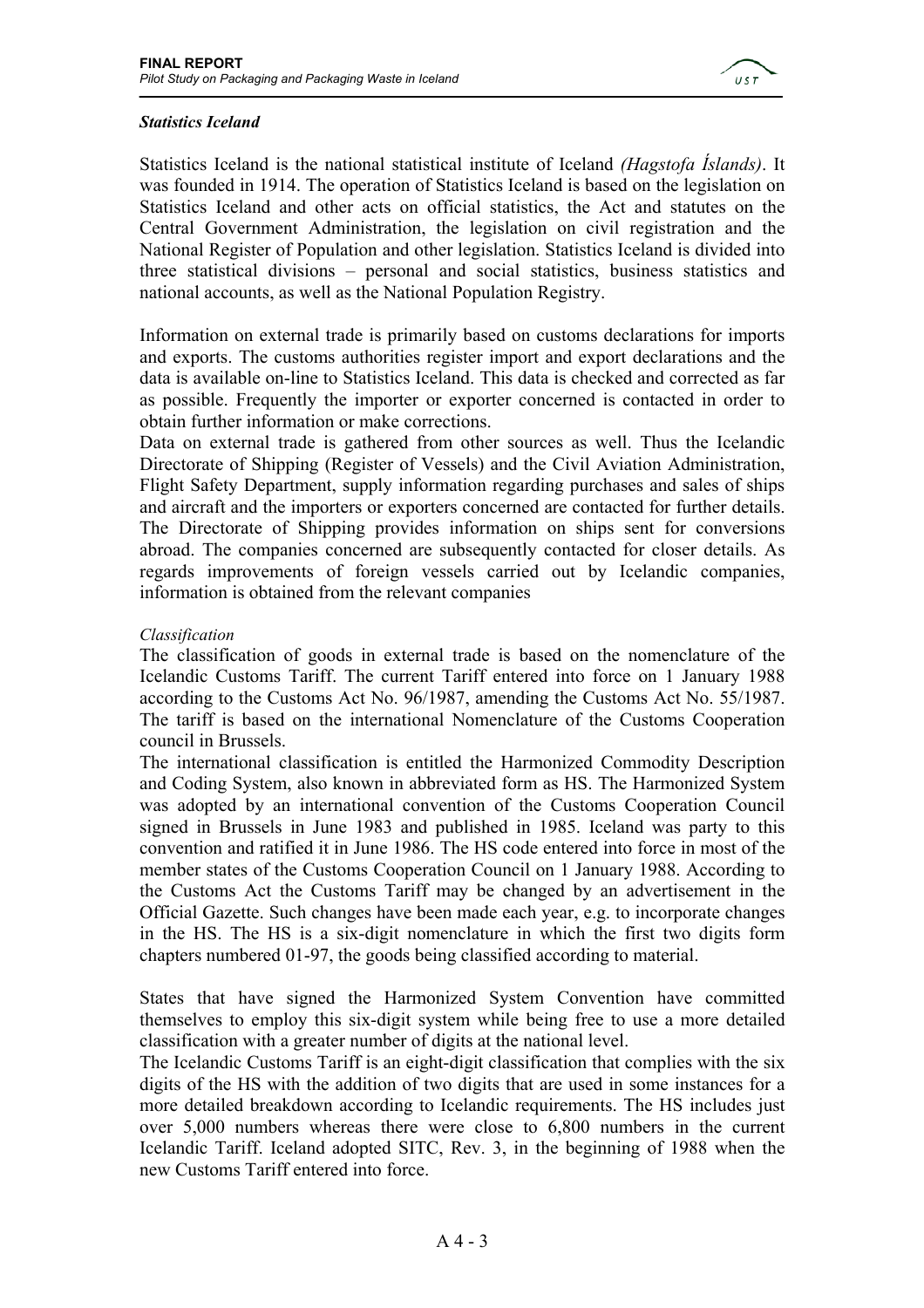

#### *Countries*

Statistics Iceland defines countries according to the international standard ISO-3166. Division between countries is based on country of consumption as regards exports and country of production as regards imports. Thus an attempt is made to identify the final destination of exported goods and the country of origin in case of imports rather than the country of sale or purchase or the importing or exporting country as the case may be. On occasion, however, exporters have no knowledge of the final destination of their merchandise, nor importers of the country of origin, and in such cases the importing or exporting countries are registered.

#### *Value*

The value of an imported item of good is either presented at CIF or fob value while exports are presented at fob value only. The fob (free on board) value means the price for the item when it is on board whatever means of transport in the country of export. CIF (cost, insurance, freight) value also includes costs induced until the item is unloaded in the country of import. This chiefly involves freight rates and insurance costs. It is customary in external trade statistics to present imports at their CIF value and exports at their fob value. For reasons of national accounts production and various statistical analyses, however, both these methods have been applied to present imports. According to the nature of the case, the general rule does not apply to fresh fish sold in foreign ports. In order to determine prices for this category of exports, certain cost items are subtracted from the gross-price value in varying proportions, depending on the country. Figures on the value of imports are reached by converting the foreign currency value of the commodity to Icelandic krónur (ISK) at the selling exchange rate of the currency concerned. Export figures, on the other hand, are based on buying rates of exchange. The reference rate of exchange is a so-called customs exchange rate, which is the official exchange rate as registered by the Central Bank of Iceland on the 28th of each month or, in case that date is not a working day, on the first following working day.

### *Quantity*

Quantity of imports and exports refers to net weight (i.e. weight without packaging) in tonnes unless otherwise specified. Under several tariff numbers quantity has been recorded in other units, i.e. cubic metres (wood), by piece (various kinds of clothing, cars, ships, aircraft etc.), pairs (shoes) or litres (wine).

More information can be found on www.hagstofa.is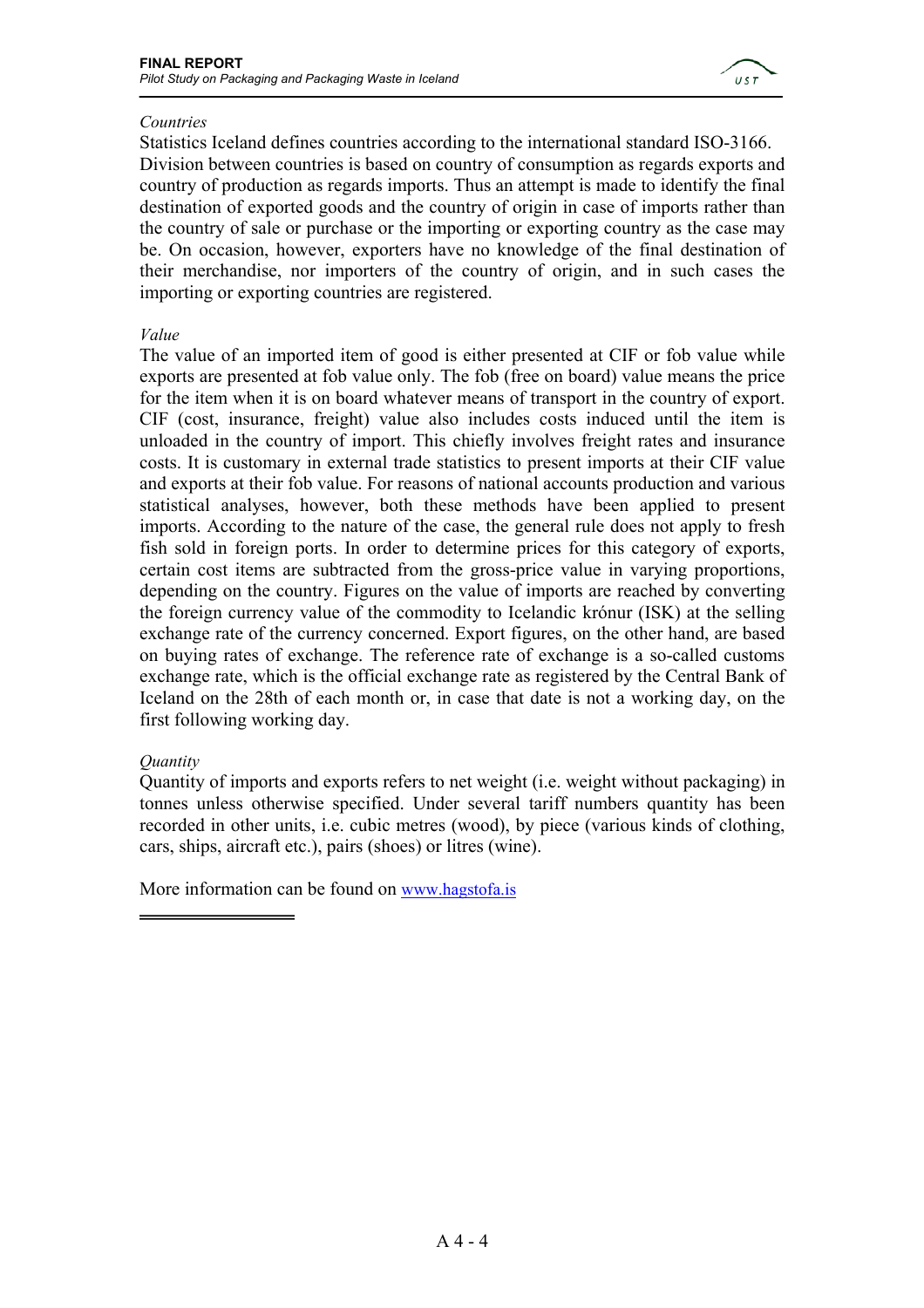

## *SORPA*

Solid waste and solid waste-disposal are prominent modern urban services throughout the industrialized world. Iceland has close to 300.000 people, about 186.000 (62%) of whom live in Reykjavík, Iceland's capital and its adjoining municipalities. Since 1991, The City of Reykjavík and six other municipalities have coordinated their solid waste disposal through an independent firm named SORPA, which these seven municipalities jointly own and run. Nine representatives from the municipalities and a general manager, Mr. Ögmundur Einarsson, form SORPA's Board of Directors Municipalities with ownership are: Reykjavík, Kópavogur, Hafnarfjörður, Garðabær, Seltjarnarnes, Mosfellsbær, Bessastaðahreppur.

The formation of SORPA received a strong push from increased debate on environmental issues. Simultaneously, its formation was influenced by an Icelandic government policy issued in the early 1990s to reduce solid waste, step by step. The most densely populated area, which is in and around the Capital, had already induced problems in waste disposal that had to be dealt with. Open waste areas at city borders and areas with unsorted waste covered by thin layers of earth had been the only options. Aesthetic problems were obvious, pollution evident and recycling absent. SORPA was designated to tackle the problems. SORPA has 74 employment positions. Those who use SORPA's services pay fees that cover its operational costs.

### *Goals of SORPA*

The charter of the firm stipulates a 10-point programme where the goals of SORPA are stated in a generalized way. The programme forms the foundation of company policy and actions. The 10 points are as follows:

- To select, procure and operate an environmentally sound landfill site,
- To build and operate common waste-disposal collection sites,
- To transport waste from such collection sites,
- To produce and sell, in an economically sound way, fuel and/or energy obtained from solid waste,
- To produce and sell raw material for recycled products in an economically sound way,
- To collaborate, in an economically sound way, with companies that promote recycling of waste products,
- To follow technical developments in the fields of solid waste-disposal and recycling,
- To handle the disposal of hazardous waste,
- To develop new techniques to retrieve valuable products from solid waste,
- To publicize the role and policy of SORPA as well as environmental issues related to waste-disposal.

### *Information and education*

Disposal of solid waste is an important service. The staff at SORPA takes pleasure in serving their communities in a modern and effective way. Elaborate informational and educational activities are an integral part of SORPA's service. SORPA publishes informative reading material, brochures and colouring books.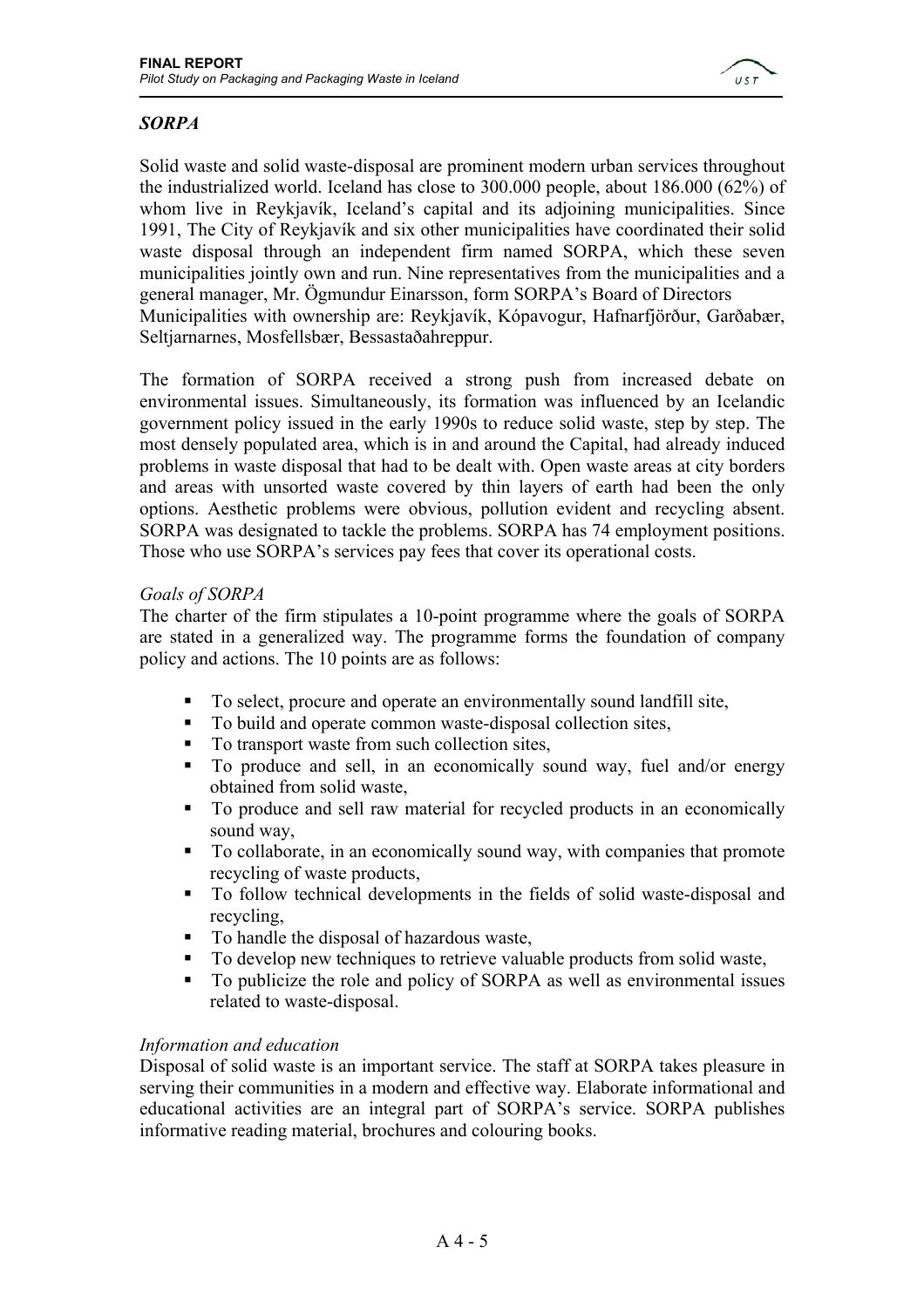

Furthermore, SORPA invites primary schools to send groups of pupils on field trips to visit and study all of its levels and branches. Each year, numerous other groups from secondary schools, business firms, various institutions and organizations pay SORPA a visit as well

### *Bailing and sorting plant*

SORPA's bailing and sorting plant handles solid waste from homes, firms and institutions in the Capital Area. Compressible solid waste goes through compacting devices, which decrease the volume by 70%. The process renders tied-up stacks to be transported some 20 km to the landfill site at Álfsnes, northeast of Reykjavík.

Corrugated cardboard and waste paper (mostly printed material) are exported in compressed stacks to Sweden where the material is recycled. Wood is shredded and sent to the ferro-silicon (iron alloy) plant at Grundartangi, about 50 km NE of Reykjavík, where it makes an excellent source of carbon for the production process. This successful method of carbon production for a ferro-silicon smelter is unique in the world. Scrap metal is brought to the scrap metal firm Fura, which, in turn, exports the material to markets abroad.

The municipalities run a well-organized waste collecting service. The waste is brought to SORPA's bailing and sorting plant from each part of the service area every week or two. Many larger firms and institutions organize the delivery of their solid waste themselves.

The public is not compelled by law to sort or classify solid waste, except for hazardous waste. In fact, each municipality sets its own rules regarding the collection and disposal of solid waste. In the Capital Area, the governments encourage the public to deliver sorted, solid waste to special SORPA recycling centres located throughout the service area. They are open to individuals as well as small firms and institutions

### *Recycling centres*

SORPA operates 8 recycling centres. People bring their solid waste at their own expense and SORPA's staff instruct them in how to place the sorted materials into the appropriate containers. SORPA also publishes reading material to inform and educate the public about the classification and recycling of solid waste.

SORPA operates reception areas for deposit beverage containers (bottles and aluminium cans) to be recycled by another firm. In addition, SORPA has placed large containers (for paper, for example) within the city and town limits. SORPA receives and recycles:

- Beverage cartons,
- Corrugated cardboard,
- Newspapers and magazines,
- **Office paper,**
- Deposit beverage containers,
- **Metals**,
- **Wood and wooden freight** platforms,
- **Waster from trees and plants,**
- Rocks and glass,
- $\blacksquare$  Household goods,
- Clothing,
- **Shoes.**
- $\blacksquare$  Wax,
- **Tires.**
- Hazardous waste.

Tires are being stored at the landfill site until a technique can be found to recycle them in an economically sound way. Clothing is collected in cooperation with the Icelandic Red Cross.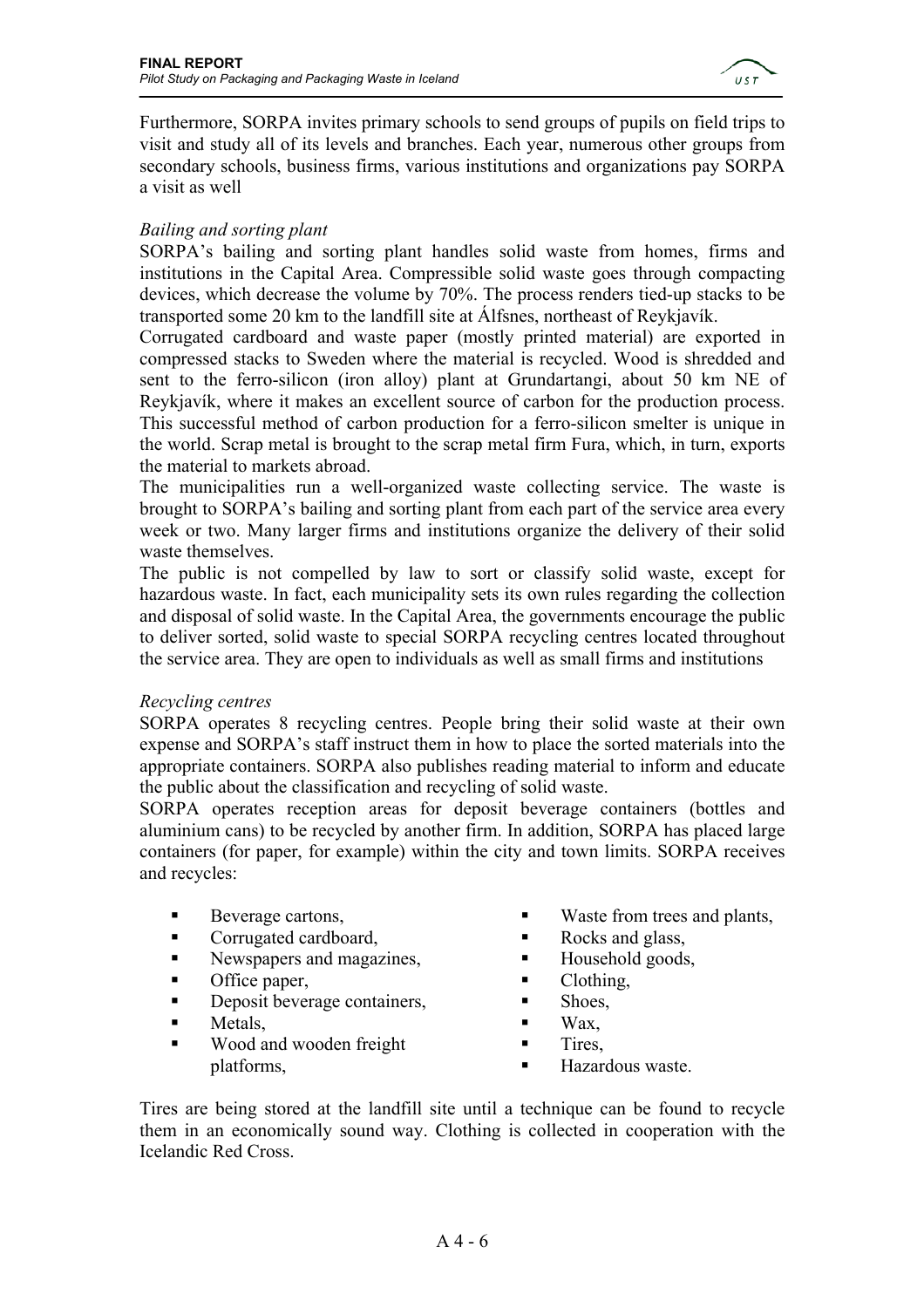

## *The landfill site at Álfsnes*

SORPA buries the solid, compressed waste that is left after the sorting. When the general waste from homes, firms and institutions has been formed into stacks (or parcels), specially built vehicles transport the material from the main terminal to the landfill site. The landfill site has been divided into lanes, to be utilized one at a time. Forklifts pile up the stacks in an orderly fashion and the stacks are then buried under layers of earth, reducing the amount of earth used and making the best possible use of available space

Leachate is after treatment being discharged in coastal water near the landfill. There is a monitoring scheme on wildlife (mussels) and sediments around the outlet. Processed areas are subsequently sown with grass seed and planted with trees. The area may be used as an outdoor recreation area in the future

### *Gas production plant*

Buried waste produces a substantial volume of methane. Beginning in 1997, SORPA channelled the gas to simple burning devices. Burning the methane rendered it less effective as a greenhouse gas. Thus, any greenhouse effect caused by SORPA waste was considerably reduced. However, in the early summer of 2000, SORPA opened a new gas refining and production plant at Álfsnes to recycle the methane that was previously burnt. As a result, the methane will be suitable as fuel for bi-fuel cars and for production of electricity. Methane, which cannot be used, is burnt to produce electricity and used at the landfill. SORPA formed a sister company *"Metan"* for the purpose of operating the plant and marketing the gas.

More information can be found on www.sorpa.is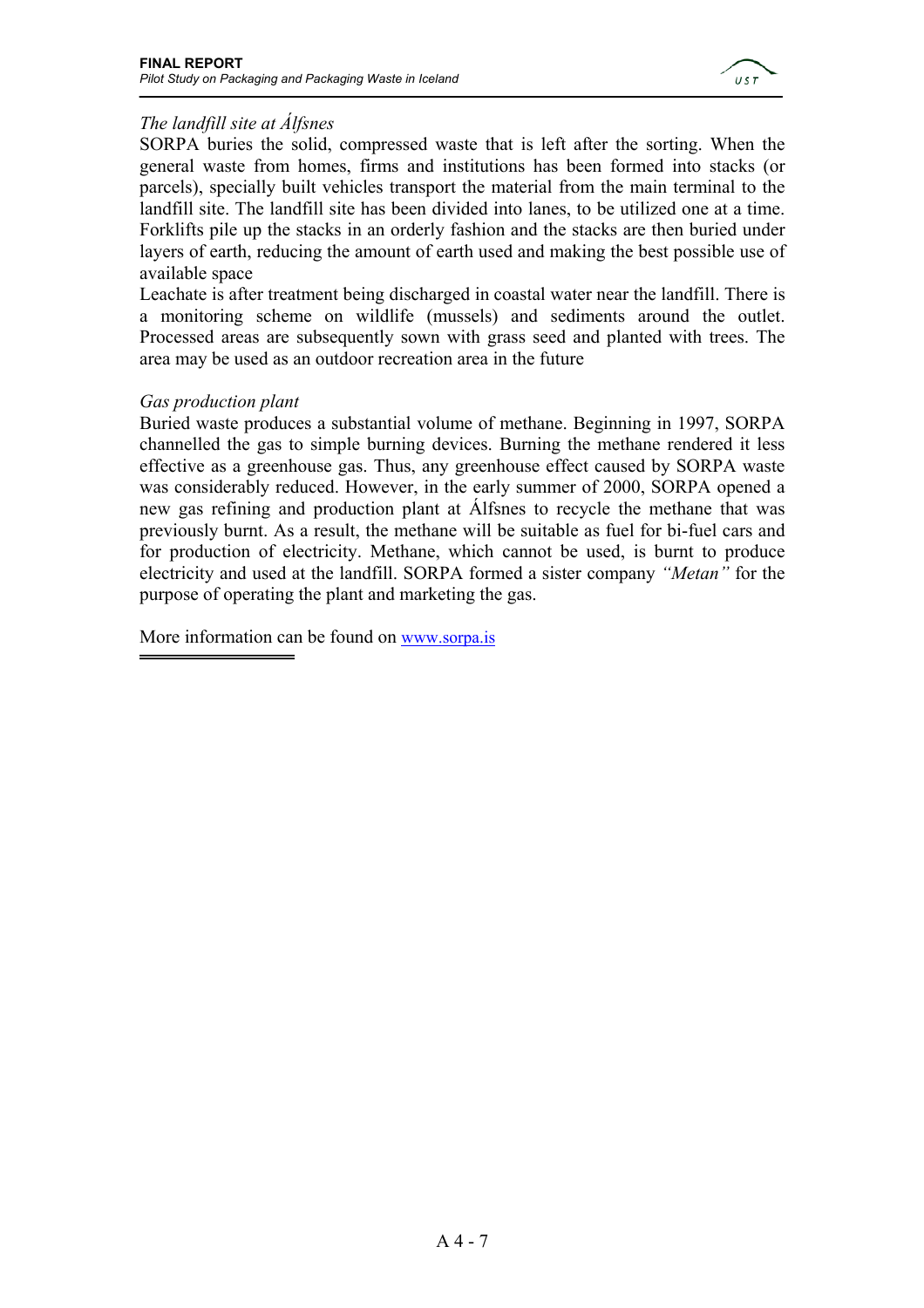

### *Endurvinnslan hf.*

The value of keeping the environment unpolluted is obvious, and it is important to most people to be able to live in a clean, unpolluted country. One-way containers can lead to considerable pollution of the environment. In order to minimise this risk, a deposit is levied in Iceland on beverages such as beer, alcohol and soft drinks, sold in one-way bottles or cans made of metal, glass, plastic etc.

Endurvinnslan Ltd is the only company in Iceland that exists to accept one-way bottles and cans for recycling – this is a good example of cooperation between the authorities and private enterprise. Iceland was the first country in the world to set up a deposit system on a national scale for such a wide range of containers. Since the foundation of Endurvinnslan Ltd. in 1989, the collection of one-way containers has been highly succcessful, and now over 80% of bottles and cans with deposit are returned to Endurvinnslan. Once have been collected together and passed through preliminary processing by Endurvinnslan, all the containers can be recycled or reused in some way and some have considerable value.

Cans are compressed, then sold abroad, where they are melted down and used to make new cans, after removal of paint, etc. Plastic bottles are compressed, and sold abroad, where they are sorted, washed and ground into chips. The plastic chips then go to a factory where they are moulded into thin plastic thread, which is used to make polyester wool, used in textiles, carpets, etc. The glass is crushed in Iceland and used as landfill material instead of earth or gravel.

More information can be found on www.endurvinnslan.is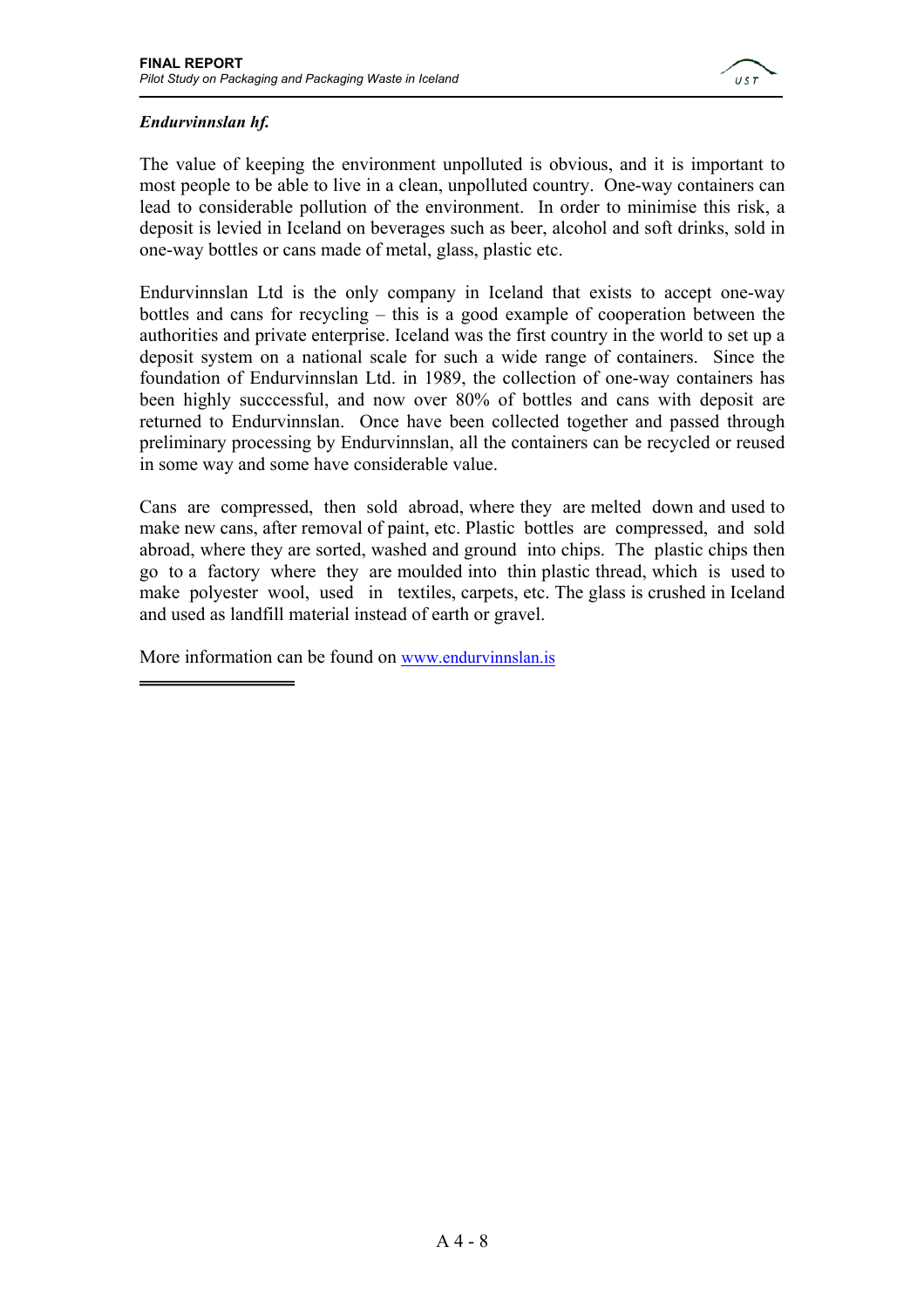

# *Annex V*

*Assumptions and estimations*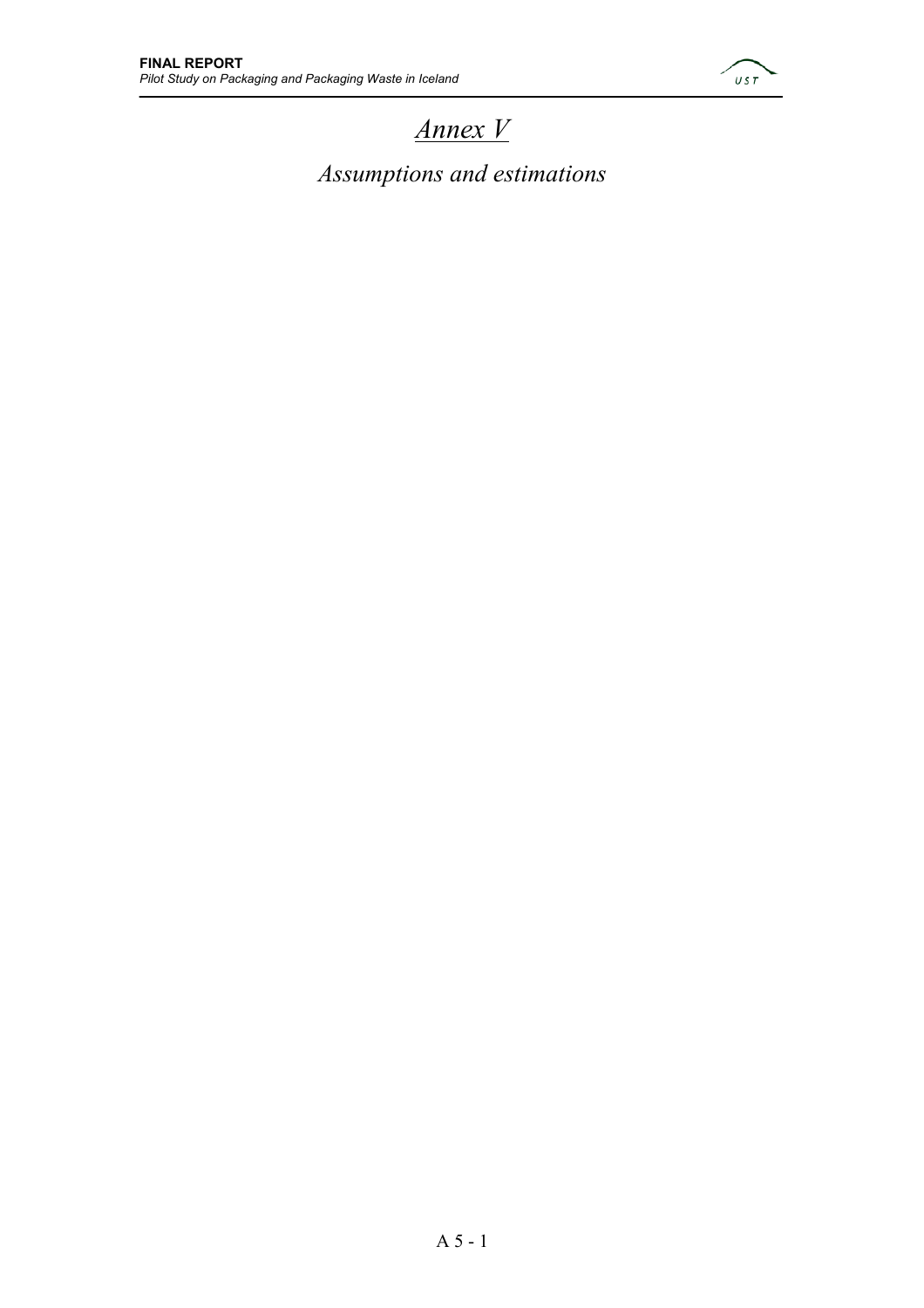

#### *Table A 5.1 Assumptions and estimations used during the pilot studying 2002*

|    | <b>Subject</b>                                                                                                                                                                                                                                              | <b>Assumptions / Estimations for 2002</b>                                                                                        |                                         | <b>Description</b>                                                                                                                                                                                                                                                                                                                                                                                                                                                                                                                                                                                                                                                                                                                                                                                                                                            | <b>Data Source(s) Reported</b> |                                |
|----|-------------------------------------------------------------------------------------------------------------------------------------------------------------------------------------------------------------------------------------------------------------|----------------------------------------------------------------------------------------------------------------------------------|-----------------------------------------|---------------------------------------------------------------------------------------------------------------------------------------------------------------------------------------------------------------------------------------------------------------------------------------------------------------------------------------------------------------------------------------------------------------------------------------------------------------------------------------------------------------------------------------------------------------------------------------------------------------------------------------------------------------------------------------------------------------------------------------------------------------------------------------------------------------------------------------------------------------|--------------------------------|--------------------------------|
| 1) | Landfilled waste                                                                                                                                                                                                                                            | Landfilled waste, of which:<br>- Mixed Household waste<br>(Sales packaging)<br>- Mixed Production waste<br>(Transport packaging) | 151.000 tons                            | The final quantity of landfilled mixed household and – production waste was SORPA<br>recalculated and based on the waste figures presented in the year report from UST<br>70.000 tons (46%) SORPA. The figures, presenting the quantities generated in the Reykjavik<br>capital area were converted to national quantities, using the recalculation<br>81.000 tons (54%) method of waste quantity per capita. It had to be assumed that the generated<br>waste in other municipalities outside the Reykjavik area were proportionally<br>similar. This was confirmed by using the figures of the other municipalities,<br>converting them to a quantity per capita and comparing those to the<br>quantities found in Reykjavik. The larger municipalities showed somewhat<br>higher quantities, assumable caused by the industrial activities in those areas. |                                | - Chapter 3.3                  |
| 2) | 23,9%<br>Composition of<br>Sales packaging, of which:<br>landfilled mixed<br>3,9%<br>- Glass<br>household waste<br>- Plastic<br>10,4%<br>9,1%<br>- Paper & cardboard<br>Paper & cardboard<br>5,8%<br>3.3%<br>Composite<br>0,4%<br>- Metal<br>- Wood<br>n.a. |                                                                                                                                  |                                         | The composition of mixed household waste has been surveyed by SORPA. SORPA<br>Mixed household waste is assumed to contain only sales packaging and other UST<br>non-packaging waste. The composition for landfilled waste is established by<br>using the average of two years (for 2002, the average of 2001 and 2002).<br>Wood sales packaging is not applicable for the reason that very little wood<br>packaging is disposed in mixed household waste and therefore is difficult to<br>estimate. Composite packaging used for milk and other drinking cartons is<br>included in the quantities of paper and cardboard packaging.                                                                                                                                                                                                                           |                                | - Chapter $3.3.1$<br>- Annex 6 |
| 3) | Composition of<br>landfilled mixed<br>production waste                                                                                                                                                                                                      | <b>Transport packaging, of which:</b><br>- Plastic<br>- Paper & cardboard<br>- Metal<br>- Wood                                   | 26,0%<br>10,0%<br>15,0%<br>0,5%<br>0,5% | The composition of mixed production waste has been estimated using visual UST<br>and questionnaire surveys. Mixed production waste is assumed to contain<br>only transport packaging and other non-packaging waste. As packaging it<br>mainly contains plastic, paper and cardboard packaging waste. No official<br>figures on this composition are available.                                                                                                                                                                                                                                                                                                                                                                                                                                                                                                |                                | - Chapter $3.3.2$              |
| 4) | Sorted and recycled<br>wood packaging waste (Transport packaging)                                                                                                                                                                                           | 65%<br>- Wood                                                                                                                    |                                         | Wood waste including packaging and non-packaging waste. Between 80 and UST<br>90% of all wooden waste that is separately collected in Iceland, is received at<br>SORPA. It was estimated, based on visual surveys that approximately 65%<br>of the wooden waste received at SORPA is transport packaging waste as<br>pallets, crates and boxes.                                                                                                                                                                                                                                                                                                                                                                                                                                                                                                               |                                | - Chapter $3.2.2$              |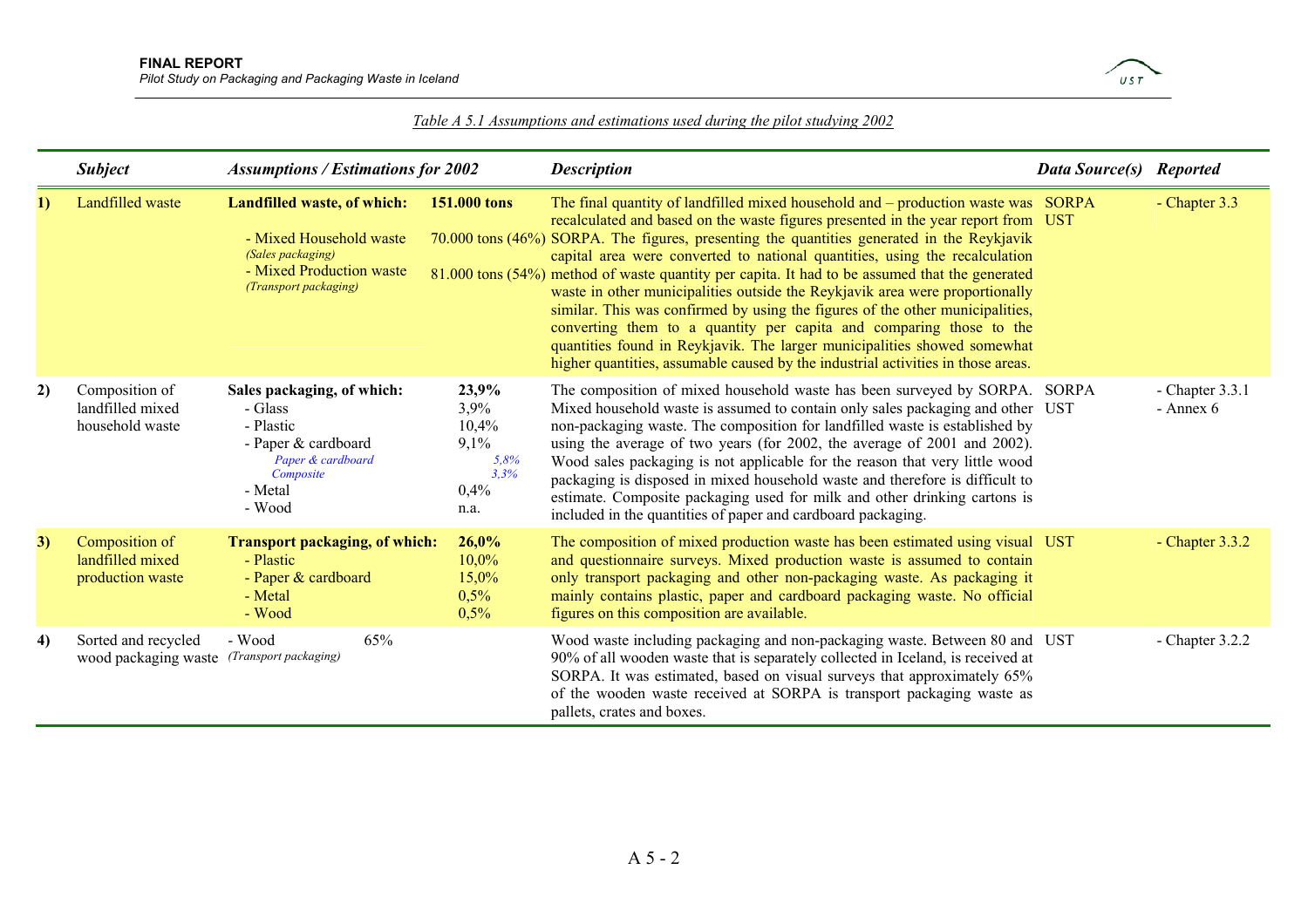#### **FINAL REPORT**

*Pilot Study on Packaging and Packaging Waste in Iceland* 



|                  | <b>Subject</b>                                                   | <b>Assumptions / Estimations for 2002</b>                                                                                                                                         |                                                                                     | <b>Description</b>                                                                                                                                                                                                                                                                                                                                                                                                                                                                                                                                                                                                                                                            | Data Source(s) Reported |                                  |
|------------------|------------------------------------------------------------------|-----------------------------------------------------------------------------------------------------------------------------------------------------------------------------------|-------------------------------------------------------------------------------------|-------------------------------------------------------------------------------------------------------------------------------------------------------------------------------------------------------------------------------------------------------------------------------------------------------------------------------------------------------------------------------------------------------------------------------------------------------------------------------------------------------------------------------------------------------------------------------------------------------------------------------------------------------------------------------|-------------------------|----------------------------------|
| $\vert 5) \vert$ | Sorting and recycling<br>of metal packaging<br>waste             | is estimated to be 18 tons.                                                                                                                                                       |                                                                                     | Metal transport packaging consists mostly of used Using the figures from the scrap metal recyclers it has been estimated, based Hringrás<br>oil drums. Approximately 1.200 oil drums were on the amount of used oil drums received and the weight of those drums, UST<br>received in 2002 at the scrap metal recycler of approximately 18 tons of metal transport packaging is recycled. There is no<br>which the average weight is 15 kg. Total quantity specific registration held on the amount of oil drums and it is assumed that<br>more metal transport packaging is included in the total scrap metal waste. No<br>better estimation can be made at this moment.      |                         | - Chapter $3.2.2$                |
| 6                | Sorting and recycling<br>of paper & cardboard<br>packaging waste | 1.780 tons<br>- Paper<br>(Sales packaging)<br>- Cardboard<br>543 tons<br>(Transport packaging)<br>- Composite<br>$114 \text{ tons}$<br>(Sales packaging)<br>2.473 tons<br>- Total |                                                                                     | From the total quantity of sorted and recycled paper and cardboard waste SORPA<br>(7.725 tons) in 2002, only a small amount is packaging (2.437 tons). UST<br>Packaging waste does not include newspapers and other printed paper waste,<br>which represent up to 68% of the total quantity. For recycling, the same as<br>for landfilling applies, which is that the composite packaging is included in<br>the presented paper and cardboard quantities.                                                                                                                                                                                                                     |                         | - Chapter $3.2.1$<br>and 3.2.2   |
| 7)               | Sorting and recycling<br>of glass packaging<br>waste             | - Glass<br>3.476 tons<br>(Sales packaging)                                                                                                                                        |                                                                                     | Glass packaging waste is partly charged with a deposit fee. This fee is paid Endurvinnslan<br>when returned to the recycling company. Glass waste is recycled inside UST<br>Iceland, where it is crushed and used for road making and other engineering<br>material on landfill sites. Glass packaging is mostly collected from the<br>Reykjavik capital area. From the total quantity recycled, between 80 and<br>85% is packaging with a deposit fee. The remaining $15 - 20\%$ is disposed<br>and can be found in mixed household waste.                                                                                                                                   |                         | $-$ Chapter 3.2.1<br>$-$ Annex 6 |
| 8)               | Recovery of<br>Agricultural foil                                 | - Plastic<br>(Transport packaging)                                                                                                                                                | 1.600 tons                                                                          | Starting from 2003 plastic transport packaging as agricultural foil has been Urvinnslusjóður - Chapter 3.3.2<br>charged with a recycling fee, stimulating the farmers to bring back this waste UST<br>separately from the other generated waste. Before 2003 this waste was still<br>landfilled or till some extend incinerated. For the quantities of 2002, this type<br>of waste has been added to the quantity of landfilled plastic transport<br>packaging waste. During the updating of the packaging statistics for 2004<br>this waste will most likely be divided between recycling and recovery as<br>incineration with energy recovery, but has to be surveyed more. |                         |                                  |
| 9)               | Incinerated waste                                                | - Mixed Household waste<br>(Sales packaging)<br>- Mixed Production waste<br>(Transport packaging)                                                                                 | Incinerated waste, of which: 7.000 tons<br>6.300 tons $(90\%)$<br>700 tons $(10\%)$ | It was visually surveyed that incinerated waste mainly regards bagged waste UST<br>from households. For the final calculation of incinerated waste it was<br>estimated that 90% of the total quantity is mixed household waste and 10%<br>is mixed production waste. The composition of these two waste streams is<br>similar to that of landfilled waste (see point 2 and 3).                                                                                                                                                                                                                                                                                                |                         | - Chapter 3.4                    |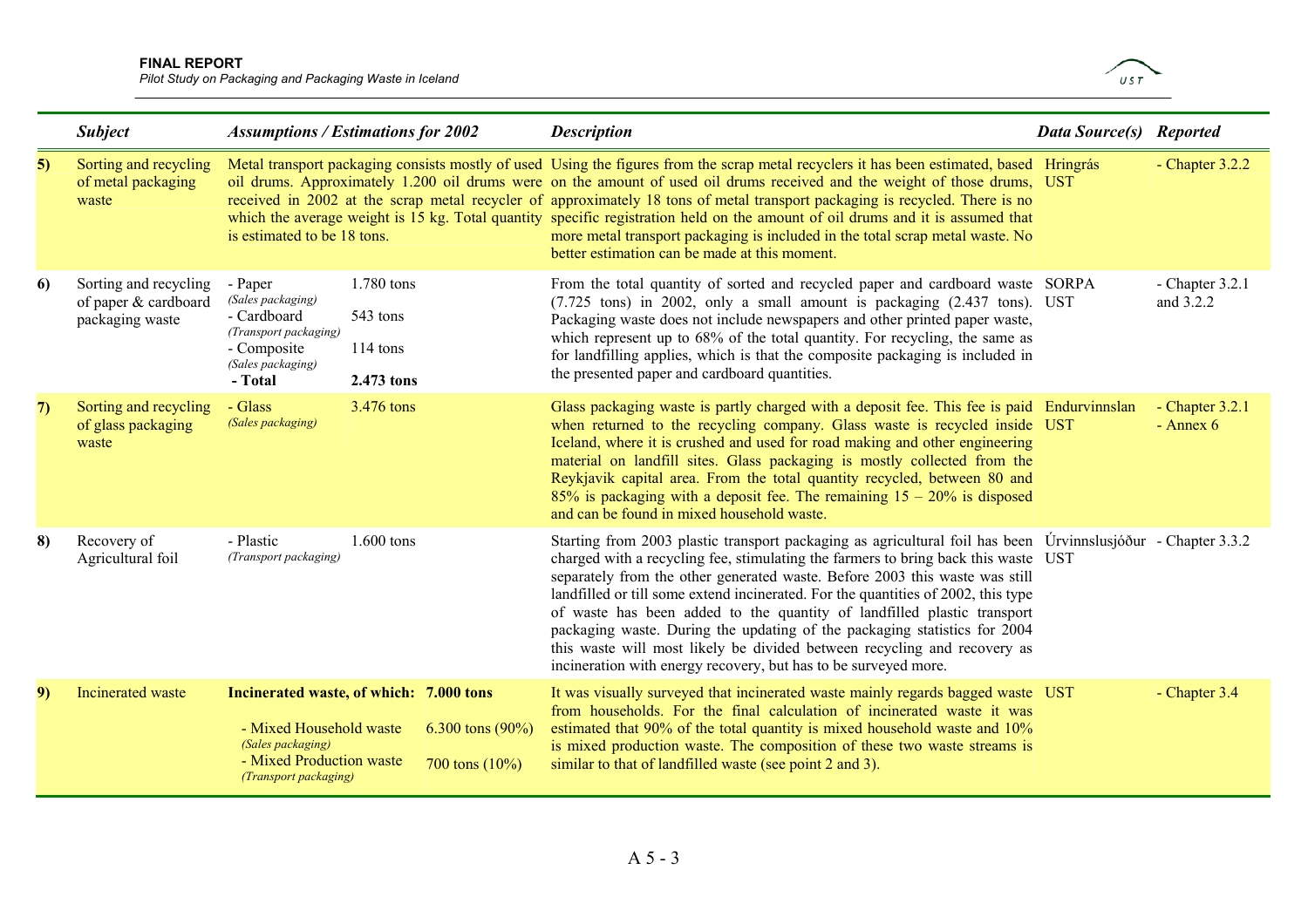#### **FINAL REPORT**

*Pilot Study on Packaging and Packaging Waste in Iceland* 



|           | <b>Subject</b>                                                                    | <b>Assumptions / Estimations for 2002</b>                                                                                               |                                                                                                                                        | <b>Description</b>                                                                                                                                                                                                                                                                                                                                                          | <b>Data Source(s)</b> Reported |                                |
|-----------|-----------------------------------------------------------------------------------|-----------------------------------------------------------------------------------------------------------------------------------------|----------------------------------------------------------------------------------------------------------------------------------------|-----------------------------------------------------------------------------------------------------------------------------------------------------------------------------------------------------------------------------------------------------------------------------------------------------------------------------------------------------------------------------|--------------------------------|--------------------------------|
| 10)       | Incineration without<br>energy recovery                                           | - Glass<br>(Sales packaging)<br>- Metal<br>(Sales and transport<br><i>packaging</i> )                                                   | $246$ tons<br>29 tons                                                                                                                  | Glass (sales) and metal (sales and transport) packaging are incinerated UST<br>without energy recovery. Their residues form leftovers in the ashes, which<br>are disposed on the landfill. No energy is extracted from this waste. These<br>quantities will not be used in the comparison with the recovery targets.                                                        |                                | - Chapter $3.4$                |
| <b>11</b> | Landfilled packaging<br>waste with and without (Sales packaging)<br>a deposit fee | - Glass<br>With a deposit fee<br>Without a deposit fee<br>- Plastic<br>(Sales packaging)<br>With a deposit fee<br>Without a deposit fee | 3,9% or 2.730 tons<br>$1.3\%$ or 910 tons<br>$2.6\%$ or 1.820 tons<br>10,4% or 7.280 tons<br>$0.6\%$ or 420 tons<br>9,8% or 7.860 tons | Landfilled mixed household waste includes glass and plastic sales packaging SORPA<br>waste. Both these waste streams contain packaging with and without a UST<br>deposit fee. Plastic packaging with a deposit fee contains the bottles and<br>other beverages. The plastic packaging without a deposit fee are plastic bags,<br>food wrappings, foils, small buckets, etc. |                                | - Chapter $4.3.1$<br>- Annex 6 |
| 12)       | Secondary packaging                                                               | packaging                                                                                                                               | Reported transport packaging includes both<br><i>secondary</i> (grouped) and <i>tertiary</i> (transport)                               | Secondary (grouped) packaging in this pilot study has been reported under UST<br>transport packaging for the reason that is has almost the same purpose as<br>tertiary packaging and is difficult to distinguish from transport packaging.                                                                                                                                  |                                | - Chapter 1.5                  |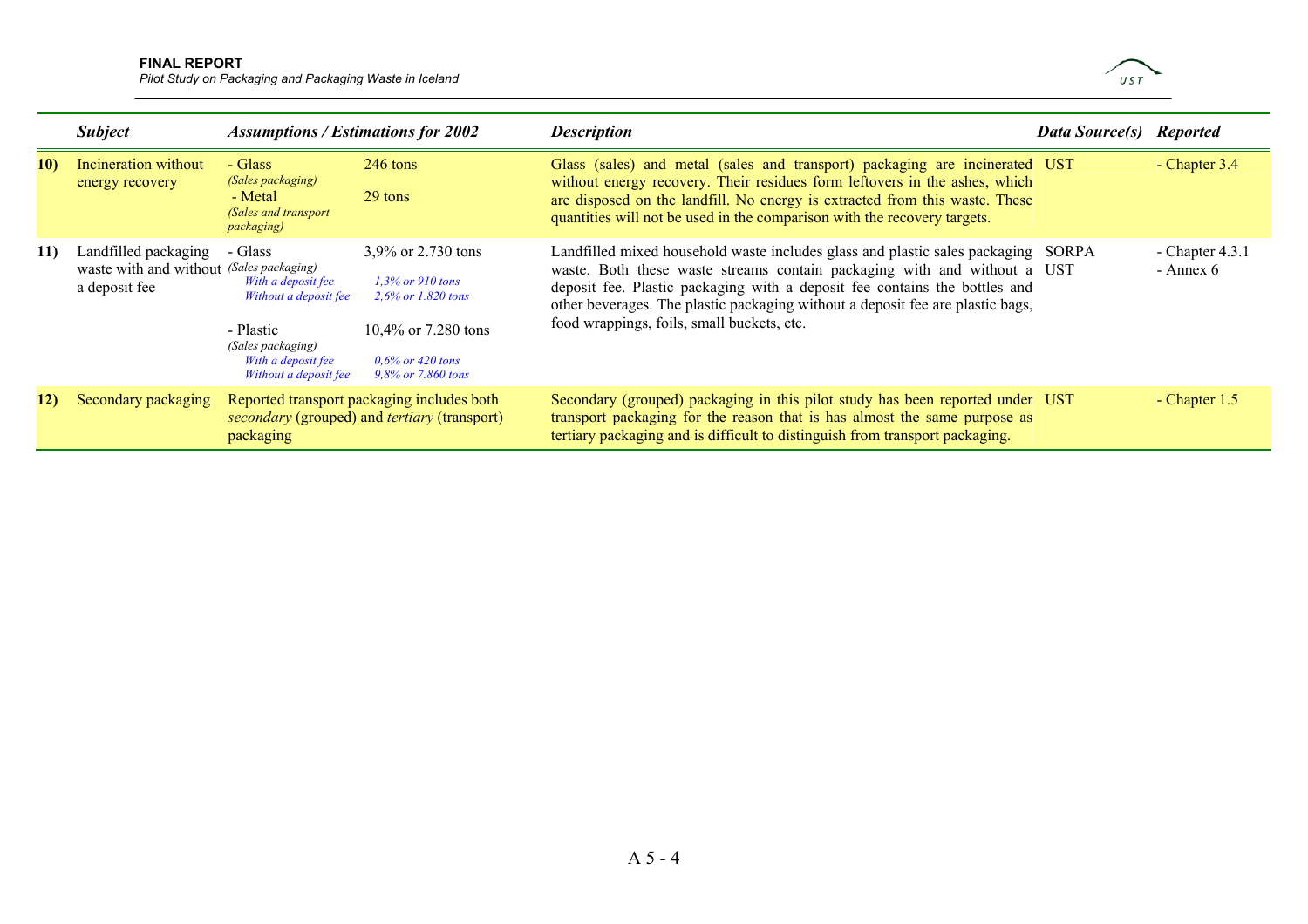

# *Annex VI*

*SORPA survey results 1999 – 2003*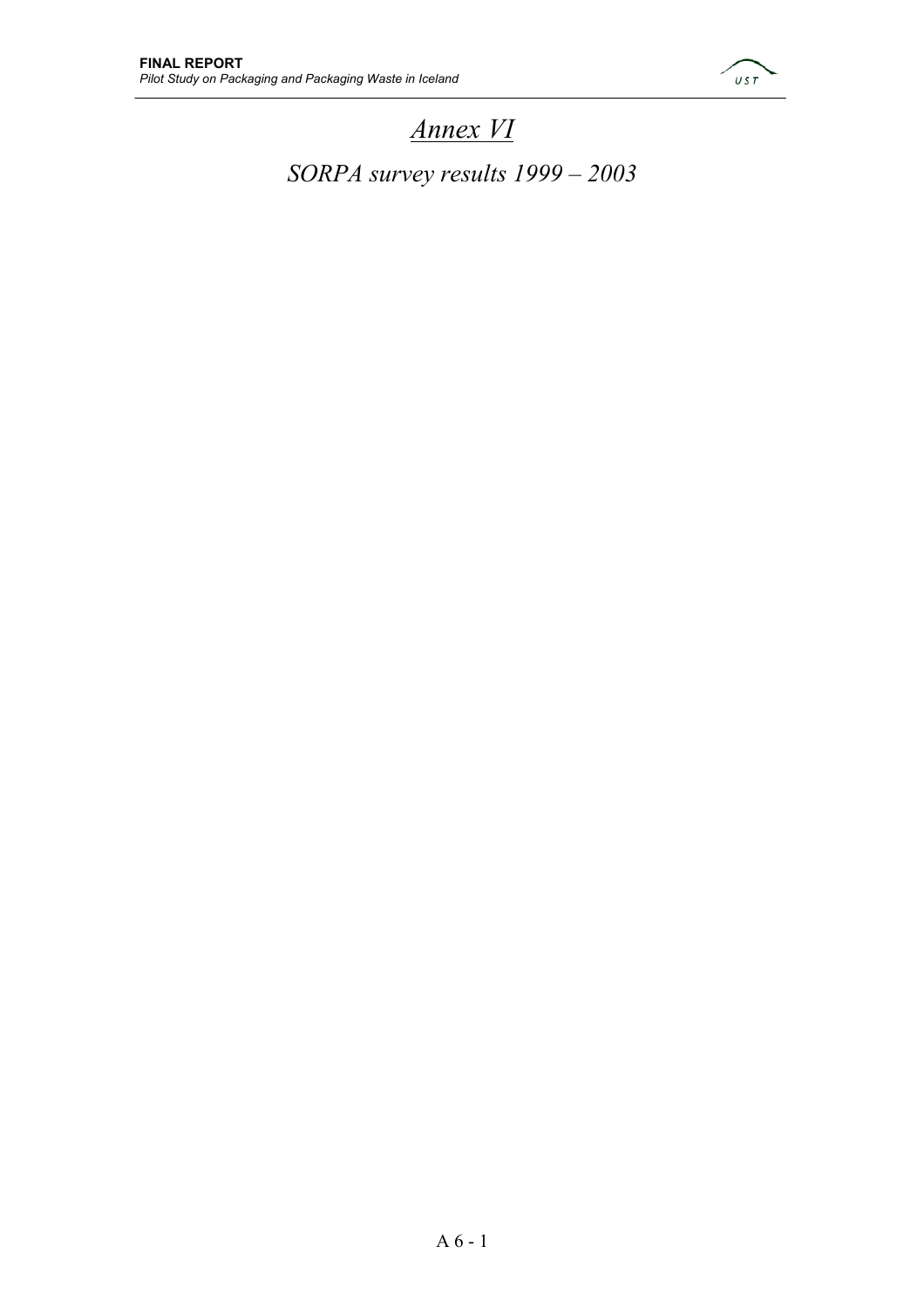

*Table A 6.1 Survey results on the composition of mixed household waste 1999 - 2003*

 $UST$ 

 *Source: SORPA year reports 2000 - 2003* 

*Table A 6.2 Composition of glass and plastic packaging in mixed household waste*

|                          | 1999     | <b>2000</b> | 2001     | 2002     | 2003      | <i>Average</i><br>2001 - 2002 | Average<br>1999 - 2003 |
|--------------------------|----------|-------------|----------|----------|-----------|-------------------------------|------------------------|
| <b>Glass Packaging</b>   | $3,12\%$ | $3.94\%$    | $3.20\%$ | 4,65%    | $4,33\%$  | 3,93%                         | 3,85%                  |
| With a deposit fee       | 1.61%    | 0.52%       | $1.05\%$ | 1,59%    | 1.19%     | 1,32%                         | 1,19%                  |
| Without a deposit fee    | 1.51%    | 3.42%       | 2.15%    | $3.06\%$ | 3.14%     | 2.61%                         | 2,66%                  |
| <b>Plastic packaging</b> | 0,70%    | $0.71\%$    | 8,13%    | 12.75%   | $14.74\%$ | $10,44\%$                     | 7,41%                  |
| With a deposit fee       | $0.70\%$ | $0.71\%$    | $0.72\%$ | 0.53%    | 0.47%     | 0.62%                         | 0.63%                  |
| Without a deposit fee    | $0.00\%$ | $0.00\%$    | 7.41%    | 12.22%   | 14.27%    | 9,82%                         | 6,78%                  |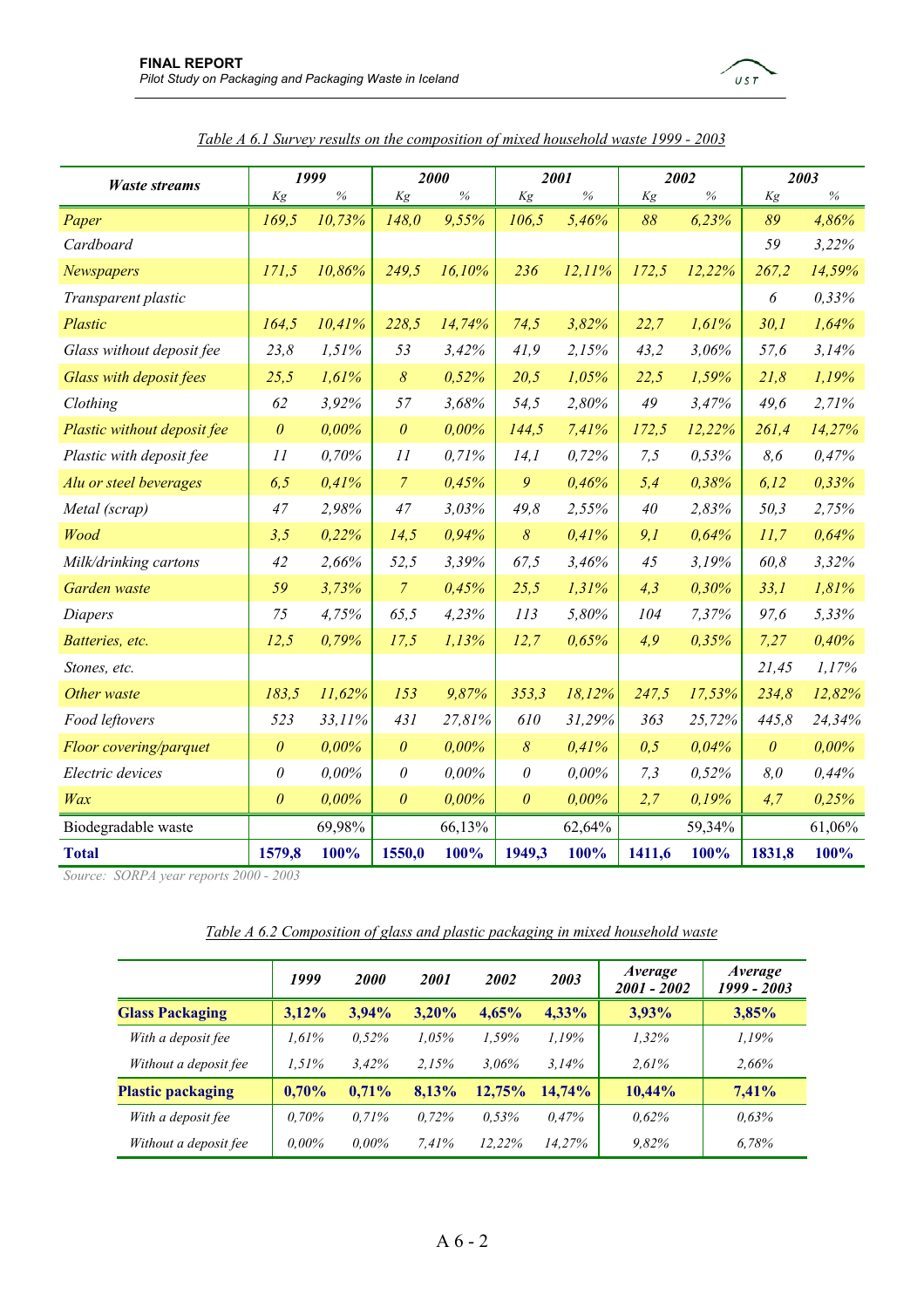

| <i>Waste materials</i> | 1999    | <b>2000</b> | 2001    | 2002    | 2003     | <i>Average</i><br>1999 - 2003 |
|------------------------|---------|-------------|---------|---------|----------|-------------------------------|
| Total, of which:       | 100,0%  | 100,0%      | 100,0%  | 100,0%  | 100,0%   | 100,0%                        |
| Glass                  | $3.1\%$ | $3.9\%$     | 3,2%    | 4,7%    | $4.3\%$  | 3.8%                          |
| Plastic                | 11,1%   | 15,5%       | 12.0%   | 14.4%   | 16,7%    | 13.9%                         |
| Paper & cardboard      | 21.6%   | 25.6%       | 17.6%   | 18.5%   | 22,7%    | 21,2%                         |
| Metal                  | 3,4%    | 3.5%        | 3,0%    | $3.2\%$ | 3,1%     | $3.2\%$                       |
| Wood                   | 0,2%    | 0,9%        | $0.4\%$ | $0.6\%$ | 0,6%     | $0.6\%$                       |
| Composite              | 2,7%    | 3.4%        | 3,5%    | 3.2%    | 3,3%     | 3,2%                          |
| Textile                | $3.9\%$ | 3,7%        | 2,8%    | 3.5%    | 2,7%     | 3.3%                          |
| <b>Stone</b>           | $0.0\%$ | $0.0\%$     | $0.0\%$ | $0.0\%$ | 1,2%     | $0.2\%$                       |
| Wax                    | $0.0\%$ | $0.0\%$     | $0.0\%$ | $0.2\%$ | 0,3%     | $0.1\%$                       |
| Garden and food        | 36,8%   | 28.3%       | 32.6%   | 26,0%   | 26,1%    | 30.0%                         |
| <i>Others</i>          | 17.2%   | 15,2%       | 25,0%   | 25,8%   | $19.0\%$ | 20,4%                         |

#### *Table A 6.3 Waste composition of mixed household waste by material 1999 – 2003*

#### *Figure A 6.1 Average waste composition of mixed household waste 1999 – 2003*

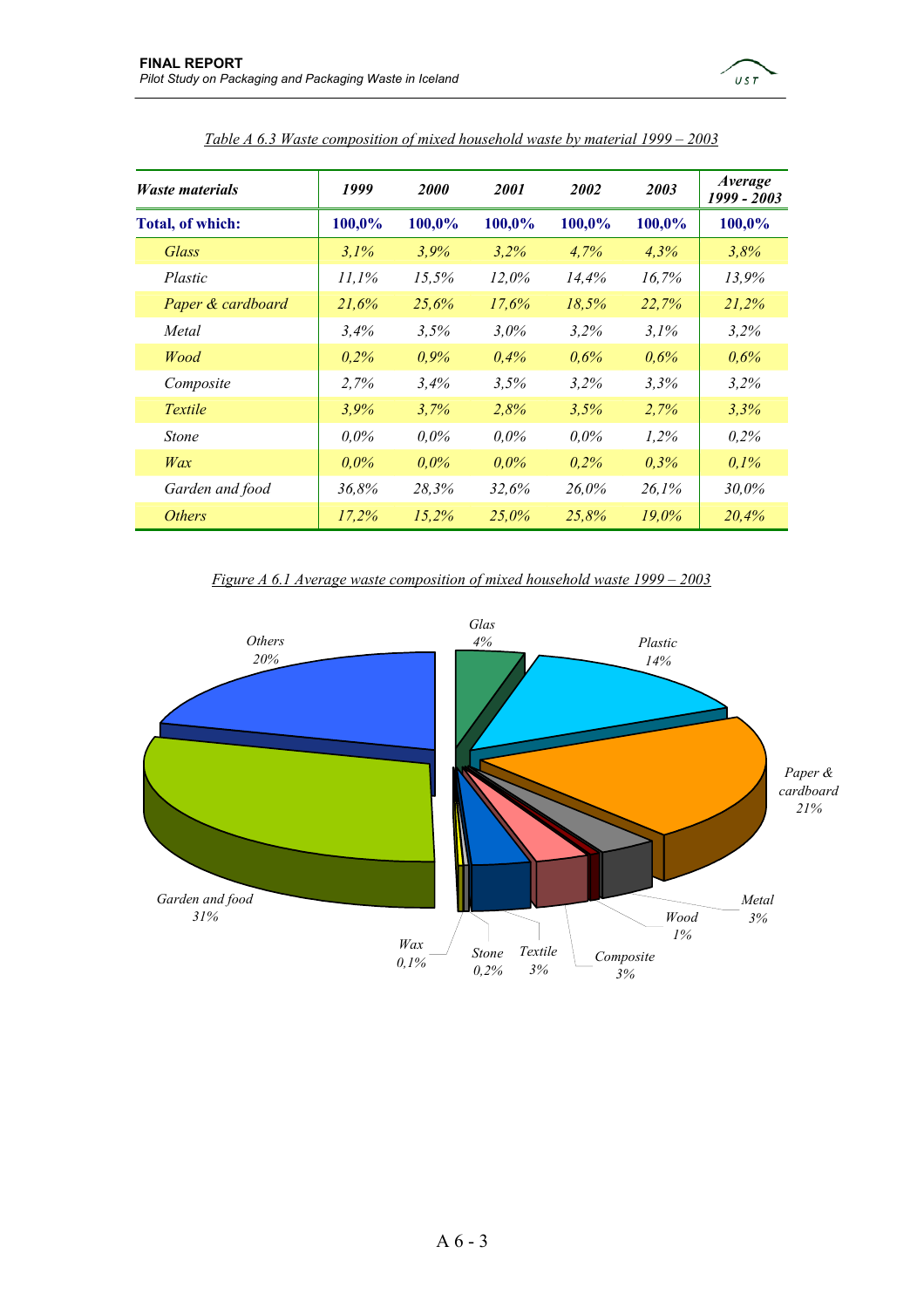

# Annex VII

*Tables according to the Commission decision 2005/270/EC*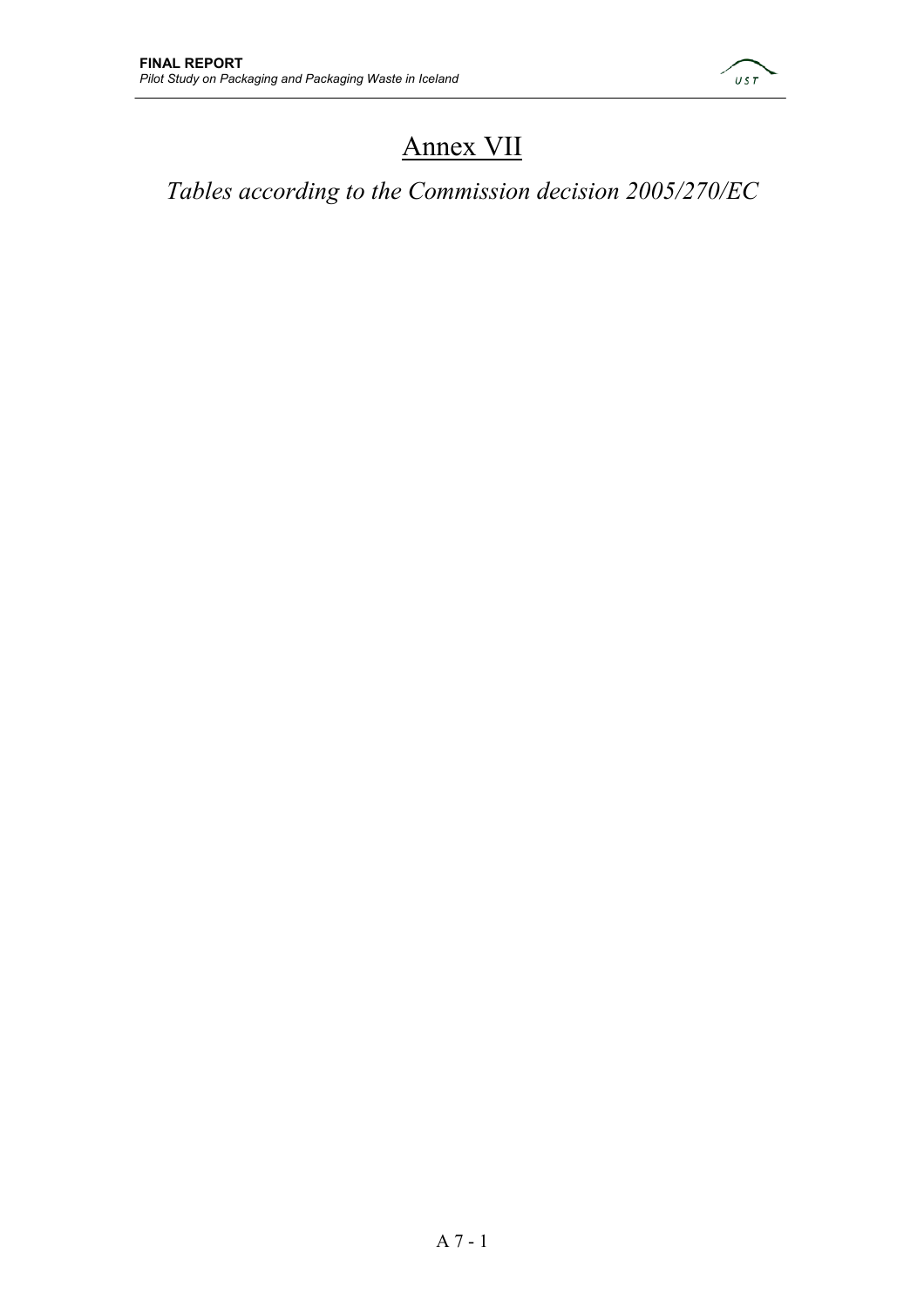

| Table A 7.1 Quantities of packaging waste generated in the Member state and recovered or incinerated |  |
|------------------------------------------------------------------------------------------------------|--|
| at waste incineration plants with energy recovery within or outside the member state.                |  |

| <b>Material</b> |              |                                        | Recovered or incinerated at waste incineration plants with energy recovery by: |                                |                           |                                  |                               |                                                                   |                                                                                                                                |  |
|-----------------|--------------|----------------------------------------|--------------------------------------------------------------------------------|--------------------------------|---------------------------|----------------------------------|-------------------------------|-------------------------------------------------------------------|--------------------------------------------------------------------------------------------------------------------------------|--|
|                 |              | Packaging<br>Waste<br><b>Generated</b> | <b>Material</b><br><b>Recycling</b>                                            | Other<br>forms of<br>Recycling | <b>Total</b><br>Recycling | <b>Energy</b><br><b>Recovery</b> | Other<br>forms of<br>Recovery | at Waste<br><b>Incinerators</b><br>with Energy<br><b>Recovery</b> | Total<br><b>Incineration Recovery and</b><br>Incineration<br>at Waste<br><b>Incinerators</b><br>with Energy<br><b>Recovery</b> |  |
|                 |              | Tonnes<br>$\left(a\right)$             | Tonnes<br>(b)                                                                  | <b>Tonnes</b><br>(c)           | Tonnes<br>(d)             | Tonnes<br>(e)                    | Tonnes<br>O)                  | Tonnes<br>$\left( g\right)$                                       | <b>Tonnes</b><br>(h)                                                                                                           |  |
| <b>GLASS</b>    |              | 6.592                                  |                                                                                | 3.476                          | 3.476                     |                                  | 246                           |                                                                   | 3.722                                                                                                                          |  |
| <b>PLASTIC</b>  |              | 19.748                                 | 1.628                                                                          |                                | 1.628                     |                                  |                               | 725                                                               | 2.353                                                                                                                          |  |
| PAPER/BOARD     |              | 19.272                                 | 2.323                                                                          |                                | 2.323                     |                                  |                               | 470                                                               | 2.793                                                                                                                          |  |
|                 | Aluminium    | 800                                    | 480                                                                            |                                | 480                       |                                  | 25                            |                                                                   | 505                                                                                                                            |  |
| <b>METAL</b>    | <b>Steel</b> | 429                                    | 18                                                                             |                                | 18                        |                                  | $\overline{4}$                |                                                                   | 22                                                                                                                             |  |
|                 | Total        | 1.228                                  | 498                                                                            |                                | 498                       |                                  | 29                            |                                                                   | 527                                                                                                                            |  |
| <b>WOOD</b>     |              | 7.475                                  |                                                                                | 7.065                          | 7.065                     |                                  |                               | 4                                                                 | 7.069                                                                                                                          |  |
| OTHER ***       |              | 2.751                                  | 114                                                                            |                                | 114                       |                                  |                               | 208                                                               | 322                                                                                                                            |  |
| <b>TOTAL</b>    |              | 57.066                                 | 4.563                                                                          | 13.226                         | 15.104                    |                                  | 275                           | 1.407                                                             | 16.786                                                                                                                         |  |

Notes on Table A 7.1:

- (1) *White boxes:* Provision of data is mandatory. Estimates may be used though they should be based on empirical data and explained in the description of the methodology.
- (2) *Light shaded boxes:* Provision of data is mandatory, but rough estimates are acceptable. These estimates should be explained in the description of the methodology*.*
- (3) *Dark shaded boxes:* Provision of data is voluntary*.*
- (4) For the purpose of this decision, the data on material recycling for plastics shall include all material recycled back into plastics.
- (5) Column c includes all forms of recycling including organic recycling but excluding material recycling.
- (6) Column d must be the sum of columns b and c.
- (7) Column f includes all forms of recovery excluding recycling and energy recovery.
- (8) Column h must be the sum of columns d, e, f and g.
- (9) Rate of recovery or incineration at waste incineration plants with energy recovery for the purpose of Article 6(1) of Directive 94/62/EC: Column h/column a.
- (10) Recycling rate for the purpose of Article 6(1) of Directive 94/62/EC: Column d/column a.
- (11) The data for wood shall not be used for the purpose of evaluating the target of a minimum of 15% by weight for each packaging material, as provided for in article 6(1c) of Directive 94/62/EC, as amended by Directive 2004/12/EC.

 $\overline{a}$ *\* Other form of recovery is: Incineration at waste incinerators without energy recovery.* 

*<sup>\*\*</sup> Metal packaging as aluminium includes mainly cans and beverages (sales packaging) and steel includes mainly oil drums (transport packaging).* 

*<sup>\*\*\*</sup> Other packaging material is ´composite´ and consists of milk and other drinking cartons. In the final report of the pilot study on packaging waste in Iceland, these quantities have been added to the generated paper and cardboard packaging waste.*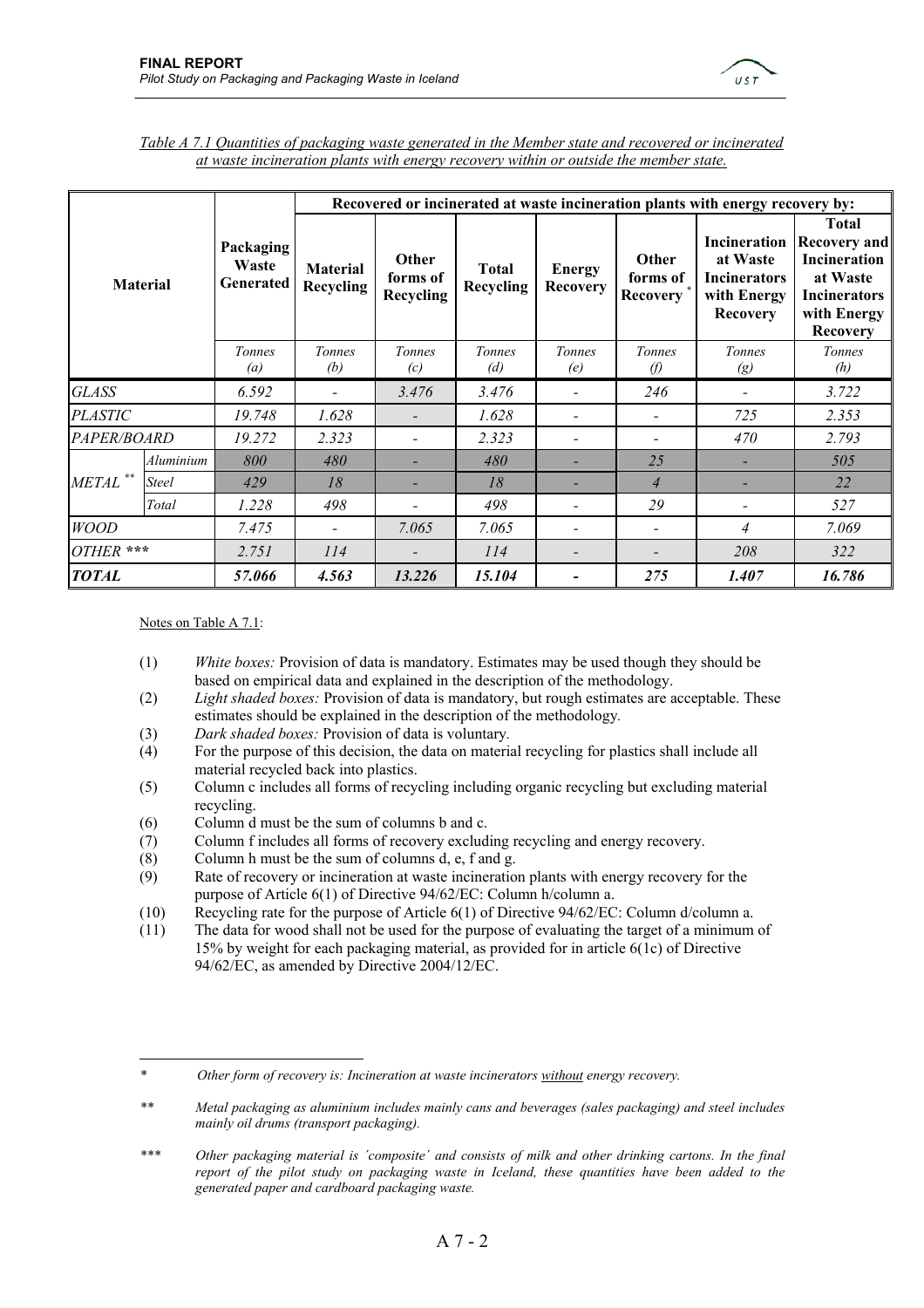

| <b>Material</b>                 |                 |                              | Packaging waste sent to other Member States or exported outside the<br><b>Community for:</b> |                                  |                            |                                                                                                           |  |  |  |  |
|---------------------------------|-----------------|------------------------------|----------------------------------------------------------------------------------------------|----------------------------------|----------------------------|-----------------------------------------------------------------------------------------------------------|--|--|--|--|
|                                 |                 | <b>Material</b><br>Recycling | Other forms<br>of Recycling                                                                  | <b>Energy</b><br><b>Recovery</b> | Other forms<br>of Recovery | <b>Incineration</b><br>at Waste<br>Incineration<br><b>Plants with</b><br><b>Energy</b><br><b>Recovery</b> |  |  |  |  |
|                                 |                 | Tonnes                       | Tonnes                                                                                       | <b>Tonnes</b>                    | Tonnes                     | Tonnes                                                                                                    |  |  |  |  |
| <b>GLASS</b>                    |                 |                              |                                                                                              |                                  |                            |                                                                                                           |  |  |  |  |
| <b>PLASTIC</b>                  |                 | 1.628                        |                                                                                              |                                  |                            |                                                                                                           |  |  |  |  |
|                                 | PAPER AND BOARD | 2.323                        |                                                                                              |                                  |                            |                                                                                                           |  |  |  |  |
|                                 | Aluminium       | 480                          |                                                                                              |                                  |                            |                                                                                                           |  |  |  |  |
| METAL <sup>*</sup>              | <b>Steel</b>    | 18                           |                                                                                              |                                  |                            |                                                                                                           |  |  |  |  |
|                                 | Total           | 498                          |                                                                                              |                                  |                            |                                                                                                           |  |  |  |  |
| <b>WOOD</b>                     |                 |                              |                                                                                              |                                  |                            |                                                                                                           |  |  |  |  |
| $\star$ $\star$<br><b>OTHER</b> |                 | 114                          |                                                                                              |                                  |                            |                                                                                                           |  |  |  |  |
| <b>TOTAL</b>                    |                 | 4.563                        |                                                                                              |                                  |                            |                                                                                                           |  |  |  |  |

| Table A 7.2 Quantities of packaging waste sent to other Member States or exported outside the |  |
|-----------------------------------------------------------------------------------------------|--|
| Community for recovery or incineration at waste incineration plants with energy recovery      |  |

Notes on Table A 7.2:

 $\overline{a}$ 

- (1) The data in this table refer only to quantities that are supposed to be counted under the obligations of the Packaging and Packaging Waste Directive 94/62/EC. They are a subset of the data already provided in table 1. This table is for information purposes only.
- (2) *Light shaded boxes*: Provision of data is mandatory, but rough estimates are acceptable. These estimates should be explained in the description of the methodology.
- (3) *Dark shaded boxes*: Provision of data is voluntary.
- (4) For the purpose of this decision, the data on material recycling for plastics shall include all material recycled back into plastics.

*<sup>\*</sup> Metal packaging as aluminium includes mainly cans and beverages (sales packaging) and steel includes mainly oil drums (transport packaging).* 

*<sup>\*\*</sup> Other packaging material is ´composite´ and consists of milk and other drinking cartons. In the final report of the pilot study on packaging waste in Iceland, these quantities have been added to the generated paper and cardboard packaging waste.*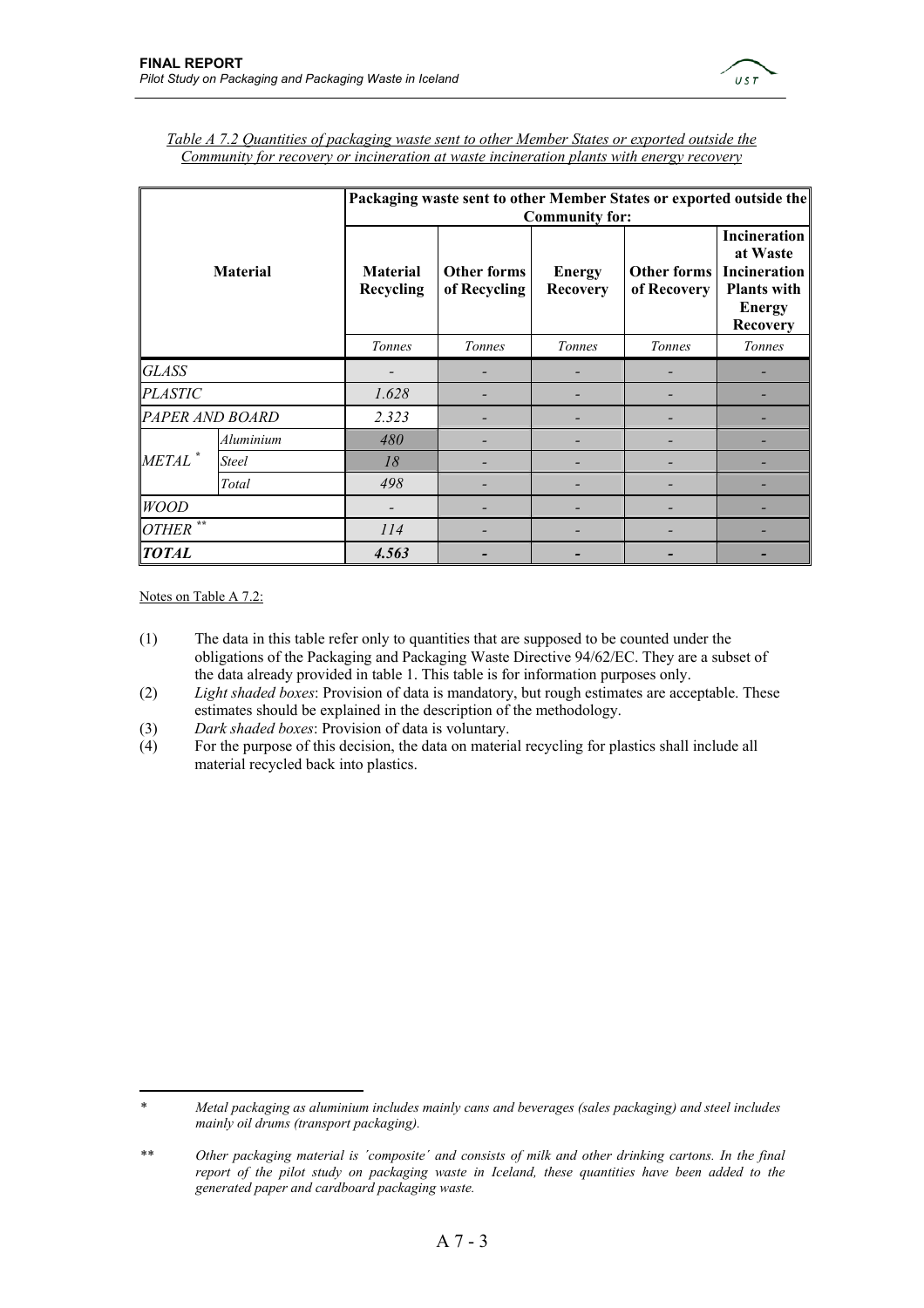

| Table A 7.3 Quantities of packaging waste generated in other Member States or imported from outside  |
|------------------------------------------------------------------------------------------------------|
| the Community and sent to the Member State for recovery or incineration at waste incineration plants |
| with energy recovery                                                                                 |

| <b>Material</b> |                 |                              | Packaging waste generated in other Member States or imported from<br>outside the Community and sent to the Member State for: |                                  |                            |                                                                                                           |  |  |  |  |
|-----------------|-----------------|------------------------------|------------------------------------------------------------------------------------------------------------------------------|----------------------------------|----------------------------|-----------------------------------------------------------------------------------------------------------|--|--|--|--|
|                 |                 | <b>Material</b><br>Recycling | <b>Other forms</b><br>of Recycling                                                                                           | <b>Energy</b><br><b>Recovery</b> | Other forms<br>of Recovery | <b>Incineration</b><br>at Waste<br>Incineration<br><b>Plants with</b><br><b>Energy</b><br><b>Recovery</b> |  |  |  |  |
|                 |                 | Tonnes                       | Tonnes                                                                                                                       | Tonnes                           | <b>Tonnes</b>              | Tonnes                                                                                                    |  |  |  |  |
| GLASS           |                 |                              |                                                                                                                              |                                  |                            |                                                                                                           |  |  |  |  |
| <b>PLASTIC</b>  |                 | 15                           |                                                                                                                              |                                  |                            |                                                                                                           |  |  |  |  |
|                 | PAPER AND BOARD |                              |                                                                                                                              |                                  |                            |                                                                                                           |  |  |  |  |
|                 | Aluminium       |                              |                                                                                                                              |                                  |                            |                                                                                                           |  |  |  |  |
| <b>METAL</b>    | Steel           |                              |                                                                                                                              |                                  |                            |                                                                                                           |  |  |  |  |
|                 | Total           |                              |                                                                                                                              |                                  |                            |                                                                                                           |  |  |  |  |
| <b>WOOD</b>     |                 |                              |                                                                                                                              |                                  |                            |                                                                                                           |  |  |  |  |
| <b>OTHER</b>    |                 |                              |                                                                                                                              |                                  |                            |                                                                                                           |  |  |  |  |
| <b>TOTAL</b>    |                 | 15                           |                                                                                                                              |                                  |                            |                                                                                                           |  |  |  |  |

Notes on Table A 7.3:

- (1) The data in this table are provided for information purposes only. They are neither contained in table 1 nor can they be counted for the fulfilment of targets by the concerned Member State.
- (2) *Dark shaded boxes*: Provision of data is voluntary.
- (3) For the purpose of this decision, the data on material recycling for plastics shall include all material recycled back into plastics.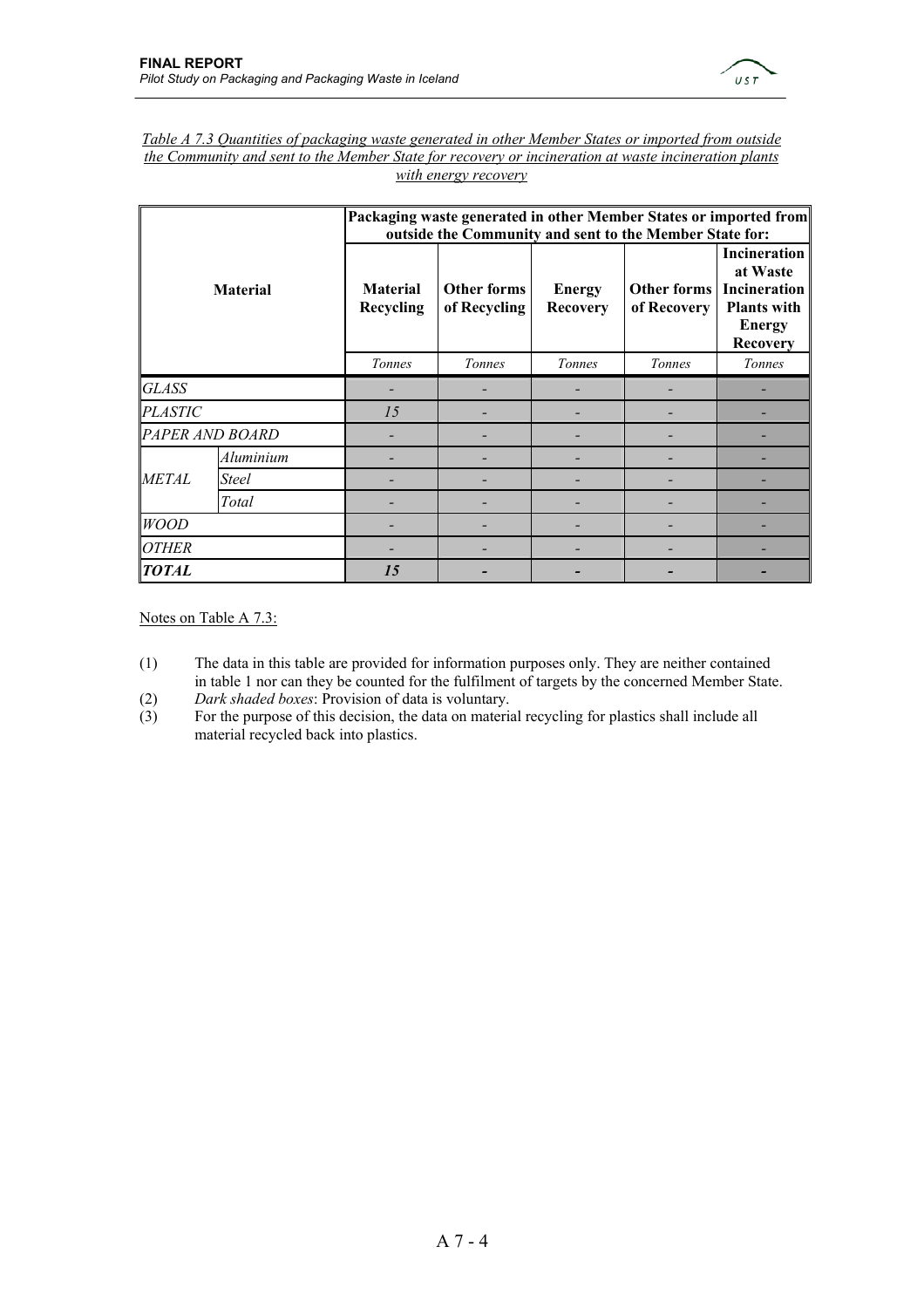

# *Annex VIII*

*Packaging waste recovery and recycling 1995 – 2002*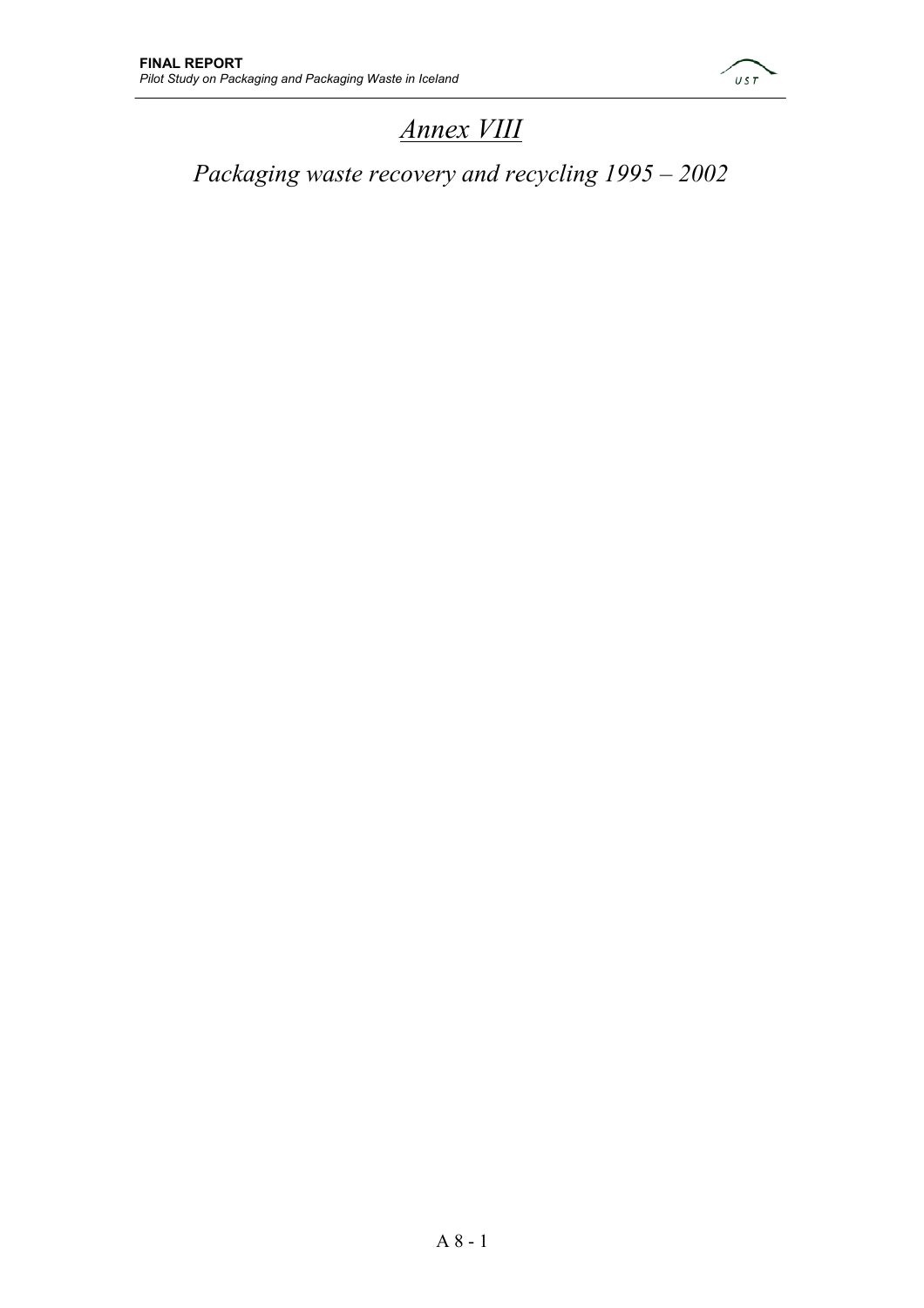

| <b>Packaging waste</b> | <b>Generated</b> | <b>Recovered</b> |      | Recycled |             |  |
|------------------------|------------------|------------------|------|----------|-------------|--|
|                        | (tons)           | (tons)           | (%)  | (tons)   | (%)         |  |
| <b>Total</b>           | 59.000           | 11.955           | 20,3 | 11.000   | 18,6        |  |
| Glass                  | 5.000            | 1.700            | 34.0 | 1.700    | <i>34.0</i> |  |
| Plastic                | 16.300           | 1.810            | 11,1 | 1.500    | 9,2         |  |
| Paper & cardboard      | 19.800           | 2.580            | 13.0 | 2.200    | 11,1        |  |
| Paper & cardboard      | 19,800           | 2.580            | 13.0 | 2.200    | 11.1        |  |
| Composite              | 2.600            | 55               | 2.0  | $\theta$ | $\theta$    |  |
| Metal                  | 3.800            | 1.200            | 31,6 | 1.200    | 31,6        |  |
| Wood                   | 11.300           | 4.610            | 40.8 | 4.400    | 38,9        |  |

*Table A 8.1 Packaging waste generated, recovered and recycled in Iceland in 1995*

|  | Table A 8.2 Packaging waste generated, recovered and recycled in Iceland in 1998 |  |  |
|--|----------------------------------------------------------------------------------|--|--|
|  |                                                                                  |  |  |

| Packaging waste   | <b>Generated</b> | <b>Recovered</b> |      | Recycled       |      |  |
|-------------------|------------------|------------------|------|----------------|------|--|
|                   | (tons)           | (tons)           | (%)  | (tons)         | (%)  |  |
| <b>Total</b>      | 71.160           | 12.470           | 17,5 | 11.342         | 15,9 |  |
| Glass             | 2.860            | 2.300            | 80.4 | 2.300          | 80,4 |  |
| Plastic           | 20.200           | 1.680            | 8,3  | 1.240          | 6,1  |  |
| Paper & cardboard | 27.100           | 2.580            | 9.5  | 2.200          | 8,1  |  |
| Paper & cardboard | 27.100           | 2.580            | 9.5  | 2.200          | 8.1  |  |
| Composite         | 2.800            | <i>100</i>       | 3,6  | $\overline{z}$ | 0.1  |  |
| Metal             | 7.100            | 1.200            | 16,9 | 1.200          | 16,9 |  |
| Wood              | 11.100           | 4.610            | 41,5 | 4.400          | 39,6 |  |

| <b>Packaging waste</b> | <b>Generated</b> | <b>Recovered</b> |             | Recycled |      |  |
|------------------------|------------------|------------------|-------------|----------|------|--|
|                        | (tons)           | (tons)           | (%)         | (tons)   | (%)  |  |
| <b>Total</b>           | 68.660           | 14.110           | <b>20,6</b> | 12.595   | 18,3 |  |
| Glass                  | 2.860            | 2.380            | 83,2        | 2.380    | 83,2 |  |
| Plastic                | 20.200           | 2.170            | 10.7        | 1.240    | 6.1  |  |
| Paper & cardboard      | 27.100           | 2.580            | 9.5         | 2.300    | 8.5  |  |
| Paper & cardboard      | 27.100           | 2.580            | 9.5         | 2.300    | 8.5  |  |
| Composite              | 2.800            | 100              | 3.6         | 45       | 1.6  |  |
| Metal                  | 4.600            | 1.200            | 26.1        | 1.200    | 26.1 |  |
| Wood                   | 11.100           | 5.680            | 51,2        | 5.430    | 48,9 |  |

*Table A 8.3 Packaging waste generated, recovered and recycled in Iceland in 2000*

| Table A 8.4 Packaging waste generated, recovered and recycled in Iceland in 2002 |  |
|----------------------------------------------------------------------------------|--|
|                                                                                  |  |

| <b>Packaging waste</b> | <b>Generated</b> | <b>Recovered</b> |      | Recycled |      |  |
|------------------------|------------------|------------------|------|----------|------|--|
|                        | (tons)           | (tons)           | (%)  | (tons)   | (%)  |  |
| <b>Total</b>           | 56.105           | 16.558           | 29,5 | 15.104   | 26,9 |  |
| Glass                  | 6.452            | 3.476            | 53.9 | 3.476    | 53,9 |  |
| Plastic                | 19.333           | 2.353            | 12,2 | 1.628    | 8.4  |  |
| Paper & cardboard      | 21.635           | 3.162            | 14.6 | 2.437    | 11,3 |  |
| Paper & cardboard      | 19.003           | 3.048            | 16.0 | 2.323    | 12,2 |  |
| Composite              | 2.632            | 839              | 31.9 | 114      | 4,3  |  |
| Metal                  | 1.212            | 498              | 41.1 | 498      | 41.1 |  |
| Wood                   | 7.473            | 7.068            | 94.6 | 7.065    | 94.5 |  |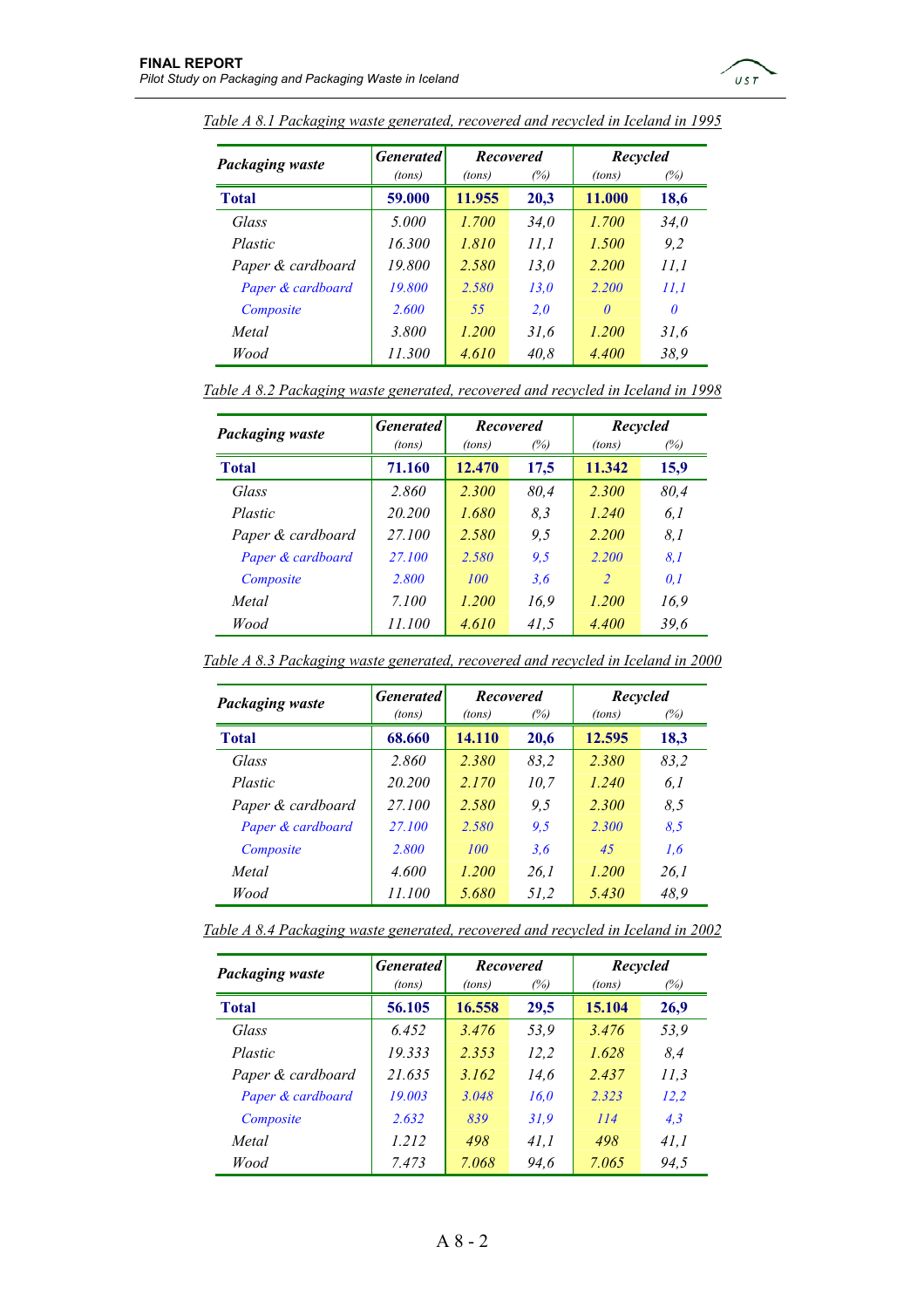

# *Annex IX*

# *Amounts of waste generated by sector 1995 – 2004*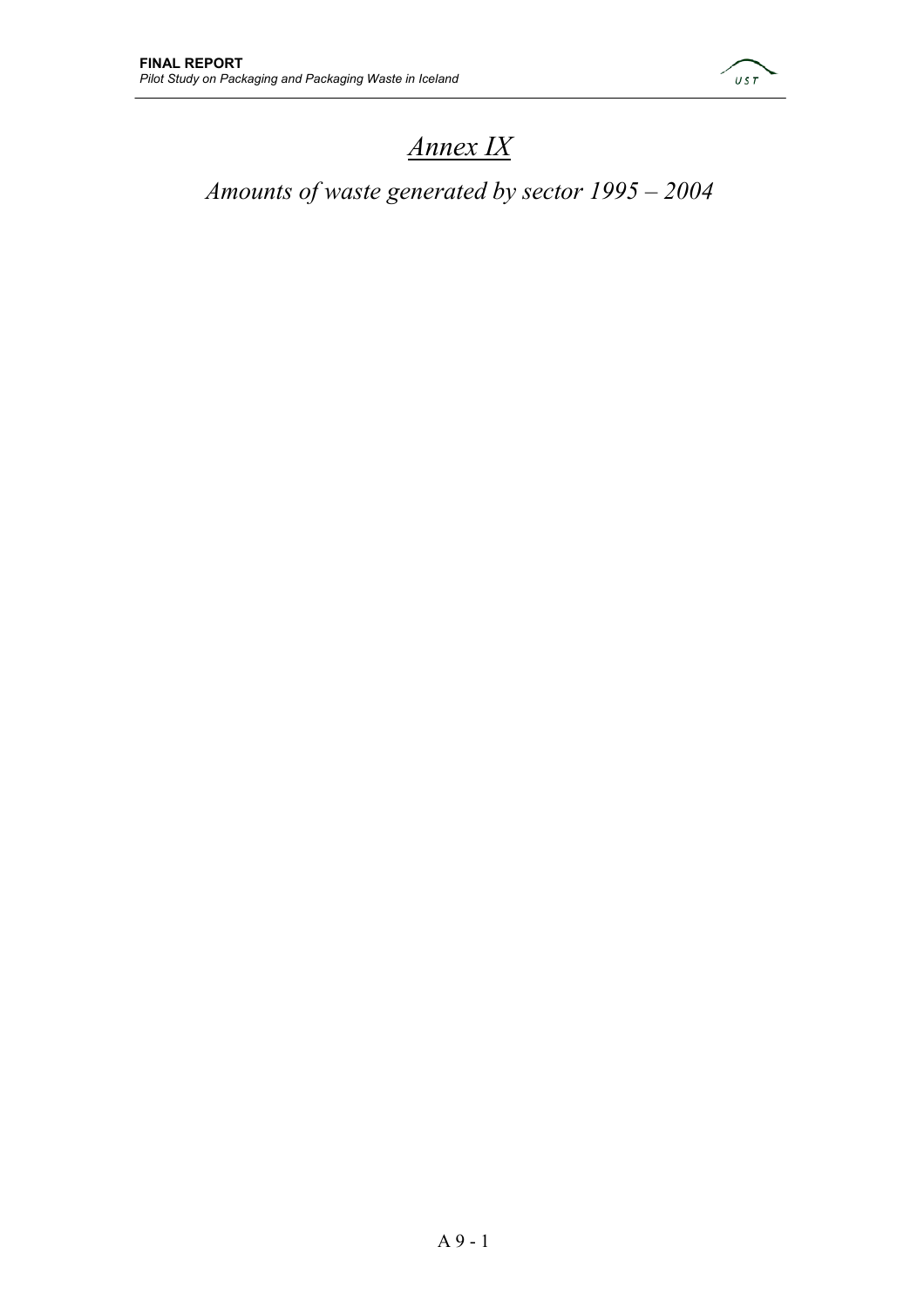

*Table A 9.1 Generation of waste by sector and waste management 1995 – 2003 (tonnes/year x 1.000)*

| Year                                       | 1995           | 1996                  | 1997                  | 1998                    | 1999                  | 2000                    | 2001                  | 2002             | 2003           | 2004 <sup>1</sup> |
|--------------------------------------------|----------------|-----------------------|-----------------------|-------------------------|-----------------------|-------------------------|-----------------------|------------------|----------------|-------------------|
| Inhabitants (x 1000)                       |                | 270                   | 272                   | 275                     | 279                   | 283                     | 286                   | 288              | 291            | 293               |
| Total waste, of which:                     |                | 391                   | 401                   | 411                     | 421                   | 432                     | 443                   | 465              | 476            | 488               |
|                                            |                |                       |                       |                         |                       |                         |                       |                  |                |                   |
| Total municipal waste, of which:           | 114            | 117                   | 120                   | 123                     | 126                   | 130                     | 133                   | 137              | 140            | 143               |
| Mixed household waste                      | 109            | 111                   | 108                   | 102                     | 95                    | $\delta\delta$          | 80                    | 72               | 71             | 70                |
| Separated municipal waste                  | $\mathfrak{H}$ | 6                     | 12                    | 21                      | 31                    | 42                      | 53                    | 65               | 69             | 73                |
| Garden waste                               | $\ddotsc$      | $\cdots$              |                       | 1                       | $\mathfrak{Z}$        | $\mathfrak{H}$          | $\delta$              | 11               | 12             | 13                |
| Timber waste                               | $\ddotsc$      |                       | $\ddotsc$             | 1                       | 1                     | 2                       | $\overline{a}$        | 3                | 3              | 3                 |
| Paper & paperboard                         | $\ddotsc$      |                       |                       | 1                       | $\overline{2}$        | 3                       | 5                     | 7                | $\delta$       | 10                |
| Beverage packaging (levied)                | $\ddotsc$      | 1                     | $\overline{2}$        | 3                       | 5                     | 7                       | 8                     | 8                | 8              | 8                 |
| Clothes, shoes & textiles                  | $\ddotsc$      | .                     | $\ddotsc$             |                         | $\ddotsc$             | $\cdots$                | $\ldots$              | 1                | 1              | 1                 |
| Sludge from sceptic-tanks                  | 5              | 5                     | 5                     | 5                       | 5                     | 5                       | 5                     | 5                | 6              | 6                 |
| Mixed bulky waste                          | $\ldots$       |                       | 5                     | 10                      | 15                    | 20                      | 25                    | 30               | 31             | 32                |
| Street-cleaning waste                      | $\ldots$       | $\cdots$              | $\ldots$              | $\cdots$                | $\ldots$              | $\cdots$                | $\ldots$              | $\cdots$         | $\cdots$       |                   |
| Other waste, of which:                     | 267            | 274                   | 281                   | 288                     | 295                   | 302                     | 310                   | 328              | 336            | 345               |
| Mixed (non-household) production waste     | 226            | 233                   | 238                   | 243                     | 248                   | 253                     | 250                   | 146              | 150            | 156               |
| Tires                                      | $\overline{4}$ | $\overline{A}$        | $\overline{4}$        | 4                       | $\overline{4}$        | 5                       | 5                     | 5                | 5              | 5                 |
| Scrap metal                                | 27             | 27                    | 29                    | 31                      | 33                    | 34                      | 35                    | 40               | 40             | 40                |
| Separated production waste, i.e.:          | $10\,$         | 10                    | 10                    | 10                      | 10                    | 10                      | 20                    | 137              | 141            | 144               |
| Slaughterhouse waste                       | 10             | 10                    | 10                    | 10                      | 10                    | 10                      | 10                    | 16               | 16             | 16                |
| Fish processing (on shore)                 | $\ddotsc$      | .                     | .                     | .                       | $\ddotsc$             | $\cdots$                | $\ddotsc$             | 32               | 32             | 32                |
| Timber (pallets, crates etc)               | $\ldots$       | .                     | .                     | .                       | $\ddotsc$             | .                       | 10                    | 15               | 16             | 17                |
| Industrial metal production                | $\ddotsc$      | .                     | .                     | $\cdots$                | $\ddotsc$             | .                       | $\ddotsc$             | 10               | 10             | 10                |
| Agricultural waste, of which:              |                |                       |                       |                         |                       |                         |                       |                  |                |                   |
| Surplus manure                             | $\ddotsc$      | .                     | .                     | .                       | $\ddotsc$             | .                       | $\ddotsc$             | 45               | 45             | 45                |
| Sileage foil                               | $\ddotsc$      | .                     | $\ldots$              | $\cdots$                | $\ddotsc$             | $\ddots$                | $\sim$ $\sim$ $\sim$  | $\overline{c}$   | $\overline{2}$ | $\overline{c}$    |
| C&D waste                                  | $\ddotsc$      |                       | $\ddotsc$             |                         | $\cdots$              |                         | $\ddotsc$             | 12               | 15             | 17                |
| Glass                                      |                |                       | $\ddotsc$             | $\cdots$                |                       | $\cdots$                | $\ddotsc$             | 4                | 4              | 4                 |
| Clinical waste                             |                |                       | $\ddotsc$             | $\cdots$                | $\ldots$              |                         | $\ddotsc$             | 1                |                | 1                 |
| Total waste managed, of which:             | 381            | 391                   | 401                   | 411                     | 421                   | 432                     | 443                   | 465              | 476            | 488               |
| <b>Recovery, of which</b>                  | 54             | 65                    | 69                    | 79                      | 87                    | 87                      | 102                   | 119              | 125            | 138               |
| Incineration with energy recovery          | 5              | 7                     | 7                     | 7                       | 7                     | 7                       | 7                     | 7                | 7              | 13                |
| Composting                                 |                | $\overline{c}$        | $\overline{a}$        | $\overline{\mathbf{c}}$ | $\overline{a}$        | $\overline{\mathbf{c}}$ | $\overline{c}$        | $\overline{c}$   | $\overline{3}$ | 3                 |
| Recycling other than composting            |                | 56                    | 60                    | $70\,$                  | $78\,$                | $78\,$                  | 93                    | $110$            | 115            | 122               |
| Final disposal, of which:                  |                | 326                   | 332                   | 332                     | 334                   | 345                     | 341                   | 346              | 351            | 350               |
| Landfill on sites with permit <sup>2</sup> |                | 240                   | 248                   | 274                     | 304                   | 321                     | 321                   | 331              | 341            | 345               |
| Landfill on dumpsites without permit       |                | 66                    | 64                    | 41                      | 16                    | 11                      | 8                     | $\overline{4}$   | $\overline{I}$ | 1                 |
| Incineration without energy recovery       |                | 0                     | $\theta$              | 0                       | $\boldsymbol{\theta}$ | $\theta$                | $\theta$              | 0                | $\theta$       | 0                 |
| Others <sup>3</sup>                        |                | 20                    | 20                    | 17                      | 14                    | 13                      | 12                    | 11               | 9              | 4                 |
| Hazardous waste <sup>4</sup> , of which:   |                | $\overline{7}$        | $7\phantom{.0}$       | $7\overline{ }$         | $\boldsymbol{8}$      | $\overline{\tau}$       | $\boldsymbol{8}$      | $\boldsymbol{8}$ | $\bf{8}$       | $\boldsymbol{8}$  |
| Recovery, incl. energy recovery            |                | $\boldsymbol{\delta}$ | $\boldsymbol{\delta}$ | $\boldsymbol{\delta}$   | $\boldsymbol{\delta}$ | 6                       | $\boldsymbol{\delta}$ | 6                | $\overline{4}$ | $\overline{4}$    |
| Landfill                                   | $\mathfrak{H}$ |                       |                       |                         |                       |                         |                       |                  |                |                   |
| Exported for treatment                     |                | $\boldsymbol{l}$      | $\boldsymbol{l}$      | 1                       | $\overline{a}$        | 1                       | $\overline{a}$        | $\overline{c}$   | 4              | 4                 |
| Population served, %                       | 99             | 99                    | 99                    | 99                      | 99                    | 99                      | 99                    | 100              | 100            | 100               |

*Source: Umhverfisstofnun - Environment and Food Agency of Iceland.* 

<sup>&</sup>lt;sup>1</sup>) Preliminary data, to be confirmed in 2006, based on regional waste management plans to be finalised 2005.<br><sup>2</sup>) Landfill on sites with permit according to regulation no 785/1999.<br><sup>3</sup>) Open-pit burning and included in

*<sup>)</sup> Hazardous waste not included in total waste.*